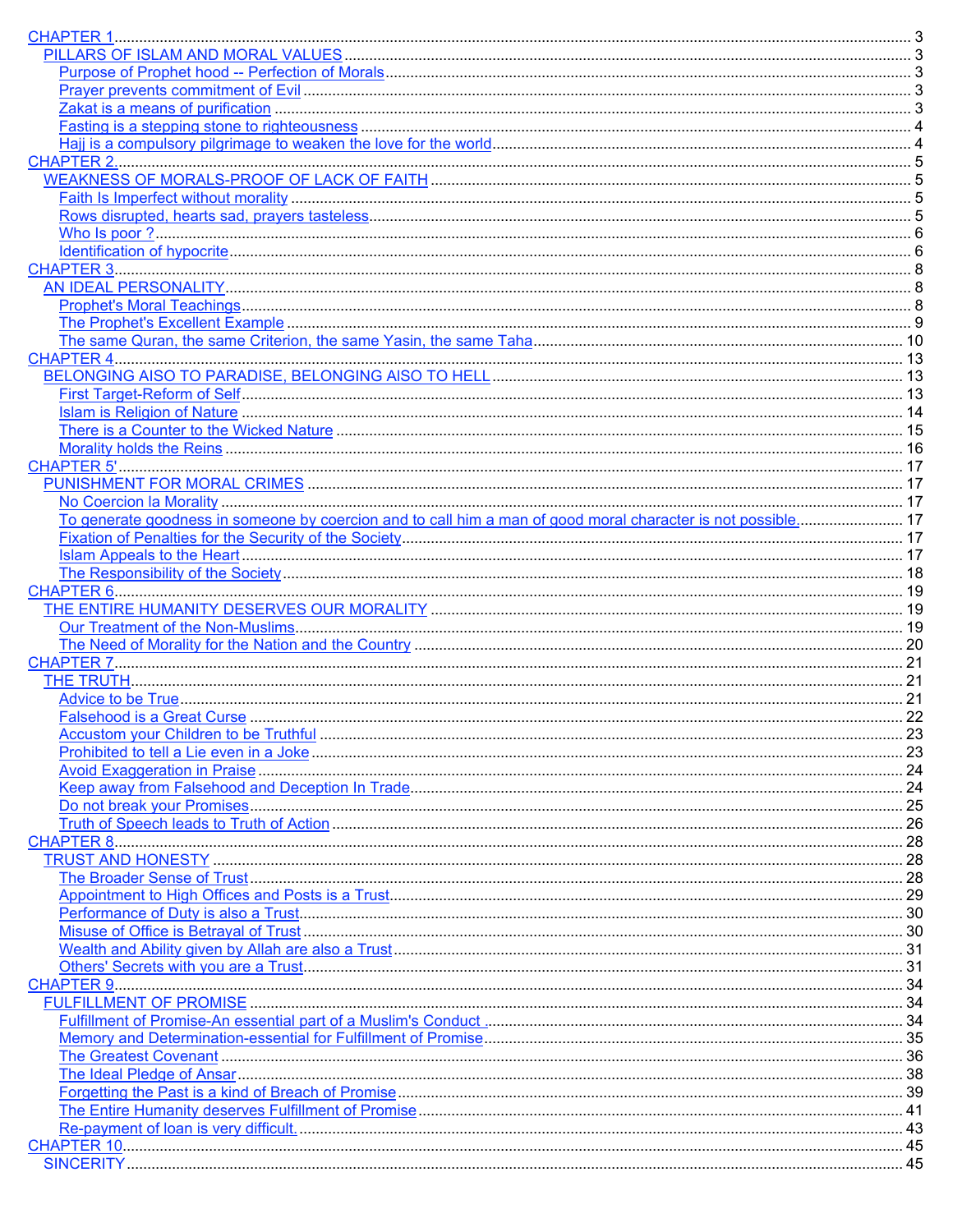| <b>PATIENCE</b> |  |
|-----------------|--|
|                 |  |
|                 |  |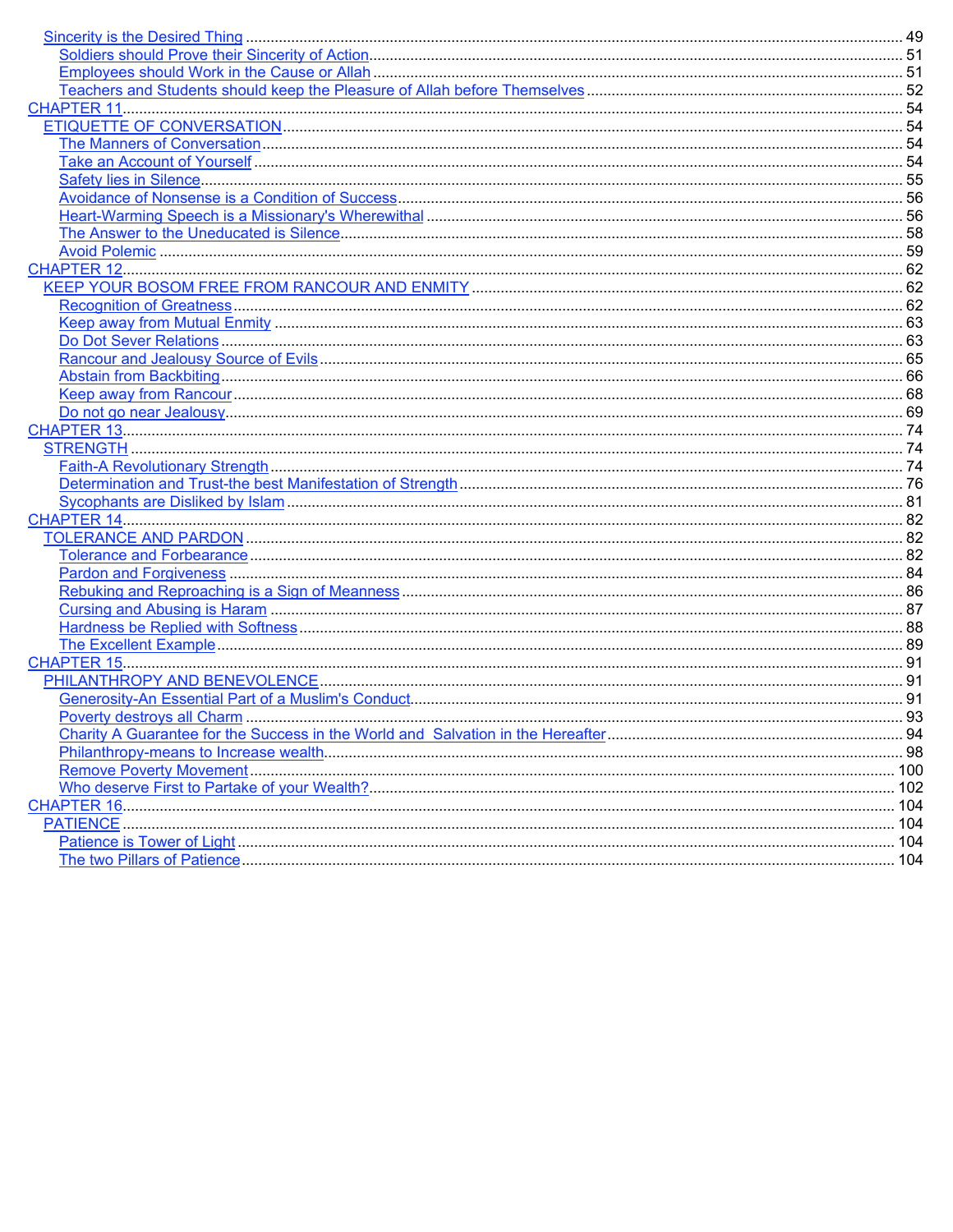## **PILLARS OF ISLAM AND MORAL VALUES**

## **Purpose of Prophet hood -- Perfection of Morals**

The holy Prophet has stated the foremost purpose of his being sent down in this world and the method of his call to the people in these words:

### *"I have been sent only for the purpose of perfecting good morals."*

*( AI-Muta)*

That great message which has left an indelible impression on the history of life, and for propagating which and for bringing people under whose influence Prophet Muhammed (p.b.u.h.) worked ceaselessly. Its purpose was nothing else but to strengthen the moral character of the people so that the world of beauty and perfection may be illuminated before their eyes and they may try to achieve it consciously and with knowledge.

Worshipping has been made compulsory in Islam, and it has been included in the basic pillars of faith. But the Islamic forms of worship are not some sort of mystic exercises that link men with some unknown, mysterious being, and which subject men to perform useless acts and meaningless movements. All the Islamic compulsory forms of worship are designed as exercises and training to enable people to acquire correct morals and habits and to live righteously, and to adhere to these virtues till the end, whatever be the changes in their circumstances.

### **Prayer prevents commitment of Evil**

Salat (prayer) is a compulsory form of worship, which is like an exercise towards which man is attracted with interest and willingness. He offers it continually, so that his life may be free from all diseases and the body may be healthy and strong. The holy Quran and the Sunnah of the Prophet both are the open proofs of these realities. When Allah commanded the compulsory prayers to be established, He stated its wisdom in this way:

#### *"Prayer prohibits obscenity and evil."*

To keep away from evil, wickedness and to purify from bad deeds are also realities of the prayer. In a Hadith Qudsi it is stated:

**"I accept the prayers of the person who adopts the policy of humility with it on account of My greatness, obliges My creatures, does not insist on sinning against Me, spends his day in remembering Me, and is kind to the poor, travellers, weak and the suffering people**."

## **Zakat is a means of purification**

Zakat has been made compulsory on the eligible 'scheduled' ( sahibe Nisab) persons. It is Dot merely a tax that is collected from the pockets of the people, but its foremost purpose is to sow the seeds of kindness. sympathy and benevolence, and to provide a chance of introduction among the various sections of the society and to establish the relationship of love and friendliness. The purpose of paying Zakat has been stated in the Quran in the following words : *"0 Prophet I Take charity from their property so that it may clean them and purify them."*

*-(Tauba.. 103)*

To ciean the self of the wor1d1y impurities and to raise the standard of the society to the heights of decency and purity are the wisdom behind the levy of Zakat.

For this reason the Prophet has taken it in a very wide sense, and to pay Zakat has been made compulsory for every eligible Muslim. The Prophet has said:

**"To smile in the company of your brother is charity. To command to do good deeds and to prevent others from doing evil is charity. To guide a person in a place where he can go astray is charity. To remove troublesome**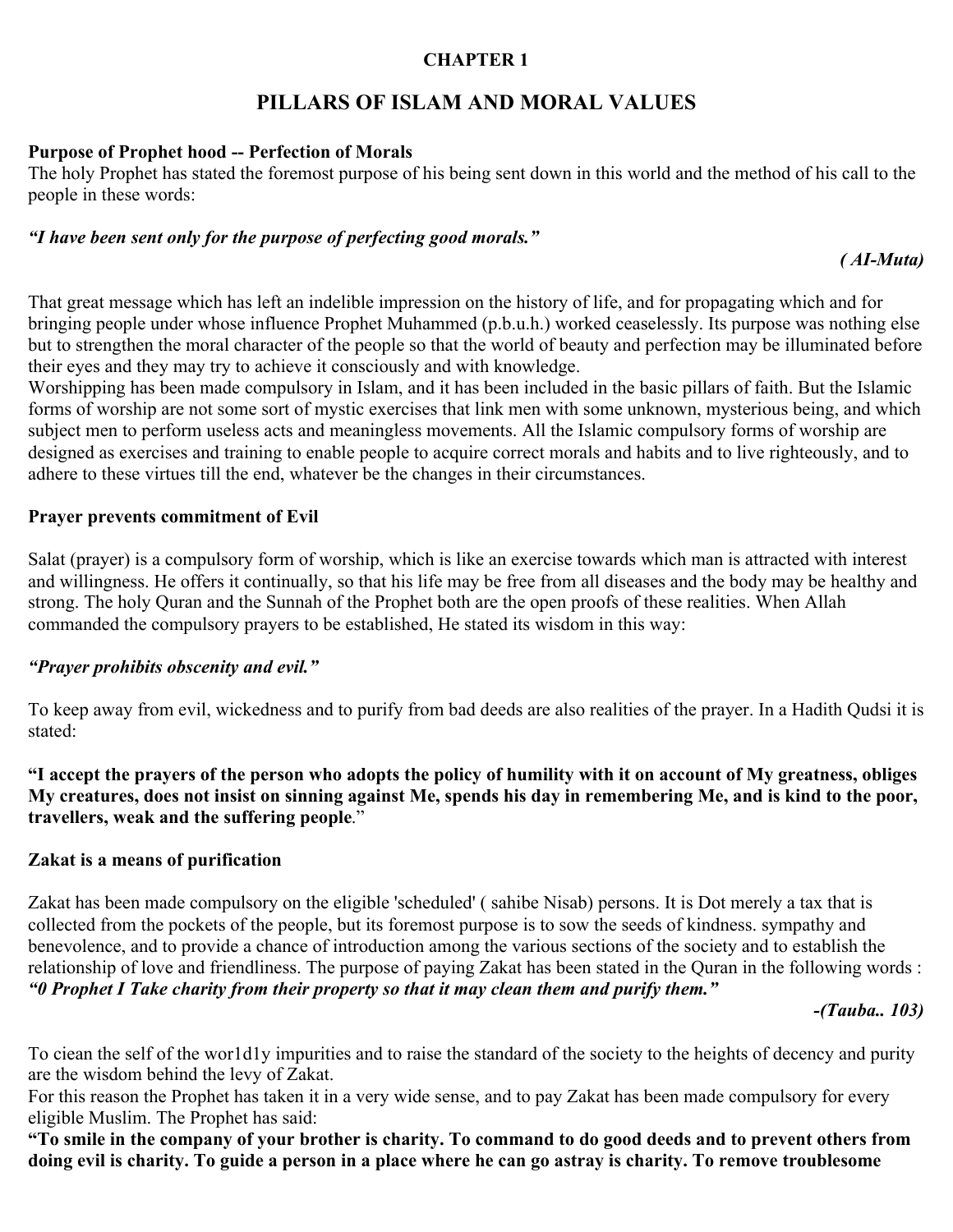## **things like thorns and bones from the road is charity. To pour water from your jug into the jug of your brother is charity. To guide a person with defective vision is charity for you."**

**-(Bukhari)**

The environment of desert and the Bedouin life-an environment which had its basis on internal bickering and fights-in such an environment the teachings of Islam were presented to the world and they show what aims and purpose these teachings had, and it shows where these teachings led the Arabs in that dark and dismal environment.

## **Fasting is a stepping stone to righteousness**

Similarly Islam has made fasting compulsory. But it is not envisaged that men should keep away from their carnal desires and other prohibited things for a fixed period only. The Prophet has said:

**"Fasting is Dot the name of merely keeping away from eating and drinking, but it is keeping away from wicked and obscene things. If in the state of fasting, someone abuses you or picks up a quarrel with you, say: "I am fasting."**

Quran states the purpose of the imposition of fasting in these words:

*"Fasting has been made compulsory for you, as it was made compulsory for those (followers of earlier prophets) who preceded you, so that you may become righteous."*

*(Baqarah.. 183)*

## **Hajj is a compulsory pilgrimage to weaken the love for the world**

Sometimes man thinks that to travel to the holy places and to perform pilgrimage, which has been made compulsory for every rich Muslim, and which is included in the basic pillars of Islam, is merely a form of worship that has no relation with the world of morality and character. This is a clear misunderstanding. Giving commands about this compulsory worship, Allah states:

*"The months of Hajj are well-known. In these months whoever intends to perform Hajj should no~ indulge in sexual act, wicked act, and fighting during the Hajj. Whatever righteous ac, you will perform will be known to A11ah. Take with you provision for the journey (for Hajj), and the best provision is righteousness. So fear me, 0 men of understanding I"*

## *-( Baqarah : 197)*

This is merely the main outline of the forms of worship which are well known and generally practised in Islam and they are its basic pillars. They show us what a deep relationship is there between religion and morality and how strong and lasting is this relationship.

How varying are these forms of worship in their spirit and appearance from one another, but in those aim and purpose how close they are, which the holy Prophet declared his main objective.

Therefore, salat ( prayer), saum (fasting), zakat, Hajj and other forms of worship like these are the stepping stones for real perfection, and are the means of cleanliness and purity that make life secure and magnificent. On account of high attributes and noble qualities that are the inalienable parts and the consequences of these forms of worship, they have been given a very high and important place in Allah's religion.

If these forms of worship do not purify the hearts of men, if they do not nourish best qualities in those who observe them, and if they do not improve and make firm the relationship .between Allah and His slaves, then there is nothing left for men but destruction and devastation.

Allah says:

*"Surely, he who appears before his Lord as a criminal, there is hell for him, in which he will neither die nor will he live. And he who will appear before Him as a faithful, who has performed good deeds-for all such people there are high positions, ever green paradise,beneath which canals will be flowing; they will live in them for ever. This is the reward for him who adopts purity."*

*(Taha.. 74-76)*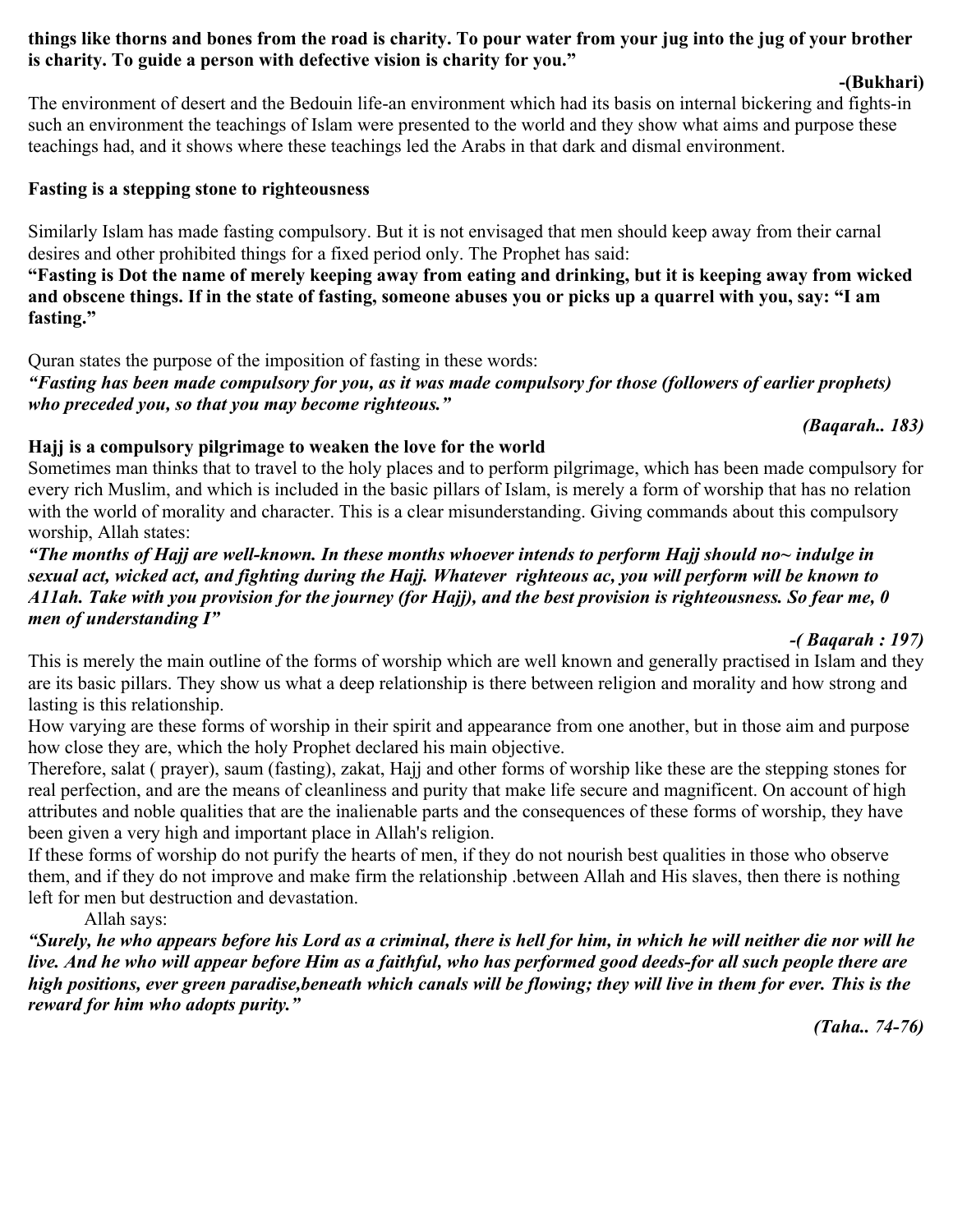# **CHAPTER 2.**

## **WEAKNESS OF MORALS-PROOF OF LACK OF FAITH**

### **Faith Is Imperfect without morality**

Faith is such a power that it keeps men away from low attributes and mean acts, and encourages him to achieve high attributes and clean morals. That is why whenever Allah called his slaves towards virtue or whenever He wanted them to hate evil, He declared it as an essential requirement of the Faith in their hearts. For example when He; in Surah Taubah, commands men to adopt righteousness and to speak truth, He addresses them as

## "*0 you who have faith" (or "O you who believe"):"0 you, who have faith I Fear Allah and be withthe truthful people."*

### *(Taubah.. 119)*

Allah's Messenger has nicely explained it that when faith is firm and belief is strong, then strong and lasting moral will be developed, and if the moral character is low then faith will accordingly be weak.

A man, who is immodest and ill-mannered and who adopts bad habits without caring for others, is like the person about whom the holy Prophet has said:

## **"Modesty and faith are twins. One who gives up one has to lose the other too."**

Once the Prophet passed by an Ansari who was scolding his brother about his immodesty. The Prophet advised him to let him go as modesty was a branch of faith.

A man who harasses his neighbour and makes him suffer any kind of damage is called cruel and stonehearted by the religion. In this connection the decision of the Prophet is :

## *"By God, he cannot be a Momin ; by God, he cannot be a Momin; by God, he cannot be a Momin. He was asked: 'who' 1 He answered: 'He from whose misdeeds his neighbour is not safe.' "*

*-(Bukhari)*

The holy Prophet advises his companions to keep away from the talk that is trash, the acts that are wicked, and the deeds that are senseless. He says:

## **"A person who believes in Allah and the Here after should speak about good things or else should keep quiet." -(Bukhari)**

In this way through the truth of faith and by means of its perfection noble qualities are nurtured and developed and they are guarded and kept secure till they bear fruits.

## **Rows disrupted, hearts sad, prayers tasteless**

However, you will also find such people, who will be calling themselves Muslims, yet they will be lazy in offering compulsory prayers, and will be posing in the public as if they are very keen on establishing these prayers. But they will not lag behind at the same time in acting in such a way that will be contrary to the demands of the noble character and perfect faith.

Such people have been warned by the holy Prophet and the Ummah has been asked to be careful of them. A man who commits the mistake of performing the various forms of worship without understanding their significance can only be a man who had not understood the spirit of the worship or has been unable to rise to that standard. Many times even a child can copy the movements of salat and is able to repeat what is recited during the prayer. Sometimes an actor also offers prayer with all humility and concentration. and performs all the necessary rites. But these kinds of movements do not benefit belief or meet the purpose. There is only one way of offering prayers in the best manner or performing other forms of worship that will never bring out wrong results, and that is : high moral character. Any person who has this attribute in him, his prayer is useful. But one who is deprived of this attribute, his worshipping is useless.

It is narrated by Imam Ahmed:

 **"One person asked the Prophet: '0 Messenger of Allah a certain woman is very famous for her prayers, fasting and many charities, but she talks rudely with her neighbours. Tell me, what will be her fate ?' He replied that she would go to Hell. Then that person asked: '0 Messenger of Allah ! Another woman does not do much by way**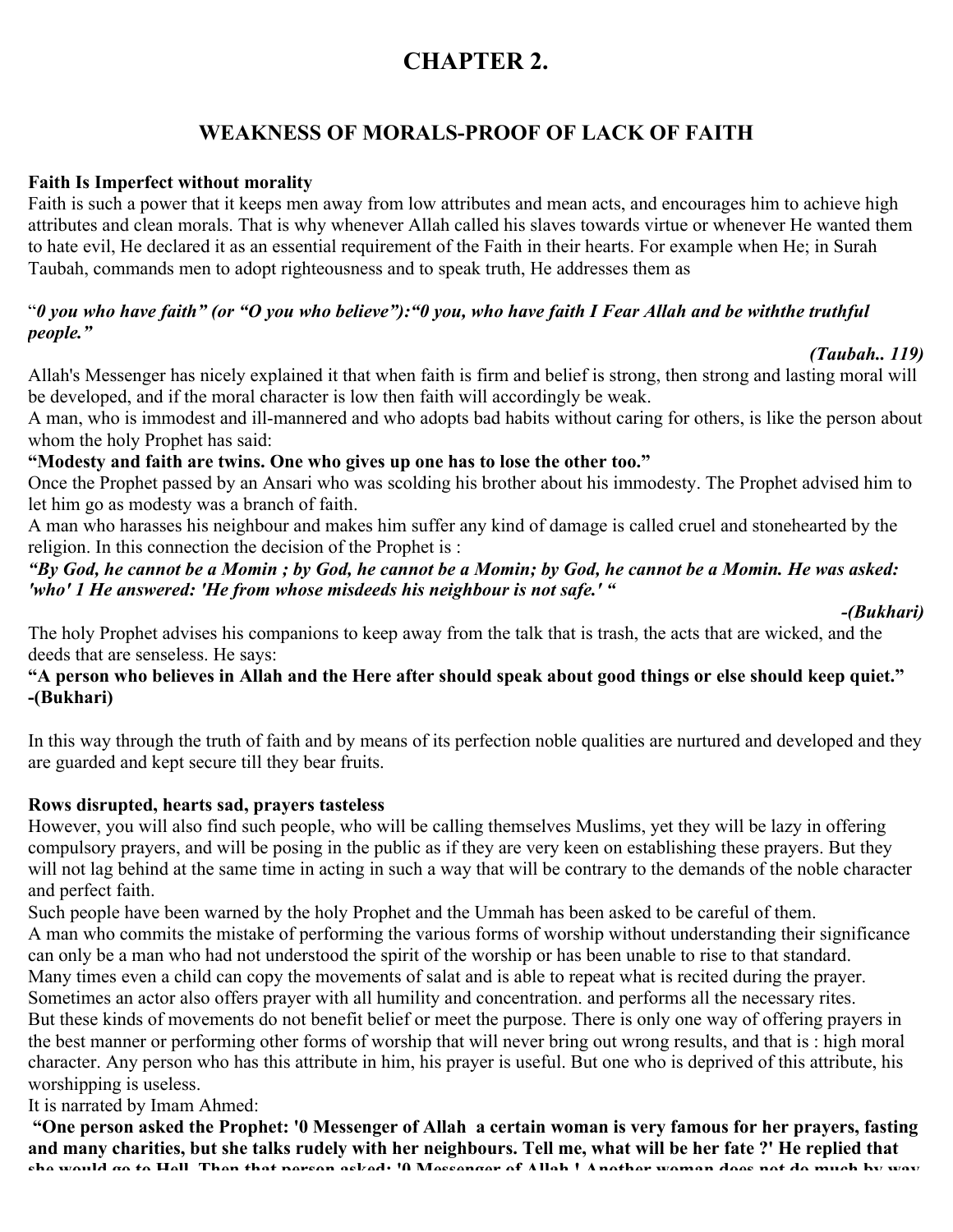## **of prayers and fasting; gives pieces of cheese in charity and does not harm her neighbours.' He replied: 'She is of the Paradise. "**

This reply gives an idea of the high value attached to good character. It also shows that charity is a collective prayer whose benefit reaches the society. For this reason there is no room for any reduction in them. As salat and fasting are apparently individual forms of worship, a little relaxation-to a very little extent-is allowed in not making very elaborate arrangements about them.

The holy Prophet did not merely answer a casual question that explains the relationship between morality and the religion, shows its connection with the correct forms of worship, and forms the basis of reform and improvement in the world and salvation in the next world.

The problem of morality was much more important. It was necessary that he should have continually provided guidance to his followers. He should have persisted in giving good advice to them so that its importance takes root in the mind and heart and it becomes quite clear that faith, goodness and morality are all dependent on each other. They are connected with each other and none can separate them.

## **Who Is poor ?**

**One day the Prophet asked his dear companions whether they knew who was poor. They answered that poor was one who had no dirham or dinar (money)' He said:"In my Ummah, the poor is that man who would appear on the Day of the Judgment before Allah; he had offered prayer; he had paid Zakat ; he had observed fast; but he would have abused somebody, he would have falsely accused some one; he would have unauthorisedly taken some one else's property; he would have murdered some one; would have hit some body. All his virtues would be given to his victims. If his virtues are finished before his wicked deeds are finished, then the errors and sins of the victims would be given to him and he would be thrown into the Hell."**

**(Muslim)**

Such a man is really poor. His condition is like that trader who has goods worth one thousand rupees but he is a debtor for two thousand rupees. How can such a man be called rich?

A religious man who offers certain prayers or performs certain forms of worship, but even after that performs certain evil deeds, behaves rudely with the people. treats poor and helpless people cruelly, how then such a man will be called righteous?

The Prophet has explained by quoting an example. He said that the best moral character melts errors like water and bad morals spoil man's record as vinegar spoils honey.

## **Identification of hypocrite**

When wickedness is nourished in the self, and the loss caused by it has become manifest and the danger has increased, then that man has come out of his religion like a nude who has come out of his garments. At that time his claim of righteousness or faith would be false.

What will be the value of religiousness without good morality ! How is it possible that a man should belong to Allah and at the same he should be a victim of corruption ?

This relationship between faith and morality is clearly shown in the hadith of the holy Prophet :

**"The man who has these three habits is a hypocrite even if be observes fast, offers prayers. performs umra (pilgrimage), and calls himself a Muslim: when be talks he speaks untruth, when he makes a promise he does not keep it, and when he is given something in trust, he commits dishonesty."**

**-( Muslim ).**

In another tradition, he has said:

**"There are three signs of a hypocrite: when he talks he speaks untruth, when he makes a promise he does not keep it, and when he makes a contract he deceives, although he may be offering prayers, observing fast and calling himself a Mus1im."**

He has also said:

**"There are four habits, in whosoever they are ound, he will be a complete hypocrite. If anyone of these habits is found in a man, he will have one habit of disruption till he gives it up. when something is given to him in trust he**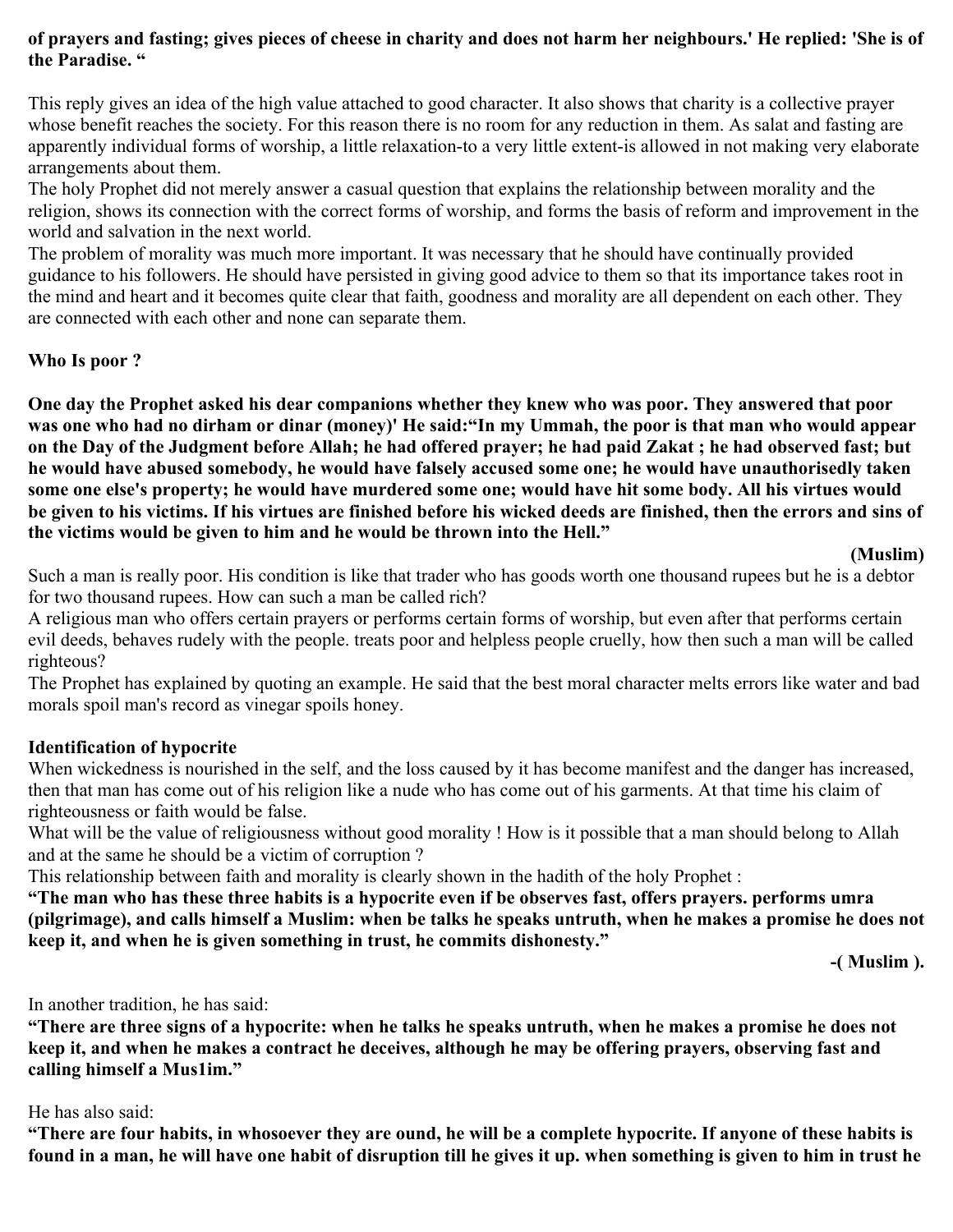**commits dishonesty, when he talks he tells lies, when he makes a contract be deceives, and when be quarrels he starts abusing.**

**-( Bukhari ).**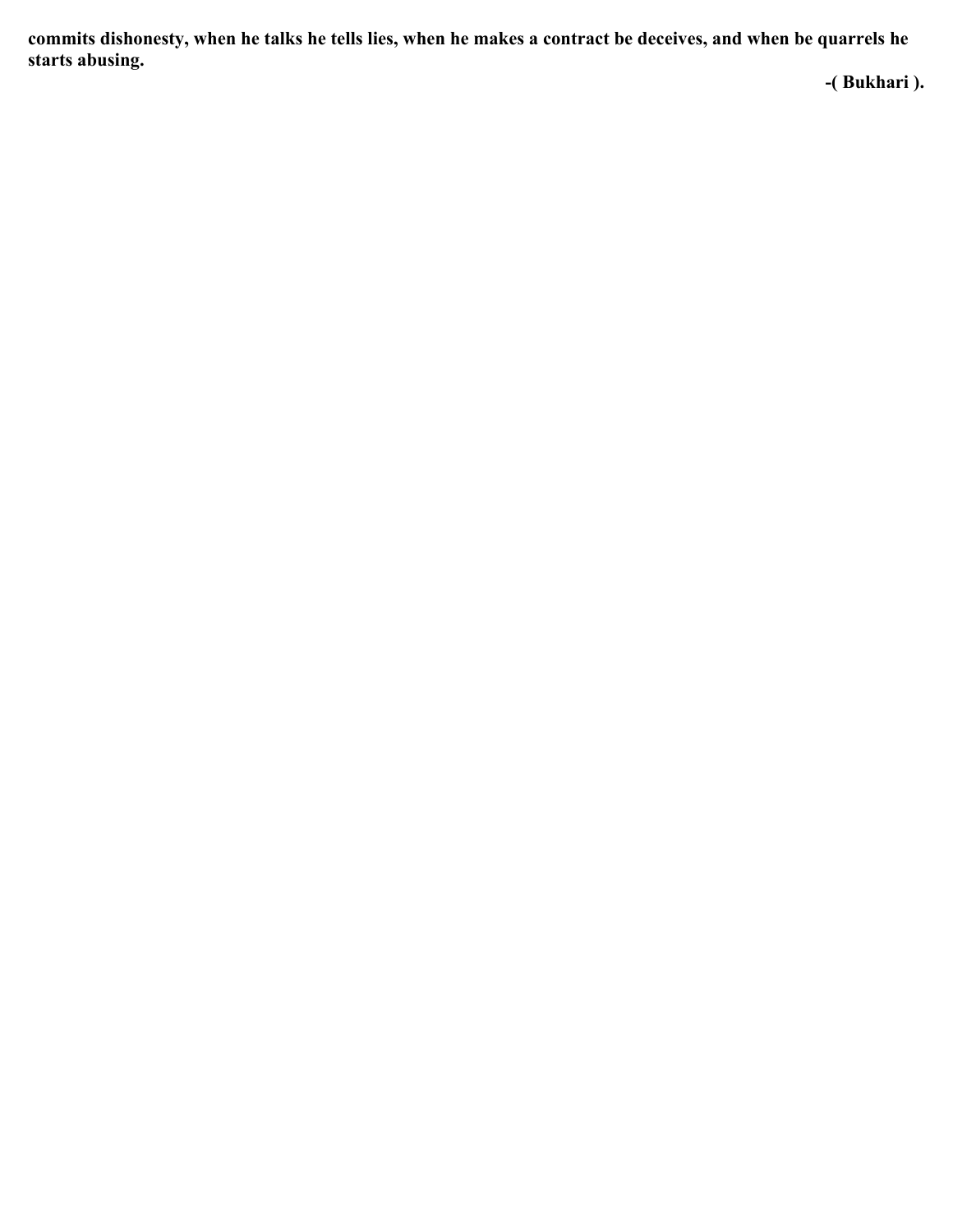## **AN IDEAL PERSONALITY**

### **Prophet's Moral Teachings**

These teachings show that Islam had come to illuminate the lives of the people with the light of virtue and good manners, to create in them brightness of character, and to fill their laps with the pearls of good conduct. It made the stages that came in the process of achieving this great objective as an important part of the prophet hood. Similarly it declared all attempts to create disruption in these stages as an expulsion from the religion and equivalent to throwing away the yoke of faith from one's neck.

The position of morality is not like that of the means of pleasures and luxuries, from which indifference may be possible. But morality is the name of the principles of life which the religion must adopt and must care for the respect of its standard-bearers.

Islam has enumerated all these virtues and principles and has encouraged its followers to make them parts of their lives, one after another.

If we collect all the sayings of the holy Prophet about the importance of good moral character, then a voluminous book will be prepared, about which many of the great reformers will be ignorant.

Before we enumerate these virtues and state their details, it will be proper if we quote some examples of how strongly and emphatically Islam has called upon the people to adopt good moral character.

Usama bin Shareek says:

**"We were sitting in the presence of the Messenger of Allah so quietly as if birds were perched on our heads. Nobody had the courage to open his mouth. In the meanwhile some people came and asked: "Amongst the slaves of God who is the dearest to Him." The Prophet replied: "One who has the best moral character."**

Another tradition has it:

**"They asked what is the best thing given to man ?" He replied: "Best moral character."**

The Prophet was asked: " **Which Muslim has the perfect faith ?" He answered: "He who has the best moral character."**

Abdullah bin' Amar has reported:

"**I have heard the Prophet as saying: 'Should I not tell you who amongst you is the most likeable person to me 1 And who will be the nearest to me on the Day of the Judgment l' He repeated this question twice or thrice. The people requested him to tell them about such a person. He said 'He who amongst you has the best moral character.' "**

In another hadith, he has said:

**"On the Day of the Judgement there will be nothing weightier in the balance of a momin than the goodness of character. Allah dislikes an obscene and a rude talker and the bearer of a good moral character reaches to the level of the observer of the prayer and fasting, on account of his character."**

**(Imam Ahmed)**

There would be nothing surprising if such teachings were to come from a philosopher who was busy in his campaign of moral-reform. But the great surprise is that these teachings come from a man who strived for establishing a great new faith, when all other religions turn their attention first only towards the performance of worship and such other religious rites.

The last Prophet gave a call for the performance of various Corms of worship and for the establishment of such a government that was involved in a long-drawn war with its large number of enemies. Inspite of the expansion of his religion and the immense increase in the various tasks of his followers, the Prophet informs them of the fact that on the Day of the Judgment there will be nothing weightier in their balance than their good moral character, then definitely this reality is not hidden from him that in Islam the value of morality is very high.The fact is that if religion. is the name

**(Ahmed)**

**-(lbn Haban)**

**-(Tirmizi)**

**(Tibrani)**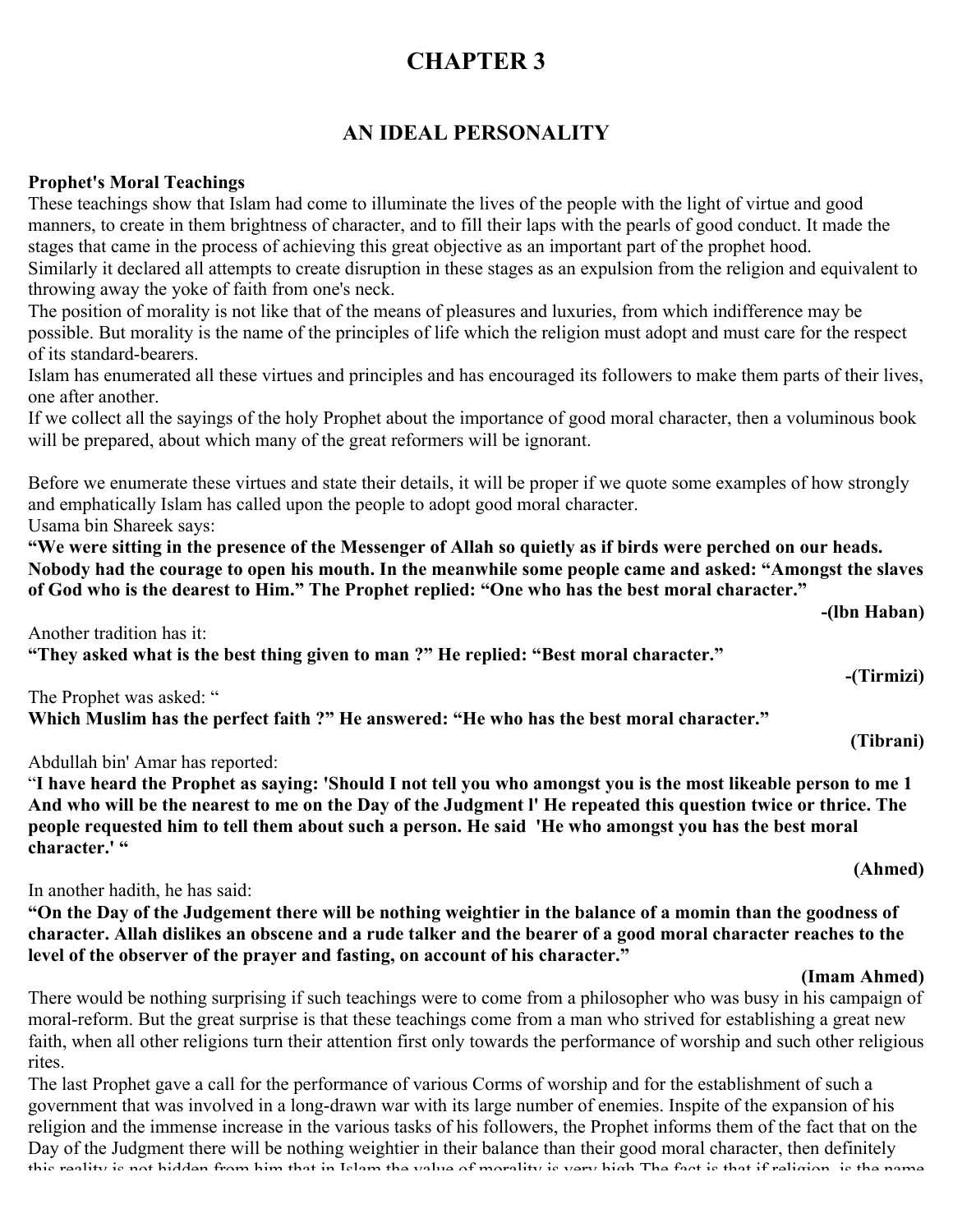of good conduct between man and man, then on the other hand in its spiritual sense it is also the name of the best relationship between man and his God, and in both these aspects there is the same reality.

There are many religions which give this glad tiding that you may embrace any belief, your sins will be washed away and offering fixed prayers of any religion will cancel your mistakes.

But Islam does not believe in this. According to it, these benefits will be available only when the axis and centre of belief is a conscious step towards virtue and payment of the compulsory dues, and when the proposed worship can become the real source of washing away the sins and generating the real perfection. In other words evil can be removed by those virtues which man makes his own and by which he is able to reach high and lofty standards. The holy Prophet has very forcefully emphasised these valuable principles so that the Ummah may understand it very clearly that the value of morality may not go down in its eyes and the importance of mere forms and shapes may not increase. Hazrat Anas has reported:

**"Allah's Messenger has said: 'A slave achieves, by means of the goodness of his character, great position and high honour in the Hereafter, though he may be weak in matters of worship; but on account of his wickedness of character he is thrown in the lowest recesses of the Hell." -**

Hazrat Ayesha narrates:

**"I have heard the Prophet as saying: 'Momin, by goodness of his character, achieves the high position of the one who observes fast and offers prayers." -( Abu Dawood).**

Ibn Umar is reported to have narrated: "I have heard the Prophet as saying :

**'A Muslim who observes moderation in matter of worship, on account of the goodness of his character and decency achieves the position of that man who observes fast and recites Allah's verses during prayers in the night."**

Abu Huraira has quoted the Prophet as saying:

**"A Momin's nobility is his religiousness, his tolerance is his intelligence, and his lineage is his goodness of character."**

**-(Hakim)** Abu Zar has narrated: "Successful is the man who had purified his heart for faith, kept his heart on the right lines, his tongue was truthful, his self was content, and his nature was on the right path."

-(Ibn Haban)

## **The Prophet's Excellent Example**

Mere teachings and commands of Do's and Don'ts do not form the foundation of good moral character in a society, because only these things are not sufficient for developing these good qualities in the human nature; a teacher may merely order to do such and such things and not to do such and such things. and the society becomes a moralist society. The teachings of good conduct which is fruitful requires long training and constant watchfulness.

The training cannot be on the right lines if the example before the society is not such that commands full confidence, because a person having a bad moral character cannot leave a good impression on his surroundings.

The best training can be expected only from such a man whose personality, by the force of its morality, would create a scene of admiration in the beholders. They would sing praises of his nobility and feel the irresistible urge to benefit from the example of his life. The world would spontaneously f~1 the urge to follow his footsteps.

For nourishing and developing more and more excellent good character among his followers it is necessary that the leader must possess higher and nobler character and attributes than his followers.

The holy Prophet himself was the best example of the good moral character, to emulate which he was giving a call to his followers. Before advising them to adopt a moral life by giving sermons and counsels, he was sowing the seeds of morality among his followers by actually living that kind of life.

Abdullah Ibn Amar says:

**"The Messenger of Allah (p. b. u. h.) was neither ill-mannered nor rude. He used to say that the better people among you are those who are best in their moral character."**

**-(Bukhari)** 

Anas says: "I served the holy Prophet for ten years. He never said 'Uf' (expressing dissatisfaction), nor did he ever ask

**-(Ahmed)**

**( Tibrani ).**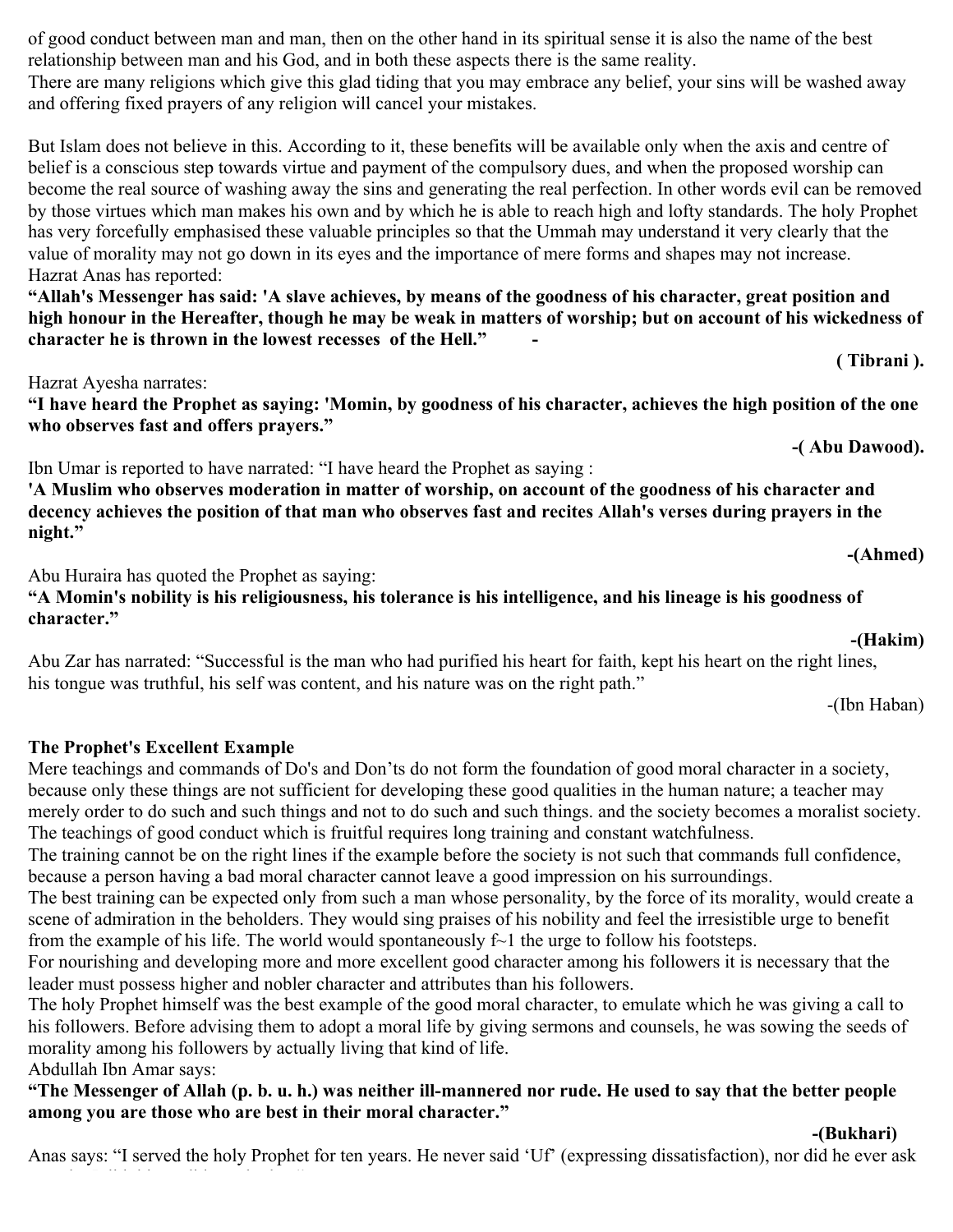(Muslim)

It is also reported by him: "My mother used to hold the Prophet's hand and used to take him wherever she wanted. If any person used to come before him and shake his hand, the Prophet never used to draw away his hand from the other person's hands till the latter drew away his hands, and he never used to turn away his face from that person till the latter himself turned away his face. And in the meetings he was never seen squatting in such a way that his knees were protruding further than his fellow-squatters."

-(Tirmizi)

If there were two alternatives, the holy Prophet used to adopt the easiest alternative, provided there was no sin in it. If that work were sinful, then he used to run away farthest from it. The prophet did not take any personal revenge from any body. Yes, if Allah's command were to be disobeyed, then his wrath was to be stirred. Allah's Messenger did not beat anybody with his own hands. neither his wife nor a servant. Yes, he used to fight in the wars in the cause of Allah."

Anas has narrated:

Hazrat Ayesha says: "

**"I was walking with the Prophet. He had wrapped a thick chadar round his body. One Arab pulled the chadar so forcefully that a part of his shoulder could be seen by me, and I was perturbed by this forceful pulling of the chadar. The Arab then said: '0 Muhammed! Give me some of my share from the property which Allah has given you.' The Prophet turned towards him and laughed, and gave orders for a donation being given to him."**

Hazrat Ayesha has reported that Allah's Messenger has said:

**"Allah is soft-hearted. He likes soft heartedness. And the reward which He gives for soft-heartedness does not give for hardness, nay, such a reward He does not give for any thing."**

In another tradition it is stated: **"Softness in whichever thing it may be, will make that thing beautiful. And from whichever thing softness is taken out, it will become ugly."**

Jarir narrates that the Prophet has said:

**"The reward which Allah gives for soft-heartedness He does not give it for folly; and when Allah makes any slave His favourite, He gives him softness. Those families that are devoid of softness become deprived of every virtue."**

Abdullah bin Harith has reported that he did not see anybody smiling more than the Messenger of Allah.-

Hazrat Ayesha was asked what did Prophet do at home?

She replied:" He used to be in the service of his home people; and when the time of prayer came he used to perform ablutions and go out for prayer."

Anas has narrated:

"Allah's Messenger had the best manners of all the persons. I had an adopted brother, whose name was Abu Umair. He had a sick sparrow, who was called 'Nagheer'. Allah's Messenger used to be playful with him and ask him : '0 Abu Umair! what has happened to your Nagheer'. "

(Bukhari)

Of the habits and traits of the Prophet one trait was very well known that he was extremely philanthropic. He was never miserly in anything. He was very brave and courageous. He never turned away from Truth. He was justice. loving. In his own decision he never committed any excesses or injustice. In his whole life he was truthful and an honest trustee.

## **The same Quran, the same Criterion, the same Yasin, the same Taha**

Allah has commanded all the Muslims to follow the excellent habits and the best traits of the Prophet and to take guidance from the holy life of the holy Messenger.

## *"Surely there is in the person of Allah's .messenger an excellent example for you-for every person who has hope in Allah and the Hereafter and remember, Allah, reciting His name many times."*

*-(Ahzab: 21)*

Qazi A 'yaz says that the Prophet was the most excellent-mannered, most philanthropic and the bravest of all. One night

the people of Medina were terribly frightened. Some people proceeded towards the sound ( which was probably the

#### **-(Muslim)**

## -(Muslim)

**-( Tibrani** )

(Tinnizi)

**-(Bukhari**)

-(Muslim)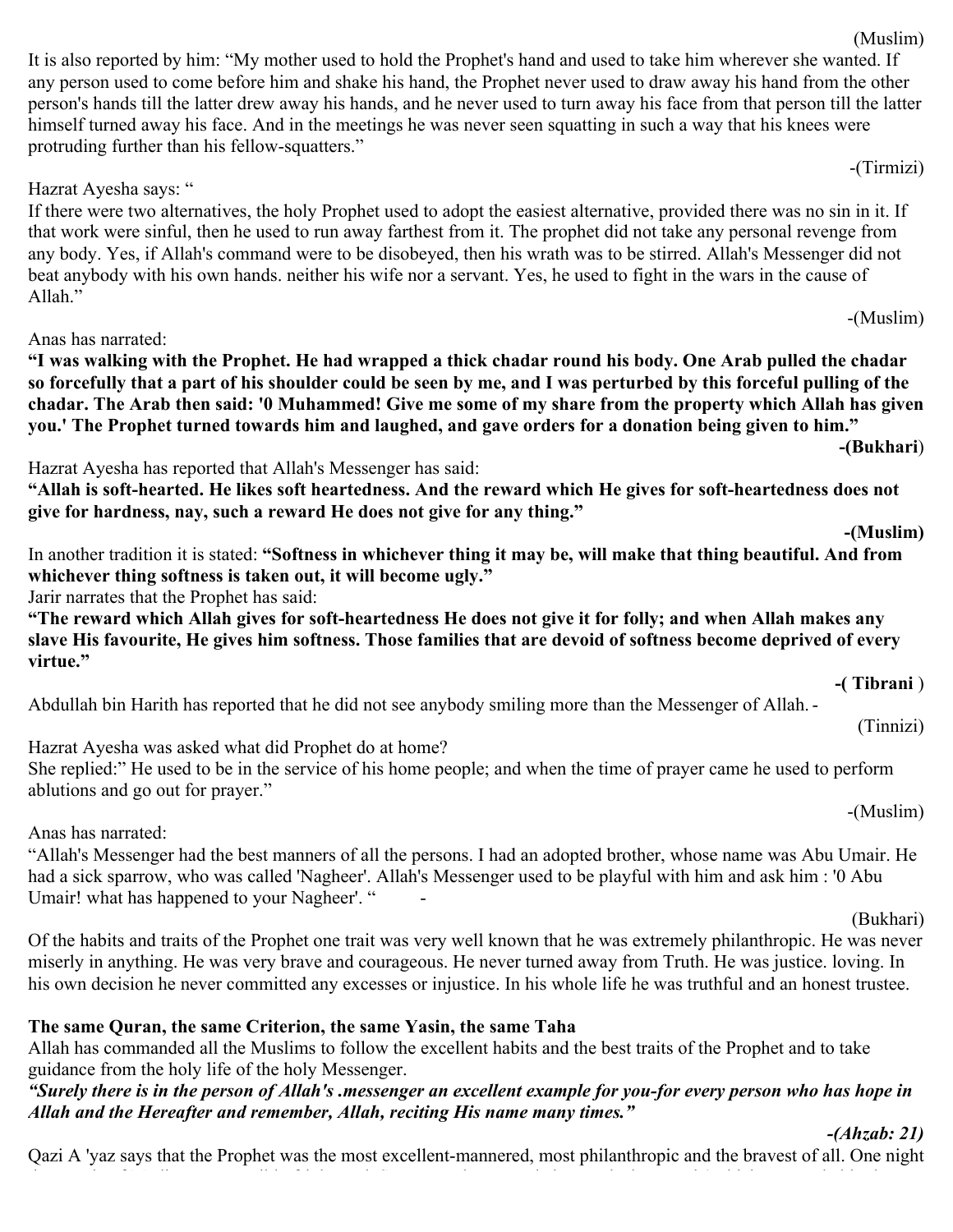cause). They saw that the Prophet was coming from that direction. He had rushed before all others to find out what was the trouble. He was riding the horse of Abu Talha, without a saddle, and a sword was hanging from his neck, and he was comforting the people not to be afraid saying there was nothing to worry.

 Hazrat Ali says that in the battles when fighting started, we used to worry much about the Prophet, because nobody was nearer to the enemy in the fighting than the Prophet.

Jabir bin Abdullah says that whenever anything was requested of him, he never said: No.

Hazrat Khadija had told him when he was first blessed with the Divine Revelation:

## *"You carry the loads of the weak people, you earn for the poor, and help a person if any trouble comes to him in following the Truth."*

Once he received seventy thousand *dirhams*. They were placed before him on the mat. He distributed them standing. He did not refuse a single beggar till he finished the entire amount.

A man approached him and requested for something. He said: "At present I do not have anything, buy something in my name, and when we will get some money we will pay for it."

Hazrat Umar stated: "Allah has not made it compulsory for you to do a thing on which you have no power or control." This saddened the Prophet.

 One Ansari said: "O Messenger of Allah! Spend and be not afraid of the straitened circumstances imposed by Allah." The Prophet smiled and his face shone resplendently. He said: "I have been commanded to do this only."

The holy Prophet used to love his companions. He did not hate them. He respected every respectable man from any other nation, and he used to appoint him as a responsible officer over them. He used to be in search of his companions and gave them their shares. No companion thought that any other person was more respectable in the Prophet's eye than the companion himself.

Any person who adopted his companionship or anybody who came to him for his need, he used to advise him to be patient, till he was satisfied. If anybody asked anything from him, he gave it to him or else talked to him so lovingly that he came back satisfied. The river of his kindness was flowing for every body. For his companions he was a guardian, and in matters of Truth all were equal in his eyes.

He was good-looking, decent, humble and soft hearted. He was not a narrow-minded and a hard person. Quarrelling was not his habit. He never spoke obscene words. To condemn others or to praise some one excessively was beyond the pale of his character. He expressed indifference towards unnecessary things, but he was never given to pessimism.

Hazrat Ayesha says that there was none who possessed a better moral character than the Prophet. Whenever his friends or his home people called him, he readily responded.

Jarir bin Abdullah says: "Since the time I became a Muslim, the Prophet did not prevent me from entering (the house) ; whenever he looked at me, he smiled."

He used to exchange repartees with his companions, mix up with them freely, and tried to be nearer to them. He played with their children and took them in his lap.

Invitation from free men, male or female slaves, or poor persons were acceptable to him. He visited the ailing and invalid persons in the far-flung areas of Medina. He accepted the excuses of the really helpless people.

Anas says that if any person who whispered anything into his ears, he never removed his ear from his mouth unless the whisperer himself withdrew his mouth. Whenever anybody held his hand, he never tried to withdraw his hand unless the other man withdrew his. He always used to be the first to salute anyone who met him or to be first to shake hands with his companions. He never stretched his legs in the midst of his companions so that they may not be inconvenienced.

Whoever cam: to him was duly respected by him. Many times he used to spread his cloth for the visitor, and used to place the cushion which was in his use behind the visitor's back. If the visitor were reluctant to lit on the cloth, he used to insist.

He gave new family names to his companions. In their honour, he used to call them by beautiful names. He never used to interrupt anybody's talk till the speaker either stopped or stood up.

Anas narrates that if anybody brought a present to the Prophet he used to ask him to take it to a particular house

because she was a friend of Hazrat Khadija and loved her. Here, the was a friend of Hazrat Khadija and loved h<br>The control of Hazrat Khadija and loved here was a friend of Hazrat Khadija and loved here was a friend of the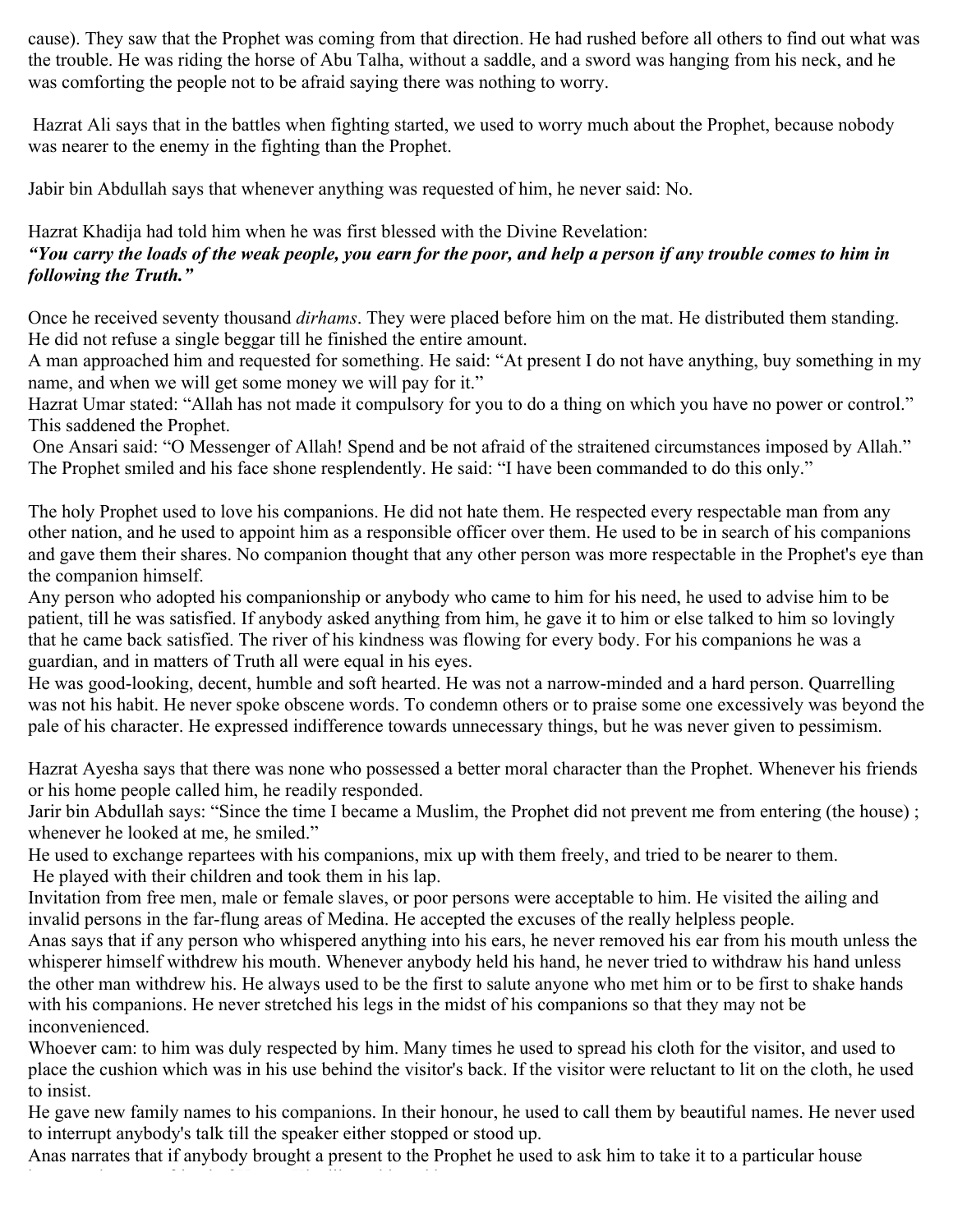Hazrat Ayesha says: "I was not jealous of any woman, nor did I feel any ill will towards Khadija, as I used to hear of her repeatedly from the Prophet. If any goat were slaughtered, he used to send it to her friends' house as a present. Once her sister asked for permission to come in. He was very pleased to see her.

A woman came to him and spoke endearingly of Khadija and asked questions about her lovingly. When she went away, he said: "This woman used to come during Khadija's time. Good relationship is a sign of faith".

He treated his relatives kindly, but he did not give them preference over better persons.

Abu Qatawa has reported that when a delegation of Najashi came to the Prophet, he rose for serving them. His companions told him that they were sufficient to serve them. He replied:

"They had honoured our companions, therefore I personally want to serve them."

Abu Usama has narrated that once the Messenger of Allah went among his companions leaning on a cane and his companions stood up. The Prophet said: "Do not stand up. Do not adopt the system of these Non Arabs who stand up to pay respect to one another."

He said:"I am a slave of Allah; I eat as other people eat, and I sit as other people sit." When he rode a mule, he allowed some one else to ride behind him. He used to visit poor invalids. He allowed the beggars to sit in his meetings. He mixed up freely with his companions. Where the meeting was over, he used to sit there.

The Prophet once performed Hajj on a cheap Kajawa on the back of a camel on which an old, torn chadar was spread, whose cost could be at the most four dirhams. He said: "0 Allah I This is my Hajj in which there is neither hypocrisy nor show."

When Makkah was conquered and the Muslim soldiers entered the city, the Prophet was riding a camel and his head was bowed down in humility, so much 80 that it appeared that his head was touching a part of the kajawa.

He was of a quiet nature. He never talked without necessity. And if anybody talked with a wry face, he used to be indifferent to him and ignored him.

His smile was his laughter. His talk was straight and direct, in which there was no exce~s. His companions, in his honour and in following him, considered it sufficient to smile in his presence.

His meetings manifested a spirit of tolerance, trusteeship, honesty, virtue and righteousness. Voices were not raised there and no back-biting was allowed therein.

Whenever he opened his mouth to speak, his companions used to keep silent, as if birds were perched on their heads. When he walked, it was with a balanced gait. There was neither fright nor haste in his gait, nor was there laziness. Ibn Abi Hala says: "His silence was on account of tolerance, far-sightedness, estimation and thinking and contemplating."

Hazrat Ayesha says that he talked in such a way that if anybody wanted to count the words, he could do so. The Messenger of Allah liked fragrance and used perfumes many times.

The world was presented to him with all her allurements and amusements. Victories were won by his armies, but he was indifferent to luxuries and pleasures. He died in such a condition that his armour was pledged to a Jew.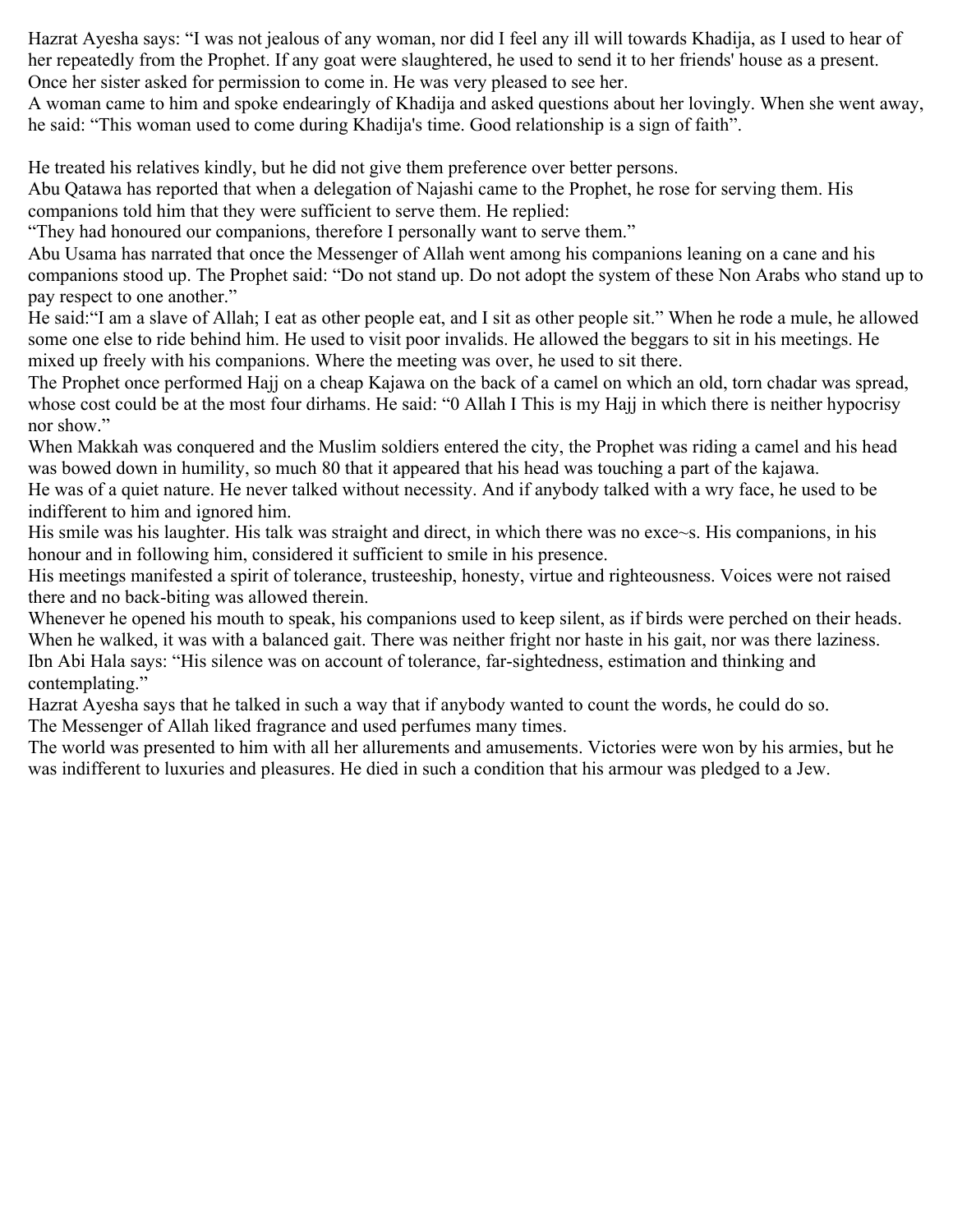## **BELONGING AISO TO PARADISE, BELONGING AlSO TO HELL**

## **First Target-Reform of Self**

Like other divine religions Islam also keeps the reform of man's self as the first item in its programme of reforms. It makes the human self as the first target of its efforts and sows the seeds of the Islamic teachings in its depths, so that self and training become inseparable.

The teachings of the Prophets lasted till the Doomsday and around them gathered the group of faithful people. Its secret was this that the self of man was the objective of all its work and it was the axis of all its activities. Their teachings were not like something externally pasted that they could be separated from men in the movements of their daily life. These were not like the paint or varnish that could be worn out by the passage of time. They had imbibed their principles and teachings into the depths of man's hearts, which had turned into a very strong power that could keep it safe from the wickedness of men's nature and could rule over their decisions. Many times some divine religions raised objections against the society and its structure, and governments and its nature, and also presented remedies for the ills which had appeared in these quarters.

Inspite of this, the nature of all the divine religious has been this that they kept righteous self as the basis of an their programmes of reform, and considered firm and strong moral character as a permanent guarantee for the establishment and upkeep of every civilization.

But this does not mean that the importance of those who are striving for the construction of a better government and society is being reduced, or that their efforts are considered to be less important.. No. Not at all. Here an attempt is being made to make the people realize the value of the reform of man's self for the safety of life and for the security of healthy and virtuous living. .

The self that has become wicked can only spread disruption and disorder in the system of government, and can make use of the enforcement of the laws of that system for meeting its mean and wicked objectives. But a purified and noble self will perform the responsible task of stitching the tears in the garment of the environment and repairing it. It will try to enhance society's greatness and decency. It will consider it its responsibility to bring in regularity in the use of power, and to remove all kinds of defects from the government.

It is like a judge. If he is well trained and decent, he can reform the defects of the law by his selfless decisions and just orders. But a cruel and unkind judge can show indifference to the correct commands and authorities. Same is the condition of the self, when it is confronted with the ideas and views of the world, and personal likes and interests. That is why the reform of the self is the first foundation pillar of the supremacy of virtue in this life.

If no attention is paid to the reform of the individuals (selves), this world becomes the dominion of the dark forces, men's present and future will be ruled by corruption. That is why Allah says:

## *"Verily, Allah will never change the condition of a people until they change it themselves. But when Allah wills a people's punishment, there can be no turning it back, nor will they find, beside Him any to protect."*

*(Ra'ad.. 11)*

Stating the cause of the corrupt communities, Allah says:

*"Like (the deeds of) the people of Pharaoh and of those before them; they rejected the signs of Allah and Allah punished them for their crimes; for Allah is Strong and Strict in punishment " because Allah will never change the Grace which He has bestowed on a people until they change what is in their (own) souls,"*

*-( Anfal ..52-53)*

From the viewpoint of reform and training, Islam considers this matter in its two aspects:

The first aspect is this: Every self has a decent and pure nature in itself which rushes towards righteousness and good, and feels happy on getting it. It hates wickedness and evil. It becomes sad and sorry on committing it. It sees the extension and development of its existence and the health of its life in truth and justice.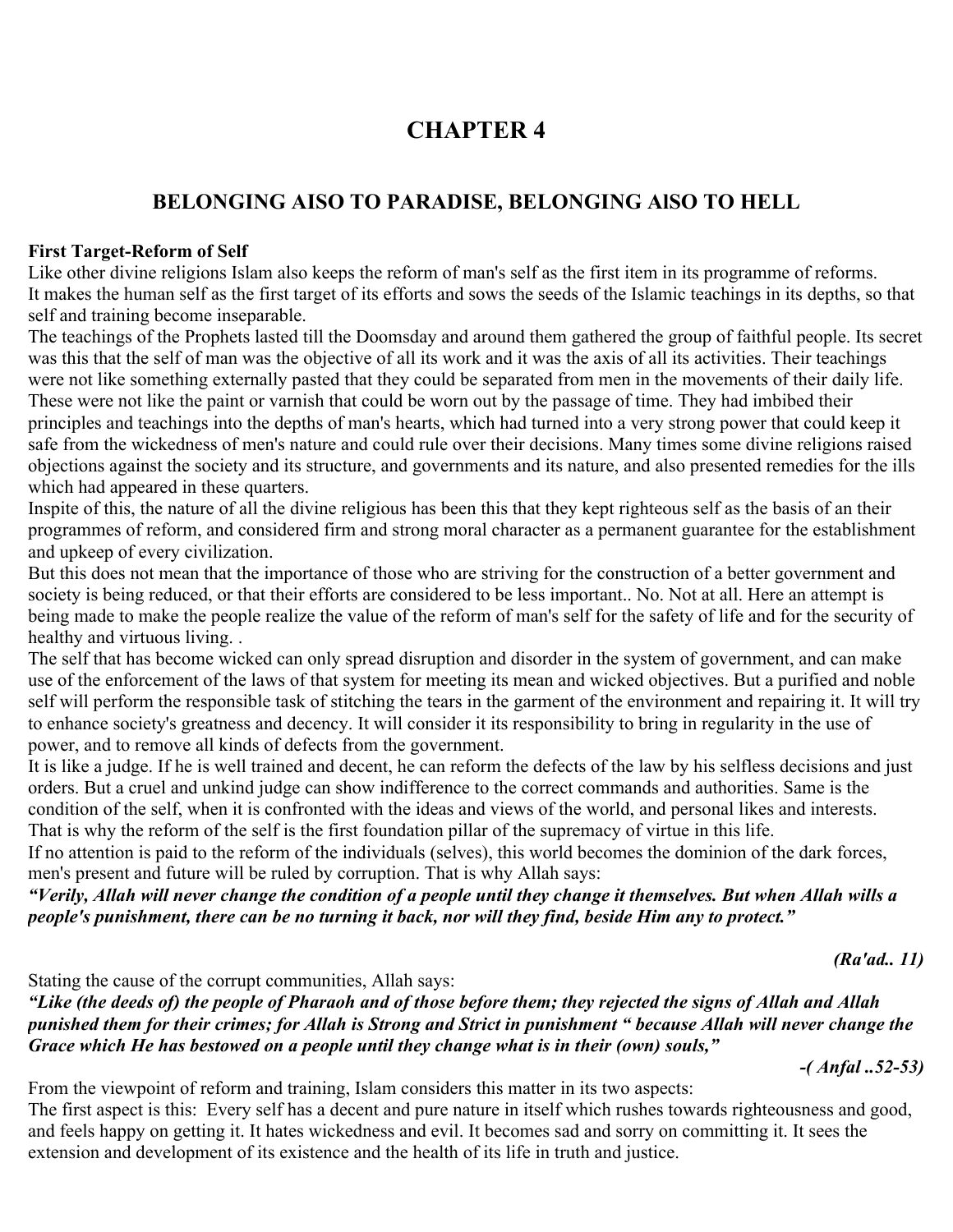With this there is its second aspect also. Every self has in it exciting emotions and Satanic inclinations, which turn it away from the right path. They present harmful acts in a glamorous way and throw it into the pit of meanness and lowliness. We are not interested in talking a survey of the principles and elementary of these harmful inclination from a historical point of view so that it may be ascertained whether these emotions or desires enter the human nature from outside or whether they are ingrained in the nature itself. We are concerned with the fact that both these conditions are found in men, which are locked in mutual struggle for attaining leadership for guiding man's life. And whatever kind of leadership man accepts decides his final destination. Allah says:

## *"By the soul, and the proportion and the order given to it; and its enlightenment as to its wrong and its right; truly he succeeds who purifies it, and he fails who corrupts it."*

*-(Shams: 7-10)*

The achievement of Islam is this that it helps man fully, so that he may be able to make his nature strong and firm, he may make its rays more bright and more illuminating, and in its guidance and leadership may successfully complete his long journey of life.

Similarly it also prepares man to be free from the ways of wickedness and the inciting of the devil, because these try to mislead him and turn him away from the right path, and finally cause him to fall from his high rank.

## **Islam is Religion of Nature**

Islam has called itself a 'Natural Religion' which is free from all these impurities : *" So (O Prophet) set your face steadily and truly to the faith. (Establish) Allah's nature on which He has framed mankind. There is no change in what Allah has created; that is the standard religion; but most among mankind do not understand."*

*-(Rum: 30)*

The function of the eve is to see until there is some disturbance in it. The ear hears the sound till it becomes deaf. The function of the nature is to follow the right path, and to rush towards it with such alacrity as the water rushes down from a height, unless it is overcome by corruption and wickedness, which may take its reins in hands and turn it away from the path of righteousness and blessings.

The disturbing things, which corrupt nature are sometimes the result of the past centuries or sometimes they are the creation of the lowly environment and ha bits and customs, or both these things together are responsible for the disturbances. These things are a great danger for the nature of man. They cause a variety of diseases in it. The real jihad of a reformer is to fight these inhibitions and customs and to weaken their strength. He tries to relieve Nature of these dangers in order that its original purity may be regained and it may be able to fulfil its real responsibility. Islam has given a full clarification of this method.

After explaining the natural religion in the above quoted verses, the holy Quran says immediately thereafter : *"Turn back in repentance to Him, and fear Him; Establish regular prayers, and be not you among those who join gods with Allah, those who split up and become sects, each party rejoicing in that which is with itself:"*

*-(Rum: 31-32)*

To encourage faith in place of disbelief, righteousness in place of wickedness, to adopt the policy of fearing God, in place of disturbed thoughts in respect of Allah the righteous people's unity of thought and action-these are the manifestations that show that man has remained on the righteous nature. This has been clarified in the following verse of the Quran :

## *"We indeed created man in the best of moulds, then we have abased him to be the lowest of the low, except such as believe and do righteous deeds."*

## *-(At-Teen: 4-6)*

What is the best mould or form of man? The understanding of Truth and adopting it, fulfilment of its requirements and meeting of its demands. This is called the attachment to virtuousness and decency, and consideration of these two good qualities in man's individual and collective life is the real achievement. And attempts to make them operative in all the departments of life is the real mould and form.

But there is a very large number of people who do not reach this high level. They remain attached to the earth only. They follow their own desires, and express disobedience of God's commands. In this way they fall to the lowest level Quran has called this " Asfala safileen" (lowest of the low), to which Allah has thrown such people.

 To throw the men of such nature to the lowest level is according to the divine law regarding guidance and transgression. And these laws are true and based on justice. The holy Quran mentions them as under: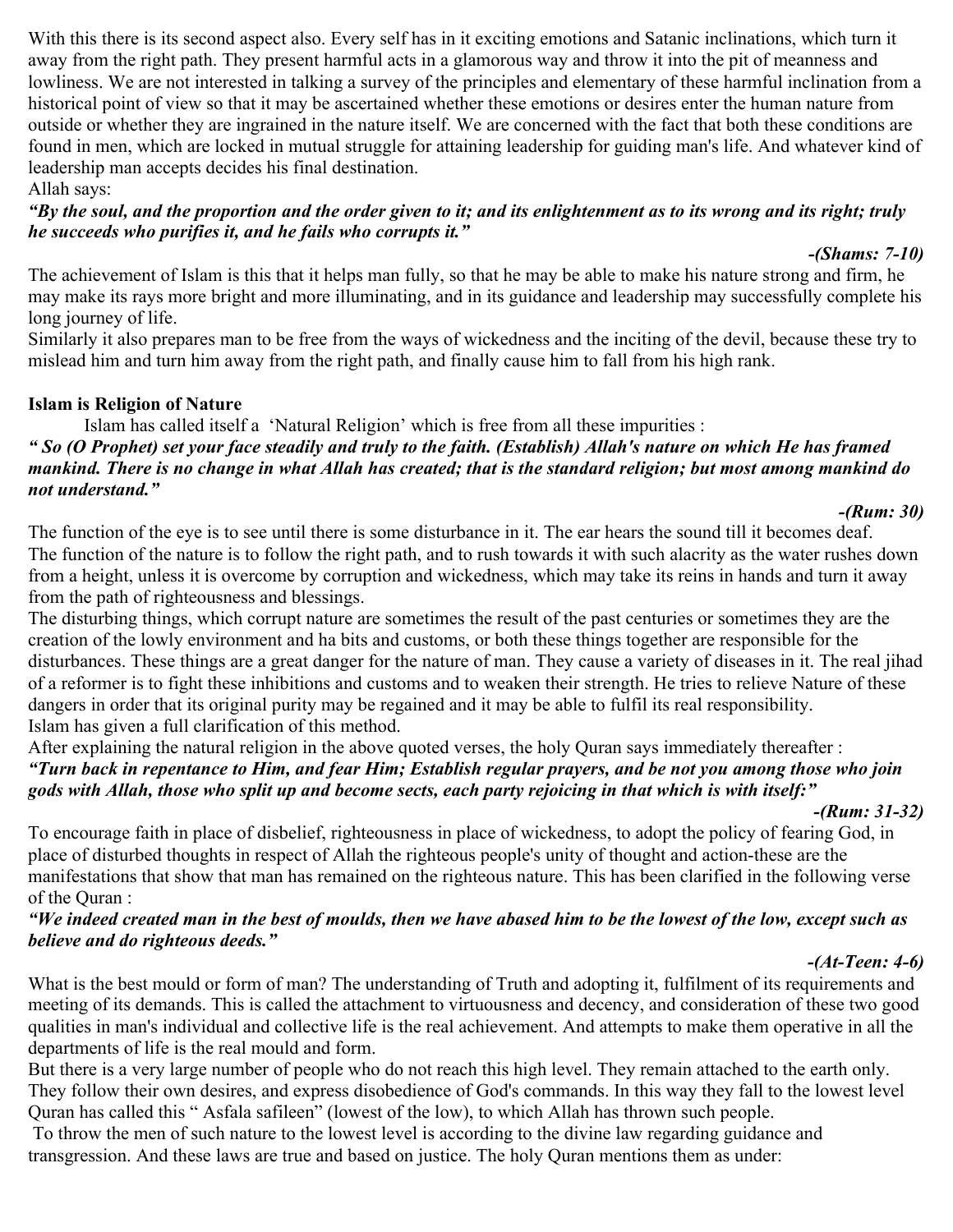## *"And Allah will not mislead a people after He has guided them, in order that He may make clear to them what to fear (and avoid)-for Allah has knowledge of all things."*

In Surah A'raf this law of guidance and transgression has been mentioned thus:

*"Those who behave arrogantly on the earth in defiance of right-them I will turn away from My signs; even if they see all the signs, they will not believe in them; And if they see the way of right conduct, they will not adopt it as the way of error is the way they will adopt; for they rejected Our signs, and failed to take warning from them." (A'raf: 146)*

Who is it then that remains on the 'best mould' and keeps himself away from the indignities of the world? In the verses of the Surah At-Teen occurring immediately after those quoted above the answer is given: *"Except such as believe and do the righteous deeds."*

In the foregoing pages we have seen that the outcome of Faith and the Righteous Deeds is the excellence of moral character.

# **There is a Counter to the Wicked Nature**

Islam's stand ,vis-a-vis man's pure nature and its strength and firmness has been discussed. As regards its dealings with the devil-like natures, that has also been made clear. Islam warns mischievous-natured people. It entrusts its reins in the hands of the healthy intellect; it encourages it to bow down to the pure nature and to surrender itself to Allah. The prophet has hinted at some of these kinds of natures :

**"The son of Adam reaches the old age and two of his habits do not leave him. One is greed and the second is the unending succession of hopes."**

**"The worst evil found in man is the frightening cowardice and the un-dignifying miserliness."**

**-( Abu Daud ) "If the son of Adam is given a valley of gold, he will desire to have another one. And if the other is also given, he will be greedy to have the third one. The hunger of Adam's son will not be satisfied except when his remains are mixed with the dust. And the one who turns to Allah, Allah accepts his repentance."**

**( Bukhari )**

The holy Quran has mentioned some of the habits in the Surah Ale Imran :

*"Fair in the eyes of men is the love of things they covet, women and sons; heaped up hoards of gold and silver; horses branded (for blood and excellence) ; and (wealth of) cattle and well-tilled land. Such are the possessions of this world's life; but in the nearness to Allah is the best of the goals ( to return to )."*

*-(AIe-Imran: 14)*

The first thing Islam wants man to pay attention to is this that to run after the carnal desires of the self and to follow its unending demands will never satisfy self and make it contented. Truth and right path will not be acceptable to it. The condition of the self is that when its one desire is satisfied, it immediately demands to have some other desire satisfied. It is always busy in eating, drinking, and having a good time, and greedy with desire to have more and more of everything. It has no hesitation in committing sin and acts of aggression and cruelty. Therefore, Quran has forbidden men to follow the desires that have been considered haram :

*"Nor follow you the lusts (of your heart), for they will mislead you from the path of Allah; for those who wander astray from the path of Allah, is a penalty grievous, for that they forget the Day of Account."*

*-( Saad: 26)*

The policy of the infidels and the necessity of opposing it and its importance have been mentioned in these words: *"If the Truth had been in accord with their desires, truly the heavens and the earth and all beings therein would have been in confusion and corruption ! Nay, We have sent them their admonition, but they turn away from their admonition."*

*(Muminun.. 71)*

It is necessary that a distinction be made between the forbidden desires of the self and the lawful desires, because some so-called religious people have mixed up these two very dangerously.

If man wants to enjoy the goods of the world, then there is nothing wrong in it, but it is a very serious error that this kind of lawful demands and desires has also been included in the list of forbidden, wicked acts.

Its consequence is this that man satisfies his lawful and respectable desires, but his conscience becomes like the conscience of those people who accept crimes as lawful and adopt them willingly. In this way their conscience becomes a victim of a great error.

*(At-Teen)*

*(Tauba: 115).*

## **-(Muslim)**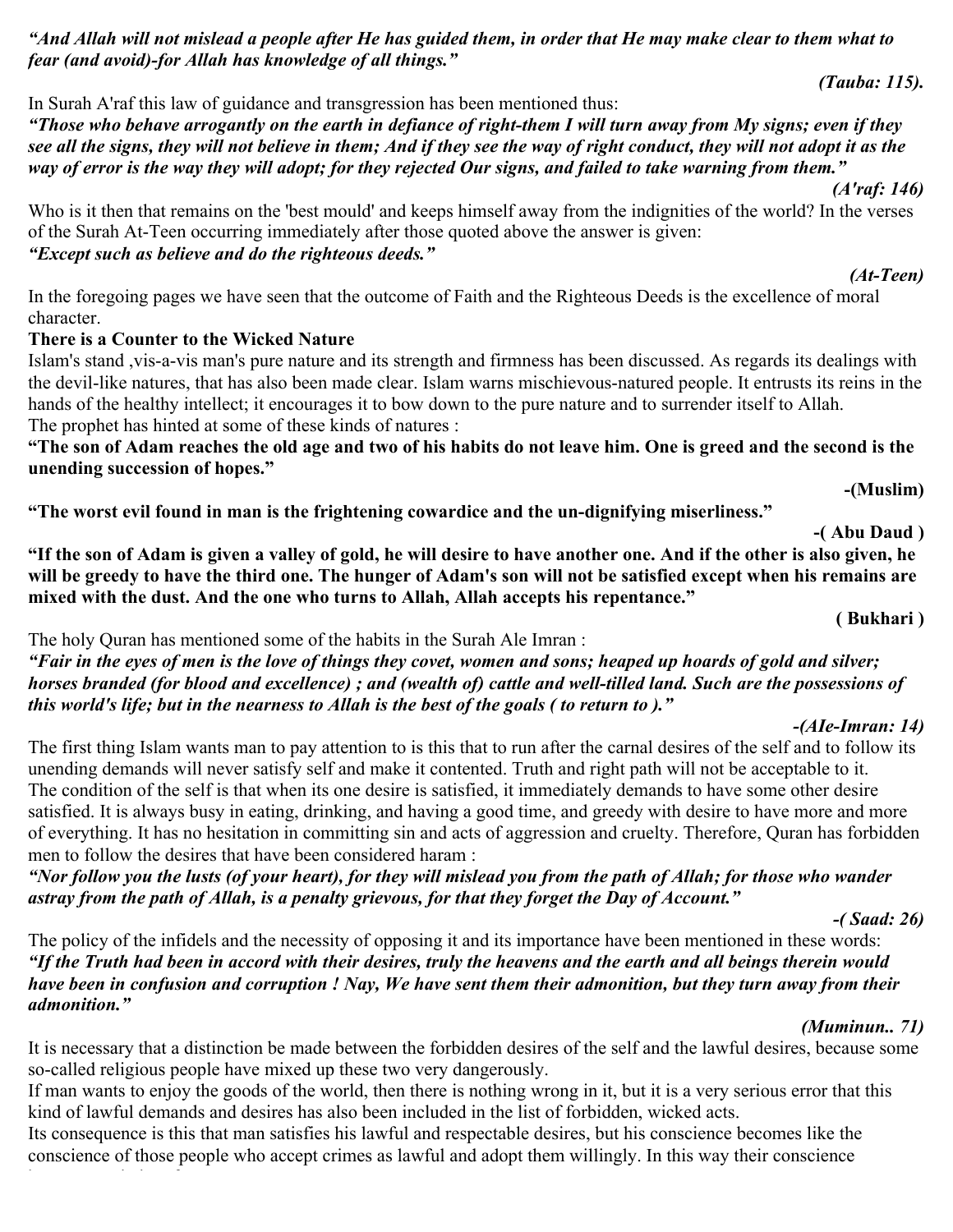When he realises that he has committed a mistake, and that sin is an inevitable part of his life, then he commits more serious sins and indulges in the strictly forbidden acts. In other words this time he becomes a criminal and a sinner in the real sense of the word.

The holy Quran has paid special attention to this aspect and has very clearly declared the pure desires of the self and the lawful wishes as proper and lawful, and provided it with a chance to use *halal* and clean things. It declared any interference of narrowness and inhibition in this respectable and lawful sphere by way of any checks on the self as bad and obscene, because it opens the gate for obscene acts and sinning.

### *"O you people I Eat on earth what is lawful (hala) and clean (tayyib) and do not follow the footsteps of Satan.Indeed, he is an open enemy for you. He will command you (to do) what is evil and indecent and induce you to say about Allah that which you do not know."*

*-( AI-Baqarh : 168-169)*

It is a fact that to put restrictions on the consumptions of what is lawful (hala) and clean (tayyib) is nothing but levelling false charges against Allah, and this thing amounts to evil and indecency which Satan commands men to do. Islam does not like to repress such natures and inclinations with force and punishment, nor does it want to placate or Batter them, but Islam follows a balanced method which is free of any kind of excess.

## **Morality holds the Reins**

As the rules and regulations of the healthy nature are secure in faith and reform and they have no connection with heresy and agnosticism, similar is the case of the rebellious natures and habits.

In both the cases only a strong and firm moral character can control it. Where the holy Quran has mentioned man's weakness, his anxiety, his richness and indifference, there it has also made it clear that the remedy of these indignities lies in following the path of religion.

*"Truly man was created very impatient; fretful when evil touches him; and niggardly when good reaches him ; not so those devoted to prayer, those who remain steadfast to their prayer; and those in whose wealth is recognised right for ( the needy) who asks and him who is prevented ( for some reason from asking) ; and those who hold to the Truth of the Day of Judgment; and those who fear the displeasure of their Lord ,for the Lord's displeasure is the opposite of peace and tranquillity; and those who guard their chastity."*

*-( .41-Ma'arij.. 19-29)*

It is common knowledge that good moral character does not develop suddenly. Nor does it become strong and firm in the beginning. It requires consistency and gradualness. And in strengthening it there come many stages.

That is the reason why in its nourishment and growth it is required to perform such acts that have to be repeated. The quality that is developed should have consistency, e.g. prayer, fasting, Hajj, Zakat, and the performance of other forms of worship, confirmation of the Day of the Judgment, and to be fearful of its punishments, etc.

When the rebellious natures insist on their acts and are steadfast on their wrong stance, and continue to attempt to traverse the wrong path from time to time, then to check and prevent it no fixed and temporary remedy can be found. Their transgression and intensity can be brought to the normal level only by such an activist who is more strong and powerful than them and who may be able to bring them to a balanced level.

The long and short of the discussion is that Islam respects the human nature and considers its teachings as the voice of that nature. It warns the rebellious natures and reforms their point of view. Those forms of worship which have been made compulsory in Islam are such as strengthen the human nature and turn the wind of desires to the right direction. And these forms of worship do not perform their duties satisfactorily and the desired objective cannot be obtained from them unless they generate the excellent moral character and the tendency to exemplary treatment of others.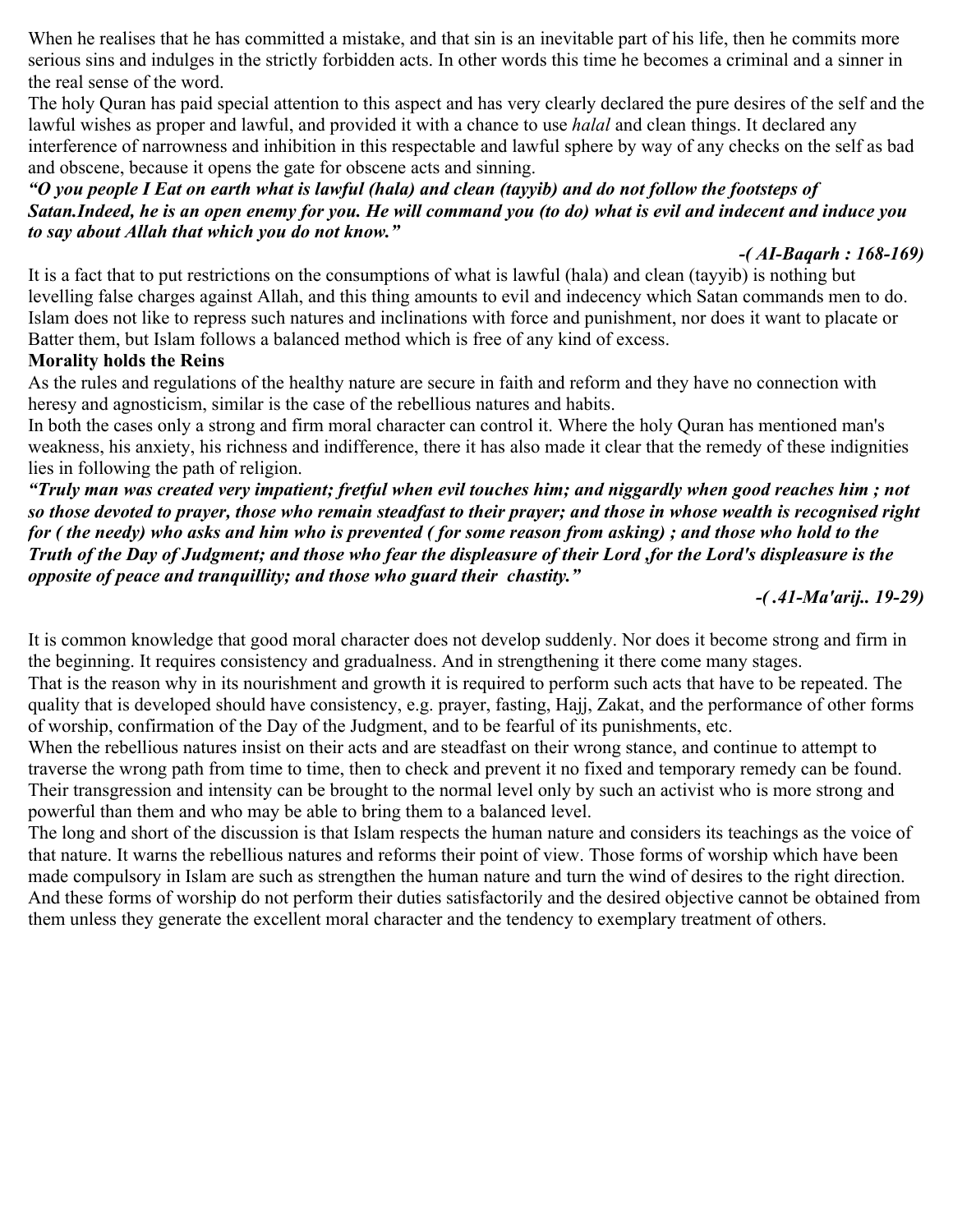# **CHAPTER 5'**

## **PUNISHMENT FOR MORAL CRIMES**

## **No Coercion la Morality**

#### **To generate goodness in someone by coercion and to call him a man of good moral character is not possible.**

Similarly no faith can be developed in any person by means of force or terrorism. Only personal and intellectual freedom is the sole basis of responsibility and accountability.

Islam understands this reality and respects it. It builds up its edifice on the foundation of the excellent moral character. Where is the need for Islam to use force and coercion to bring man to the right path and to make him run towards righteousness, when it has full confidence in the human nature and is certain that if the obstructions before man are removed then the best generation can be developed?

Goodness is ingrained in the human nature. It does not mean that it cannot do anything except good, but it means that only good can co-ordinate with his original nature and offer resistance. The nature wants to attach itself to good only and wants to function in its light, like the bird that after getting free from the cage flies round and round in the sky in ecstasy in accordance with its foremost wish.

According to Islam the right method is to break nature's checks and chains. After this when man falls down to the ground, and has no strength to rise and walk, then be should be considered as sick and efforts should be made to treat him.

Islam does not order such kind of sick persons to be thrown out of society, provided his existent is not harmful and damaging to others.

Within the limits of this sphere, Islam fights against moral crimes. At first it imagines that every man wants to lead a decent life and wants to live by the sweat of his brow and enjoy luxuries on what be earns from his own labours, that is he does not depend on thefts and looting.

Then what thing compels him to take to thieving?

 In order to provide him for the necessities of life. Therefore, Islam says that the necessities and the means should be in such abundant quantifies that they may make him indifferent and above taking wrong steps.

This is the responsibility of the society. If it is deficient and compels the individual to steal, then the responsibility for this crime falls on the deficient society, and not on the head of the wrong-committing individual.

But if the society provides his requirements, and after this the individual advances in the wrong direction, then the actual condition of the individual should be ascertained before inflicting any penalty (Hudd) on him. Probably there may be such extenuating circumstances that may save him from the punishment. As it Is, Islam desires delay in inflicting punishment. The Messenger of Allah has reported to have said: "It is better if the Imam pardons somebody by error than he penalises him by error"

## **Fixation of Penalties for the Security of the Society**

When after examining the conditions and problems it is ascertained that the individual's nature is bent on rebellion, and that the society which has brought him up and had provided for him is being subjected to his depredations and he wants to repay its kindness with disturbance of peace, then if that society inflicts some penalty on this kind of an individual and wants to cut away that harmful limb, it cannot be criticised or blamed.

The Holy Quran has termed a theft deserving the penalty of cutting the hand as the theft of tyranny and corruption,and about such a thief it has stated as under:

## *"But if the thief repent after his crime, and amend his conduct , Allah turns to him in forgiveness ;for Allah is Oft-Forgiving, Most Merciful."*

#### *-(Malda:42)*

The penalty which Islam inflict in reality for saving the reformist , welfare , and just society from the damage that a harmful member may cause it. A criminal who repays' justice with cruelty and reform with corruption-who would like to consider him deserving of mercy ?

#### **Islam Appeals to the Heart**

I have mentioned this example merely to show that the penalties for moral crimes have not been fixed with a view to generating forcefully goodness in society, nor does it amount to coerce people to follow the right path.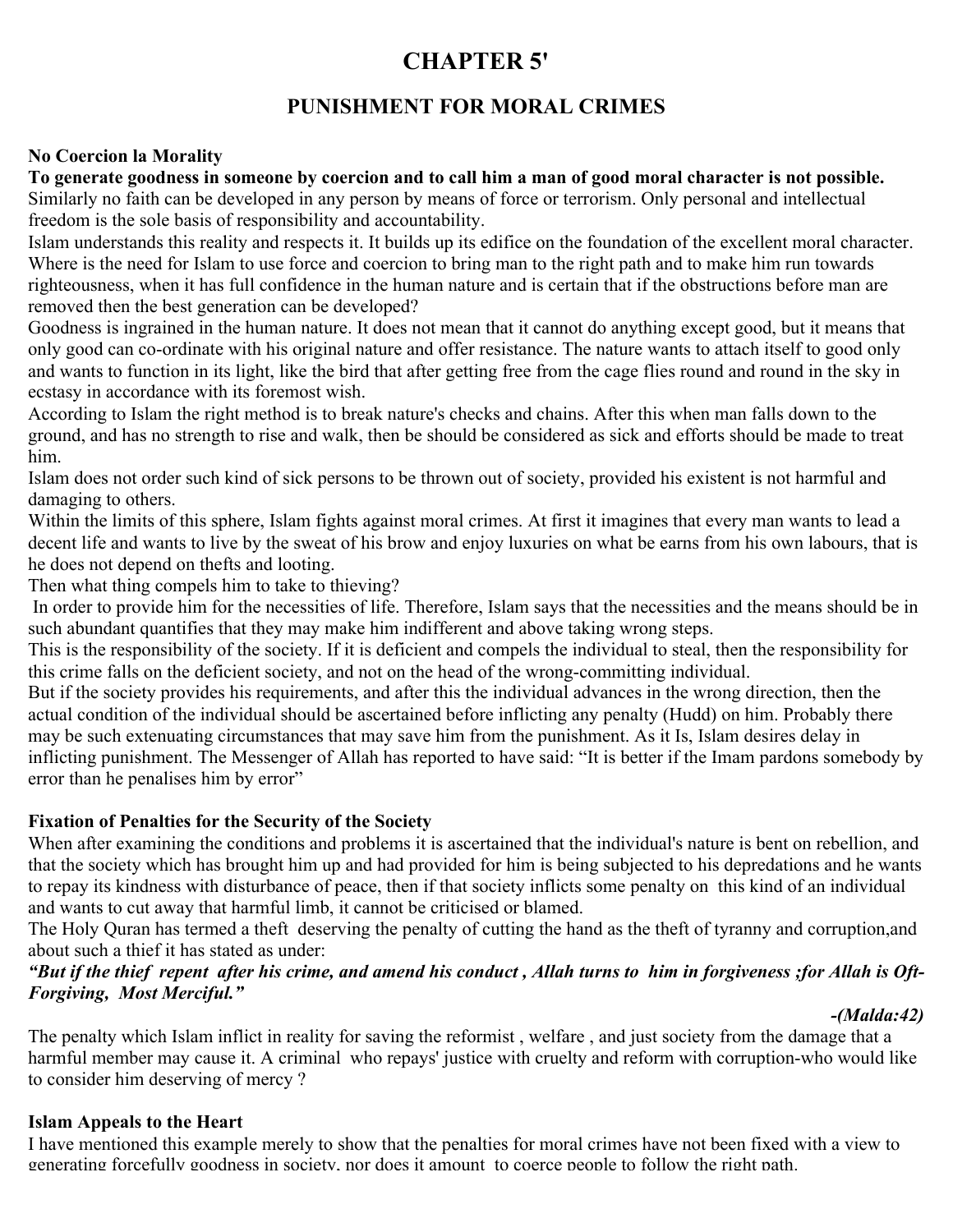For Islam the better way is to appeal to the hearts of men, to awaken their sleeping nature, to stir their repressed inclination and desire towards progress and perfection, to return them to the presence of God, and to adopt such a method that would have convincing arguments and the sweetness of love and brotherhood.

The moral values should be explained and clarified in such a way that the heart may be convinced that it is a necessary to adopt them for attaining the good and the righteous qualities.

In such an environment the rule of that law is necessary which helps in nourishing the human capabilities and in developing excellent habits and good moralcharacter.

There is nothing wrong if this useless and profitless limb is cut and thrown away, because in the society we are undertaking farming of various kinds of produce. The purpose is growth and nourishment, whether it may involve the clearance of the wild plants or the thorn bearing shrubs.

The security of the interests of common man and their safety is not a thing of less important, therefore, there is no reason for being critical of these penalties which are inflicted by Islam. This thing has been mentioned in the Torah, and all the divine religions have placed emphasis on this.

## **The Responsibility of the Society**

According to Islam the society itself plays a very important role in the spread of good or evil that spreads in that society. It (Islam) wants to attain power because it wants, with other things, to form a society in such a way that it may be helpful in encouraging chastity, righteousness, aversion from wickedness, proliferation or good acts, indifferent to love for world, steadfastness for the right path and consistency.

The Prophet bas told the story or a murderer who wanted to repent for his crimes. He inquired of the address of the greatest learned man of the land. His name was given to him, whom he saw and said :

"I have committed hundred murders. Is there any chance of repentance for me ? He was told: "What thing can come between you and repentance. Go to a particular place where some good slaves of Allah reside and are always found worshipping Him. You also join them in worshipping. and do not return to your village, because it is a bad place" -(Buhari)

In another version it is narrated that he went to a monk and .related his whole story and placed his difficulty before . him. The monk told him :

"You have committed a big mistake. How am I concerned with this, However, there are two villages One of them is named 'Nasrah' that is supporter , of Allah and the other one is named 'Kufrah' that is rejector of God. The people of Nasrab perform the deeds of the people of the paradise. Any person who follows other method cannot stay there. The citizens of Kufrab perform the deeds of the people of the hell. There is no room for the people following other policies to stay there. Therefore, you go to the people of Nasrah. If you stayed there and worked like those people, then there would be no doubt about the acceptance of your repentance." -(Tibrani)

For this reason Islam says that for the safety of the healthy nature and for the training and reform of the rebellious tendencies the care and vigilance of the environment is necessary, and in the formation of the good moral character it plays a very important role,

We are sure that if all these aspects are taken care of, then a clean and tidy society can be brought into; existence, in which pure qualities and chaste character may be nourished.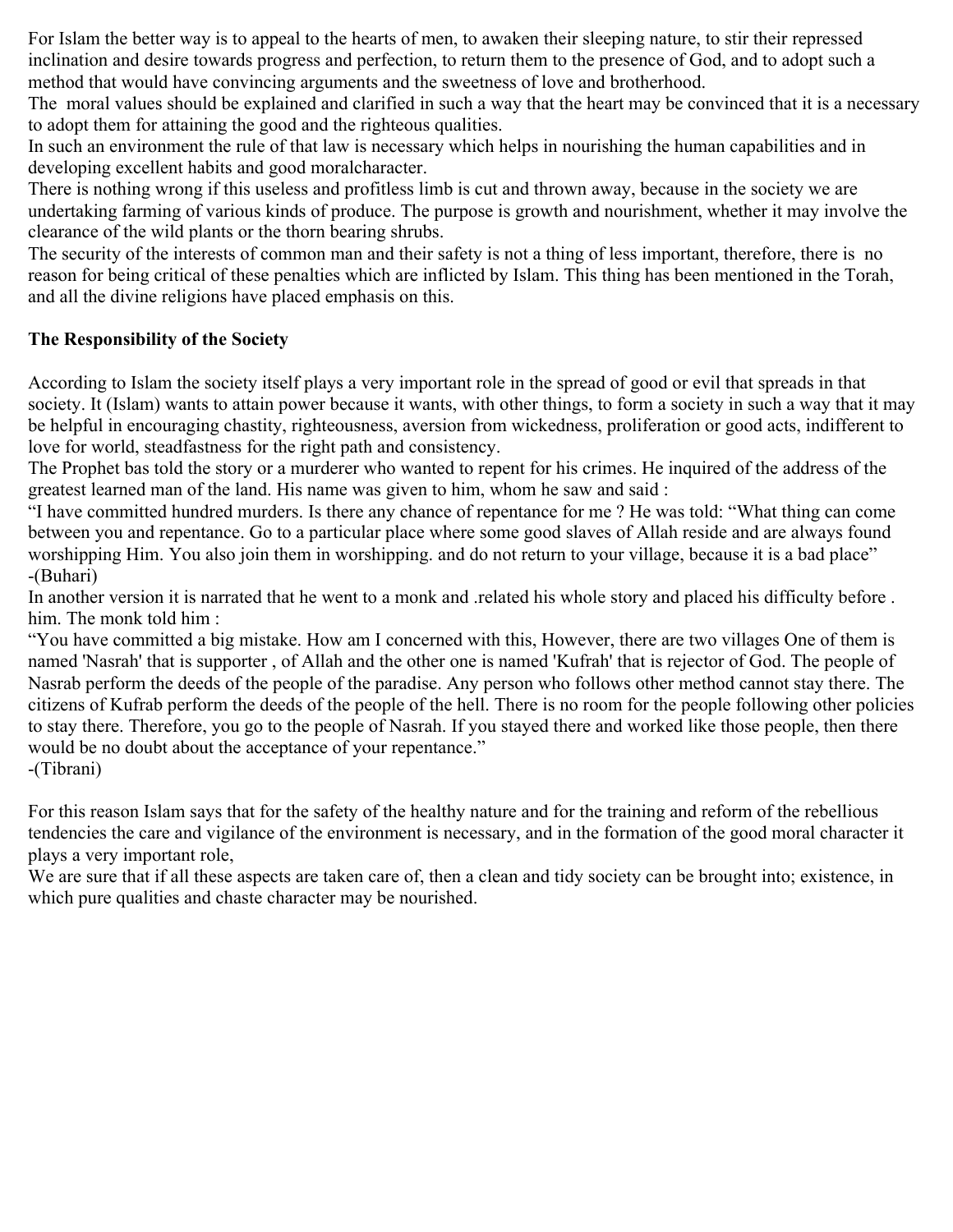## **THE ENTIRE HUMANITY DESERVES OUR MORALITY**

## **Our Treatment of the Non-Muslims**

Every religion has its characteristic symbols, which make it distinct from every other religion, Undoubtedly there are certain fixed forms of worship in Islam, which have been made compulsory for its followers. Besides there are certain values prevalent among the followers which have no relation with the Non Muslims.

But the moral teachings do not come under this category or within the sphere of this principle, Every Muslim has been made responsible to employ good manners in dealing with all the citizens of the land unhesitatingly, For every Muslim it is necessary that he should be truthful in dealing with the Non-Muslims. Similarly good qualities like charities keeping one's promise, tolerance, decency, generosity, co-operation, etc. are to be brought into play while dealing with Muslims and Non-Muslims alike,

The holy Quran has commanded us not to indulge in such debates with the Jews and the Christians that may encourage mutual enmity, clashes and quarrels. It says:

### *"And do not indulge in disputation with the people of the Book except in a refined way, unless it be with those of them who inflict wrong, and say: "We believe in the Revelation which came down to us and in that which came down to you Our Allah and your Allah is one ,. and it is to Him we bow'."*

*-( Ankabut ..46)*

And the followers of Moosa and Issa (Moses and Jesus) were asked, expressing wonder, whether they are indulging in this kind of argumentation and polemics?

*"Say: 'Do you argue with us about Allah when He is our Lord as well as your Lord? We are accountable for our deeds and you for yours so we are sincerely ( dedicated) to Him'."*

## *-(Baqarah.. 139)*

It is a famous incident of the biography of the Prophet that he owed something to a Jew, The Jew demanded repayment and in a very harsh tone said: "O Sons of Abdul Muttalib! You people unnecessarily delay the repayment of your loans." At that place Hazrat Umar bin AI-Khattab was also present. He decided to teach the Jew, who insulted the Prophet, good manners, and drew his sword from the scabbard. But the Messenger of Allah silenced Umar saying: "I and he deserve better treatment, Teach him to demand his money in a better way and advise me to repay it in a refined manner<sup>"</sup>

Islam has commanded to deal justly and fairly even if the opponent may be a wrongdoer or an infidel. Allah's Messenger has said:

## **"The prayer of the oppressed is answered, If he is wicked and wrongdoer, its ill effects will go against him."**

**-(Ahmed)**

In another Hadith it is stated: "Even if the oppressed person is an infidel, there is no obstruction between his prayer and its answer. Give up doubtful things and adopt those matters in which there may be no doubt." In the light of these authorities and the commands, Islam has advised its followers not to mal-treat their ideological and

religious opponents,

In connection with the insistence on treating the followers of the other religion kindly, there is one more hadith: Hazrat Ibn. Umar says that a goat was slaughtered in his house. When he came home he inquired whether the gift was sent to the neighbouring Jew or not? He further says: "**I have heard the Messenger of Allah as saying' Jibril' had been regularly insisting on me to treat kindly my neighbours, so much so that I surmised that the neighbour would be made a recipient of the inheritance."**

**-( Bukharl )**

Similarly Islam has ordered that its followers should be kind to their relatives, even though they may have rejected this religion, which they have made their own. Therefore, following the Truth does not mean that the rights of the relatives may be usurped:

*"And bear them company in this life with justice (and consideration), and follow the way of those who turn to Me*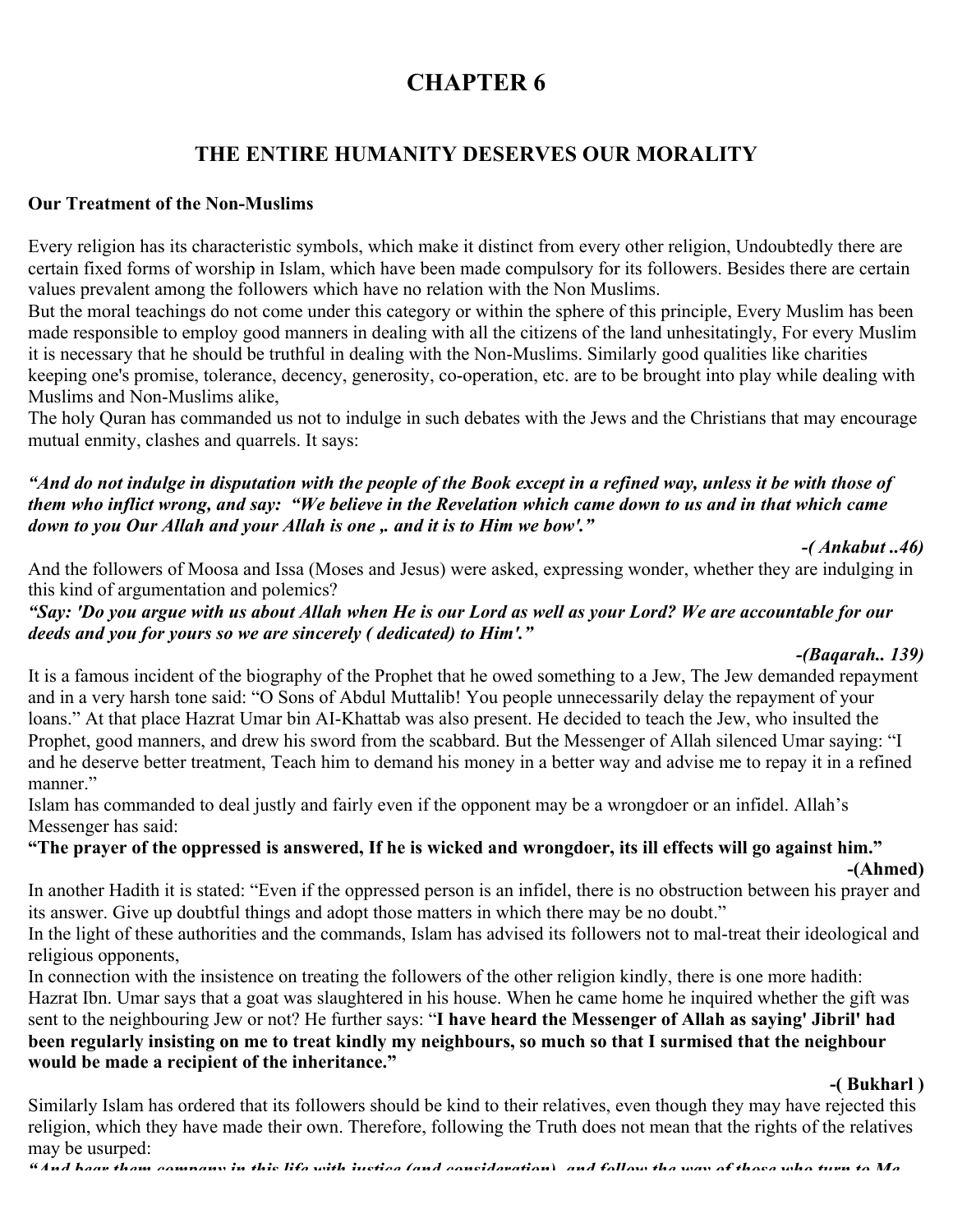### *-( Luqman ..15)*

#### **The Need of Morality for the Nation and the Country**

This discussion was on the importance of morality at the level of individuals. As regards the importance and need of morality at the public and collective level, Islam says that the progress and the survival of the nations, the nourishment and the development of their civilization and culture, and the consolidation of their power and strength depend on morality. If the people have good and excellent moral character, then all these good qualities will be found in them, but if their moral character is a lower levels then kingdom and rule will soon end,

"Nations live till their morality lives.

When their moral character declines, they also decline,"

This reality is fully explained in a hadith in which the Prophet says to the people of his nation that although they have control over the whole of Arabia, and are in a position to decide the fate of the people of the country, as they hold an important position, their power can be maintained on the pillar of morality only.

Anas bin Malik says: "We were sitting in a house where some members of the Ansar and Muhajir were present, The Messenger of Allah came into the room and everybody tried to make room for him near his own seat. Then he proceeded towards the door and stood taking support of the door and said:

### **"The leaders will be from the Quraish, and I have great right on you and they have also a right on you as they would do. When they would be requested to show mercy, they would show mercy. When they would give a judgment, it would be based on justice. And when they would make a covenant, they would honour it. He who does not do like this, there would be on him the curse of Allah, of the angels and of all the people"**

**(Tibrani)**

This hadith unambiguously shows that any person, community, nation or government would be deserving of as much honour and respect as they would be the representatives of the best qualities in this world and would be striving to achieve high objectives.

If a government flaunts the label of Islam and Quran but the people are not satisfied with it, if it does not decide their matters justly, if it is not kind to the needy and does not honour its covenant, then it should be understood that in this government Islam and Quran are merely names, and this government is bereft of Islam's basic values and it deserves to be cursed from every corner of the earth and the skies.

Hazrat Husain narrates that the Messenger of Allah has said:

**"When Allah wants to deal kindly with a nation, He entrusts its reins in the hands of the wise men, gives wealth to its generous people; and when He wants to deal with a nation harshly, he entrust its control in the hands of foolish people, and gives wealth to its miserly men."**

#### **(Abu Daud)**

It is a famous saying of Imam Ibn Taimiyah: "Allah guards the justice-loving government, even if it is the government of the infidels, and destroys the tyrant government, even if it is the government of Muslims."

In the light of the holy Book and the Sunnah, morality is the perfect religion and also the perfect world. If any nation loses its honour in the eyes of Allah or commands no respect among the people, it so happens because of its losing good moral character and becoming deprived of decent and honourable traits.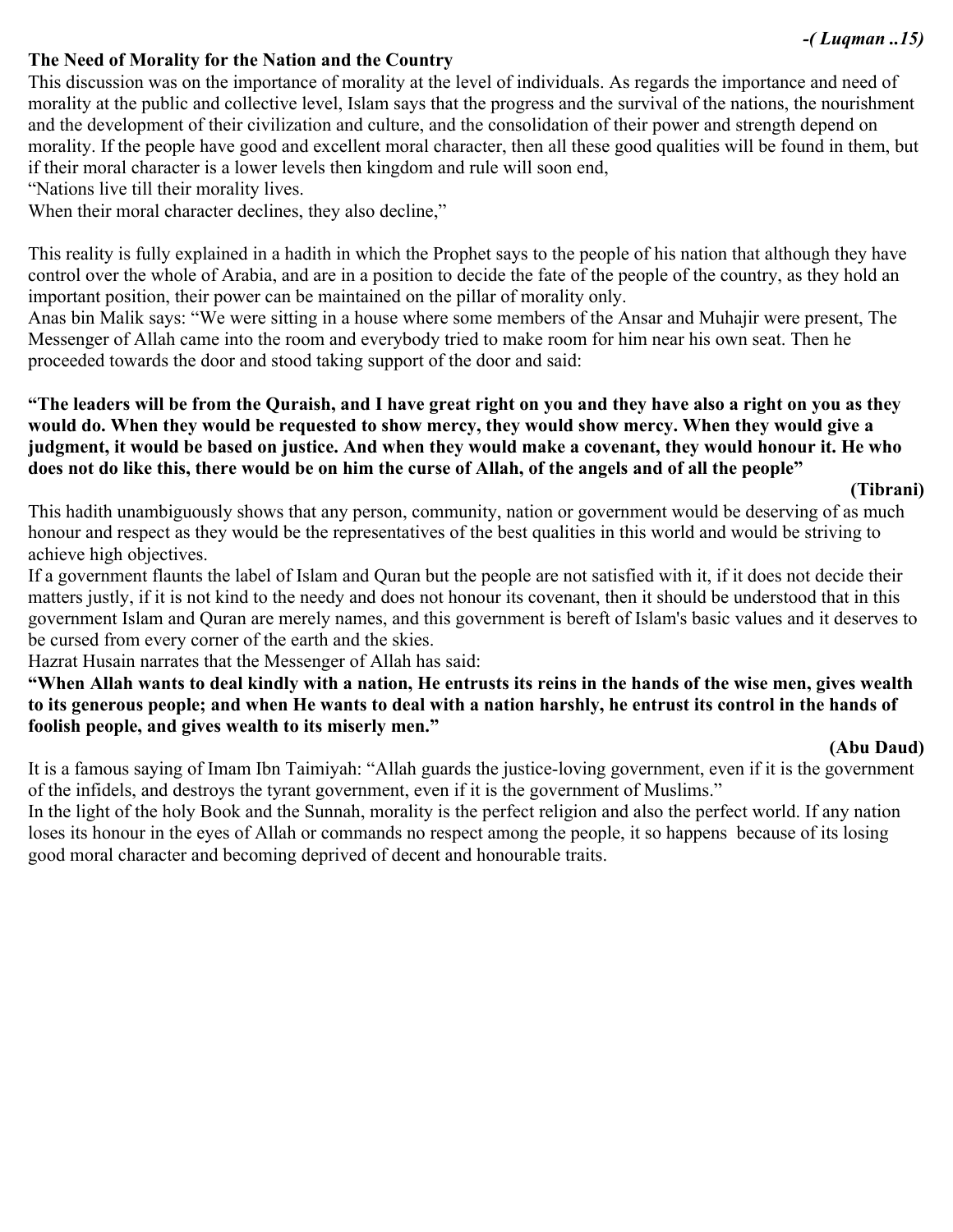## **THE TRUTH**

## **Advice to be True**

Allah has created this whole universe on the basis of love, and has demanded of the people that they should build up their life on the foundation of truth, to make truth and straight dealing a practice of their life, and should give place to truth only in their talks and dealings.

When this clear sense is lost sight of by people, and false stories, superstitions and absurd beliefs rule their self, ideas and thoughts, then hardness and harshness are generated in them they move away from the right path, and they totally give up those realities the adoption of which was necessary.

For this reason the strong and firm pillar of a Muslim's character is straight dealing. It is his duty to be attached to truth in every matter and to see every problem and affair through the glasses of truth, To keep it before him in every decision is the clearest manifestation of his dealing and treatment, Similarly the construction of the society in Islam is made on this foundation that mere conjectures and superstitions should be opposed baseless things and imaginary stories should be thrown outs doubts and misgivings should not be encouraged, because strong and firm realities only deserve to be manifested; they should have their imprint on the society s and their help should be taken in strengthening various relations.

Allah's Messenger has said:

**"Keep away from ill-thinking, because ill-thinking is the greatest falsehood,"**

**(Bukhari**)

Another hadith says:

**"Leave alone doubtful things, follow those matters in which there is no doubts for truth is a means of satisfaction and falsehood is the cause of doubts and misgivings."**

**(Tirmizi)**

Quran has expressed condemnation of those communities who follow conjectures and superstitions that have filled their brains with absurdities and has staked their present and future, with the help of the false stories, on the gamble of corruption and disruption:

*"They follow nothing but conjecture and what their own souls desire, even though there has already come to them Guidance from their Lord."*

*( An-Najm ..23)*

*"But they have no knowledge therein. They follow nothing but conjecture and conjecture avails nothing against Truth"*

*(An-Najm.. 28)*

Since Islam respects truth most strongly, it turns away liars very harshly. It admonishes them very severely. Hazrat Ayesha narrates :

**"Allah's Messenger did not hate anything as strongly as he hated falsehood, If he received in formation that a particular man has told a lie, he used to throwaway that man's respect and honour from his heart till the time he was not informed that he has repented for it,"**

**(Ahmed)**

Another narration by her states:

**"For the Messenger of Allah falsehood was the worst habit in a person, If any man told a lie in his presence, that man's thought always troubled him until the time he was informed that he has repented",**

#### **(Ibn Habban**)

This habit of the Prophet is not at all surprising. This was the policy of our forefathers. Their relations were formed on the basis of righteousness and good moral character. They knew each other. If anyone had blemishes in his character, and if he could be singled out on account of his misdeeds, then his position in that society would be like the position of a man suffering from an infectious itching disease in a healthy society, and he was not considered deserving of any respect until he was not cured of that defect.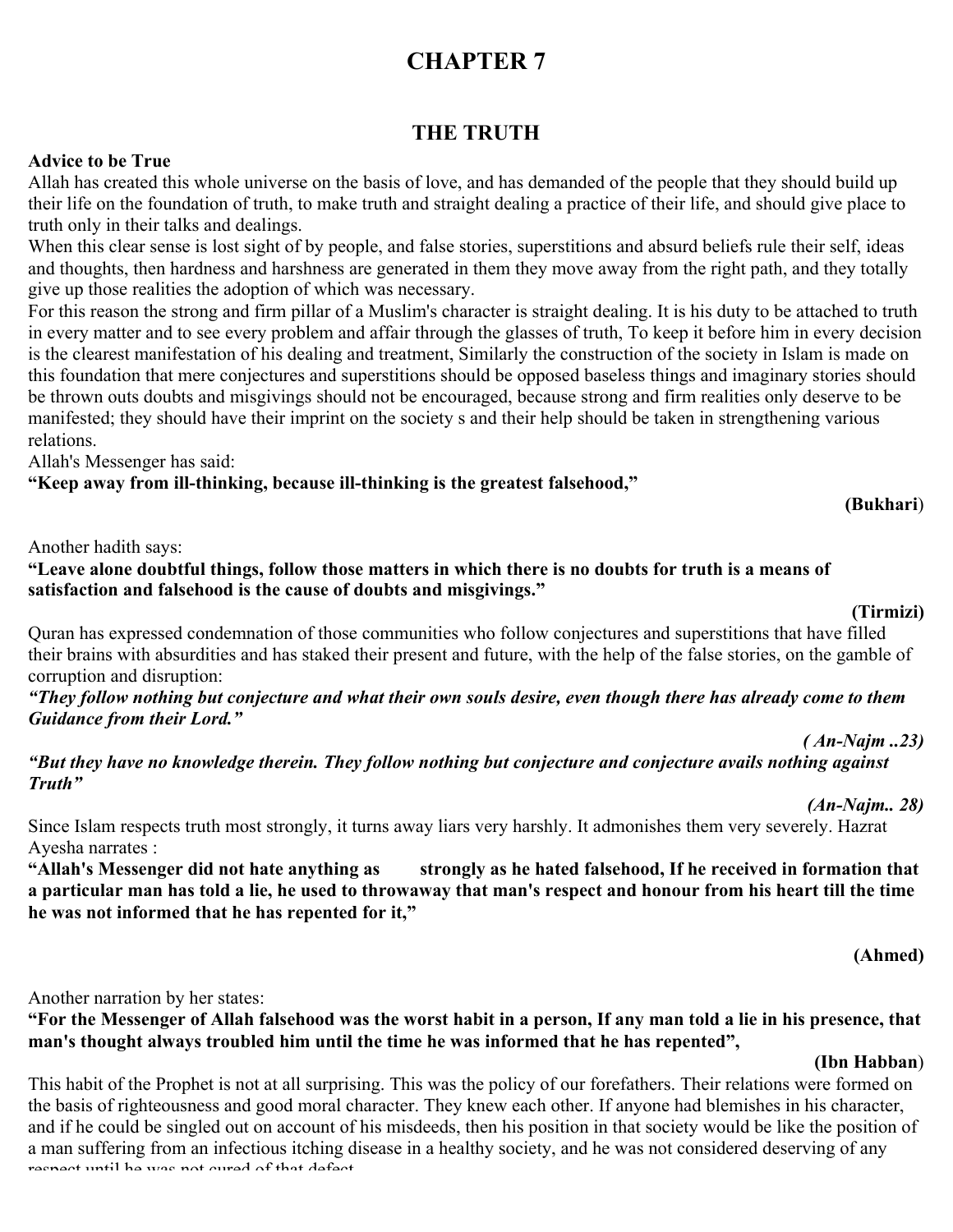The distinctive characteristic of the Muslim society in its first period was truth, disciplines, tolerance and cautious manner of speaking, Falsehood, breaking of promises, false accusations, and baseless things are the signs of disruption or of breaking away relation from religion. Or if they are to be termed as having relation with the religion, then it would be caused the religious business of the false accusers, deceivers and tricksters, or the religiosity of liars and promise breakers.

## **Falsehood is a Great Curse**

Falsehood is such an evil that discloses the internal corruption and wickedness of the liar; and this is a name of the wrong dealing which only acts in spreading evil. so much so that even without the needs that are troublesome or the forcing inclinations it leads persons to committing sins.

Some evils are such that a man is involved in them totally. They are like diseases which require a very long -drawn treatment; they are like fright and cowardice, which always hinder the progress of a coward and a frightened man, or like greed which makes men miserly and stingy.

When some people come out for jihad to accompany the soldiers, they are shivering in their boots. Or some other people who are terrified when they work out the amount of Zakat that they have to pay. What is the comparison of these coward and miserly natures with those brave and generous natures which rush towards death laughing and which spend their wealth in the cause of Allah most willingly!

Here some excuse can be found for such person as they become a prey of their fears and doubts when called upon to offer sacrifices

But there can be absolutely no excuse for those who make lying their habit and who for the whole of their life go on deceiving people by their falsehoods.

Allah's Messenger said :

## **"All the evils can be found in a momin, except dishonesty and falsehood."**

#### **(Aluned**)

## **The Messenger of Allah was asked whether any Muslim could be a coward. He answered : "Yes." He was asked: "Can a momin be a miser ?' He said that yea, he could be a miser. He was again asked: "Can a momin be a liar?" He replied: "No !"**

#### **(Malik)**

The replies of the Prophet show that these factors of deficiency and weakness enter some persons' nature and when they are called upon to do their duty or pay the dues of Arab and His slaves, then these factors adversely influence them. But this does not mean that miserliness is tolerated and cowardice is a lesser evil.

How is " possible when non-payment of zakat and running away from jihad are acts which touch the borderline of infidel " (kufr),

The extent to which a liar and a defiant person may spread falsehood and however wide this extent may be his sin before Allah will be to the same extent. Journalists, who misguide the people by false news, politicians who misrepresent important public problems and slaves of selfishness who cast aspersions against eminent persons and ladies of good character-all these sections commit terrible crimes and their punishment is very severe. Allah's Messenger said:

## **"One night I saw two men. They came to me and said:' Any man whom you see talking by widening his jaws, consider him a liar, He tells a lie which is copied through his medium, till it is talked of in the whole world. He goes on doing this till the Doomsday."**

#### **(Fathul Bari)**

Making false promises to their subjects by the rulers also comes in this category, because the falsehood spoken from the pulpit spreads to the four corners of the world.

It is in the Tradition that "Three persons can never enter Paradise. First the old man who commits illegal sex, second the man who tells lies and third that poor man who indulges in pride." (AI Bazzar)

To invent lies against Allah's religion is the worst evil. One who has the slightest relation with Allah and His Messenger will never indulge in this kind of activity.

This is the worst kind of liar, and the consequences which he will have to face are terrible.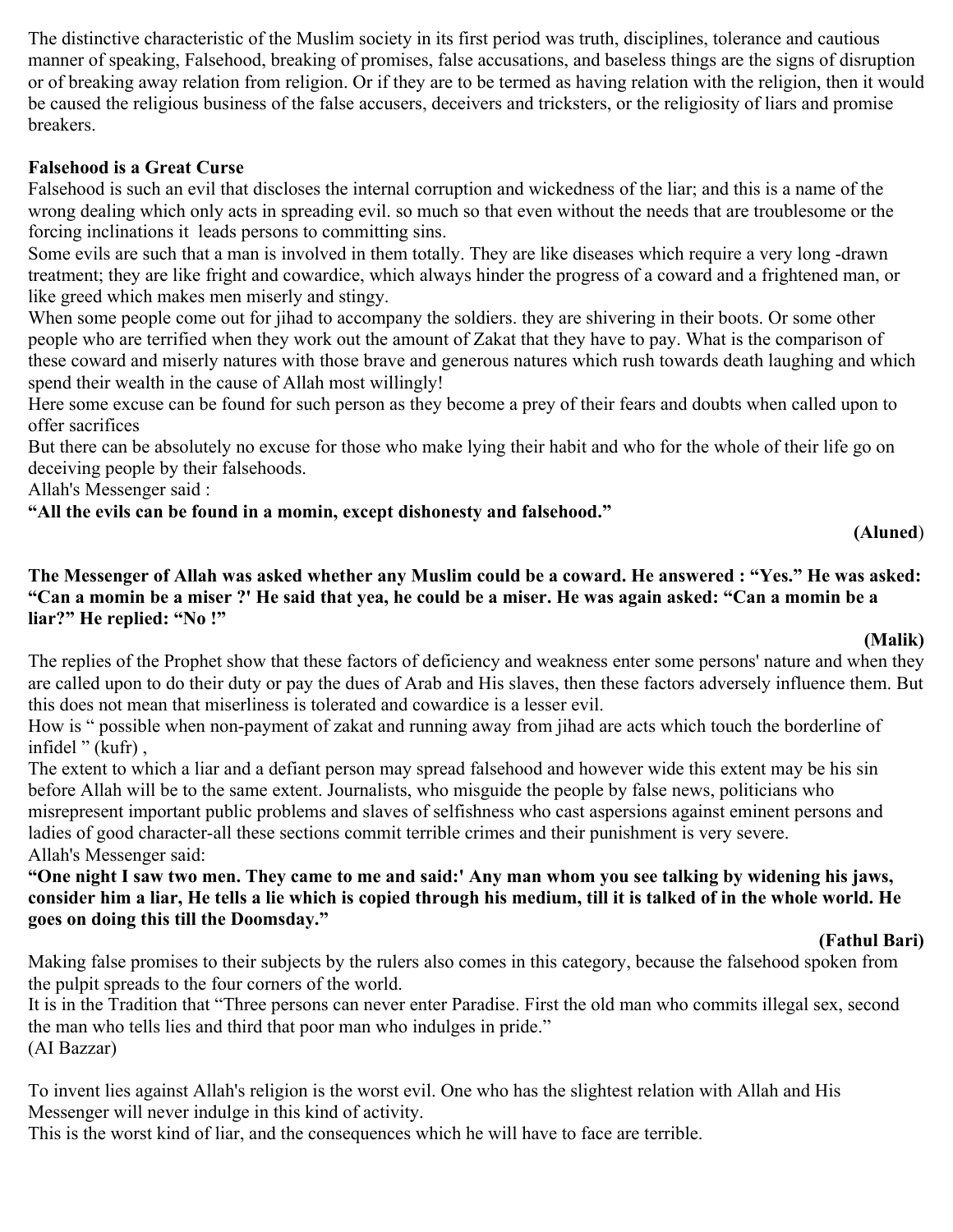### The Prophet has said: **"The consequence of inventing falsehood against me is not as bad as it is for inventing falsehood against anybody. Let the man who purposely and wittingly makes a false statement about me make his destination Hell."**

## **(Bukhari)**

In the list of false charges and accusations are included all those inventions and absurdities which the uneducated have fabricated against Allah's religion, which have no place in the faith. The general public has taken them to be the religion though they have nothing to do with it. In fact they are nothing but mere pastime and plaything. Allah's Messenger has warned his followers against the sources of these invented absurdities, has admonished them to be wary of adopting other ways than those directed by the Quran and the Sunnah. He has said:

## **"In the last period of my Ummah there will come people who will be deceitful, liars. They will tell you things which you would never have heard, nor have your forefathers heard them. Be wary of them; let them not misguide you and let them not involve you in corruptions."**

## **(Muslim)**

## **Accustom your Children to be Truthful**

Islam commands that in the hearts of the children the seeds of the greatness and importance of truth be sown, so that they may grow up and develop on truth and may become young in its lap; and they may give it its due place in their talks.

Abdullah Ibn A 'amir says that once my mother called me when the Prophet was present in my house. My mother asked me to come and said that she would give me a certain thing. He asked what did she want to give? She said that she wanted to give me a date (fruit). The Prophet said: " If you had not given him this date, then the committing of a falsehood would have been entered into your record of deeds.".

(Abu Daud).

Abu Huraira says that the Prophet has said:

**"Anybody who called a child saying that he would give him a certain thing, and did not give it, then it is a lie." (Ahmed)**

It is worth noting that in what a wise way the Prophet has instructed his followers to train their children in such a manner that they should consider truth and straight dealing respectable things and should avoid telling lies. Had the Prophet ignored these things and had not emphatically reminded about them, then there was a danger that the children on growing up would not have considered telling lies as sin.

Adoption of straight dealing and telling the truth has been very strictly insisted upon, so much so that it has been enjoined upon to take care about this in even small household matters.

Asma Binte Yazid narrates that she once asked the Messenger of Allah:

**"If some one of us women stated that she had no desire to have a certain thing even though she had that desire, then would it be considered a lie ?"**

**He replied: "Falsehood is written as falsehood, and a small falsehood is written as a small falsehood."**

**(Muslim)**

## **Prohibited to tell a Lie even in a Joke**

The Establisher of the Shariah (p, b. u. h,) has warned of all the occasions where falsehood can be used and the adverse consequences of the same, so much so that it is not possible for even an ordinary enforcer to misguide the people about the reality or to lessen its importance.

A man tends to make false statements in cutting jokes, thinking that on the occasions of entertaining people there is nothing wrong if baseless information is given or false and imaginary events are related. But Islam, which considers providing relief to hearts as permissible, has fixed only those methods proper and permissible which are within that: limits of truth, because halal is much broader than haram and that truth is independent of falsehood. Allah's Messenger has said:

**"Death for the man who indulges in story-telling in order to make some people laugh and for that he relies on falsehood. There is death for him, there is destruction for him."**

**(Tirmizi)**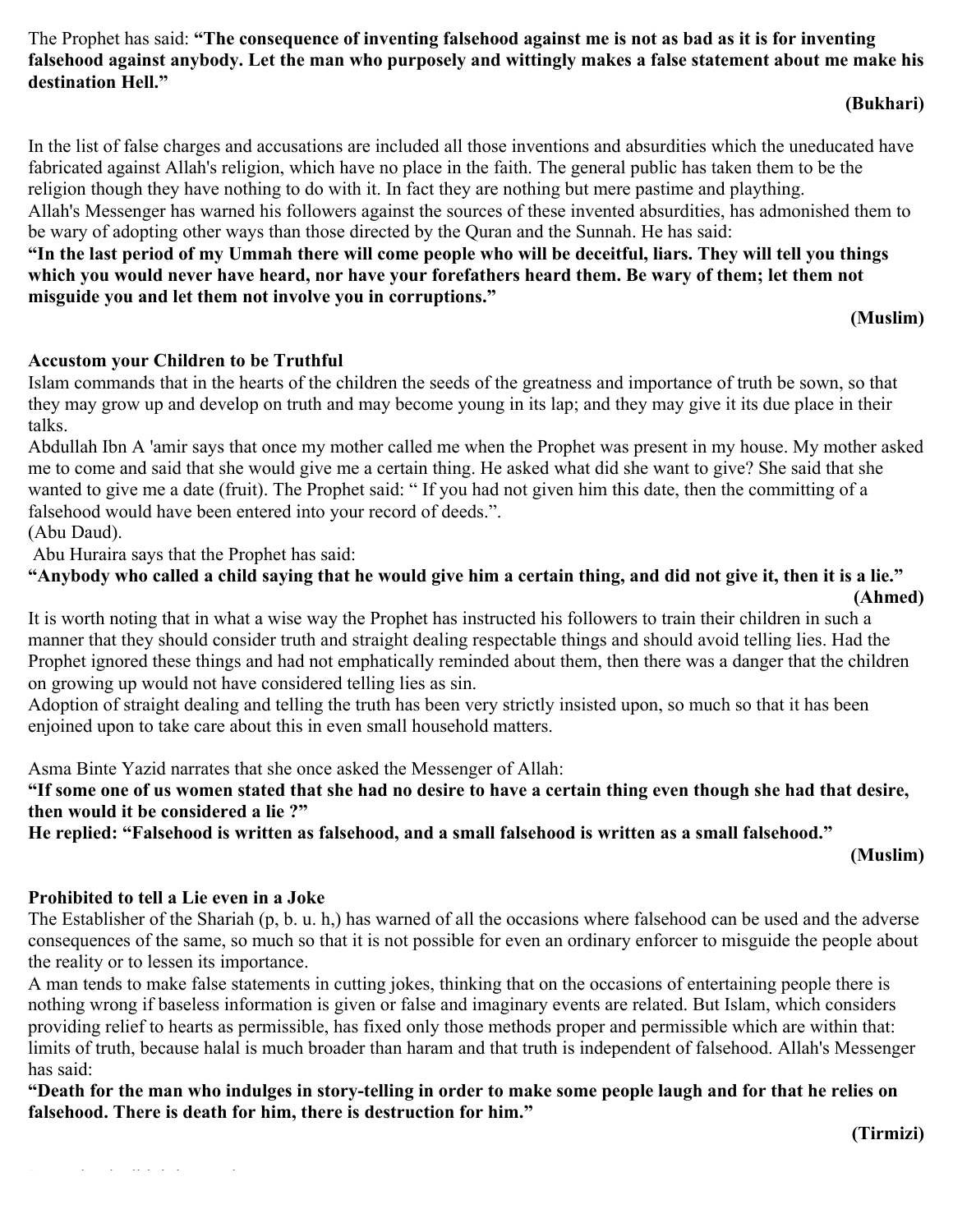## **"I give guarantee of a house in the middle of Paradise for the man who has given up falsehood, though he was required to indulge in humour."**

**(Baihaqui)**

The Prophet has said:

## **"A Momin cannot have complete faith unless he gives up falsehood in his jokes and debates though in all other matters he speaks the truth."**

## **(Ahmed)**

This is our daily observation that people give full rein to their tongues in the matter of humorous talks to make others laugh, and do not hesitate to spread the tales and stories invented by friends or foes only for the purpose of getting some pleasure or for pulling some one's leg, when the world has absolutely prohibited such a wrong policy, and this is a fact that this kind of entertainment and amusements and false acts create enmities and rivalries,

## **Avoid Exaggeration in Praise**

Some peoples when they praise somebody, go to the extent of exaggerating and making false statements, For a Muslim it is necessary that when he praises somebody he should do it to the extent to which he knows about that man, He should avoid exaggeration and falsehood in showering praises of the praised one, although he may be deserving of the praises, for exaggeration is a kind of falsehood which has been forbidden,

To a person who was praising the Prophet, he said: **"Do not indulge in exaggeration while praising me, as the Christians did in the case of Ibn Maryam (Christ). I am only a slave. So only say that he is a slave of Allah and His Messenger."**

#### **(Razin)**

A group of such people is always found who lick the boots of the leaders and rulers of the country and praise them to heaven, The main purpose of their lives is to compose very lengthy panegyric poems or to write long-drawn essays in praise of their benefactors, Thus they try to make a mountain of the molehill and place an unknown person in the palace of fame. Sometimes they do not even hesitate to call the tyrant rulers as standard bearers of justice and coward and chicken hearted soldiers as brave and lion-hearted fighters. Their only purpose in this is to earn wealth. This is the worst kind of falsehood. Allah's Messenger has counselled us to totally reject them and expose them till they give up their wrong practices.

Abu Huraira says that the Prophet has commanded us that we should throw dust in the face of those who indulge in exaggeration in their praises.

(Tirmizi)

The commentators have pointed out that the persons mentioned here are those who make exaggeration as their habit and through this try to earn gifts and presents from the praised ones but those persons who praise the performers of good acts with a view to encouraging them and to inciting others to follow their example are not meant. The limits where a Muslim stops and which keep him distinct from the bootlickers and the exaggerators are: that he praises his benefactor or a good person, but he does not let him indulge in vanity and pride. These limits have been clarified by the Prophet.

Hazrat Abu Bakr narrates that a man praised some one in the presence of Allah's Messenger and the Prophet told him: **"Fie on you, you have separated the head of your companion," He repeated these words and then said: "If some one wants to praise his brothers then if he is aware of the facts then he should say that I think he is such and such and Allah is the real Knower, and there is none purer and innocent than Allah; I consider him bearer of these qualities."**

#### **(Bukhari)**

## **Keep away from Falsehood and Deception In Trade**

Traders make false statements while showing their wares and stating their prices. The basis of trade in our midst is unlimited greed. The shopkeeper desires that their should be dearness, while the buyer wants to get the commodities free of charge. It is wealth which controls activities of buying and selling in the markets and in different fields. Islam hates this kind of deceptive affair and the senseless debate and disputation latent in it, The Prophet has said: "The buyers and sellers are free till they do not separate and if they have acted with honesty, and have explained the defects of commodities, then Allah will bless them with prosperity. And if both of them tried to deal dishonestly and tried to hide the defects then it is likely that they may get some profit, but the prosperity will vanish from their trade."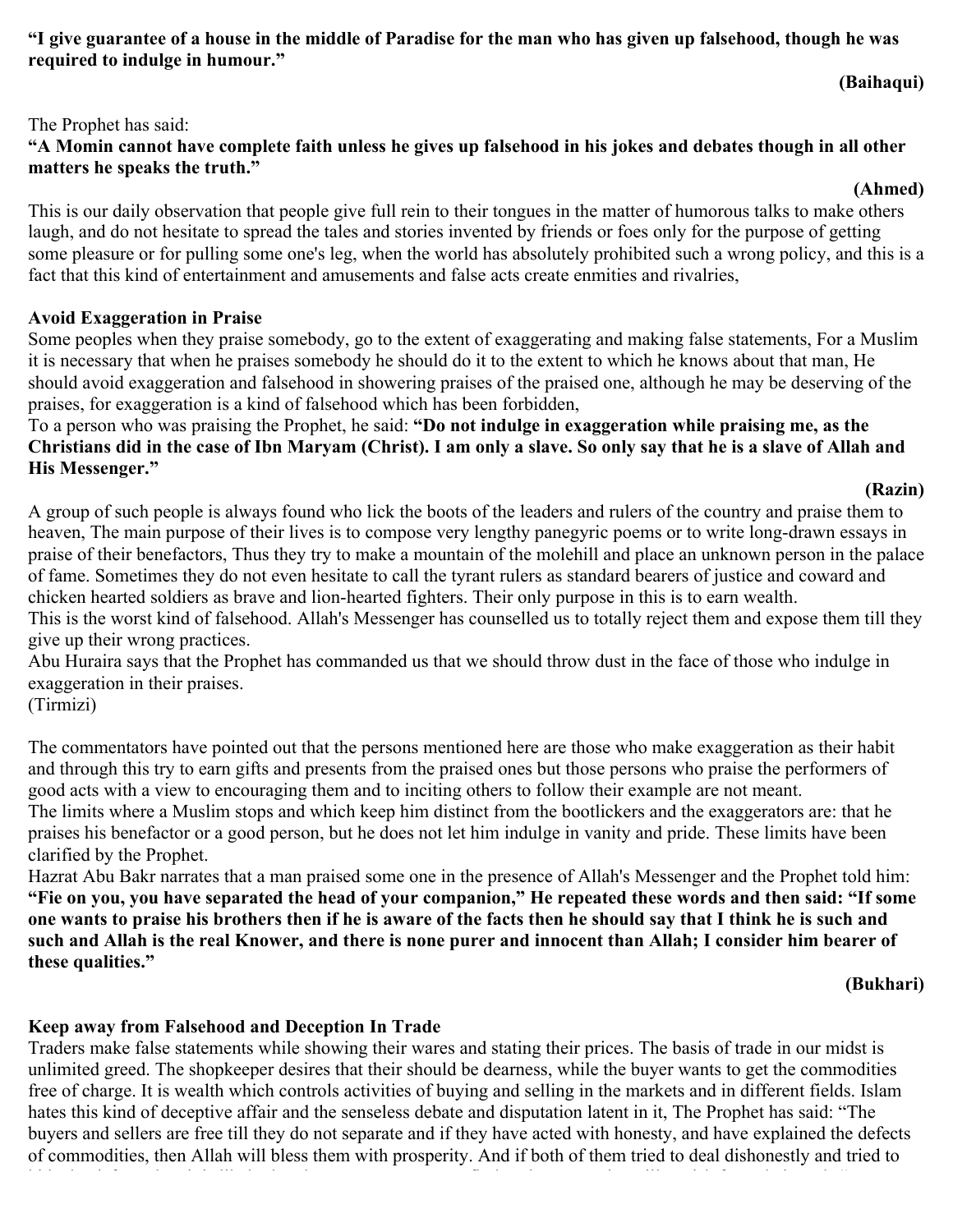In another tradition it stated: "The prosperity of the dealing of both the persons is terminated. The untrue and false oath will help get the commodity sold, but it reduces the earning ."

(Ahmed)

The buyers who go to the shopkeepers are mostly ignorant of the real situation, and whatever the shopkeeper says they believe it, The honest thing is not to take undue advantage of the simplicity of men for the purpose of obtaining double price or for concealing the defects.

The Messenger of Allah has said :

**"What would be a greater dishonesty than this that when you are talking with your brother he may be thinking that you are telling the truth whereas you are deceiving him by telling lies."**

**(Bukhari)**

**(Bukhari)**

He has also said : **"It is not lawful for a Muslim to sell such a commodity that has a defect, except that the defect is shown to the buyer."**

Ibn Abi Adna narrates that a man opened a shop in the market and swore that he would sell such a commodity as no one else would be selling, so that he may deceive some Muslims; so the following verses were revealed:

## *"Verily, those who sell the covenant with Allah and their oaths for a small price, there is no compensation for them in the Hereafter. On the Day of Judgment Allah will not speak to them, nor will He look at them, and nor will He purify them; but for them is very severe punishment."*

*(Baqarah)* Disregard of truth in giving evidence is the worst type of falsehood. When a Muslim should stand up for giving evidence, he should state the truth unhesitatingly; regardless of the fact whether it is against his close friend or a favourite person. No relationship or prejudice should deviate him from the right path, nor any greed or bribe should be able to make him waver in his stand.

*"O You who believe I Stand out firmly for justice, as witnesses to Allah, even as against yourselves, or your parents, or your kin, and whether it be (against) rich or poor; for Allah can best protect both. Follow not the lusts (of your heart), lest you swerve, and if you distort (justice) or decline to do justice, verily Allah is well-acquainted -with all that you do."*

Hazrat Abu Bakr narrates Allah has stated:

**"May I not tell you the major sins ?" Three times he repeated the same thing. We requested: "Why not O Messenger of Allah ?" He replied: "To associate some one else with Allah, to disobey the parents and to murder some one unjustly." He was leaning. Then he got up and said: "And to tell lies and to give false evidence." He went on repeating it till we said to ourselves it would be better if he were silent then."**

## **(Bukhari)**

*(Nissa: 135)*

Trickery and deception is a falsehood which has layers and layers of darkness. It does not only involve the concealment of truth but it also tries to prove that the falsehood is truth. In some special matters it harms only a few individuals but in public matters it becomes a severe and deadly danger against the whole nation. For this reason the Prophet has very bluntly and emphatically counselled to keep away from it and bas warned against it.

## **Do not break your Promises**

The traders and the industrialists particularly should take special care to see that they keep their promises, that they are true to their words and that they do not change their stand. It is a very sad state of affairs that among the Muslims the tendency of breaking promises and crossing the limits has become very common, when their religion has termed the false promises as symbols of disruption.

The Messenger of Allah considered the words coming out from the mouth as holy and the words that fell on his ears as respectable. Before attaining prophet hood, these qualities of decency and manliness were found in his character.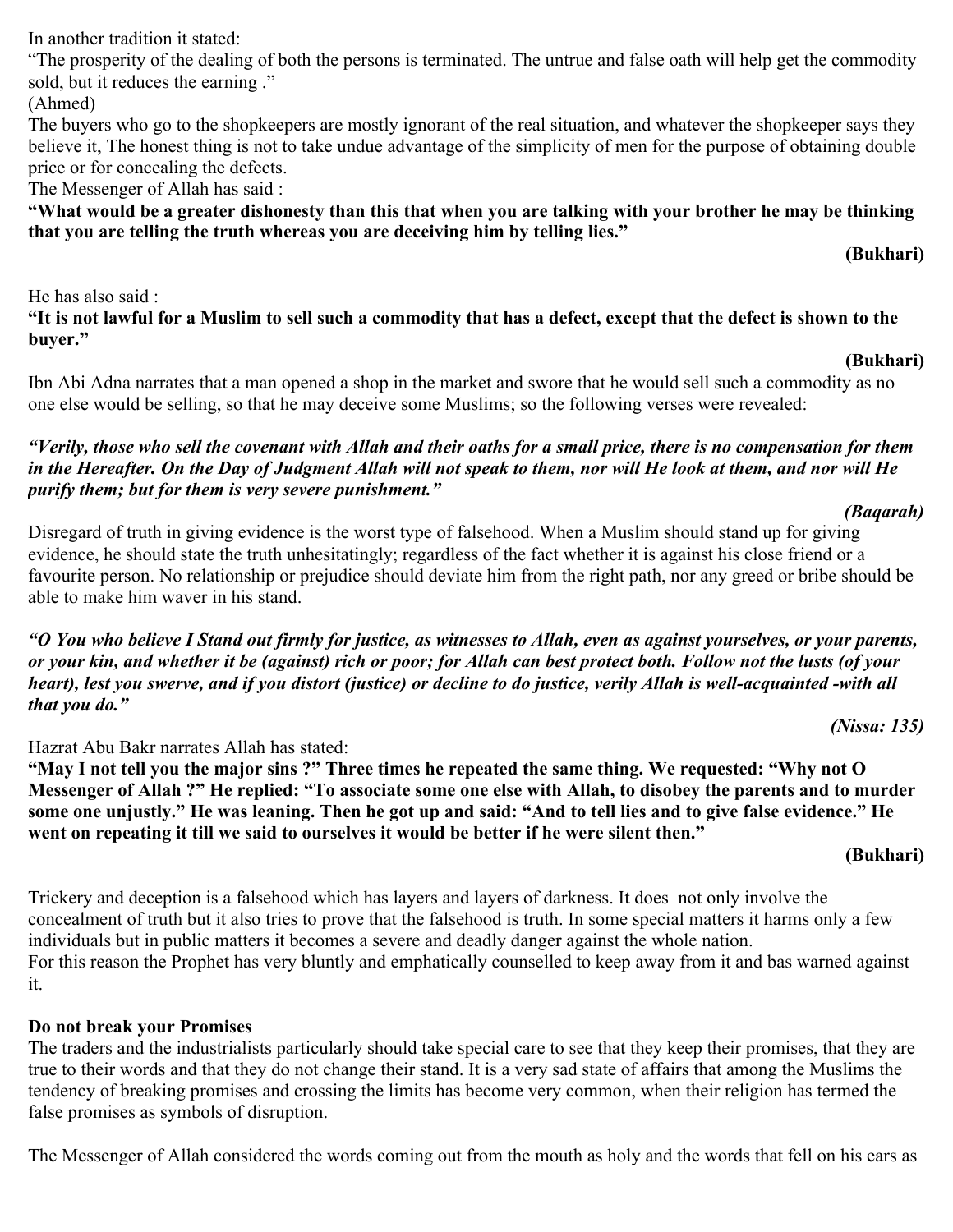Abdullah bin Abi Hama says that he entered into a contract for the sale of a commodity with the Prophet before he was blessed with prophet-hood, and some commodities had remained to be sold. He promised to the prophet that he would hand over a certain thing to him at a certain place. Then he forgot all about this. After three days he remembered his promise and went to the appointed place. He saw that the Prophet was present at the spot. He only said this: **"O young man! You worried me. I am waiting here for you for the last three days ."**

## **(Abu Daud)**

It is narrated that the Prophet had promised Jabir bin Abdullah that he would give him some gifts from the stock of articles coming from Bahrain, but before fulfilling this promise he died. When the stock from Bahrain arrived at the place of the First Caliph, he caused an announcement to be made in the public that anyone whom the Prophet might have promised to give something from this stock or anyone who had lent something to the Prophet should come to him and take away his due"

(Bukhari)

It is worth noting how the words are appraised and they are enforced, so that they may not become worthless if left uncared for. False promises do untold harm to the interests of the society. They cause inconvenience to the people and waste time, Redeeming your pledges is a commendable quality. Allah considers fulfilling of promises as one of the attributes of prophet-hood :

## *"Also mention in the Book (the story of) Ismail; he was true to what he promised and he was a Messenger, Prophet. He used to enjoin on his people prayer and charity and he was most acceptable in sight of the Lord "*

## *(Maryam.. 54-55)*

In these verses the order of the good qualities show what position the quality of fulfilling of promises enjoys; and Ismail showed that he was true to his word when his father told him that he saw a dream in which he was slaughtering his son, Ismail, and asked him what he thought about it. The son, who was true to his word, replied: "God willing, you will find me patient and steadfast."

Sometimes man relies on falsehood when he commits a mistake, and he wants to save himself from the bad consequences of that mistake. This is very unwise and brings a bad name. It amounts to going from one evil to another, which is worse than the first evil. It is necessary that man should own his mistakes. It is likely that his truthfulness and his sense of sorrow over his mistake may save him from the bad consequences and he may be pardoned.

When a Muslim senses some danger or is afraid to speak the truth, it is proper that he should show courage and try to avoid getting ensnared in the net of falsehood.

Allah's Messenger has said:

**" Adopt truth, even if you see your destruction in it, for the (final) salvation is in it."**

In another hadith it is mentioned:

**"When a person tells a lie, the bad odour that emanates from it keeps the angels one mile away."**

**(Tirmizi)**

**(Ibn Abi-duniya)**

## **Truth of Speech leads to Truth of Action**

If a man is truthful and straight in his speech and dealings, then inevitably there will be truthfulness and sincerity in his actions and goodness and reform in his conditions. By adopting truthful and straight methods in dealing with others, this light of truth also illuminates man's heart and mind and their darkness also vanish:

## *"O you who believe ! Fear Allah and (always) say a word directed to the right;. that He may make your conduct whole and sound and forgive you your sins ;. He that obeys Allah and His Messenger has already attained the highest achievement."*

*(Ahzab.. 70-71)*

Right action is the desired actions about which there is no misgiving, because it is the creation of certainty. There is no idea of defect in that, because it is the companion of sincerity. There is no curve in it, because its source is truth. The success of the communities and nations in the matter of conveying their message depends on the fact that the bearers of the message must be performers of right action, If they have an abundant record of right and truthful action, then they can reach the zenith of success and glory, otherwise they swerve from their destination in the way, for mere idleness, senseless activities, slogan shouting and self-praise would not be of any use.

Allah's Messenger has said:

**"Adopt truth, for truth shows the path of righteousness, and righteousness shows the path to Paradise. A man speaks the truth regularly and adopts truthful ways till he is recorded as a truthful person before Allah; and**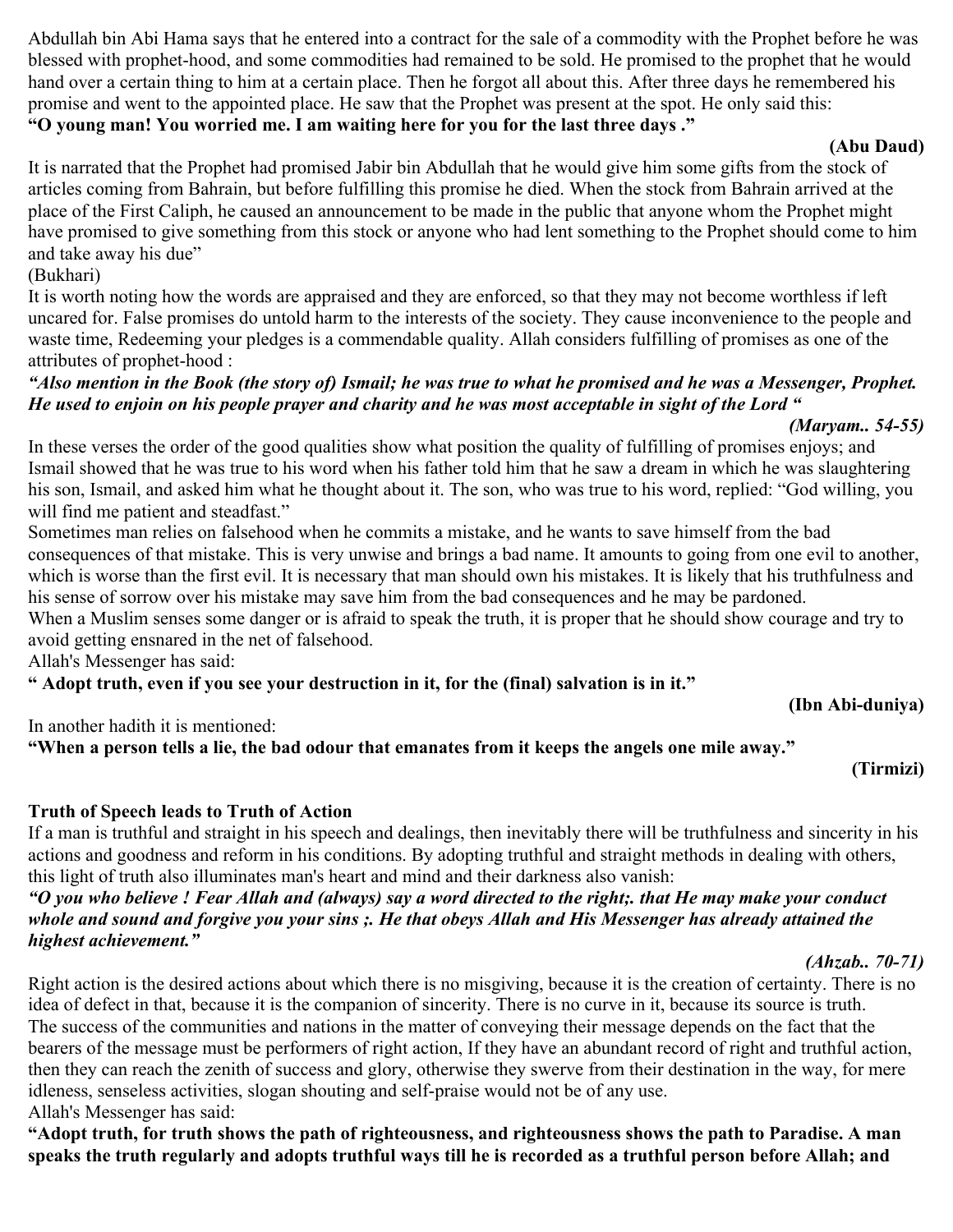#### **keep away from falsehood, for falsehood leads to wickedness, and wickedness throws in the Hell, A person tells lies regularly and attaches himself to falsehood till he is recorded as a liar before Allah,"**

**(Fathul Bari)**

Evil and wickedness towards which the habit of telling lies leads is the last stage of the destruction of self and the lowness of faith.

Imam Malik has reported about the hadith narrated by Ibn Masood: " A person regularly tells lies and adopts falsehood (as his policy), till a black point is imprinted in his heart, and slowly and slowly the whole heart becomes black. At that time his name is entered in the list of liars before Allah."

Allah has stated in Quran :

*"It is those who believe not in the Signs of Allah that forge falsehood, it is they who lie."*

*(Nahl: 105)*

Righteousness whose path is shown by truth is the highest peak of goodness to which only men of high determination can reach. In this connection the following verses of the holy Quran would suffice:

*"It is no virtue that you turn your face to the East and the West, but virtue is that one should believe in Allah, and the Last Day and the angels and the prophets; and spend out of love for Him his wealth on relatives and orphans and the needy and the wayfarer and on those who ask and for ransom of the slaves and establish salat and pay zakat. And those who fulfil the pledges they make and steadfast in adversity and affliction and in times of struggle, such are the people as are truthful and God fearing."*

*(Baqarah: 177)*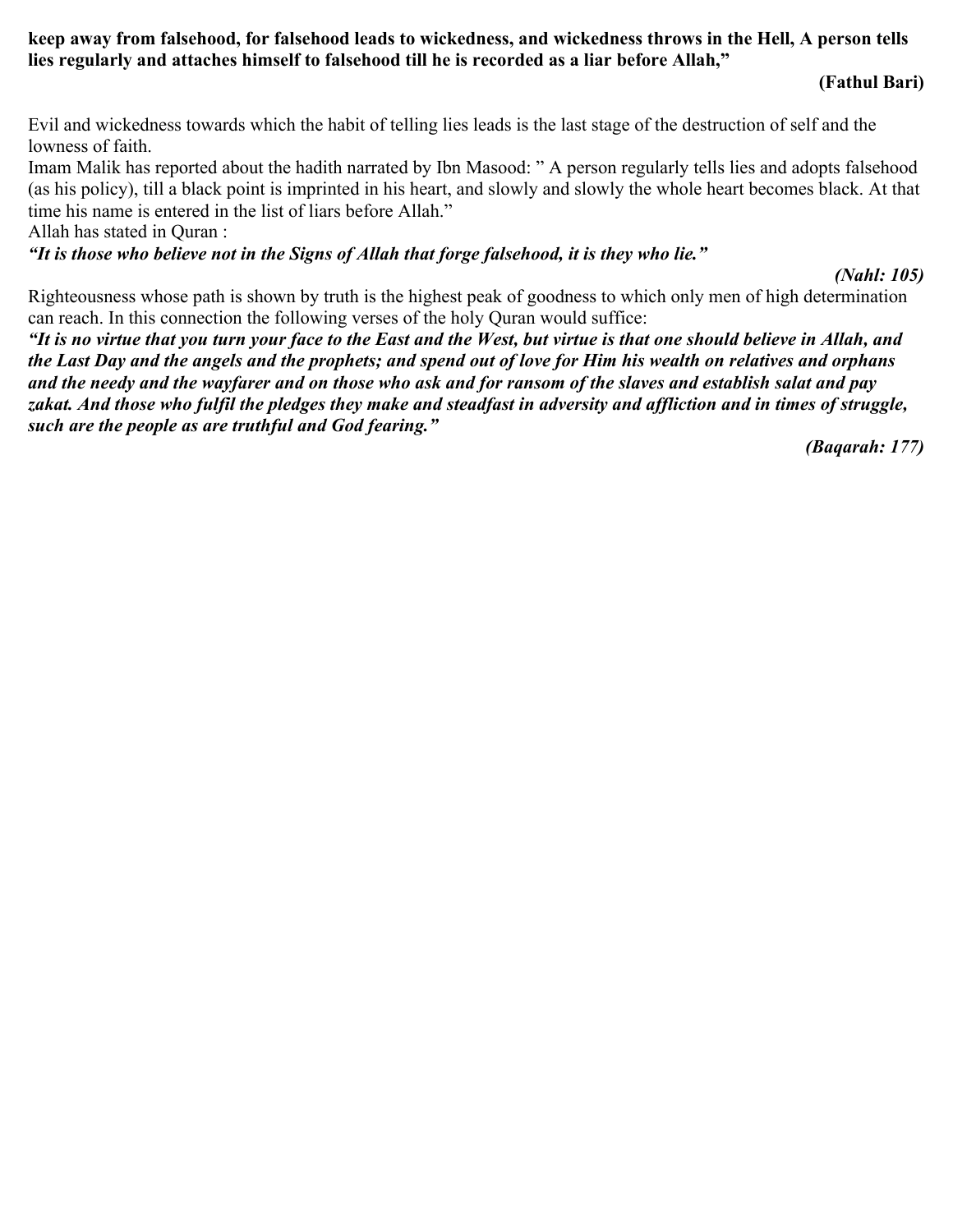## **TRUST AND HONESTY**

### **The Broader Sense of Trust**

Islam expects of its followers that they will be masters of live hearts and wakeful conscience, which would ensure the protection of the rights of God and humanity and which would also protect their action: from the commitment of excesses. Therefore it is necessary that every Muslim should be *Ameen*, "trustworthy".

In the eyes of the Shariah, Trust has a very broad sense. This word contains an ocean of meaning, but underneath it all is the sense of responsibility, the sense of having to appear before Allah and to account for one's actions, the details of which are given in the Hadith:

**"Every one of you is a guardian and everyone will be asked about his subjects. Imam is a guardian. He will be asked about his subjects. A man is the guardian of the persons in his household. He is answerable about them. A woman is the guardian of her husband's house. She will be asked about her responsibility. The servant is the guardian of the articles of his master. He is answerable about this responsibility of his, "**

#### **(Bukhari)**

The narrator of the hadith Ibn Umar says that he heard these things from the Prophet and he thinks that the Prophet also said: "A man is a guardian of the stock of his father and is answerable about that."

The people take trust in a very limited, sense and consider it to mean the protection of others' deposits, although in Allah's religion this has a very broad and unlimited sense.

This is a duty for safeguarding which a Muslim advises another Muslim and in this connection seeks the help of Allah, When a Muslim prepares to go on a journeys his brother prays for him in this way:

"I pray to Allah for your religion, your trust and for the happy ending of your work," (Tirmizi)

Hazrat Anas narrates that whenever Allah's Messenger addressed a sermon to us, he invariably repeated this sentence: **"The man has no faith who cannot keep trust and the man who does not respect his promises has no religion."** Since the zenith of achievement and the highest limit of success is to be protected against the hardships of this world and the bad consequences in the Hereafter, the Prophet prays for safety from both the conditions. He has said:

## "**O Allah! I seek your shelter from the pangs of hunger, because it is a very bad companion, and I seek your shelter from dishonesty because it is the worst friend."**

#### **(Abu Daud**)

Hunger is the name of deprivation in the world and dishonesty is the name of destruction of religion, therefore the Prophet had prayed for being spared from both. Before attaining prophet-hood he was known among the people as AL-Ameen (The Trustworthy).

Similarly the trustworthiness of Moosa (Moses) was observed when he fetched water for the flock of the two daughters of the good old man, had helped them, had respected their womanhood, and had treated them in a decent and gentlemanly way:

"So he watered (their flocks) for them; then he turned back to the shade, and said: "O my Lord I truly am I in (desperate) need of any good that you do send me !".

Afterwards one of the (damsels) came (back) to him, walking bashfully. She said: "My father invites you that he may reward you for having watered (our flocks) for us." So when he came to him and narrated the story, he said: "Do not fear; (well) have you escaped from unjust people."

Said one of the (damsels) :"O my (dear) father I engage him on wages; truly the best of men for you to employ is the (man) who is strong and trusty."

{Qasas.. 24-26}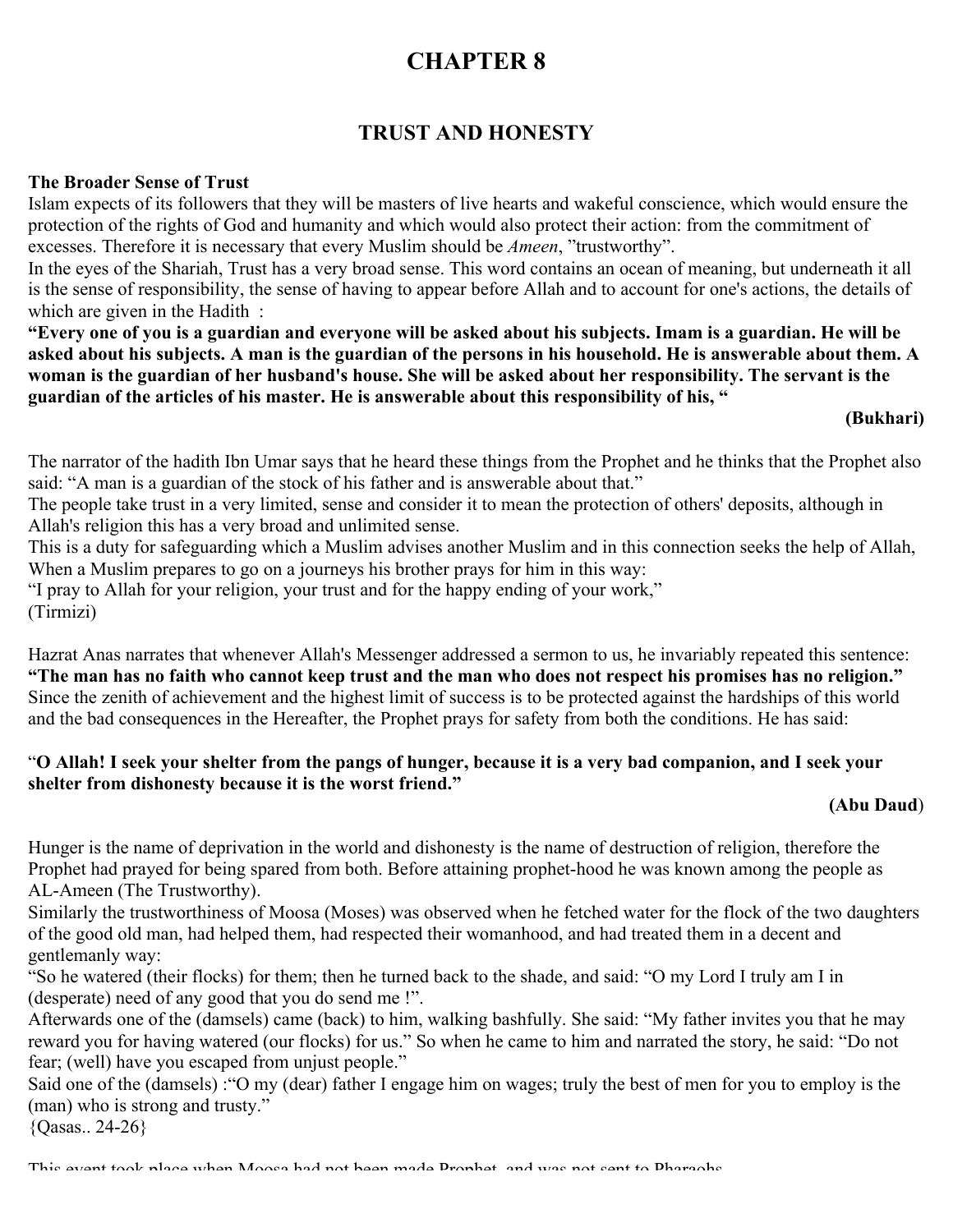And this is not at all surprising because Allah chose only those individuals for being appointed as His Messengers who were the most decent, most honest and righteous, among the people. The self which continues to be attached to the high moral character even after undergoing the extremes of the hardship of poverty and helplessness must be belonging to a very powerful and trustworthy man; and the protection of the rights of God and His slaves demands such character only as does not change in good or bad conditions, and this is the spirit of trustworthiness.

## **Appointment to High Offices and Posts is a Trust**

There is also another sense of trust, and that is: everything should be placed at its proper and deserving place. An office or a post should be offered only to the deserving person; and responsibility should be given only to that person who is able to shoulder it and who has the capability to do justice to the trust placed in him.

Governorship, responsibilities of the party, nation or country, which are granted placing confidence in the persons concerned, are trusts, about which they are answerable. A number of proofs can be advanced in support of this statement.

Hazrat Abu Zar reports that he asked the Prophet whether he would not make him a governor somewhere. Hearing this the Prophet tapped his shoulder and said:

**"O Abu Zar ! you are weak, and this responsibility is a trust. On the Day of Judgment it will be a cause of loss of honour and ignominy. However, those people will be spared who will have accepted it with all its responsibilities and would have fulfilled whatever responsibilities they had in this connection."**

## **(Muslim)**

It is a fact that mere excellence of education or experience does not make a person most suitable for some office. It is also possible that a man may have good moral character and a righteous person, but he may not have the capabilities to fulfil the responsibilities of a certain office.

Hazrat Yusuf (Joseph) was a Prophet. He was the living example of righteousness and virtuousness, but he had not offered his services to shoulder the responsibilities of the country on the basis of his righteousness and prophet-hood. He had taken the reins of office in his hand on account of his learning and memory.

## *"(Yusuf) Said.. 'Entrust to me the treasures of the country. Verily, I am protector and learned."*

Trust demands that we should entrust such responsibilities and posts to such individuals as would be able to run them properly. If through bribery, nepotism and for some other reason we deviate from this principle and we select an unfit person for some office, then since we have ignored a fit person and have appointed an unfit and undeserving person, we have committed open misappropriation.

Allah's Messenger has said that whoever has appointed an administrator through nepotism although there was among the people an individual who was more desirable before Allah than that person, then he has committed misappropriation against Allah, His Messenger and all the Muslims."

(Hakim) Yazid bin Abi Sufyan reports that when Hazrat Abu Bakr sent him to Syria, he advised him thus: "O Yazid ! You have many relationships. It is likely that you may be influenced by them in making important appointments. I am very much afraid about you since the time the Prophet has said: **'Anyone who has been made responsible for some affair of the Muslims and he has entrusted some responsible job to some ones influenced by his relatives, then Allah's curse on him. No virtue or justice from him will be accepted before Allah, so much so that he will be thrown in the Hell.**

## **(Hakim)**

The community from which the quality of keeping trust is vanished, can be recognised thus: the distribution of posts and offices in that community become a game and play of favours. The value of able men goes down and in their place unfit and undeserving men are appointed. The tradition has it that this forms part of those manifestations of corruption which will appear in the last period.

**A man came to the Prophet and asked when the Doomsday would occur. The Prophet answered: "When deposits in trust would start being lost, then wait for the Doomsday." He was again asked: "What is the meaning of loss of trusts ?" He replied: "When responsibilities are entrusted to unfit persons, then wait for the Doomsday.'s**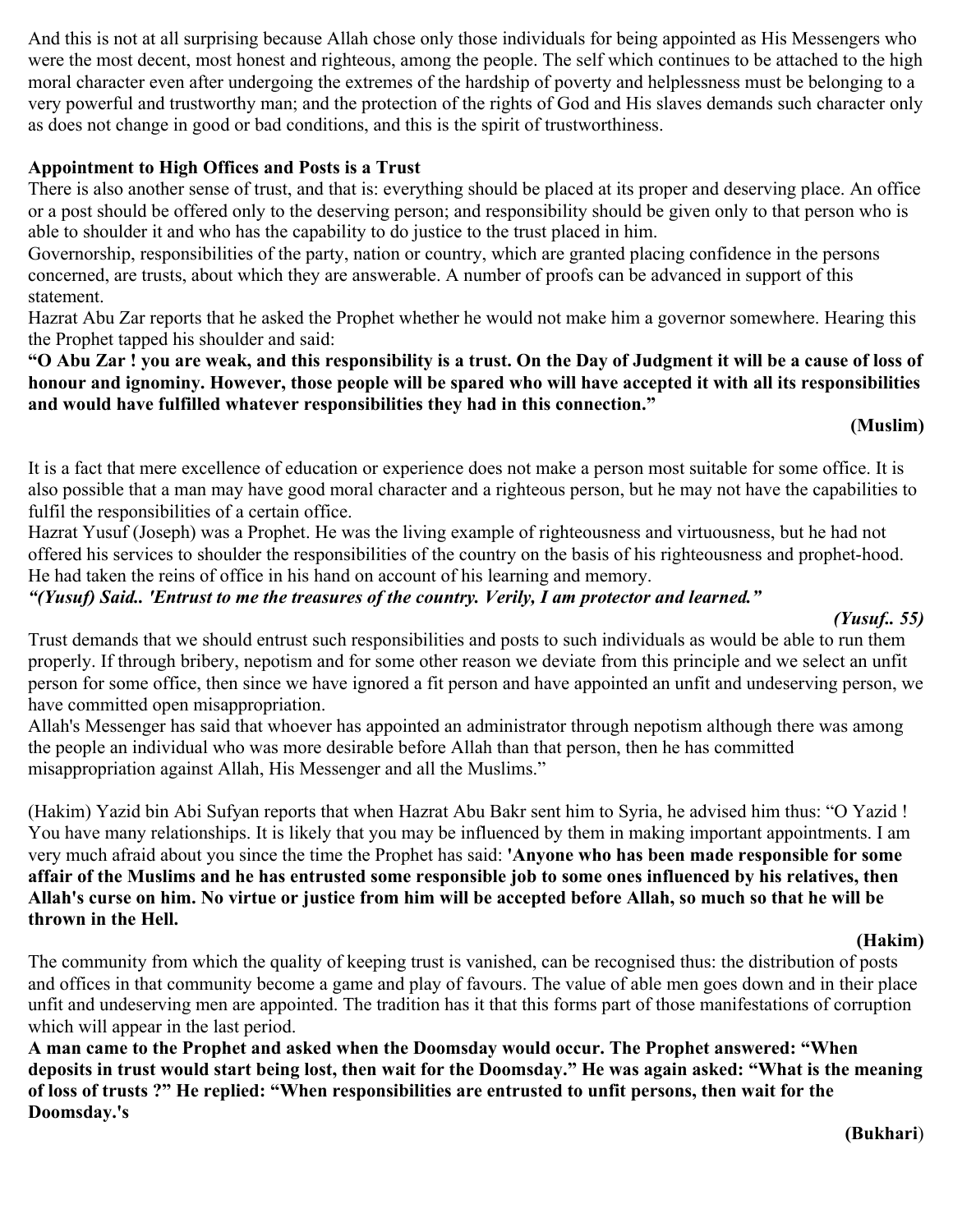## **Performance of Duty is also a Trust**

This sense is also included in the meaning of trust that the man to whom the responsibility has been entrusted should have the sincere inclination of satisfactorily fulfilling those responsibilities and that he should devote all his energies for doing justice to fulfil it. Undoubtedly it is a trust. Islam considers it worthy of honour that a man should be sincere in his work, should be keen on doing his job in a better way, and should be alive to safeguard the right of the people that are in his charge, for however ordinary that responsibility may be, a slight negligence is likely to cause undue harm to the whole community and society; and the germs of corruption and mischief enter the entire body politic. Dishonesty in performing official duties causes various moral disease in the society. It causes great harm to the religion, to the Muslim public and to the country. This sin, its punishment and its evil appear in different forms. The Messenger of Allah has said:

**"On the Day of Judgment when Allah will gather all the people, past and present, a flag will be fixed for every deceiver, by which he will be recognised. So it will be said that this is the group of such and such deceivers."**

**(Bukhari)**

In another tradition it is stated:

"There will be a flag near the head of every deceiver which he will raise in proportion to his deceit. Listen, there is none worse deceiver than the Amir who deceives the public." (Muslim)

In other words there will be none more deceitful and deserving of bad consequences than the person who is made responsible for the affairs of men and he sleeps peacefully while the public is undergoing hardships and facing destruction.

## **Misuse of Office is Betrayal of Trust**

Trust demands that if a man is appointed to a certain high office he should not use it for self-aggrandisement or for the benefit of his relatives, for the use of public funds for personal purposes is a crime.

It is a common thing that the governments and the firms give fixed salaries to their employees. Then to find out extra sources of income is disrespectful, ignominious and mean. Allah's Messenger has said:

**"Whomsoever we will entrust with service, the provision of his needs is also our responsibility, If he takes more than this then he is committing misappropriation,"**

#### **(Abu Daud)**

It is misappropriation because he has used that property of the organisation for himself, which was to be given to the weak and the needy, and it was to be spent for a greater cause and purpose:

## *"If any person is so false, he shall on the Day of Judgment, restore what he misappropriated; then shall every soul receive its due, whatever it earned, and none shall be dealt with unjustly."*

#### *(Ale Imran ..161)*

But a man who takes care of the commands of Allah in fulfilling his responsibility and he is averse to indulge in dishonest practices in performing his duties, then he is considered by Allah one among the fighters for the supremacy of the religion The Prophet bas laid :

**"When the Administrator is given a job, he should receive his due and should pay the dues of others, then he is like a fighter in the cause of Allah till he returns home."**

**(Tibrani)**

Islam has forbidden the exploitation of one's office and taking undue advantage from it. It has been very severe in closing all the avenues of earning illegal wealth.

Adi bin Umaira narrates that he has heard the Prophet as saying:

**"Whomsoever we have given some post and he has concealed a needle or a thing smaller than that, then it will be a misappropriated thing with which he will have to appear on the Day of Judgement."**

**Thereupon a dark-skinned Ansari got up and said: "O Messenger of Allah ! take away my governorship." The Prophet inquired what was the matter. He replied: "I have heard all your talk just now." The Prophet said: "I still say that whomsoever we may make a governor, he should place everything before us. He should take**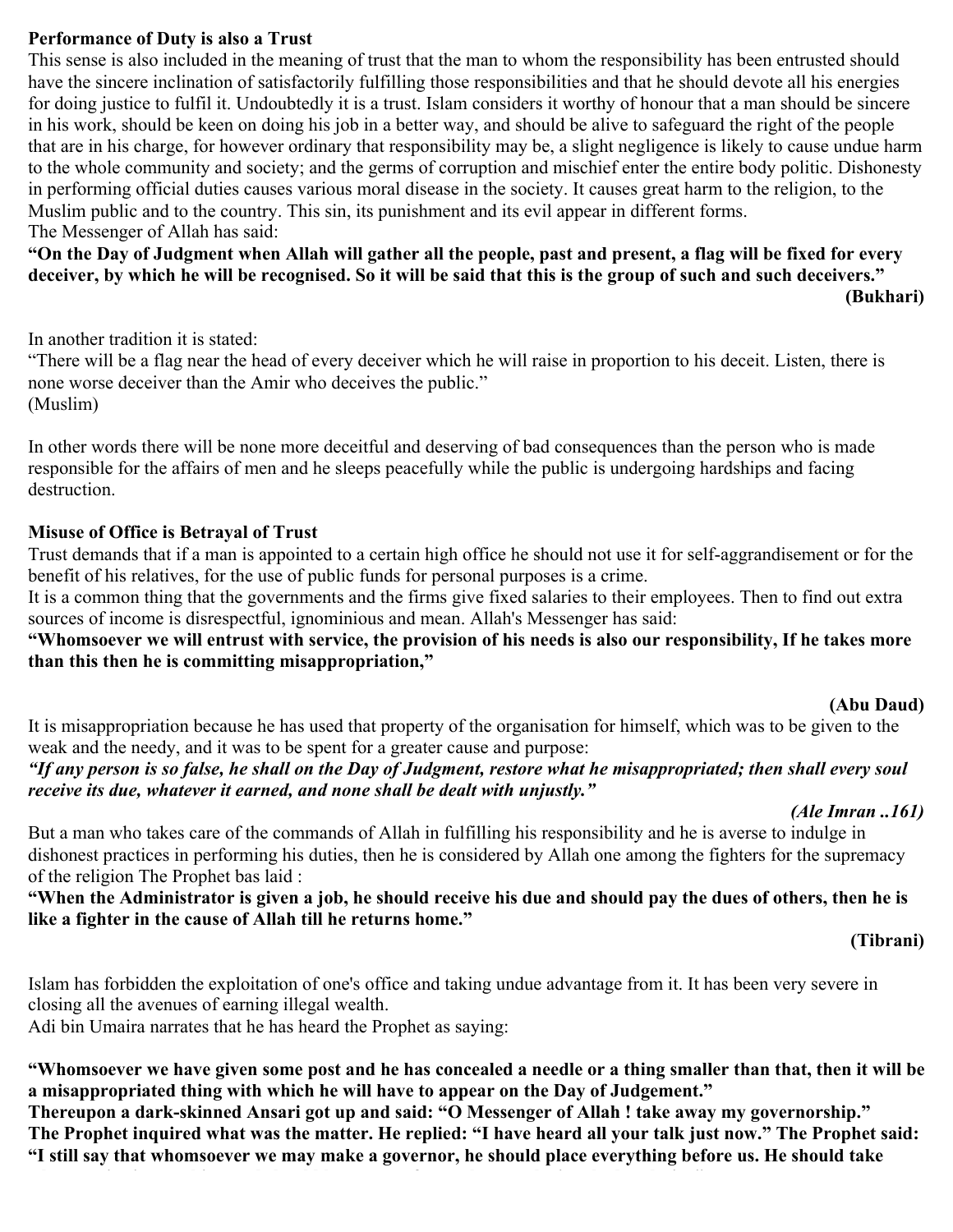It is said that a man from the tribe of Uzd, called Ibn Labith, was sent as an administrator by the Prophet to collect charity and donations. When he returned with the collection he said: "These are your things and these have been lifted to me." The narrator of the hadith says that hearing this the Prophet stood up and after the praise of God said: "I appoint, from amongst you, an administrator for these affairs for which Allah has made me responsible. When that man comes back, he says this is for us and this has been gifted to him. If he tells the truth, then why does he not sit in his parents' house, Let us then see from where the gifts come to him? By God, if anyone of you receives even an ordinary thing without it being due, he will have to appear before Allah carrying that thing. I do not want to see anyone of you meeting Allah in this condition that he is carrying a camel on his; head or a cow which is bellowing or a goat that is bleating ." Then he raised his two hands till the whiteness of the armpits was visible and said: "O Allah! I have conveyed your message."

(Muslim)

## **Wealth and Ability given by Allah are also a Trust**

Trust also means that you should take a survey of your powers of perception with which God has blessed you. You should have a look at those special ability which God has given you. If you look at your property and your children, who are very dear to you, you will feel that all these are God's trust which has been deposited with you. Therefore it is necessary that they should be sacrificed in His cause, and they should be utilised for seeking His pleasure. If you suffer a loss in them, you should not start crying and wailing and you should not consider that it was your personal property that has been taken away from you, because compared to you Allah is the more rightful owner and He has the right to use it in any way He likes. If you are tested by an increase in them, then you should not hesitate to undertake jihad when called upon to do so, and you should not turn away from obedience to Allah on account of them, Or you should not feel conceited on their strength.

*"O you who believe ! betray not the trust of Allah and the Messenger, nor misappropriate knowingly things entrusted to you. And know that your possessions and your progeny are but a trial, and that it is Allah with whom lies your highest reward."*

*( Anfal.. 27-28)*

## **Others' Secrets with you are a Trust**

Trust also means that you should protect the rights of the gatherings which you attend. You should not disclose their information and their secrets to others.

A number of relationships are severed, rifts are created in friendships and interests are endangered when the information about or the secrets of the gatherings are disclosed by someone by correctly or incorrectly quoting the source, thus jeopardising all the plans.

Allah's Messenger has said: **"When a man says something to someone and then turns to you, then it is a trust,"** The confidential talk of the meetings should be guarded, provided it conform to the moral laws and the principles of religion, otherwise its sanctity vanishes, If a Muslim is present in such a meeting where criminals, are conspiring among themselves, so that they may indict some loss on others, then it is his responsibility that he should try to prevent this evil to the best of his ability.

Allah's Messenger has said:

### **"The secrets of the gatherings are a trust, but three kinds of gatherings are exceptions: one in which haram (illegal) blood is being shed, one in which haram (illegal) sex is being indulged into, or in which property is being illegally usurped. "**

#### **(Abu Daud)**

The conjugal relations are sacred in the eyes of Islam. The domestic relationship between a husband and wife and their mutual affairs should be fully protected. The closest man should also not be informed about them.

But foolish people relate their private matters and domestic affairs here and there to outsiders. This is a very bad habit and Allah has declared it haram.

Asma binte Yazid reports that she was with the Prophet and a husband and a wife were sitting there. The Prophet said: **"Is there a man who narrates the acts performed with the wife? And is there a wife who relates her relation with her husband to others?' People did not say anything from fear. I said: 'O Messenger of Allah! By God, husbands also do this and wives also do likewise, He said: "Do not say like this, Its example is like a devil-man meeting a devil-woman, and he covers her and performs the sexual act and people are watching. "**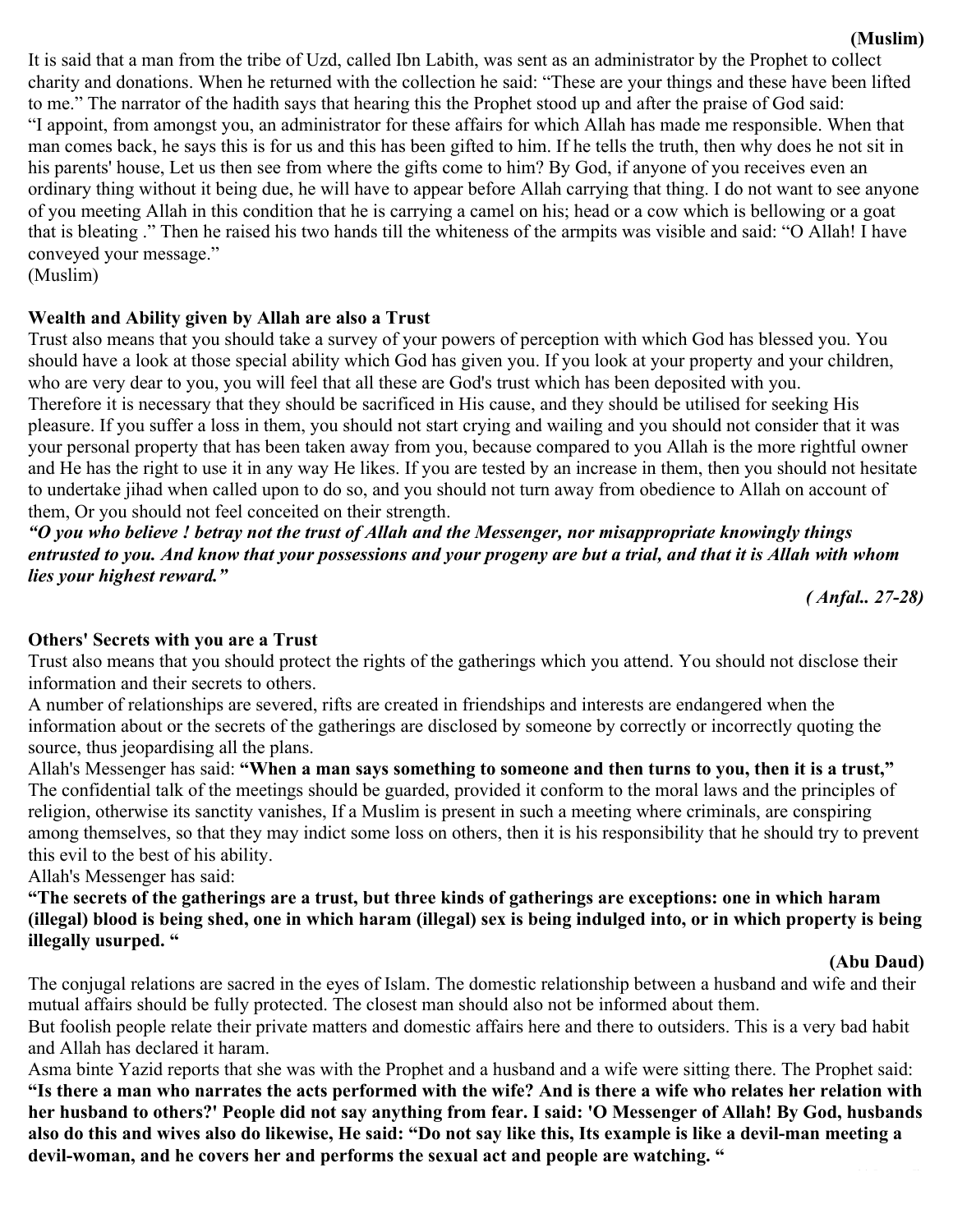### **The Prophet said : "On the Day of Judgment before Allah the greatest act of misappropriation will be that a man may love his wife and the wife may also be inclined towards her husband and then he may disclose his wife's secrets to others. "**

The deposits which are given to us in trust are for being protected for a fixed period, and then to be returned on demand. We are answerable for these trusts.

While migrating to Medina, the Prophet left behind his cousin so that he may return to the polytheists the deposits kept with him in trust, although these polytheists were the members of the same community which was driving him out of his native place, He was being compelled to leave his home in the cause of his belief, but how can a decent man behave indecently even with indecent and infamous people?

Maimoon bin Mehran says that three kinds of treatment be always meted out to good and bad man alike: keeping trust, fulfilling promise and kindness,

To consider trust as personal property is a wicked act, theft.

Abdullah Ibn Masood says that fighting in the cause of Allah vanishes all the sins except the misappropriation in trust. He says that on the Day of Judgment a person will be brought who had fought in the cause of Allah, would reply: "O Our Lord! how is it possible when the world has ended" Then it would be said: "Take him to Hell." And in his presence the amounts of trust will be presented in the same form in which they were handed over to him in the world. He would see them and recognise them. He would go after them and seize them and carry them on his shoulders, till he would be under the impression that he has come out, when the trusts would slip from his shoulders, He would again run after them. This act would continue with him forever. Then he said that Salat (prayer) is a trust, Wuzu (ablutions) is a trust, to weigh a thing is a trust, to measure a thing is a trusts and he listed many things and said the greatest trust is that wealth or articles which are deposited or handed over,

The narrator of the hadith says that he went to Bara bin A 'azib and asked him what he thought about What Ibn Masood said, Bara bin A 'azib replied: "He spoke the truth, Did you not hear this command of Allah: *"Allah commands you to render back your trusts to those to whom they are due; and when you judge between man and man that you judge with justice."*

*( An-Nissa.. 58)*

Keeping trust protects the rights of Allah and those of His slaves. It keeps away men from lowliness and meanness. It reaches the desired heights only when this quality is absorbed by men in their natures and consciousness when it reaches the depths of their hearts and when it is guarded against the influences of close and distant relationships.

This is the meaning of the hadilh narrated by Huzaifa bin Yaman :

## **"Keeping trust has been naturally ingrained in the depths of men's hearts, Then Quran came and people learned it from Quran and Sunnah."**

## **(Muslim)**

The knowledge of Shariah cannot be indifferent to the righteous conduct, and keeping trust signifies the correct knowledge of Quran and Sunnah as well as a wakeful conscience. If the conscience dies, then the quality of keeping trust is taken away. At such a time the recitation of the Quranic verses and the study of hadith cannot be profitable, but the claimants of Islam think about others and also about themselves that they are the bearers of this quality, but one may ask how can the heart that rejects the truth be expected to keep trust?

For this reason Hazrat Huzaifa has stated that the heart that has no belief loses the quality of keeping trusts. Accordingly he reports: "Then we started talking about vanishing the quality of keeping trusts and the Prophet said: 'When a man goes to one kind of sleep, the trust is squeezed from his heart till its effect remains equal to a point. Then he goes to another kind of sleep, then the trust shrinks from his heart in such a way as if it were merely a scar,' Then the Prophet said: 'Then people indulge in buying and selling, but no one can give a thing in trust, so much so that it is said that in a certain family there is a trustworthy man, and about him it is said how tolerant, well-behaved and wise he is! although there is not an iota of faith in his heart,"

This hadith draws a horrible picture of vanishing the quality of keeping trust from the hearts of dishonest people, It is like finding sparks of goodness in the nature of some mischievous people sometimes, although they have no influence on their lives. And sometimes the good acts overshadow their evil deeds, but it is clear that these acts cannot revive the dead heart. This conscience-less person appraises men on the basis of his desires and preferences. He does not distinguish between faith and infidelity in them.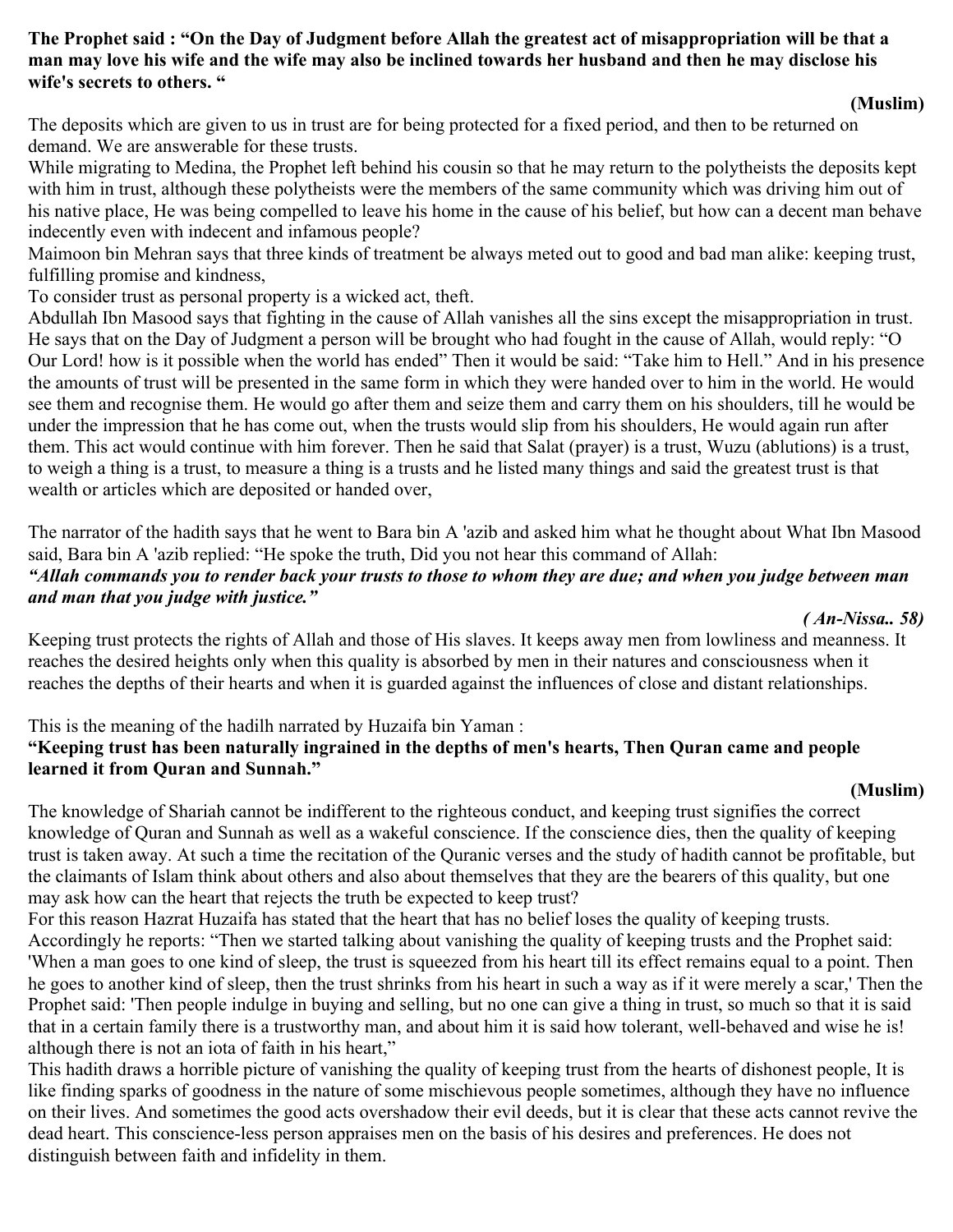Keeping trust is a very important quality, Men with weak faith cannot bear it, Allah has given an example of how its burden bears down man's whole existence, Therefore, it should not be considered an ordinary thing and no laxity should be shown in fulfilling its demands:

*"We did indeed offer the Trust to the Heavens and the Earth and the mountains; but they refused to undertake it, being afraid thereof, but man undertook it. he was indeed unjust and foolish."*

*(Ahzab.. 72)*

Injustice and ignorance are two evils which beset man's nature, and man has to face the problem of fighting a jihad against them. His faith cannot be complete Without cleaning and purifying it from injustice. *"If is those who believe and confuse not their beliefs with wrong-that are (truly) in security, for they are on (right) guidance,"*

*(Ana'am.. 82)*

## "*Verily, from among the slaves of Allah those who are learned fear Allah."*

*( Fatir ..28)*

This is the reason why after mentioning man's bearing trust in the foregoing verses of Surah Ahzab, it is said that those who are unjust and ignorant indulge in misappropriation, they are hypocrites and are the deserving recipients of Allah's punishment; and security s granted to men of faith and keepers of trust:

*"(With the result) that Allah has to punish the hypocrites, men and women, and the unbelievers, men and women, and Allah turns in mercy to believers, men and women, for Allah is Oft-Forgiving, Most merciful,"*

*(Ahzab.. 73)*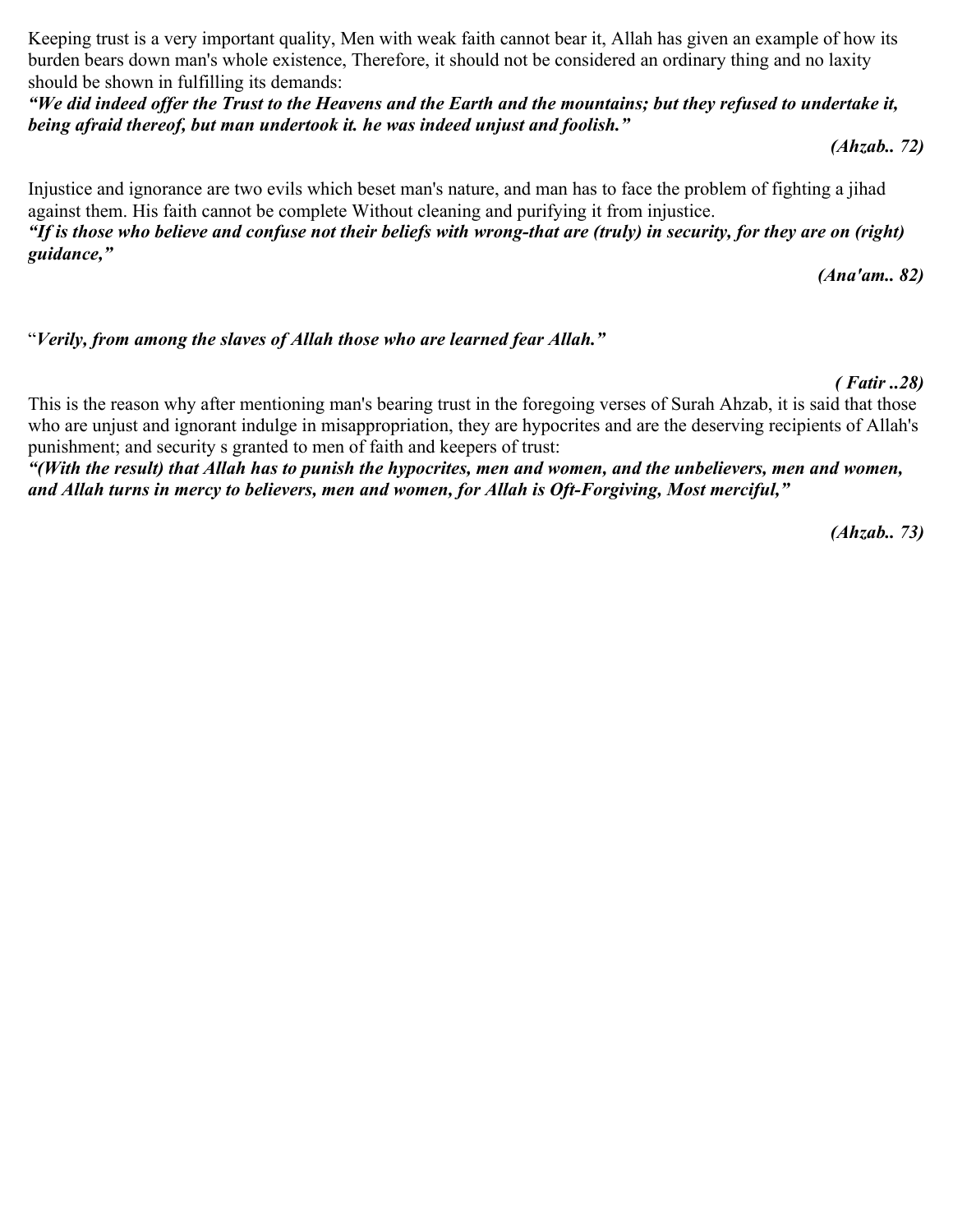## **FULFILLMENT OF PROMISE**

## **Fulfillment of Promise-An essential part of a Muslim's Conduct** .

When a Muslim undertakes a thing, he should respect the undertaking. When he enters into any contract he should honor it till the last. This is the demand of the faith that when a man talks of any enterprise, he should have the intention of taking it to completion, like the water which does not rest till it flows down to the lower level. He should be known among the people as a man of reliable promises, and there should be no fear of any breach of promises or of any dubious dealings from him.

Fulfillment of the promise is necessary. Similarly when an oath is taken, it should be redeemed. But this fulfillment of promise or the redeeming of the oath and pledges is necessary when the dealing is legitimate and concerns truth, otherwise honoring the promise in connection with something sinful and disobedience to Allah has no value, and there is no importance of oath in sin.

Allah's Messenger has said:

"**If some one has taken an oath, but saw an aspect of goodness in another thing, he may break his oath and pay compensation (atonement), and should perform the act which is better and has goodness."**

#### **(Muslim)**

It is not proper for a man to insist on redeeming the oath. On such occasions it is better to break the oath. In a *hadith* it is stated:

## **"It is sinful for a man among you to go to his wife with his oath (unredeemed) compared to his paying the compensation (atoning) which He has fixed for breaking the oath."**

## **(Bukhari)**

 For this reasons no promise and covenant is proper and correct except in rightful matters. When a man has promised to do a certain good thing, then he should try his best to fulfill it, as long as it appears good to him. He should very well know that he should stick to manly talk, faith and belief. There is no room in this for breach of promises or doubts and hesitation.

Anas bin Malik says that his uncle Anas bin Nadar could not take part in the battle of Badr, and he said to the Prophet: "O Messenger of Allah! In the first battle that you fought with the polytheists I could not take part. If Allah kept me with the Prophet then they will definitely see my achievements in the second battle against the polytheists."

When in the battle of Uhad, there was fierce fighting and the Muslims were retreating. He prayed to Allah: "O Allah! I ask your pardon for the mistake that they have committed, and I declare myself innocent of the transgression of the polytheists". Saying this he rushed into the battle. In the way he met Sa'ad bin Ma'az whom he said: "O Sa'ad bin Ma'az! By the God of Nadar, Proceed towards Paradise. I smell its fragrance , in the valley of Uhad."

Sa'ad said: "O Messenger of Allah! The love for rnartyrdom, which he showed, cannot be expressed. Then he advanced."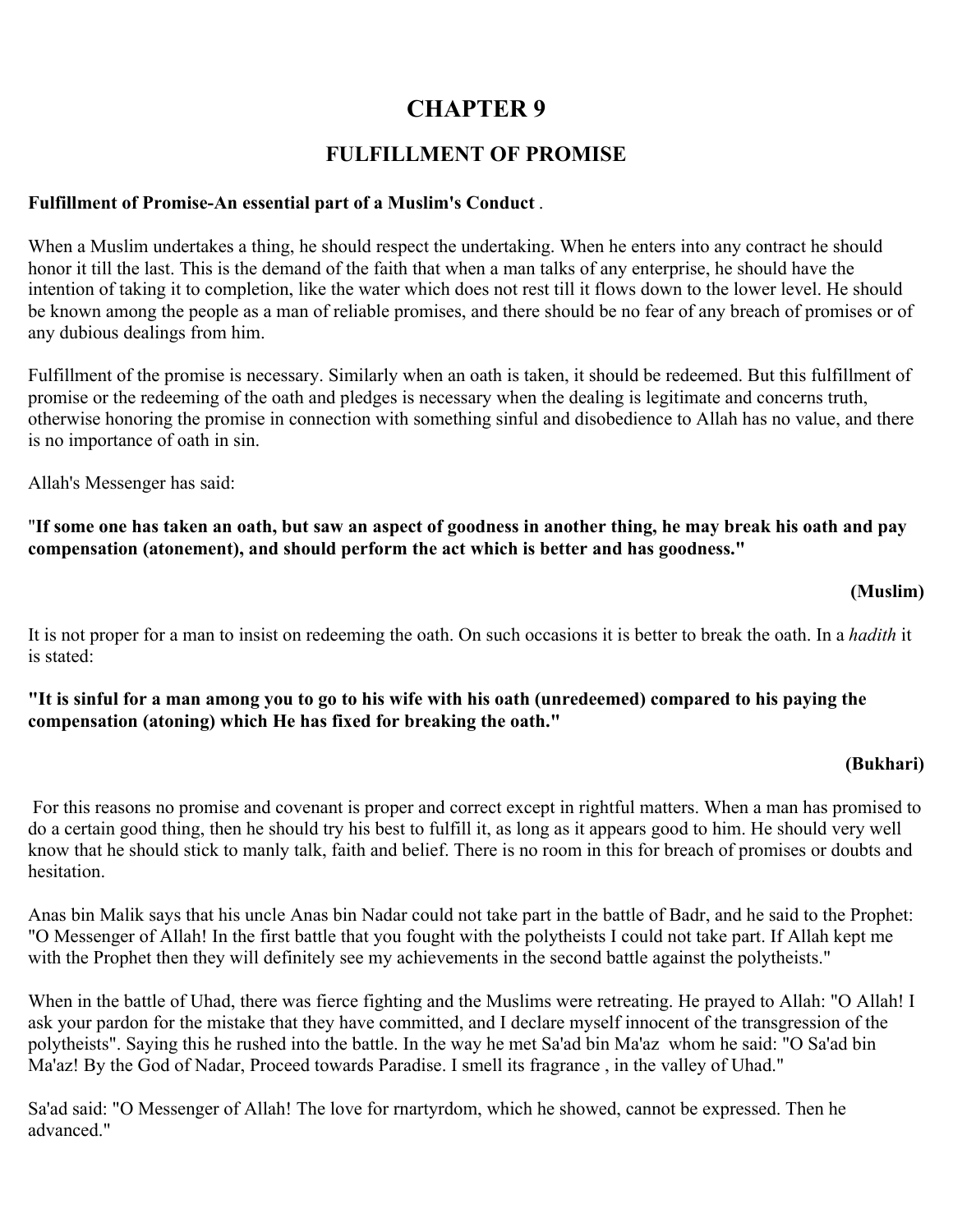Anas says that we found more than eighty wounds on his body, which were caused by swords, the points of lances and the shower of arrows. The polytheists had disfigured his body and it was difficult to identify him. With great difficulty his sister identified him with the help of a mole on his fingers.

Anas says that he thinks that the following verses were revealed about him or about persons like him:

## *"Among the believers are men who have been true to their covenant with Allah* **"** *of them some have completed their vow to (the extreme), and some (still) wait; but they have never changed (their determination) in the least."*

**(** *Ahzab* **.. 23)**

## **Memory and Determination-essential for Fulfillment of Promise**

Fulfillment of promises depends on two factors. With these two things, fulfilling one's promises would be easy. Allah had taken a promise from Adam that he would not go near the forbidden tree, but Adam forgot the promise within a few days. He became a prey to weakness and broke his promise:

## **"We had already beforehand taken the covenant of Adam, but he forgot,. and We found on his part no firm resolve."**

## **(Taha: 115)**

It shows that deficiency in memory and weakness of determination are two obstructions, which come in the way of performance of duty. And this is a strange thing that man, being overwhelmed by the hardships of the times, various difficulties and different pressing problems forgets the open and clear realities. To him the clear figures appear blurred, and the realities which are as striking as the light of the sun disappear from his sight.

There the necessity of a reminder becomes very pressing, to overcome the negligence and forgetfulness, and to keep this important thing before men's eyes. There are a number of verses of the Quran which were revealed for safeguarding the memory:

## *"Follow the revelation given to you from your Lord, and follow not, as friends or protectors, other than Him. Little it is you remember of admonition."*

*(A'araf: 3)*

*"This is the way of your Lord, leading straight; We have detailed the signs for those who receive admonition."*

*(Ana'am: 126)*

*"And the raiment of righteousness-that is the best. Such are among the signs of Allah, that they may receive admonition."*

*( A'nrnf: 26)*

*"Thus shall We raise up the dead; so that you may remember,"*

*(A'araf.. 57)*

Alive and wakeful memory and remembrance is essential for fulfilling promises. A man who forgets his promises and covenants, how can he fulfill them? That is why the following verse has been ended on a note of admonition after giving command of fulfilling them:

*"And fulfill the Covenant of Allah; thus does He command you, that you may remember"*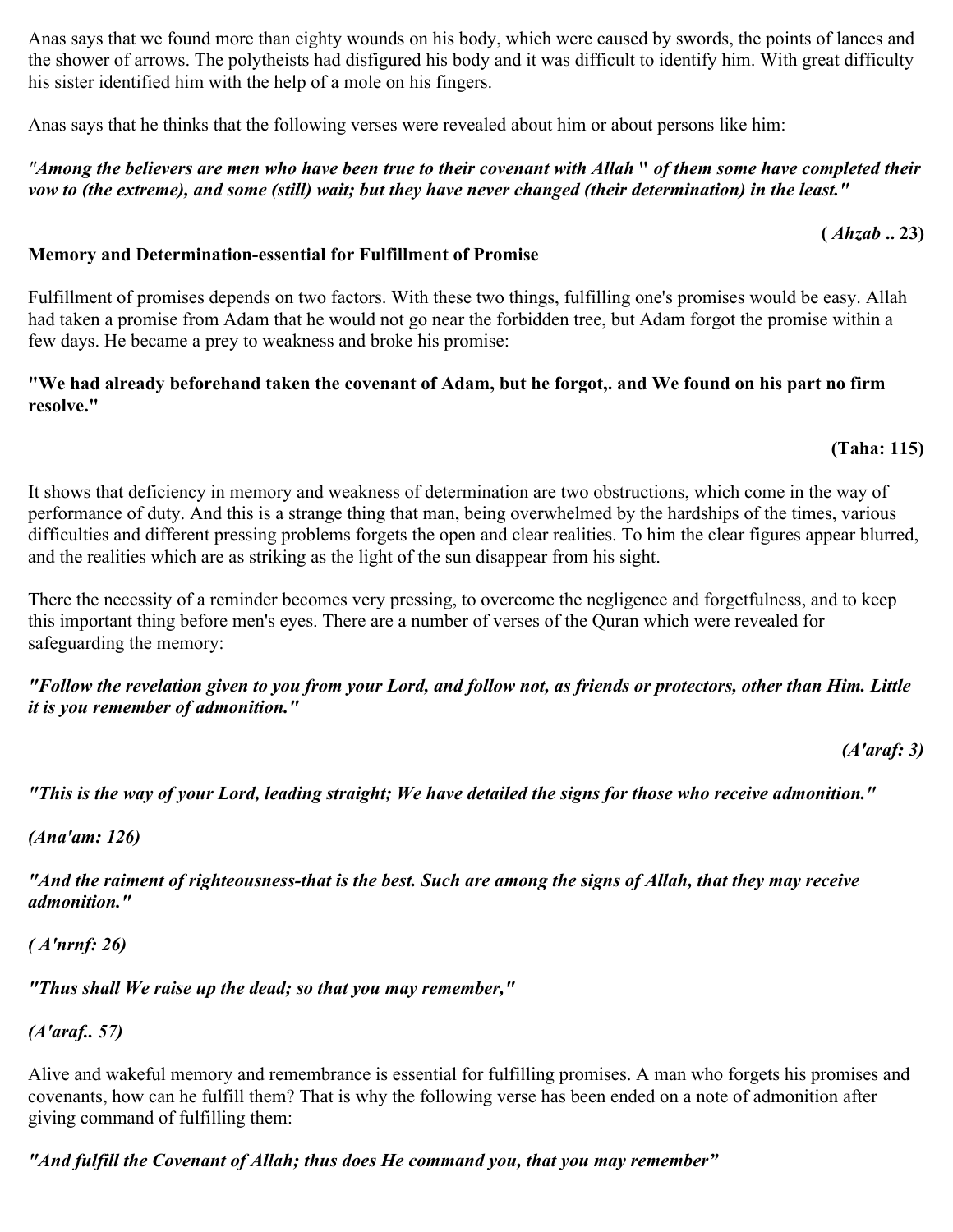## *(Ana'am.. 152)*

If a man has a strong memory in respect of fulfilling his promise, it is also necessary that he should have a determination to do so, a determination which should not have any laxity or slackness in this matter a determination which should be able to overcome all the rebellious desires, and which should lighten the coming burden of difficulties, It should be a determination which should be able to cross all the difficult valleys and blocks and should be able to set an example of selfless sacrifice for others.

The measures for weighing and appraising people are different with different people. The price one has to pay for remaining faithful sometimes is very high,

At times one requires to sacrifice all the wealth, property and the most desired thing in this respect.

But these difficulties, sacrifices and trials of determination prove in the end to be the steps for achieving greatness and honor, as the poet says:

"Why he, who considers his life and heart dear, should go to (seek) the beloved in her street."

The holy Quran . has severely criticized those who seek to achieve heights of success and glory In the shadow of comfortable living:

## "*Do you think that you will enter paradise without such trials as came to those who passed away before you? They experienced suffering and adversity and were so shaken in spirit that even the prophet and the faithful who were with him cried: 'When will Allah's help come ?' Ah ! Verily, Allah's help is near."*

## *(Baqarah : 214*)

When a man develops in himself the combined forces of a conscious and wakeful mind and a heart full of determination, then he can be considered to have been qualified to enter the group of the faithful people.

## **The Greatest Covenant**

For a Muslim the most honorable and the holiest covenant is the one which he has made with his Lord, for Allah has created him with His Power. He has nourished him under the shadow of his favors and blessings, and has demanded of him that he should recognize what is the reality and admit it. No misguiding factors should cause him to deviate from the right path lest he may deny these realities or he may lose sight of them:

**"Did I not enjoin on you, 0 you children of Adam! that you should not worship Satan.. for that he was to you an enemy avowed? And that you should worship Me, ( for that) this was the straight way?"**

**(Yasin: 60-61)**

Those who do not listen to the prophets and do not follow their teachings, in their nature also there is a motivator which pricks them, shows them the path of their Lord, and tries to make them realize the greatness of the Creator, however corrupt and polluted the environment may be :

This is the meaning of this covenant which Allah has taken from all the humans:

*"When your Lord drew forth from the children of Adam-from their loins-their descendants, and made them testify concerning themselves, (saying).. . Am I not your Lord ( Who cherishes and sustains you)?' They said: .Yes, we do*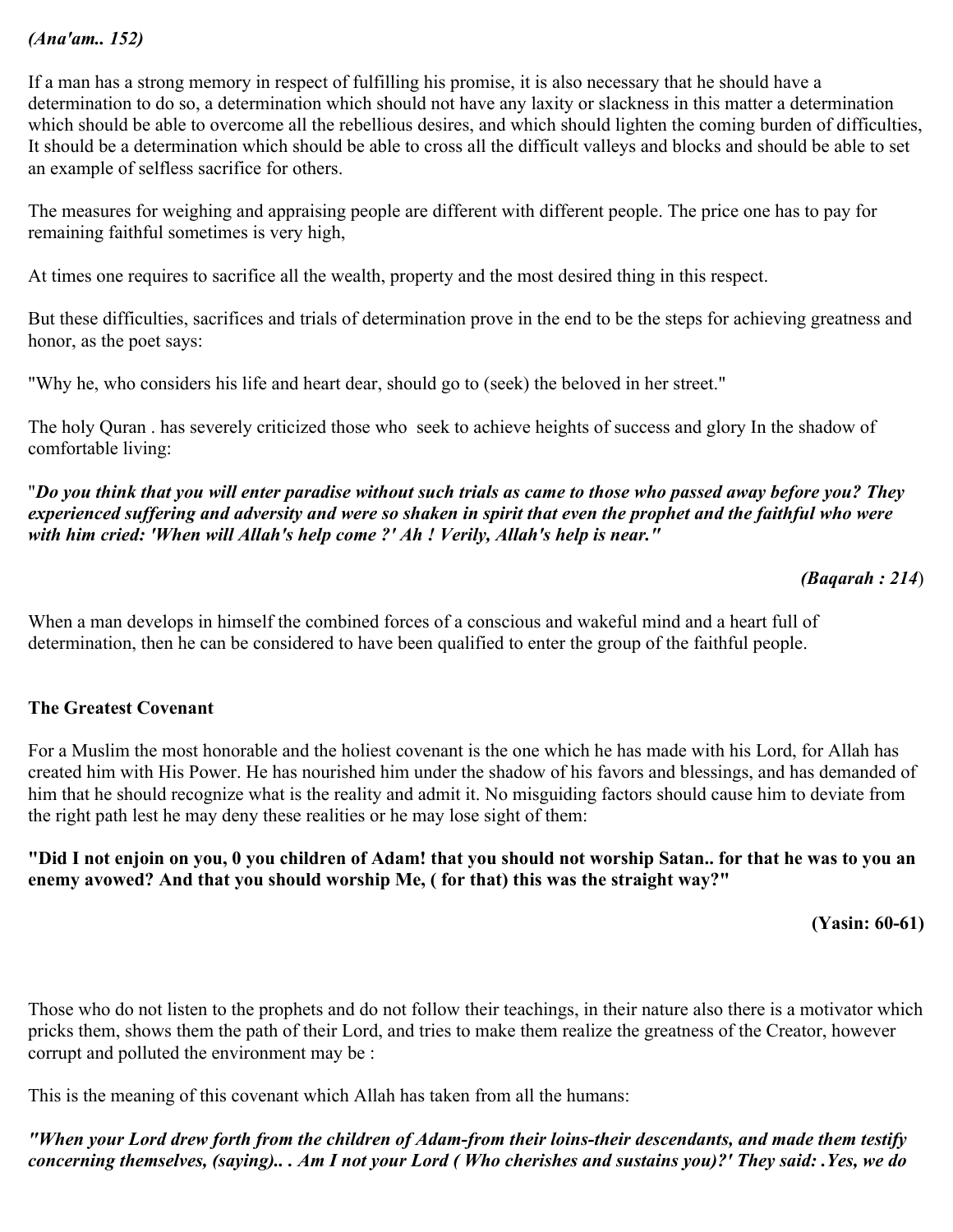*'Our fathers before us may have taken false gods but we are (their) descendants after them.. will you then destroy us because of the deeds of men who were futile?' Thus do We explain the signs in detail in order that they may turn (to Us)."*

## *(A'araf: 172-174)*

Here no regular dialogues had taken place as is clear from the apparent sense of these verses, but this is a picture of the right-natured people showing how they are mindful of Allah, how they recognize Him, how they discover His Oneness and Greatness from the proofs scattered in the universe, and shun from all the conventional customs and habits which keep men away from this Lord, and which associate some one with Allah. This style of speech and writing is common in the Arabic language.

With honoring this Covenant, a man's faithfulness is the foundation of his respect and honor in this world and of success and glory in the next world.

It is an undue misgiving and fear from Allah that we should fulfill the covenant made with Him and still be apprehensive that some disaster would befall us :

## *" Recall the favor, which I bestowed on you, and fulfill your Covenant with Me " I will fulfill My Covenant with you, and fear none but Me."*

The Prophet used to give these instructions to the tribes which came to him, while conveying the Message of Islam, and used to place before them only a few aspects in the beginning according to the intellectual and physical capacities of the people instead of giving them the complete teachings.

Auf bin Malik says that he was with the Prophet when there were about seven, or eight or nine persons present. He asked us : "**Will you not take a pledge on the hand of the Messenger of Allah ?" We stretched our hands and said: "We take a pledge on your hand, a Messenger of Allah !"**

**He said: "(Your pledge is) That you should worship Allah. Do not associate anybody with Him, and offer** *salat* **for five times and listen and obey." And he said in a low voice: "And do not ask for anything from the people."**

 **Auf bin Malik says: "I saw some of these persons who had taken pledge that when their hunter fell on the ground, they did not ask anybody to pick it up and give it to them."** 

## **(Muslim)**

How scrupulously the pledge is being observed and how severely and strictly it is being enforced! There was no special significance of this pledge. Every group used to be instructed according to its nature and circumstances. The ruler used to be advised not to be cruel. The trader used to be instructed not to indulge in adulteration and deceit, and the employees were admonished against accepting bribes. Otherwise every Muslim is bound to follow the entire religion, all its tenets and principles, and he will be asked on the Day of Judgment about the entire Shariah. However, in the Islamic world there have appeared a few sects which take a pledge of a special kind. They should not be entertained. They are like quacks who pose as physicians. They administer spurious drugs and complicate the disease and endanger the life of their patient.

Islamic teachings cannot be divided and distributed. All of them must be followed, and their enforcement is necessary in every place at every time.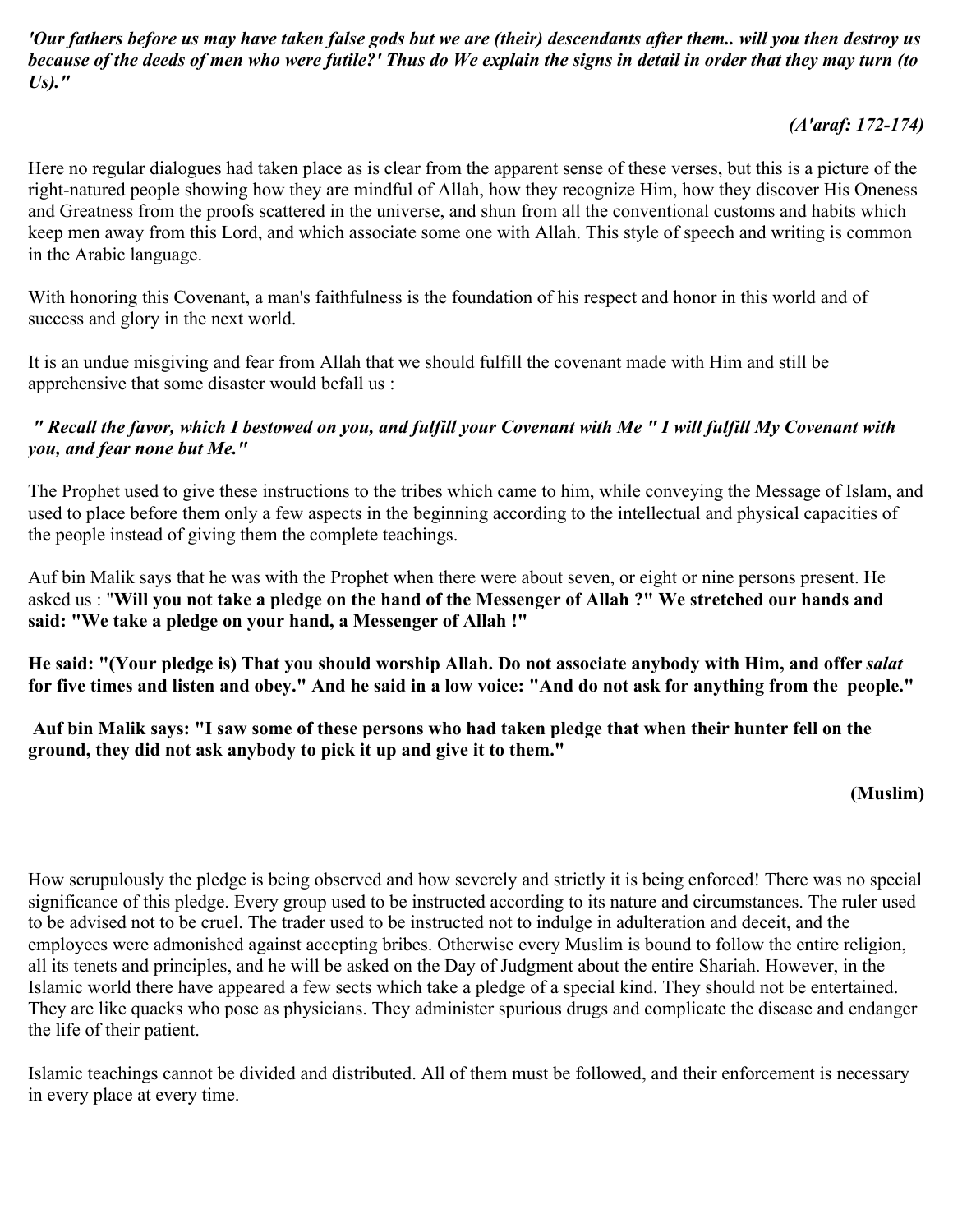## **The Ideal Pledge of Ansar**

Allah's Messenger took a pledge from the Ansar that they will support this Message with their lives and properties, and try their utmost in protecting the Prophethood, till the time the Message is conveyed to the Arabs and the Non-Arabs.

The Covenant entered into by the Ansar is considered as the most glorious pact in the annals of belief. In sincerity, selfless devotion and total submission to Truth. no other parallel can be found.

This covenant was completed in a glorious night of the season of Hajj. After this, people went their way and busied themselves in their affairs. But the people who had pledged their words busied themselves in fulfilling this historical covenant, and they accepted willingly all its demands and challenges.

In the Battle of Badr and in other battles of Islam against idolatry they shed their blood like water. The Prophet had great confidence in this covenant for the supremacy of the religion in times of difficulty and for raising the world of Allah. Accordingly when in the first assault in the Battle of Hunain Muslims were falling back, the Prophet did not look at the armies of the newcomer Muslims, but called his old faithful who had taken a pledge in the valley in the night of the season of Hajj, so that they may take the control of the situation.

Anas narrates that when the Battle of Hunain was fought, the tribes of Hawazan and Ghatfan participated in the fighting with their wealth, equipment and sons. The Prophet had an army of ten thousand men, which also included the indebted men at the time of victory of Mecca, but all left him. He was all alone.

At that time he gave a second call. He turned towards his right and called: "0 People of Ansar !" They said: "We are present, 0 Messenger of Allah! We are with you, rest assured." The Prophet was riding a gray mule. He got down from it and said: "I am a slave of Allah and His Messenger."

The polytheists were defeated and much booty was collected by the Islamic army. The Prophet distributed the booty among the newcomers who accepted Islam on the day Mecca was conquered and among the Muhajereen (refugees). He did not distribute anything among the Ansars. The Ansar were a little perturbed. They talked among themselves: when the situation was critical we were called and when the booty came to hand it is distributed among others. When the Prophet came to know about this he gathered them and asked:

"**O People of Ansar ! What news am I hearing from your side 1" They remained silent. Then he &aid: "O People of Ansar ! Do you not like that others should take away the worldly goods with them, and you should return with Muhammed (Pbuh) to your house." They answered: "Why not O Messenger of Allah! We are pleased." The Prophet said: "If people walk in one valley and the Ansar in another valley, then I will walk in the valley of Ansar."**

#### **(Bukhari)**

The fact of the matter is that this great Message needed the sharpness of the swords of Ansar. They fulfilled their promise by sacrificing their lives and everything that they had. They did not have before them the ephemeral profits of this world, nor any temporary pleasures and advantages.

The policy of the Prophet in distributing the booty of the battle was based on the levels of their sincerity and faith. The Bedouin who became Muslims at a later stage were in need of financial help so that they might not be disheartened by the difficulties coming in their way as a consequence of embracing Islam. Therefore. the Prophet wanted to give them re-assurance and comfort, and because the Ansar were endowed with full faith and unshaken belief, the Prophet left them to their condition.

In such conditions the Prophet has said: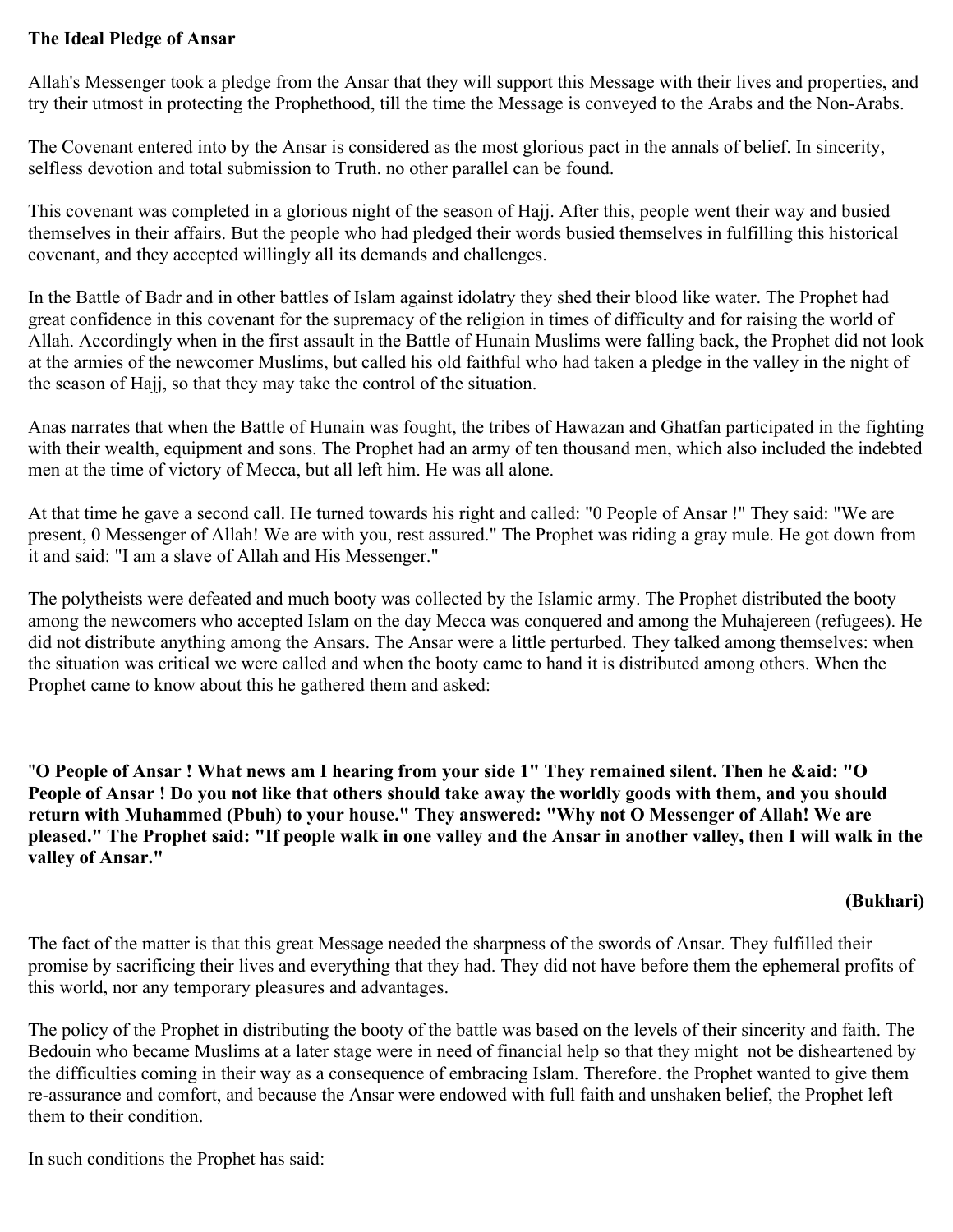## **"I give some things to a man so that he may not (on account of his bad deeds) be thrown into hell by Allah, although there are other persons more dear to me."**

## **Forgetting the Past is a kind of Breach of Promise**

The praiseworthy quality of the fulfilling of promise also demands that a man should always remember his past, so that he may take a lesson from it for his present and future. If he was a poor man and Allah has made him rich, or he was a sick man and now Allah has made him healthy, then it is not proper for him to erect a strong wall between his past and present and should not think that he was never poor nor was he ever-healthy, and should not build up his present on the basis of this pride. Such a behavior is open ingratitude and immoral.

This is a breach of promise which leads man to disruption. Many times such a man gets away from the blessings of Allah, and after this he does not get the guidance and inclination to come under the shadow of this blessing.

It is said that in Medina a man, known as Sa'alba, went to a meeting of Ansar, and keeping them as witness declared that if AIIah blessed him with favor, he would pay the dues of every rightful claimant, would give money in charity and would show kindness to his relatives. Incidentally his cousin died and he inherited all his property. He however did not fulfill his promise nor did he care for what he had declared. Thereupon AIIah revealed the following verses:

*"Amongst them are men who made a Covenant with Allah, that if he bestowed on them of His bounty, they would give (largely) in charity, and be truly amongst those who are righteous. But when He did bestow of His bounty, they became covetous, and turned back (from their covenant), averse (from its fulfillment). He has put as a consequence hypocrisy into their hearts, (to last) till the day whereon they shall meet Him.. because they broke their Covenant with Allah, and because they lied (again and again). Do they not know that Allah does know their secret (thoughts) and their secret counsels, and that Allah knows well all things unseen ?"*

*(Tauba.. 75-78)*

**(Bukhari)**

The worst example of breach of promise, ingratitude and disloyalty is that tale of Bani Israel which Hazrat Abu Huraira has quoted from the sayings of the Prophet. The Prophet has said:

**"There were three persons in Bani Israel, a leper, a bald man and a blind man. Allah wanted to test them. He sent an angel to everyone of them. The angel who went to the leper asked him what he coveted most. He replied: "Fair complexion, beautiful skin and a cure for my disease, for which I am hated by the people." The angel touched his body with his band and his leprosy was removed and he became the owner of a fair complexion and a beautiful skin. The angel again asked him: "What thing you like most 1" He said: "Camel." The angel gave him a pregnant she-camel and prayed: "May Allah increase this property of yours."**

**Then he went to the blind man and asked him what he coveted most. He replied: "May Allah give me back my sight," The angel touched his eyes and his sight ~'as restored. He asked for the second time as to what thing he liked most. He replied: "A goat." The angel gave him a pregnant goat.**

**Then he went to the bald man and asked him what thing he liked most. The bald man replied: "Beautiful hair, and my ugliness be removed as people run away from me." The angel touched him and his disease was cured and he had a tuft of beautiful hair. Then he asked him what thing he liked most. He answered: "A cow." The angel gave him a pregnant cow and prayed to Allah to give him prosperity.**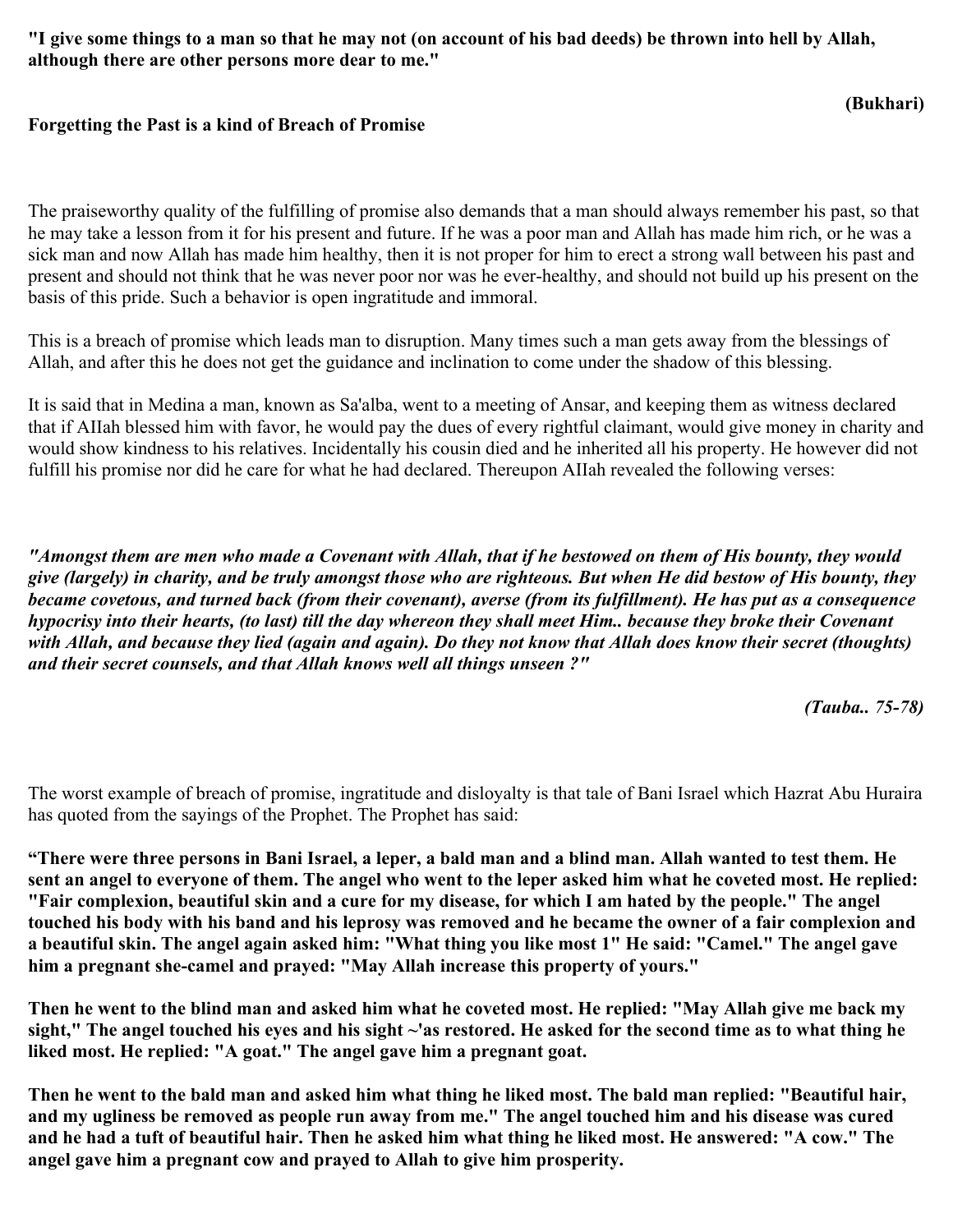**All the three animals gave birth to their offshoots. Their numbers increased. One had a flock of camels, the second one had a large number of cows and the third one became the owner of many goats.**

 **Then the angel appeared before the leper in the form of a man and said: "I am a poor man. All my' relatives have been separated from me in the journey, and now my only support is Allah and through Him you. I request you in the name of the Being who gave you fair complexion and a beautiful skin, to give me a camel. Will you help me in this journey of mine ?" He replied that there is an abundance of rights. The angel said: "1 recognize you. Were you not suffering from leprosy and people were hating you ? Were you not needy and Allah gave you lot of property ?"**

**He replied: "No. This property I received from my father and grandfather in inheritance." The angel said: "If you are a liar, then may Allah return you to your old condition."**

**'In the same form he went to the bald man and talked to him in the same manner. He also gave the same reply which the first one had given. The angel then gave a curse and said that if he was a liar then may Allah return him to his old condition.**

**Then he went to the blind man and talked to him in the same manner, and begged for a goat to be given to him. The blind man said: "I was really a blind man, but Allah restored my sight. You may take away whatever you like and leave whatever you want to leave. By God, I cannot enter into any dispute with you about a thing which I have taken by Allah's pleasure." The angel told him to keep his things with him. The purpose was merely to test them. Allah was pleased with him and his two companions became the victims of His wrath.**

#### **(Bukhari)**

In trade, business, and other financial and economic matters an atmosphere of confidence can be created only when the fulfillment of promise is considered a duty.

It is necessary that the written conditions should' conform to the limits of the Shariah, otherwise there would be no sanctity in them, and a Muslim will not be bound to honor them.

Islam has given extra consideration to the marriage contract. Allah's Messenger has said: "Among the conditions which you mutually agree upon, the most deserving of fulfillment is the contract by which you make the private parts *halal* (permissible) for yourselves."

For this reason it is not lawful for a husband to manipulate a single *dirham* that rightfully belongs to his wife, or to consider the bond with which he is tied as unimportant.

It is mentioned in the *hadith:* "If a man has married a woman for a small or a big dower (mehr) and in his heart he has the intention of not paying that dower, then he has deceived her. If he dies and he has not paid her right, then on the Day of Judgment he will be presented before Allah as a rapist. And a man who has borrowed money from another man while he did not have the intention of re-paying the debt, then he has deceived him, and consequently he defrauded him. If he dies in this condition, without paying back his debt, then he will meet Allah as a thief." (Tibrani) There is nothing surprising about this, as there are a number of Quranic verses which insist on fulfilling the promises and warn against indulging in disloyalty and breach of promises:

*"And fulfill your promise. Verily, you will be answerable for your promises."*

*(Isra:* **34)**

*"And fulfill the covenant of Allah when you have entered into it, and break not your oaths after you have confirmed them.. Indeed you have made Allah your surety.. for Allah knows all that you do."*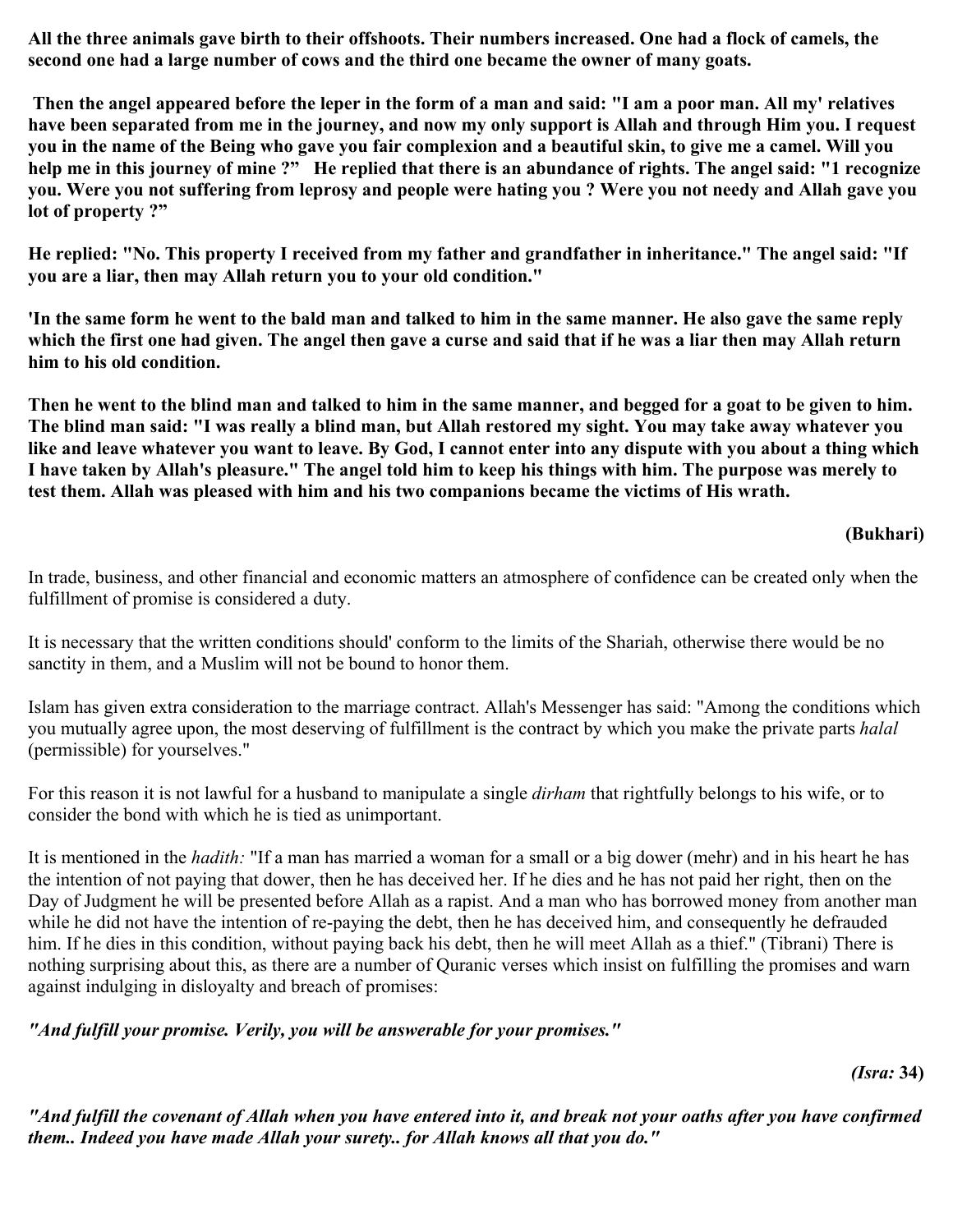Allah clarifies that breach of promises and disloyalty destroy confidence, create disorder and disruption, cut relationships, reduce power and make individuals weak and low:

*"And be not like a woman who breaks into untwisted strands the yarn which she has spun, after it has become strong. Nor take your oaths to practice deception between yourselves, lest one party should be more numerous than another: for Allah will test you by this.. and on the Day of Judgment He will certainly make clear to you (the truth of) that where in you disagree."*

*(Nahl:* **92)**

Many times a man enters into a contract, but breaks it in the greed of more profit elsewhere. Or one nation makes an agreement with another nation, but the greed of better advantages and other considerations compel her to break the agreement. The religion considers it highly objectionable that for the sake of a temporary benefit virtuousness be trampled, and deception and trickery should enter in the dealings among men. Islam makes it compulsory for an individual as well as a group to be honest, decent and sincere, so that in all the-" conditions of poverty and riches, and victory and defeat the covenants be safeguarded. That is why after giving a command to honor the covenants, Quran says:

**"** *And take not your oaths to practice deception between yourselves, with the result that some one's foot may slip after it was firmly planted.. and you may have to taste the evil (consequences) of having hindered (men) from the path of Allah, and a mighty wrath descend on you. Nor sell the Covenant of Allah for a miserable price.. for with Allah* **is** *(a prize) far better for you, if you only knew."*

*(Nahl..* **94-95)**

#### **The Entire Humanity deserves Fulfillment of Promise**

The promise given to everybody should be fulfilled, whether the other party is a Muslim or an infidel, for morality, greatness and righteousness cannot be cut into pieces, that some people are treated with meanness and others are treated decently.

The fulfillment of promise and covenant depends on truth and straight dealing. As long as it is based on righteousness, it should be fulfilled in relation to every individual and at every time.

In connection with the covenants with Non-Muslims the Prophet is reported to have said that if in the time of Islam he were invited to enter into such a contract, he would gladly accept the offer.

A'mar bin Al-Hamaq says that he has heard the Messenger of Allah as saying:

## **"If a man gave shelter to a man for life, and subsequently killed him, then I have no connection with the killer, even if the murdered person be an infidel. "**

#### **(Ibn Habban)**

 This statement of the Prophet shows how Islam treats even those who have not accepted it as their religion. On the other hand the behavior of the Jews is worth noting. They do not like to fulfill their promises with others. They do not consider it a good thing to treat others justly and decently. They consider them- selves' Allah's son and His favorite'. Their belief is that Allah has reserved his blessing and shelter for the Jewish race only. As against this, have a look at the Islamic teachings. It makes complete arrangements for safeguarding all those whose responsibility it has assumed, and with whom it has entered into a covenant. Quran addresses the Mulims and speaks about the infidels thus:

#### **"0 you who believe! violate not the sanctity of the symbols of Allah, nor of the sacred month, nor of the animals**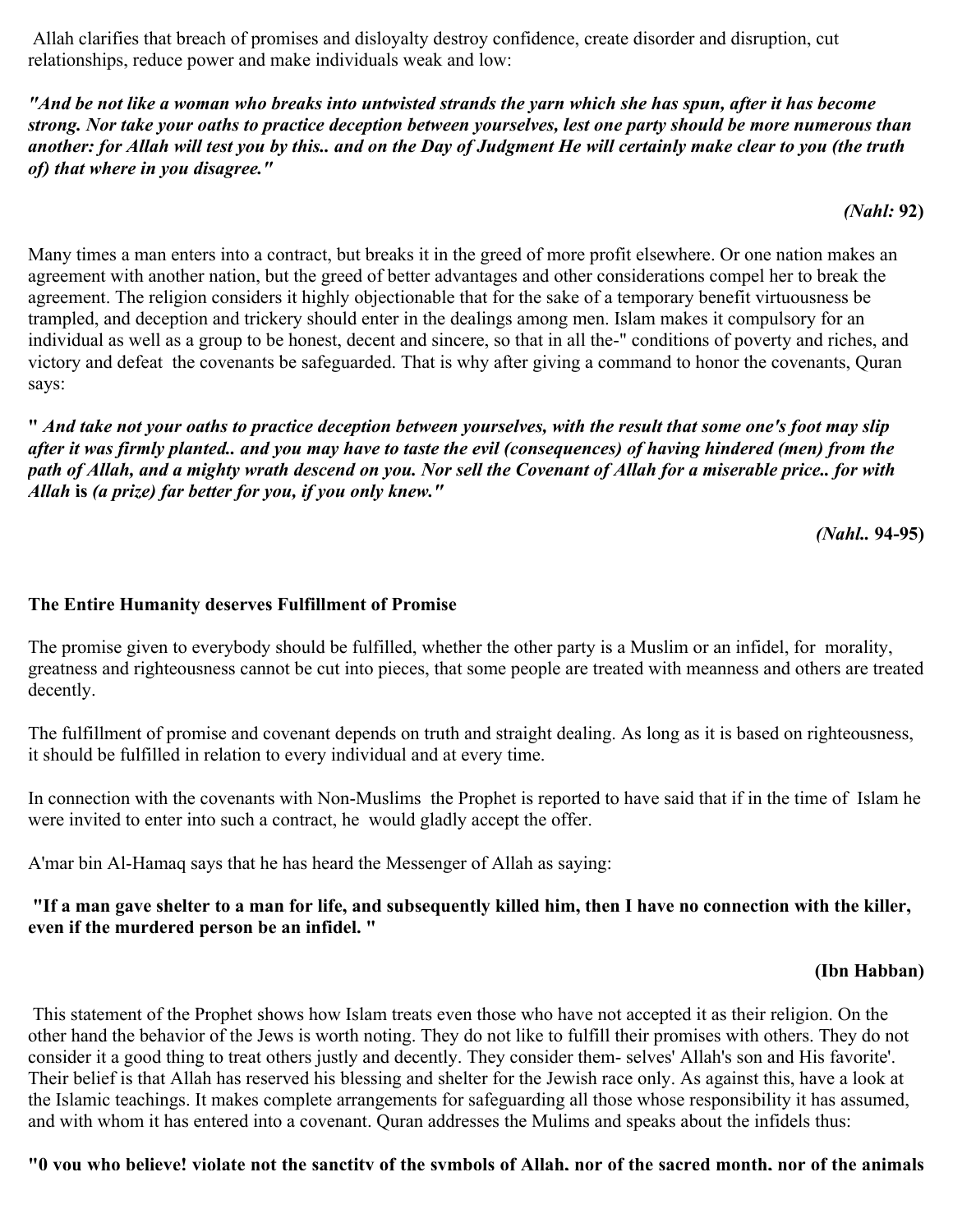**seeking of the bounty and good pleasure of their Lord. But when you are clear of the sacred precincts and of pilgrim garb, you may hunt, and let not the hatred of some people in (once) shutting you out of the sacred mosque lead you to transgression (and hostility on your part). Help one another in righteousness and piety and do not help one another in sin and rancor." (Maida: 3)**

It is remarkable how beautifully the viewpoint of the non-believers and their beliefs have been stated. Although they are idolaters, yet they have been mention- ed as seekers of Allah's pleasure and blessings, and Muslims, however powerful they may become, they have been asked to co-operate with one another in the acts of righteousness and piety and not to help one another in .the acts of sin and rancor.

At another place we have taken a survey of the covenants between Muslims and Non-Muslims and the revealed teachings of Allah in this connection. (Refers to a book in Arabic by the author)

Re-payment of Debt is Necessary One of the things on which Islam has insisted most and has considered it very important is the re-payment of loan. With Allah, right behavior in this respect is more important than attending to other rights. Islam has ended all the misgivings and avarice and greed which make the debtor their victim, as a result of which he tries to find excuses to avoid re-payment or finally does Dot re-pay.

In this connection Islam has advised that a loan should be taken only in inevitable circumstances. To try to borrow money in a matter where it is avoidable is a very dangerous thing, and it should be avoided. In one *hadith* it is mentioned that it is one of those sins for which retribution is necessary.

"**When a borrower dies, he will be subjected to retribution on the Day of Judgment. However, in three cases it is permitted: first when a man loses his strength fighting in the cause of Allah and borrows in order to prepare to fight against his and Allah's enemies, secondly when a man near whom a Muslim has died and he borrows to meet the expenses of his funeral, and third the man who is afraid that he would remain unmarried and to safeguard his religion he borrows to meet the expenses of marriage. Allah will pardon them on the Day of Judgment."**

**(Ibne Maja)**

In another tradition it is stated that Allah's Messenger has said:

**"On the Day of Judgment Allah will call the borrower and he will be made to stand before Him. Then he will be asked: "O son of Adam I For what purpose did you take the loan? And why did you waste the rights of others ?" He will reply: "O our Lord I You know that I had borrowed, but I did not eat it, nor drank, nor wasted it, but sometimes an accident of fire occurred, sometimes there was a theft or it was lost, or a loss was incurred." Allah will say:**

**"O My slave! You have told the truth. I have more right to re-pay it." Allah will call for some acts of virtue and will weigh them in a balance, and his acts of virtue will be heavier than his evil acts, and he will enter the Paradise with the favor of his Lord."**

**(Ahmed)**

This shows that Allah will accept the excuses of those who were compelled to borrow being forced by the circumstances, and were unable to re-pay it on account of various genuine difficulties,

But there are men who are the slaves of their carnal desires and pleasures, and whose own wealth is not sufficient to meet the demands of their desires; they at once rush to borrow money, regardless of the consequences. They do not care to be free of this burden of loan, Such a person according to the *hadith* is a shameless thief.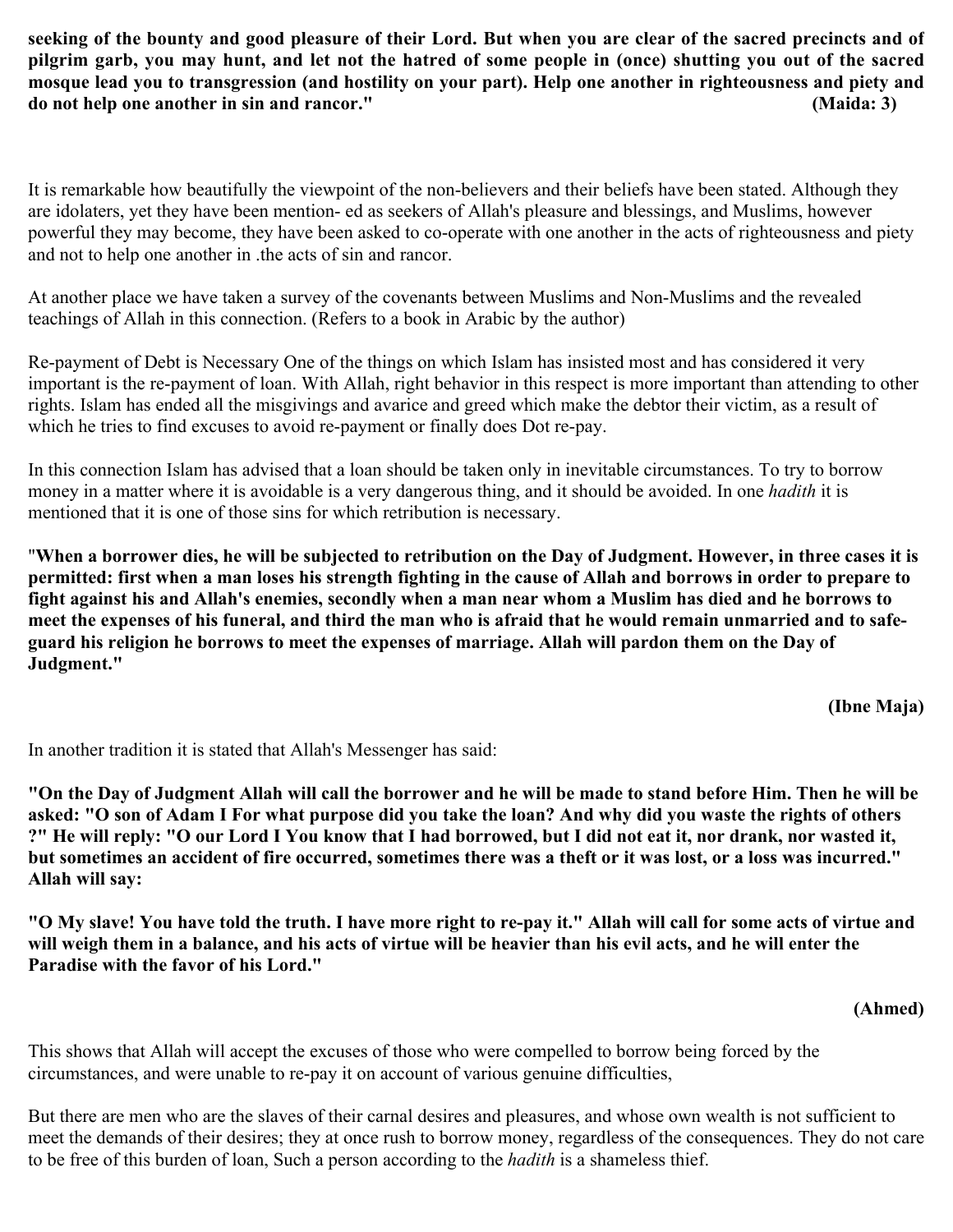Allah's Messenger has said:

**"He who takes others' property (as a loan) with intention of repaying it, (then is unable to repay) then Allah repays his loan. And he who takes a loan with the intention of not re-paying it, then Allah will destroy and ruin him,"**

# **(Bukhari)**

Islam wants that the loans should be given different kinds of guarantees, so that they may be considered live properties, and their re-payment should become definite and essential, and nobody should be able to escape re-paying this due, committed to writing, although performance of other acts of worship earns great rewards.

Abu Qatawa says that one person asked:

**. . "O Messenger of Allah I If I am killed in the cause of Allah, will all my sins be pardoned ?" He replied: "Yes, If you are killed, and If you are patient, thankful and seeker of Allah s pleasure, If you remain in the front ranks and attack the enemy and do not retreat." Then the Prophet asked him what did he say. The person repeated his question and the Prophet replied: "Your sins will be pardoned, but your loan will not be pardoned. Just now Jibrail has informed me about this."**

## **(Muslim)**

 Since the wise people knew how the debt falls as a lightning on a Muslim's honor and his earnings for the Hereafter, they used to advise people to get themselves free from all debts before putting their lives in danger.

It is narrated through Abu Darda that while proceeding for a *jihad,* the Prophet used to stop at a junction of the streets and shout to the soldiers

**"O people! If anybody has to repay a debt and if he feels that he would die in the battle and the debt would not be repaid, then he should return. He need not come after me, because this thing will not be enough to save him from hell."**

#### **(Razin)**

Today the Muslims have made borrowing and lending an amusement. To satisfy their hunger and the sexual desires they take loan, and they indulge into paying interests to the Jews and the Christians, which Allah has totally prohibited as *haram.* As a result of this they have become aliens in their own land, and they are deprived of their properties and are wandering helplessly.

## **Re-payment of loan is very difficult.**

How many rights would have been trampled, if there were no fear of the law enforcement!

Allah likes those of His slaves who fulfill their covenants, and after destroying a number of townships, has stated about them:

*" We did not find most of them true to their covenant,. and most of them We found rebellious and disobedient.*

*(A'araf.. 102)*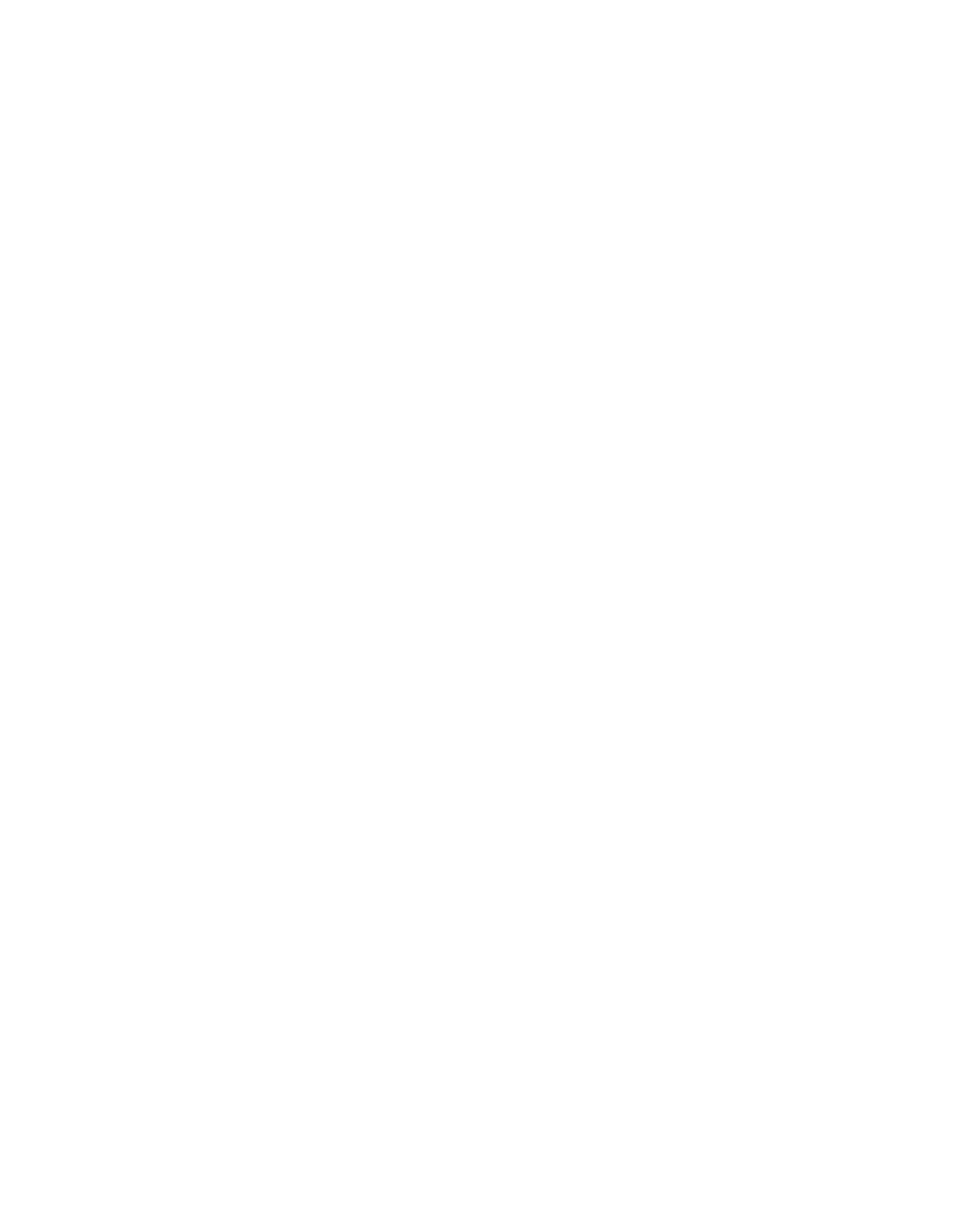# **CHAPTER 10**

# **SINCERITY**

## **Man's Acts depend on his Intentions**

The motivations and the factors which prompt a man to do a job in a better way, to strive hard and bear all the trials and tribulations and induce him to sacrifice his property and life for a thing, are many and varied.

One motivation is such that it manifests itself with the man's interest and involvement in his work, while there is another motivation which remains hidden in the interior recesses of the heart and cannot be discerned from outside.

Many times the man who performs the act does not recognize it although he is influenced by it and the secret of his acceptance or non-acceptance of a thing is hidden in that.

The normal human nature decides what are the general rules of treatment in certain case. You can very easily determine what are the motivations of a particular person in acting in a certain manner by looking him at work. He will be seen either involved in self-love and self-preservation or greed for more wealth would be troubling him, or the feelings of pride and self-importance would be giving him sleepless nights, or hypocrisy, and desire for fame would be inciting him to advance forward.

Hear what the people talk about. Take a survey of their daily activities. You will not find anything else the axis of their talk and efforts but their feelings of joy and hatred, pride and conceit.

Islam judges the acts and deeds, and decides about their importance on the basis of the intentions, feelings and sensations behind them. For Islam the value of an act depends on the nature of the motivation which prompted the act to be performed.

Sometimes a man gives costly donations and gifts so that through these good acts should be attracted towards him and should talk about his generosity, and sometimes his purpose is to give valuable presents to that person who had treated him in a commendable way and had (bilge) him.

Both these acts are of charity and generosity, which were guided by, as pointed out by the psychologists, by the man's consciousness directly or indirectly. But Islam does not give importance to charity if it is given in a hypocritical way or for attaining fame, and unless

it is given entirely for seeking the pleasure of Allah:

*"We are feeding you for the-sake of Allah. We do not expect from you any compensation nor thanks.'"*

*(Dahr.. 9)*

*"Those who spend their wealth for increase in self-purification, and have in their minds no favor from anyone for which a reward is expected in return. but only the desire to .seek the pleasure of their Lord, Most High, and soon will they attain (complete) satisfaction..'*

*(A/-Lai/:* **18-2/)**

To correct the inclinations of the heart and to keep . it away from the superficial desires, the Prophet has said: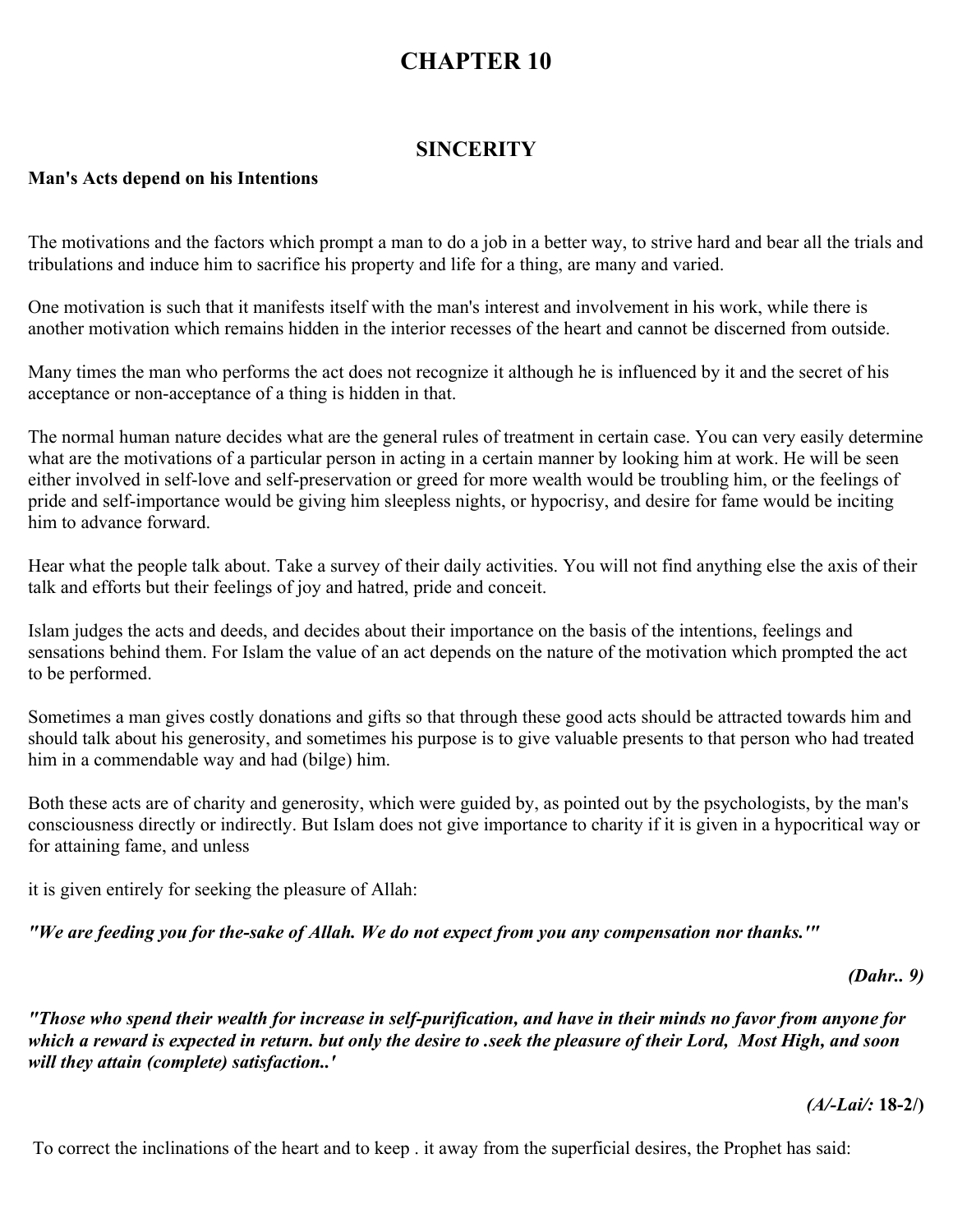**"The acts depend on intentions. A man will get whatever he had intended for. So the man whose migration will be for the sake of Allah and His Messenger, his migration will be for Allah and His Messenger. But if anybody migrates with the intention of earning the world or to marry a certain woman then his migration will be counted for the purpose for which he has left his house."**

## **(Bukhari)**

 The distance between Mecca and Medina is traversed by thousands of travelers for different purposes, but the purpose of attaining supremacy for the religion and for keeping oneself alive is the thing which distinguishes between a *Mahajir* (refugee) and a common traveler, although the acts of both the person are the same.

The man who left Mecca to go to Medina so that he I may save his religion from the various dangers, and that

he may form a new government in a new city, was called a *Mahajir* (refugee), but another person who traveled for another purpose he has no connection with the *hijrat* (migration).

Purity of Purpose is of Importance The rightness of intention and sincerity are the two things Which elevate a man's worldly action and make a prayer that is answered.

But if there is perversion in the intention and corruption in the heart, a man, in spite of offering prayers, is degraded. He commits sins and inspite of his Showing interest in and taking pains for performing worship is doomed to failure and loss.

But as against this many times a man builds high and lofty palaces, Constructs broad and Spacious buildings , lays out a beautiful garden full of fruits, and starts living in this paradise, and he is called a king. But since in his efforts and labor of building these high and lofty palaces, etc. the purpose was to benefit humanity, then for these acts he will be a recipient of an unending

reward (sawab).

Allah's Messenger has said:

"**Anybody Who, without Subjecting another person to cruelty Or aggression, builds a magnificent building, or plants saplings without indulging into Cruelty and rancor, he will be getting reward for that till the time Allah's creatures would be benefited by them."**

**(Ahmed)**

In another tradition it is stated:

**'If a Muslim lays a garden or does farming, and if a bird or a man eats something from it, then he will get a virtue (neki) in its place."**

## **(Muslim)**

Even carnal pleasures are also counted as acts of prayer; if behind them there is righteous intention and clean purpose. When a man goes to his wife so that he may be able to save his chastity, and protect his faith, he gets a recompense for this act.

Whatever he feeds his body, or whatever he does to sustain his wife and children, for that also he gets reward, provided there is goodness and righteousness in his intention.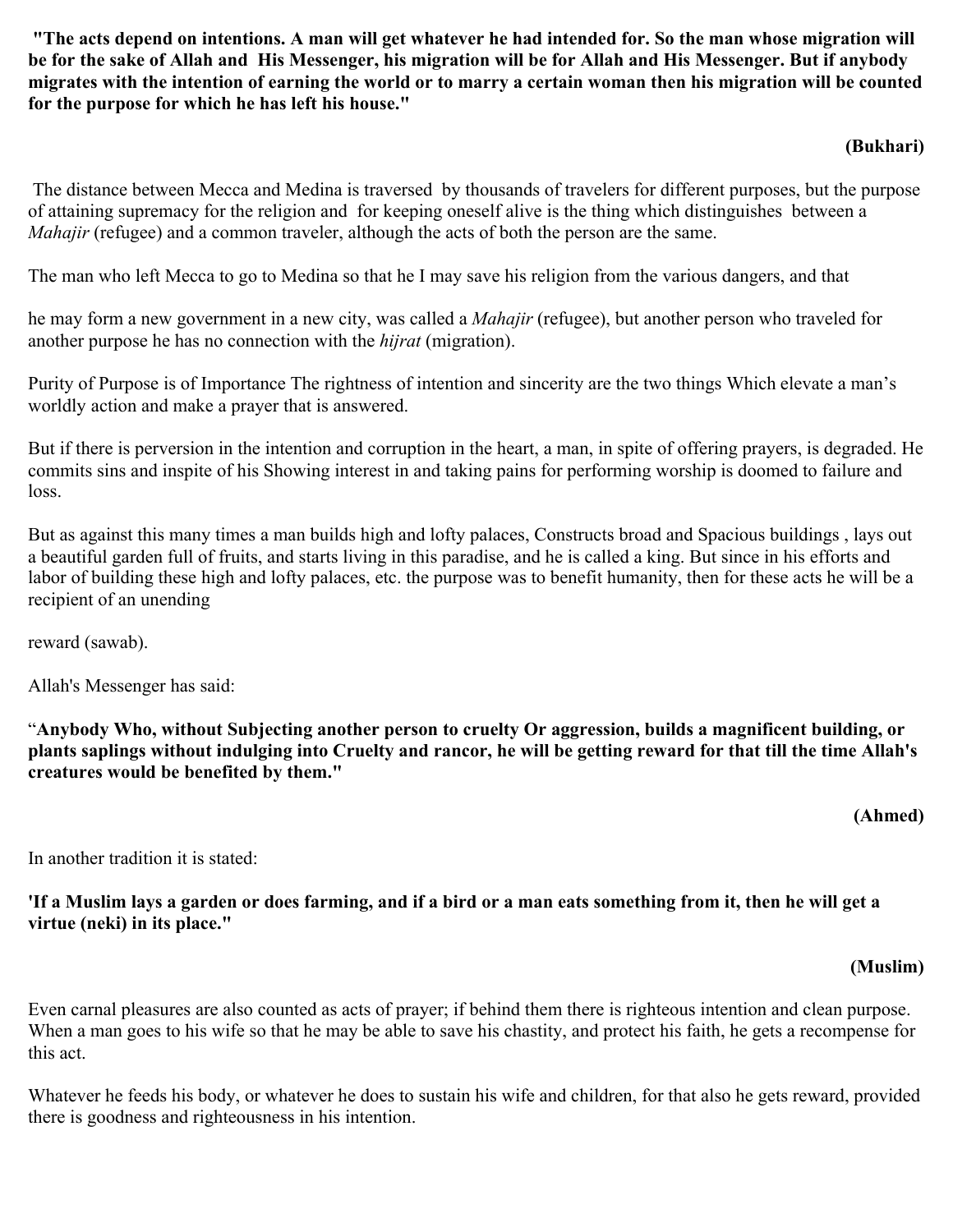Sa'ad lbn Abi Waqas narrates that the Messenger of Allah has said: "If you spend even an ordinary thing for seeking the pleasure of Allah, you get its reward, so much so that even putting a morsel of food in the mouth of your wife is a virtuous act."

Another tradition has it :

## **"Whatever you feed your father, it is a charity from you. Whatever you feed your child, it is a means of reward for you, and whatever you feed your servant, it is also a charity from you,"**

## **(Ahmed)**

The fact is that as long as man keeps himself as an obedient slave of Allah and his intention is pure and sincere, then all his acts and movements, his sleep and his waking are considered to be for seeking the pleasure of Allah, And sometimes it so happens that a man wants to perform a righteous act, but on account of his poverty he is unable to do so, then Allah, who knows the secrets of hearts, gives the man desirous of reform the honor of a reformer, the man desirous of fighting in the cause of Allah the honor of a *Mujahid* (the fighter in the cause of Allah), because for Him high courage and righteous intention is more appreciable

than the want of resources.

During the days of scarcity and poverty a battle was tJ to be fought. Some people came to the Prophet with a view to joining his forces and offered themselves to be sacrificed in the cause of Allah. But Allah's Messenger did not allow them to take part in the *jihad* because of their incapability. They returned with a heavy heart and sorrowfully. They were very much grieved for not being allowed to participate in *jihad.* About them the following verses were revealed:

## *" Nor (is there blame) on those who came to you to be provided with mounts, and when you said: I can find no mounts for you,' they turned back, their eyes steaming with tears of grief that they had no resources wherewith to provide the expenses."*

## *(Tauba: 92) ;*

Do you think that a firm and strong faith and belief would be wasted? And this burning desire for sacrifice would be just lost? No, never. For this reason the Prophet appreciated their faith, and said to the soldiers going with him:

## **"There are some people whom we have left ,behind in Medina; in whatever place or valley we may camp, they will be with us. For them their excuse is enough."**

## **(Bukhari)**

 As their intentions were honest, they were the recipients of the reward *(sawab)* of the *mujahedeen* (fighters), because they had stayed in Medina against the wishes of their hearts and with great unwillingness.

If this is the achievement of the honest intention that the person having it is so favored, then the dishonest intention also earns the punishment reserved for the bad deed, although apparently the act was righteous. Such hypocrisy has been condemned:

## *"So woe to the worshippers who are neglectful of their prayers, those who (want but) to be seen (of men), but refuse (to supply) (even) neighborly needs."*

## *( AI-Ma'un : 4-7)*

The prayer based on hypocrisy is considered a sin, because after losing the essential sincerity it has become dead, and is, therefore, useless. Similar is the case of zakat. If it is paid merely to seek Allah's plea- sure then it can be acceptable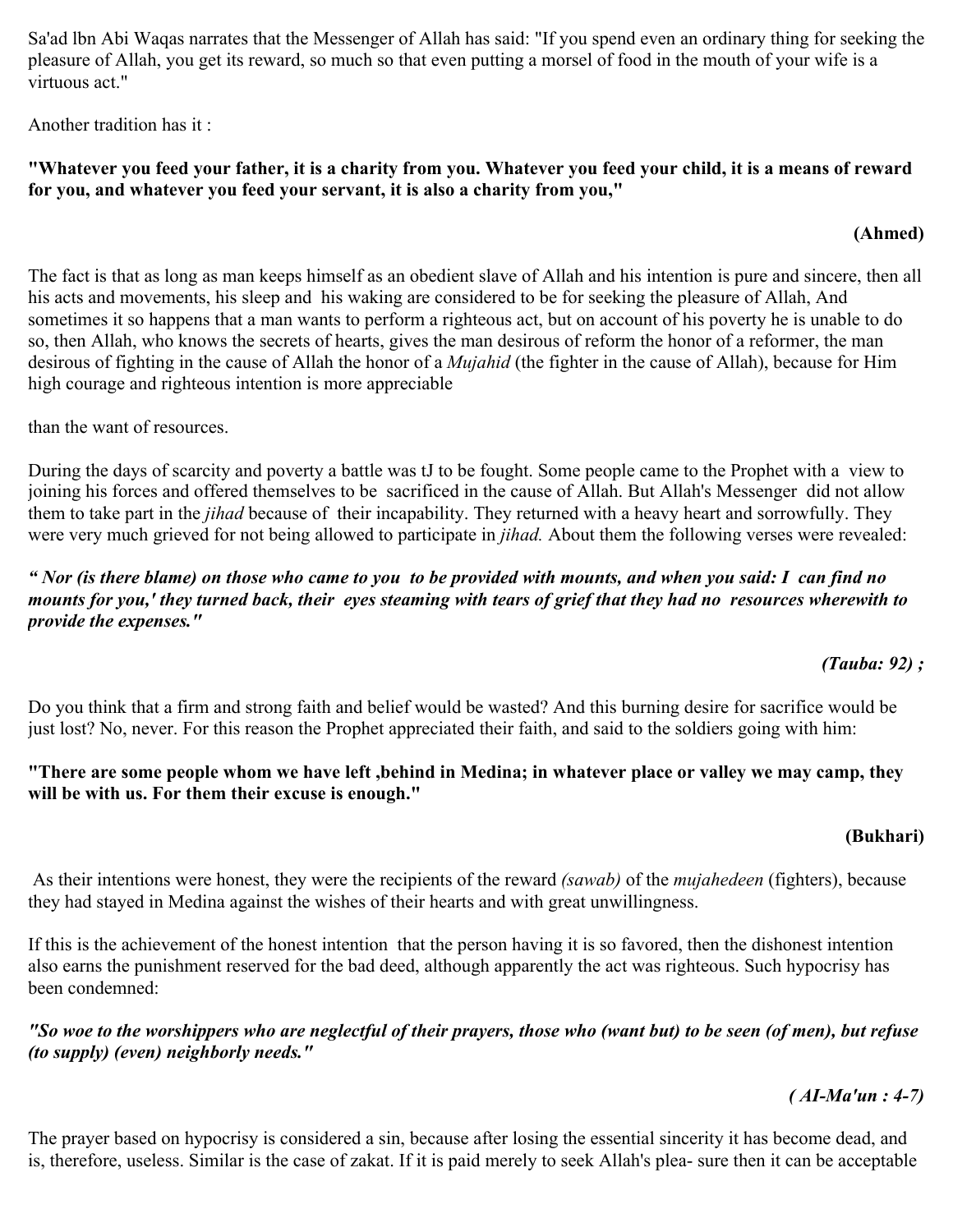*" Waste not your charity by reminders of your generosity or by injury-like him who spends his wealth to be seen by men and believes not in Allah and the Last Day. His likeness is the likeness of a rock on which there is (some) dust of earth.. on it heavy rainfalls, which leaves it a bare stone. They will be able to do nothing with anything they have earned."*

## *(Baqarah: 264)*

The heart which is bereft of sincerity cannot be acceptable, as the rock with some dust on it cannot grow any grain when rain falls on it.

If the kernel is rotten, beautiful outer skin will not be of any use.

However, if the self is full of sincerity, then its blessing helps to make an ordinary thing as weighty as a mountain. If it is devoid of sincerity, then what re- ward can mounds of chaff and husks achieve from Allah ?

That is why Allah's Messenger has said:

## **"Make your faith pure; a little (righteous) act will be sufficient to save you from hell."**

## **(AI-Hakim)**

In the *hadilh* the reward for virtuous acts has been mentioned to be from ten times to hundred times, depending on the performer's intention and sincerity hidden in his heart, which is known only to that Being who knows about all the manifest as well as hidden things. Accordingly the reward increases according to the sincerity and "honesty of the intentions.

The external acts of man can neither achieve the pleasure of Allah nor the grandeur of the worldly life. Allah gives his attention to his faithful and sincere slaves and accepts only those of their acts which bring them nearer to Him. As regards the worldly show and human trappings, they have no importance and no value.

The Prophet has said:

#### **"Allah does not see your bodies nor does he look at your faces, but he sees your hearts."**

#### **(Muslim)**

It is mentioned in the *hadith* :

**"When doomsday would occur, the deeds done in the world will be presented to Allah. From them the acts performed for Allah will be separated. And 8J the other acts performed for other purposes will be thrown into the fire of hell."**

**(Baihaqui**

One who would adopt these realities in one's life would experience relief and comfort in this world and would also achieve eternal bliss in the Hereafter. He will not be harmed by the loss of anything nor will he grieve for any act.

The Prophet has said:

**"The man who has left his world in the condition that he had performed acts sincerely for the one and only Allah, had established prayer and had paid zakat, then Allah is pleased with him."**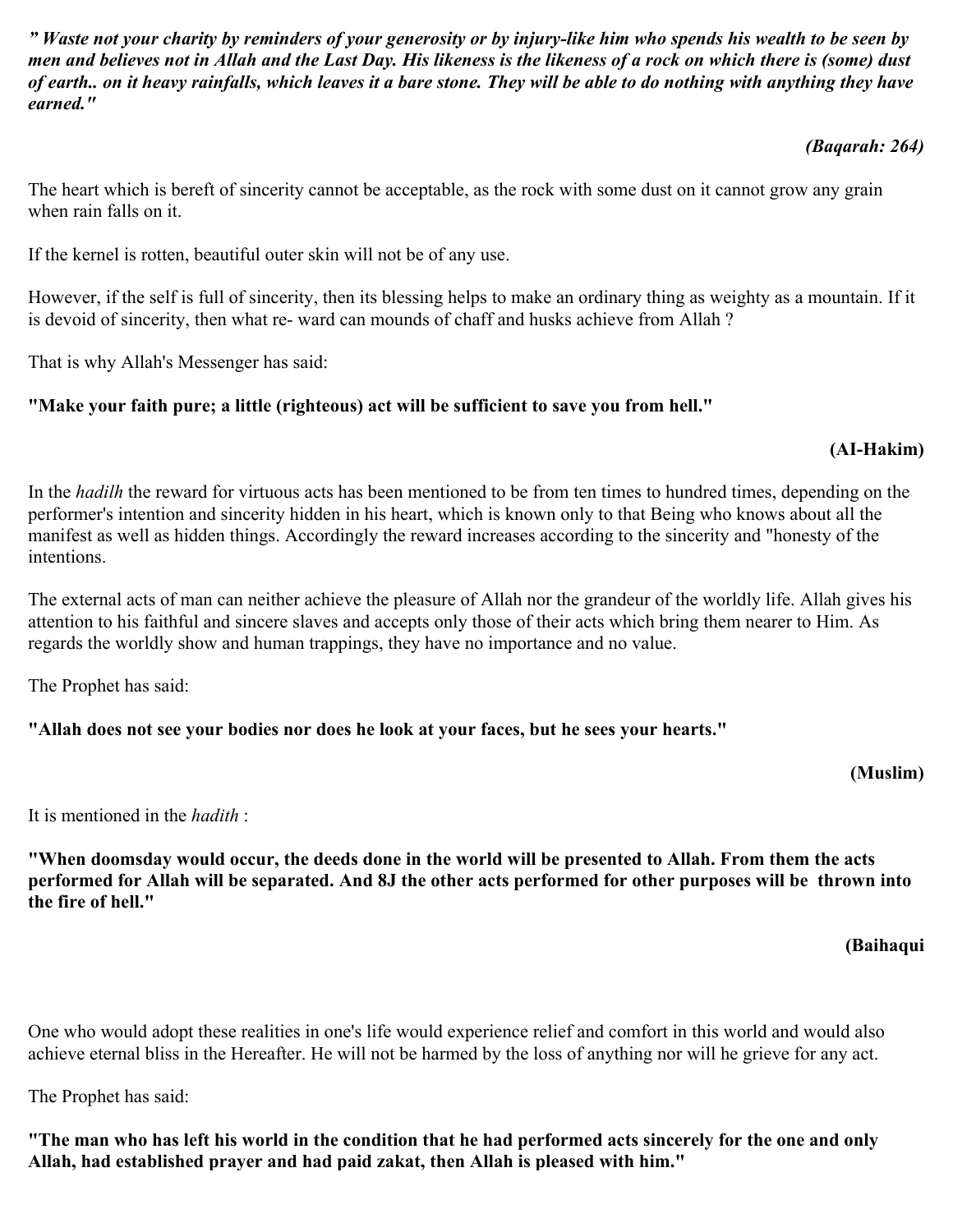This *hadith* is in conformity with these words of Allah:

*" And they have been commanded no more than this ; to worship Allah, offering Him sincere devotion being true (in faith) to establish regular prayer.. and to practice regular charity; and that is the religion, right and straight."*

*( Baiyina .. 5)*

## **Sincerity is the Desired Thing**

In the times of scarcity and adversity the rays of sincerity throw their light with full force. At such times man separates himself from his carnal desires and yearnings. He severs his relations with their defects and errors. He repents before Allah and weeps and wails and prays for His blessings. He shakes from the fear of Allah's wrath.

The holy Quran has drawn a very fine picture of such a man, who is surrounded by adversities, who out of fear has forgotten all his mischief's and is appealing to his Merciful Lord so that He may lift him out of this

mire:

## *"Say: 'Who is it that delivers you from the dark recesses of land and sea, when you call upon Him in meekness and silent terror.. if He only delivers us from these (dangers), (we vow) or shall truly show our gratitude?' "Say:' It is Allah that delivers you from these all (other) distresses; and yet you run after false gods' ?"*

#### *(AI An'am: 63-64)*

This sincerity is temporary. Those conditions which befall a man and sometimes do not befall, how can they be called moral conduct? Allah wants that He should be truly and correctly known and recognized and should be respected and honored in good or bad condition, as deserving of Him. People should give their due place to honest and sincere intention and good conduct in their lives. Their attachment to these qualities should be strong and should not break at any time, and they should not make any other thing but selfless- ness and Allah's pleasure as an ideal to follow in their life.

This heat of sincerity dies down gradually as passion for greed for wealth, self-love, egotism, hunger for position and office, hypocrisy and desire to be famous increases. But to Allah only that act is desirable which is free from all these undesirable impurities:

## *"Surely, pure religion is for Allah only."*

#### *(Zumar: 3)*

The example of the superior nature is like that of a ripe fruit, which requires to be protected from diseases and mishaps in order to preserve its sweetness and cleanness.

For this reason Islam has considered hypocrisy in righteous acts as most abominable and has declared it as *shirk*, associating some one else with Allah.

The truth is : this hypocrisy destroys all acts as white ants destroy slowly all things they come in contact with. When the habit of hypocrisy takes roots in any man's dealings, as germs of an infectious disease spread in the society, then it becomes a sort of idolatry and throws its practitioner into the fire of hell.

The Prophet has said: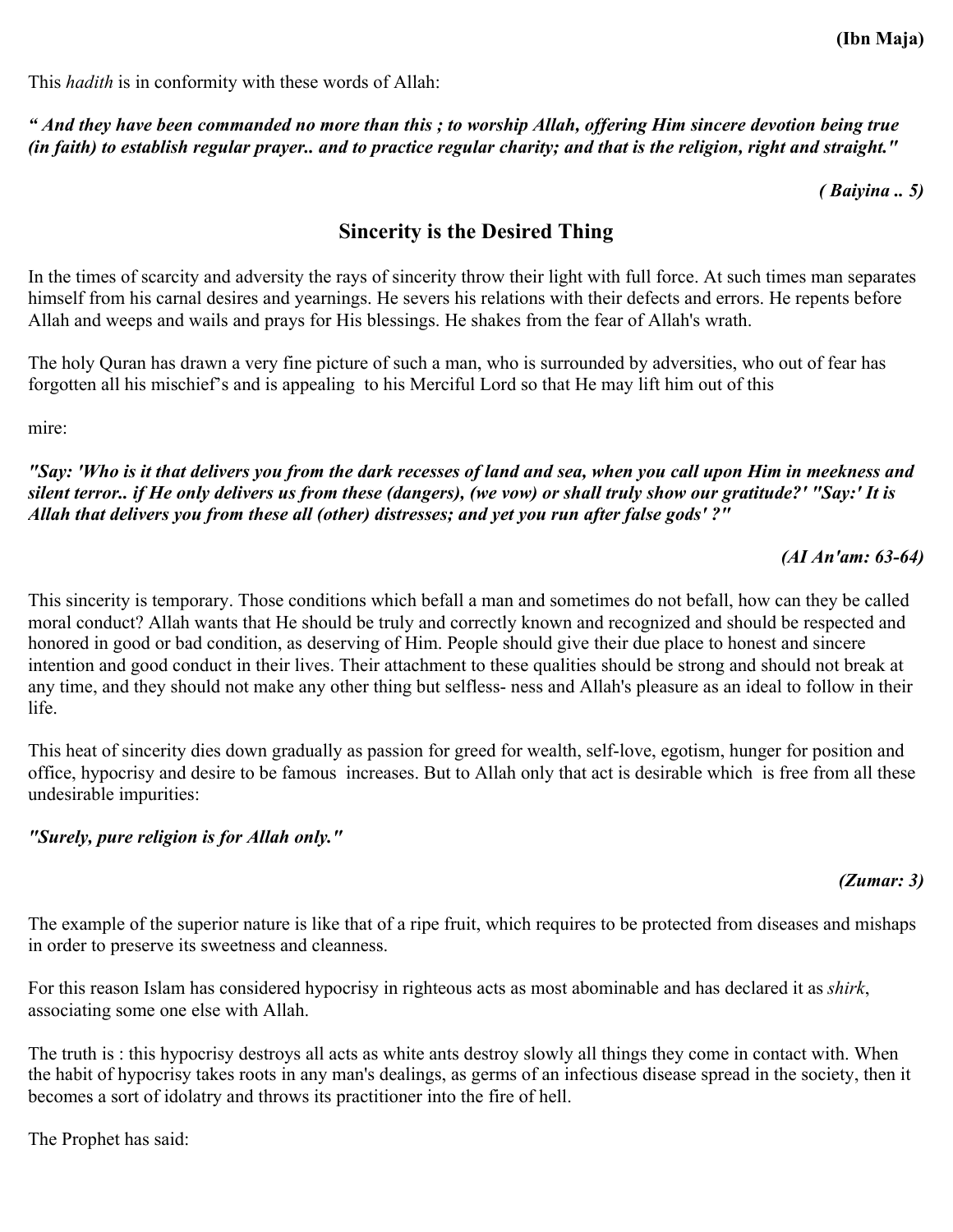*"A little hypocrisy is also polytheism. He who is hostile to Allah's friends, he openly declares a war against Allah. Allah likes those who are righteous, who fear him and who pray secretly, those who would not be missed if they disappear and would not be recognized if they are present. Their hearts are the lamps of guidance. They remove darkness from every piece of land."*

## *(Hakim)*

Ibn Abbas narrates that one man asked the Prophet: "0 Messenger of Allah! I take up a stand with the intention of seeking Allah's pleasure, and I wish that the people of my country should see it. What do you think of it 1" The following verses were revealed before the Prophet gave an answer:

#### *"Whoever expects to meet his Lord, let him work righteousness, and in the worship of his Lord. admit no one as partner."*

## *(Kahf: 110)*

The severe criticism and attacks which Islam has unleashed on the evils emanating from hypocrisy and want of sincerity is because it is a kind of corruption that is not discernible, and keeps the carnal desires and the wicked wishes of the self hidden.

The evils which can be seen give rise to other evils, and increase the rate of corruption of the society considerably. Such evils are considered very low and mean, and on account of this consciousness and feeling it is quite possible that the man who commits them may give them up sooner or later, and may turn a new leaf.

But that sinning which puts on the garb of worship has its evils hidden from the sight of the sinner himself and the society is also not able to recognize it.

It is so because such a criminal remains absorbed in the ramifications of his acts. He is under the impression that he is also working for the pleasure of Allah, then how can he realize that he has committed a sin? And how can he turn away from a thing which he considers righteous?

As regards the general society, it is harmed more by: the learned *(ulema)* hypocrites than by the poor and d needy people, who are the habitual criminals of this type.

Want of sincerity in the talented people makes their ability a curse for the country, and such a society suffers

a set back instead of making progress.

It is also true that to pollute a virtue with the impurities of the self is to downgrade its value. This is another crime which is committed for want of sincerity.

The man wants to please other men and is neglecting to seek the pleasure of his Lord; he does not understand, on account of his foolishness, as to what his sin signifies. He is turning away *from* the Being who is Most Powerful and who is Independent of everything, to those , beggars who have neither power, nor riches. That is why Allah's Messenger has said:

**"When on the Day of Resurrection, about the occurrence of which there is no doubt, Allah will gather all the people who came first and last, a caller will give a call: 'Whoever has associated another with Allah in his acts should seek his reward from that partner because Allah is more free from partnership than all the partners."**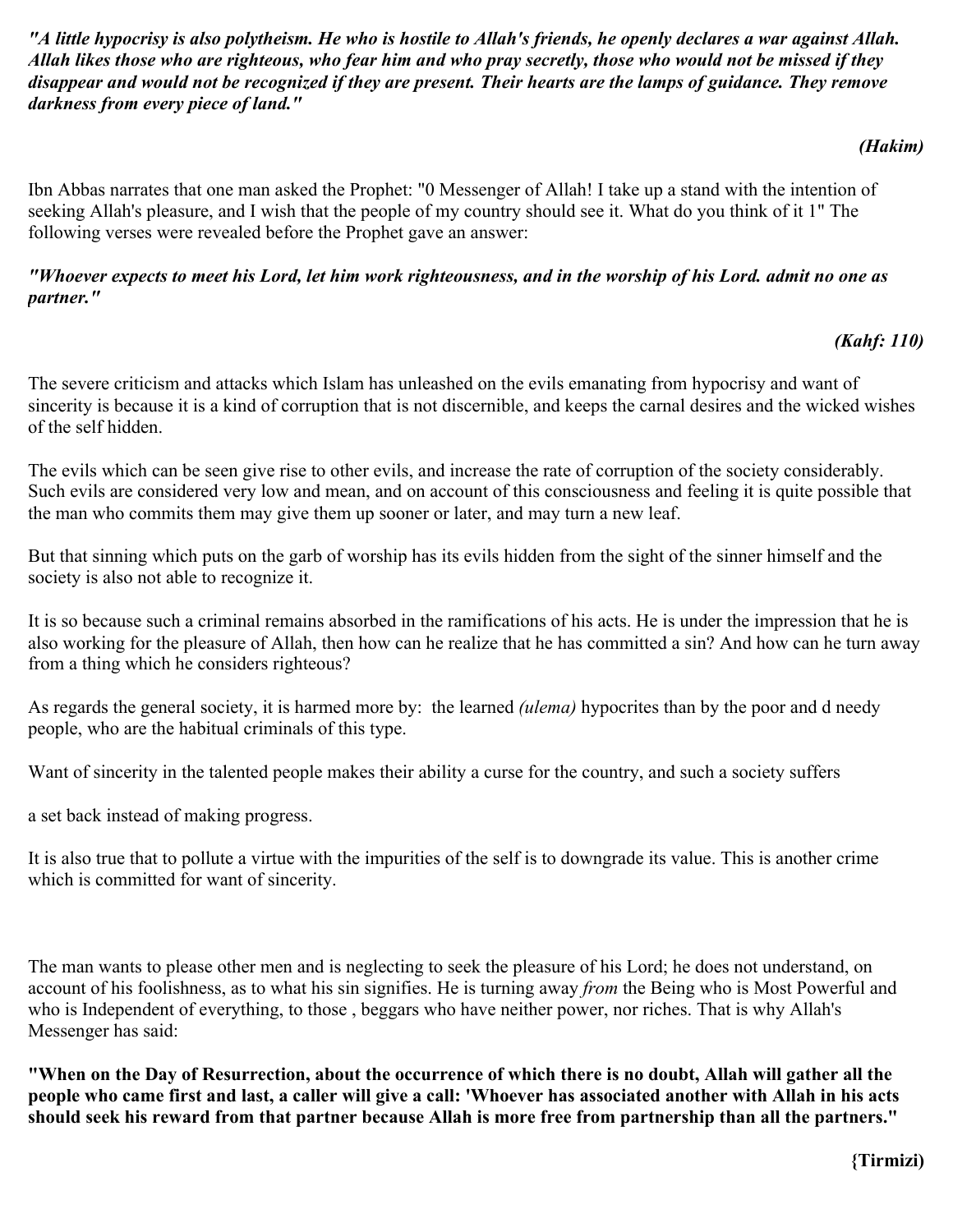## **Soldiers should Prove their Sincerity of Action**

Whether it may be a common soldier or a commander, the soldiers should keep their *jihad* free from all the impurities of worldly show and trappings, because they have attached their life and death with a sacred duty, compared to which ranks, medals, honors, salaries, etc., have no value They should give preference to whatever is with Allah, and should sacrifice their desires for pure devotion and sincere submission.

It is narrated by Abdullah bin A'mar bin A 'as that he said: -

**"O Messenger of Allah! show me the difference s between** *jihad* **and battle." The Prophet replied: O ,. Abdullah bin A'mar I If you fight displaying patience and for seeking the pleasure of Allah, then He will lift you in the same state; and if you fight with pride on the largeness of your numbers and to show , to the people, then Allah will lift you in the same state. O Abdullah bin A'mar! In whatever condition you fight or you are killed, Allah will lift you in that condition."**

#### **(Abu Daud)**

## **Employees should Work in the Cause or Allah**

The writing work that the employees do in their offices, the accounts that they maintain, the intellectual energy that they spend. the manual work which they do with their hands, all these activities should be conducted by them in the interest of their country and for seeking the pleasure of Allah.

An animal labors for the whole day for its fodder. The efforts and labor of a common man has the value of an animal's labor, and all his work and labor are in proportion to his salary, and that is his purpose and center of activity.

But an intelligent and wise man knows the value of his ideas and his acts and employs them in the cause of some great objective. It is very regrettable that the general employees are suffering from this disease. They do not understand anything else but wealth, ranks and promotion. They consider their world and their religion also limited by this circle only, and they think that it is the axis of their happiness and sorrow, action and inaction, desire and ambition, and their lives revolve round that only.

Allah's Messenger has said:

**"When the last period would come, there would be three sects in my Ummah. One sect will sincerely worship only Allah. The second sect will worship as hypocrites. The third sect will worship so that they may defraud others of their wealth.**

**When Allah would gather them on the Day of Judgment and say to the last sect: 'By My honor and grandeur, what did you expect to get from My worship ?' He would answer: 'By Your honor and grandeur, I was fraudulently taking others' property by that.' Allah would say that whatever he had collected was of no use to him and would command him to be sent to hell.**

 **Then He would address the sect whose worship was governed by hypocrisy: 'By My honor and grandeur, tell Me what was your purpose ?'; He would say: 'By Your honor and grandeur, the purpose was to show to the people.' Allah would say: 'Nothing from it has reached me. Take him away to hell.'**

**Then the Almighty Allah would ask the sect that was sincerely worshipping Him: 'By My honor and grandeur, what did you expect to get from My worship?' He would answer: 'By Your honor and Your grandeur, You are better aware of the condition of the person who sought Your words and Your pleasure.' Allah would say:**

**'My slave has spoken the truth. Take him to Paradise'."**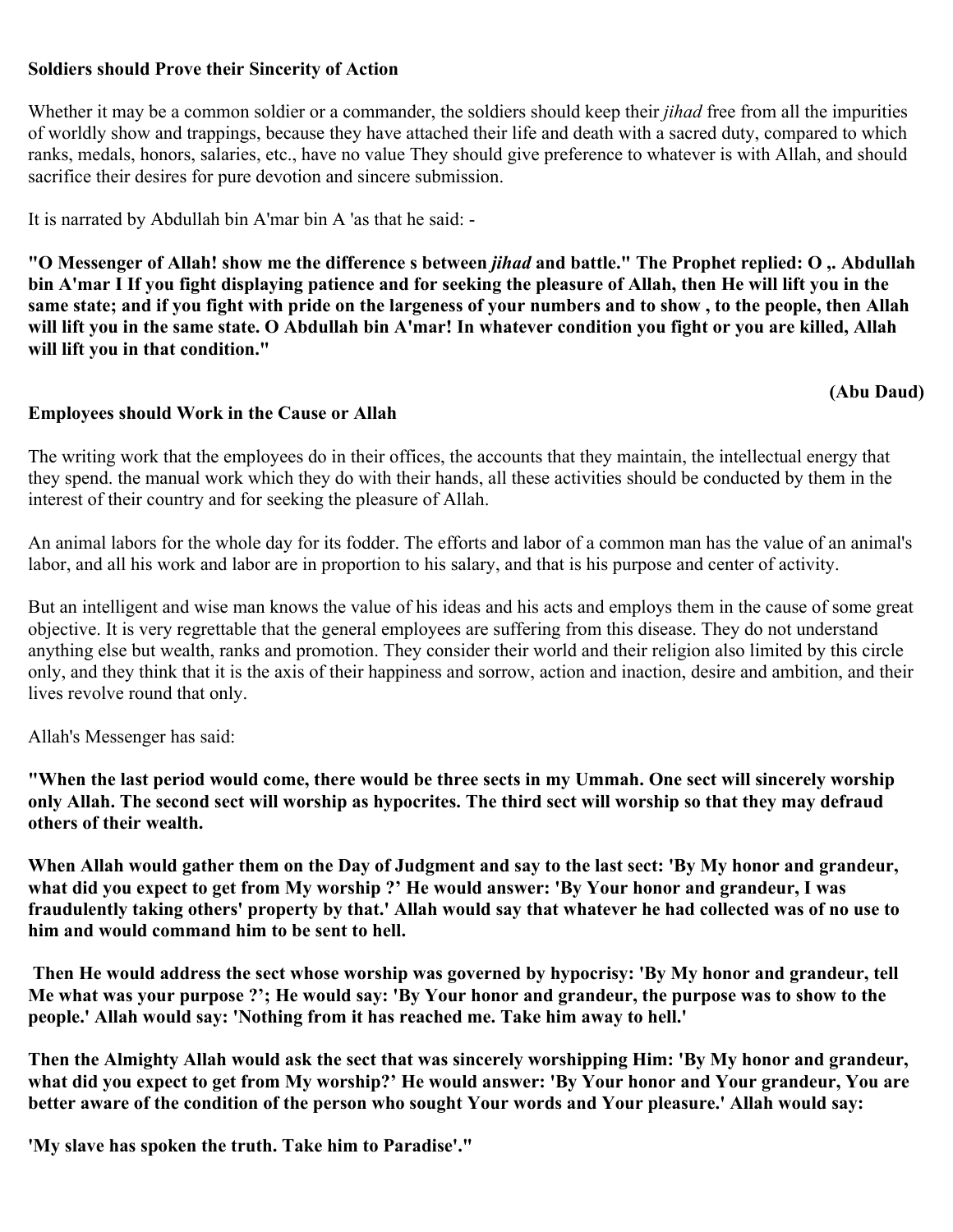## **Teachers and Students should keep the Pleasure of Allah before Themselves**

In the fields of learning and culture deep sincerity is extremely necessary. Knowledge is such a pure and high thing that on its basis Allah granted superiority to man over all the other creatures. Therefore it would be a very mean thing if it is utilized in furtherance of human motivations and if it is reinforced with mischief, corruption, and carnal desires. The world received a great setback at the hands of those learned men who did not possess good moral character, and were deprived of purity and loftiness.

Islam has made it compulsory for the teacher and the taught to give proof of sincerity in the matter of knowledge, and should give preference to high values and public interests over all other things. This activity of learning and teaching is however undertaken with the purpose of merely earning wealth. This limits its utility to individuals only. In this way this valuable treasure is wasted, as is seen in the case of lakhs of people. In fact, it amounts to depreciate the value of learning and to waste this great message.

Allah's Messenger has said:

 **" Anyone who has obtained a learning by which Allah's pleasure could be obtained, but his purpose was merely to achieve success in the world, then on the Day of Resurrection he will not be able to smell the fragrance of Paradise."**

## **(Abu Daud)**

Islam severely disapproves that a man should attain learning and when he gets proficiency in that line, he should start impressing others of his learning and his greatness, and open a battlefield of debates and controversial discussion.

It is mentioned in the *hadith:*

## **"Do not attain learning in order to express pride before the umma, nor by its help quarrel with the foolish people, nor through it try to overwhelm the meetings, but he who does so, his destination is fire."**

#### **(Ibn Maja)**

These religious and worldly learning which are flying their banners over the world have reached this position when they were seekers of truth, and avoided mean purposes. But it does not mean that the *u/ema* and students must necessarily face trials and tribulations and have definitely to pass through hard times. No, its meaning is never this, for it is not an inevitable demand of the honest intention that the sincere people should be subjected to difficulties and be confronted with adversities.

The diseases that are generated for want of sincerity are many. When these diseases grow, they destroy faith; and when they are less in number then they bore holes in it and give a chance to Satan to enter through them.

The Almighty Allah is displeased with the slaves of wealth and position because it is determined for a Muslim that he would sacrifice all interests, relations and ambitions in the cause of Allah, and it is not for him that he should go after them and forget his Lord and His pleasure.

The magicians of Firaun (Pharaoh) established a perfect example of true belief and high sincerity, when they rejected all the threats of Firaun, and trampled below their feet the love of wealth and position, and replied to that tyrant king's challenge in these words: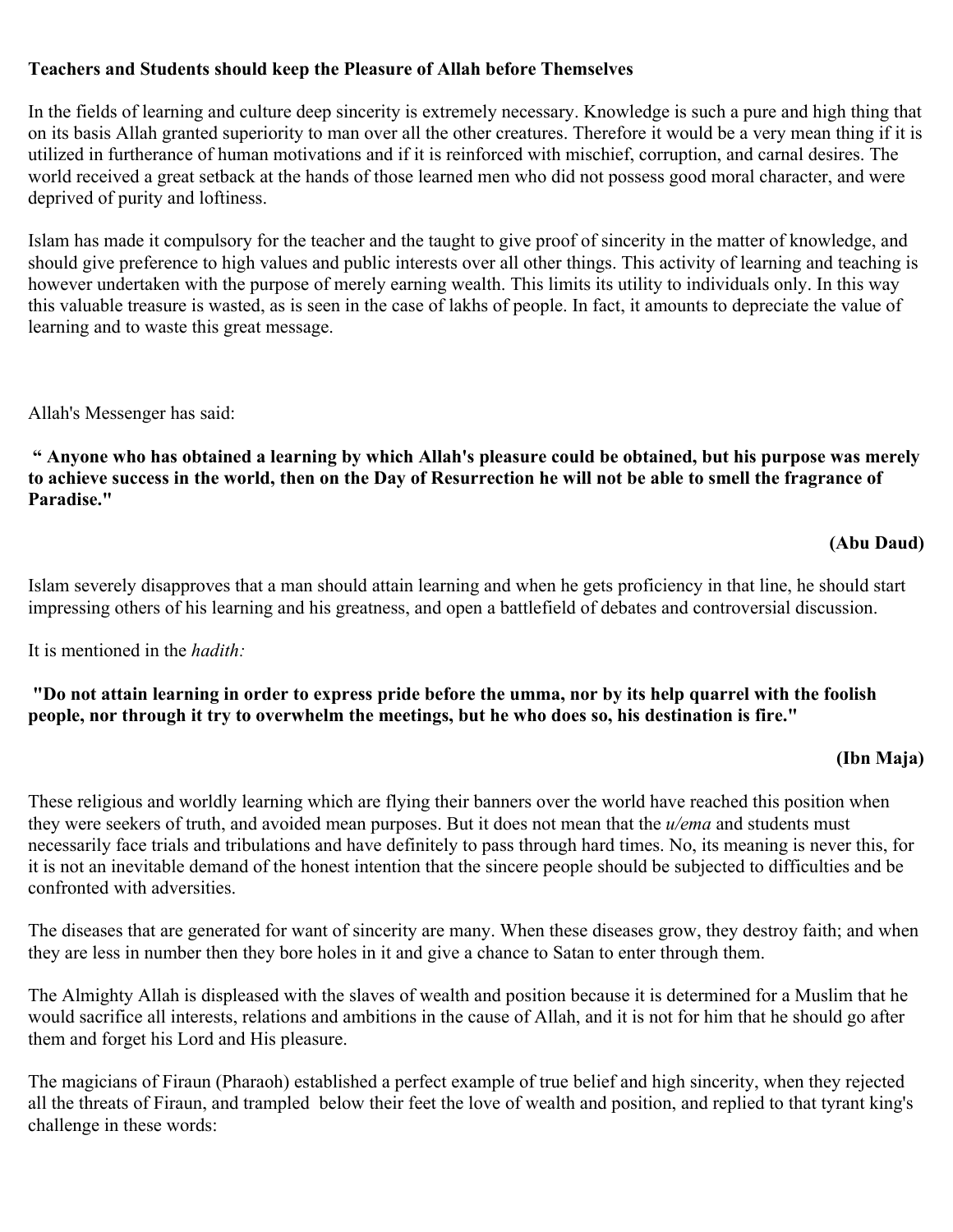*"So decree whatever you desire to decree; for you can only decree (touching) the life of this world. For us, we have believed in our Lord; may He forgive us our faults, and the magic to which you did compel us; for Allah is Best and most Abiding."*

*(Taha : 72-73)*

What a great difference between these two groups!

One group disdainfully kicks at the material world, and the other group, in order to reach up to some big personality or to achieve some small gains, makes fun of , its own religion and faith and sacrifices it for achieving success in the world.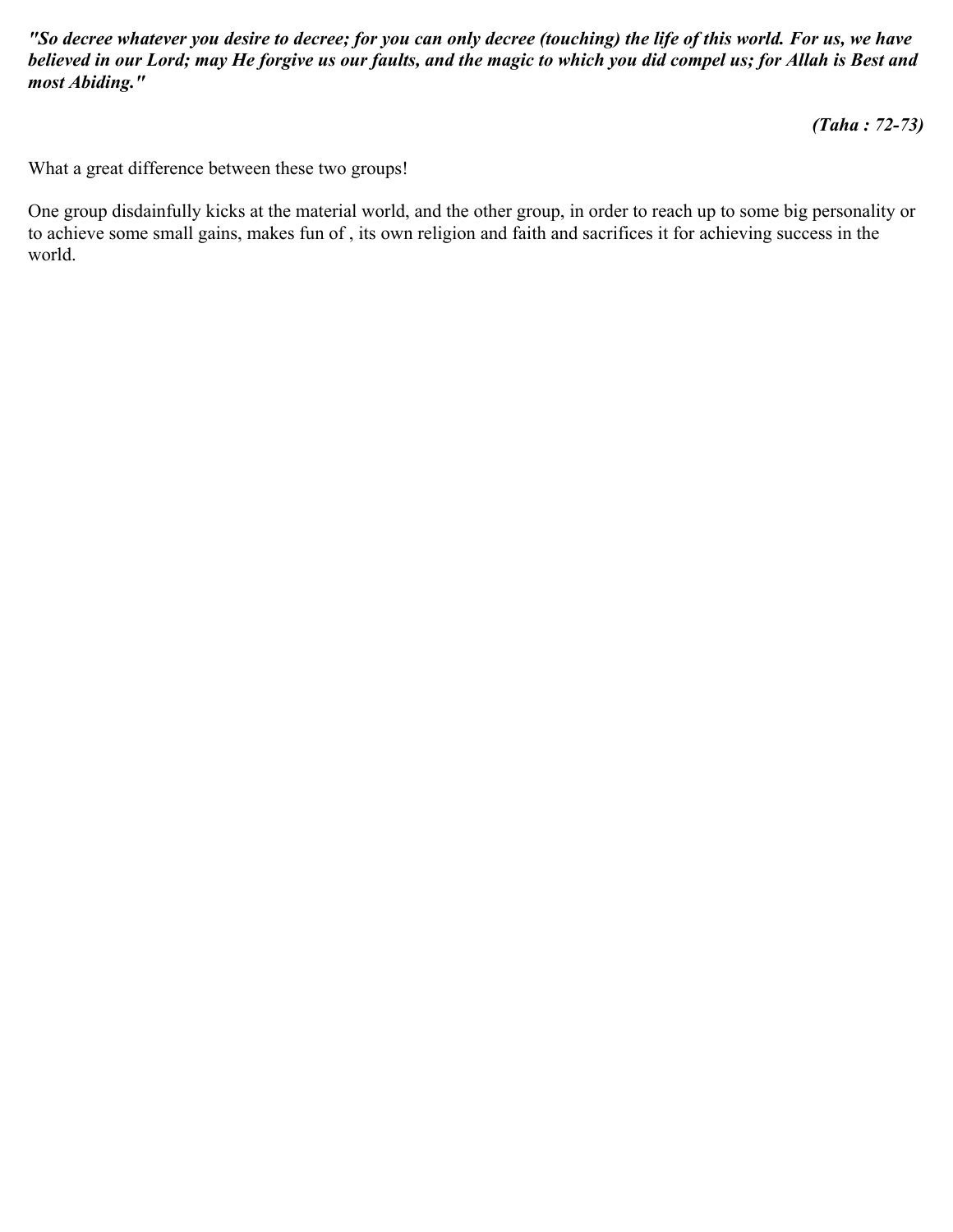# **CHAPTER 11**

# **ETIQUETTE OF CONVERSATION**

## **The Manners of Conversation**

The tongue and the language are great gifts of Allah. These gifts that Allah has given him makes him superior to all other creatures:

## *"The Most Gracious Allah has taught the Quran; He has created man; He has taught him speech."*

## *( Ar-Rahman.:.1-4)*

The greater the gift, the higher would be its re-payment. Being grateful for it is as necessary as being ungrateful is reprehensible.

Islam has explained how people can derive benefit from this unparallel blessing, and how the speech that I flows from their tongues throughout the day be used for goodness and truth. People who are never tired of talking are not few in number.

If you examine their talks you will find that most of these consist of senseless, absurd and trash things, whereas Allah has not given men their tongues for this purpose, nor these capabilities were given for such a purpose: *"In most of their secret talks there is no good; but if one exhorts to a deed of charity or justice or conciliation between men, (secrecy is permissible); to him who does this, seeking the good pleasure of Allah, We shall soon give a reward of the highest (value) ."*

*(An-Nissa: 114)*

 Islam has given special attention to speech, its style, its etiquette and rules, because the talk that comes out from a man's mouth discloses his intellectual level and moral nature, because the etiquette of speech in a group reveals its general standard, and shows the standard of decency in their environment.

## **Take an Account of Yourself**

Before addressing others take a glance at yourself, and ask yourself whether this is an occasion which demands speaking. If the answer is in the affirmative, then speak, otherwise silence is much better. To avoid talking unnecessarily on appropriate occasions is a worship of great rewards.

' Abdullah bin Masood says:

## **"By the Being other than whom there is no God, on this earth there is none more deserving of long imprisonment than the tongue."**

## **(Tibrani)**

Abdullah Ibn Abbas says: "Five things are more valuable than the ,horses with the black-striped legs:

1. Do not indulge in senseless talk, because it is useless and absurd, and I am uncomfortable from the fear of your committing a sin.

2. Talk purposefully when there is an occasion for it, for there are many people who talk without an occasion. This is a drawback.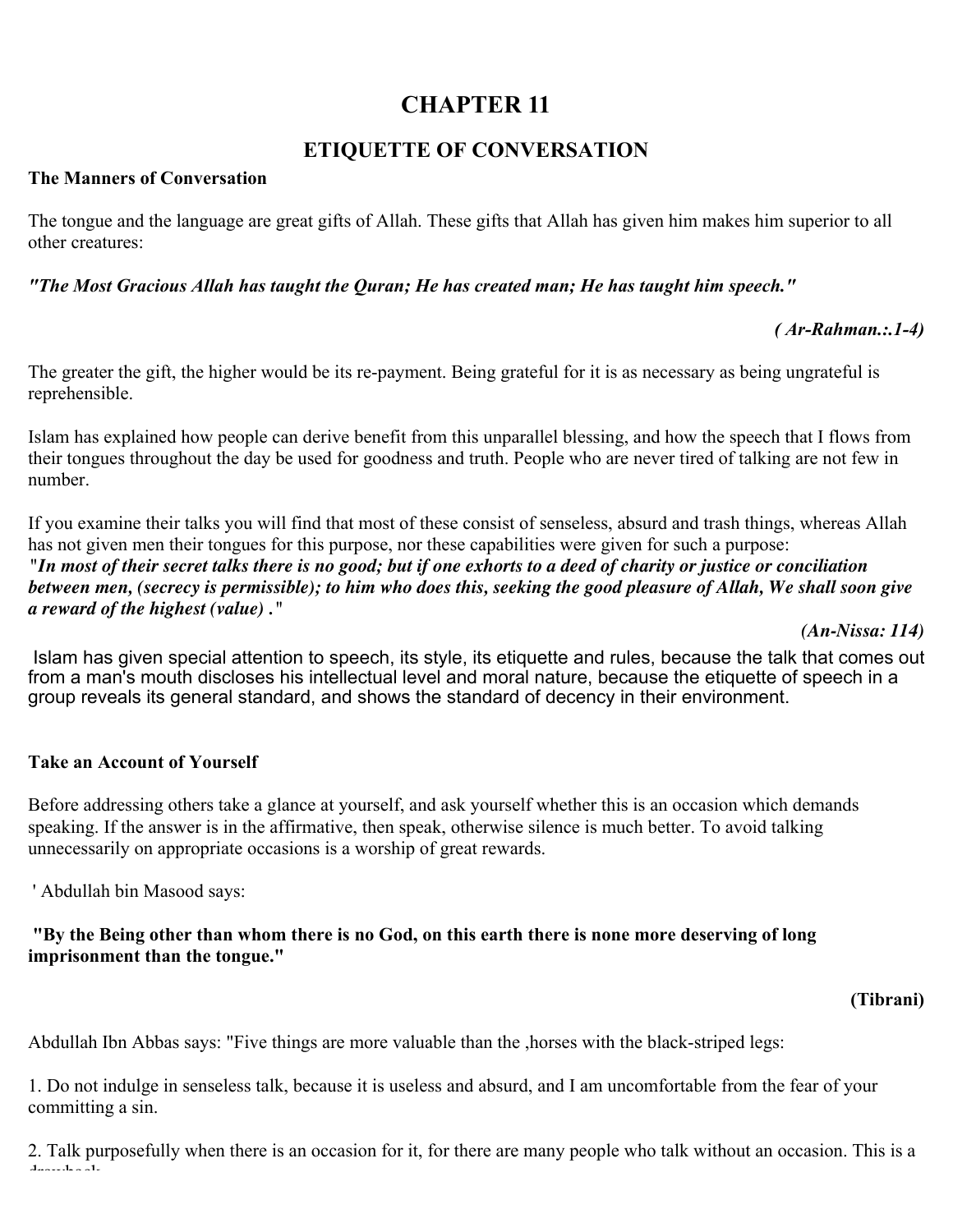3. Do not indulge in hot discussion with an intelligent man or with a fool. If he is intelligent, he will be angry with you and will hate you, and if he is a fool and uneducated, he will try to harm you.

4. In the absence of your brother speak of him in the same words in which you would like him to speak of you in your absence, and consider him innocent of the thing which you would like him to consider you innocent of.

5. Act like a man who thinks that he will be rewarded for a good deed and will be punished on committing a crime."

(lbn Abi-al-duniya)

 A Muslim can develop these attributes in himself only when he keeps his tongue in control, and is able to keep silent wherever necessary. He should be able to hold the reins of his tongue in his hand; wherever necessary he should speak, and wherever it is not necessary he should keep quiet.

Those who are ruled by their tongue, they are pushed back, and in the fields of life they receive insults and disrepute.

#### **Safety lies in Silence**

One loses sense in talking absurdities and aimlessly.

Those who want to impress others in meetings by their talk, they speak so glibly and endlessly that the words come out from their mouth like rainwater. Although they try to convince others that they are very wise, intelligent and farsighted, but sometimes the impression created by their long-winding speeches is quite the contrary, and from their talks people feel that there is no relation between what they want the people to believe about them and what actually they are.

When a man wants to contemplate over his position and wants to organize his religious thoughts, he runs away from the atmosphere of noise and uproar and takes shelter in a quiet place. And therefore if Islam recommends silence and considers it a means of civilized training, then it is not at all surprising.

The Prophet had, among other things, advised Hazrat Abu Zar in this way:

#### **"Adopt silence. This is a way of causing Satan to run away, it is a support to you in the matter of your religion."**

#### **(Ahmed)**

 Undoubtedly the tongue is a rope in the hands of Satan. He turns it anywhere he likes. When a man is unable to control his affairs, his mouth becomes a passage for all the negative talk which contaminates the heart and covers it with the sheet of negligence.

#### **The prophet has said: The faith of a man cannot be straight unless his heart is straight, and his heart cannot be straight unless his tongue becomes straight."**

#### **(Ahmed)**

 The first stage of this straightness and correctness is that man should wash his hands off all the irrelevant matters and he should not interfere in those things about which he is not answerable.

**"It is the excellence of a man's faith that he gives up meaningless work,"**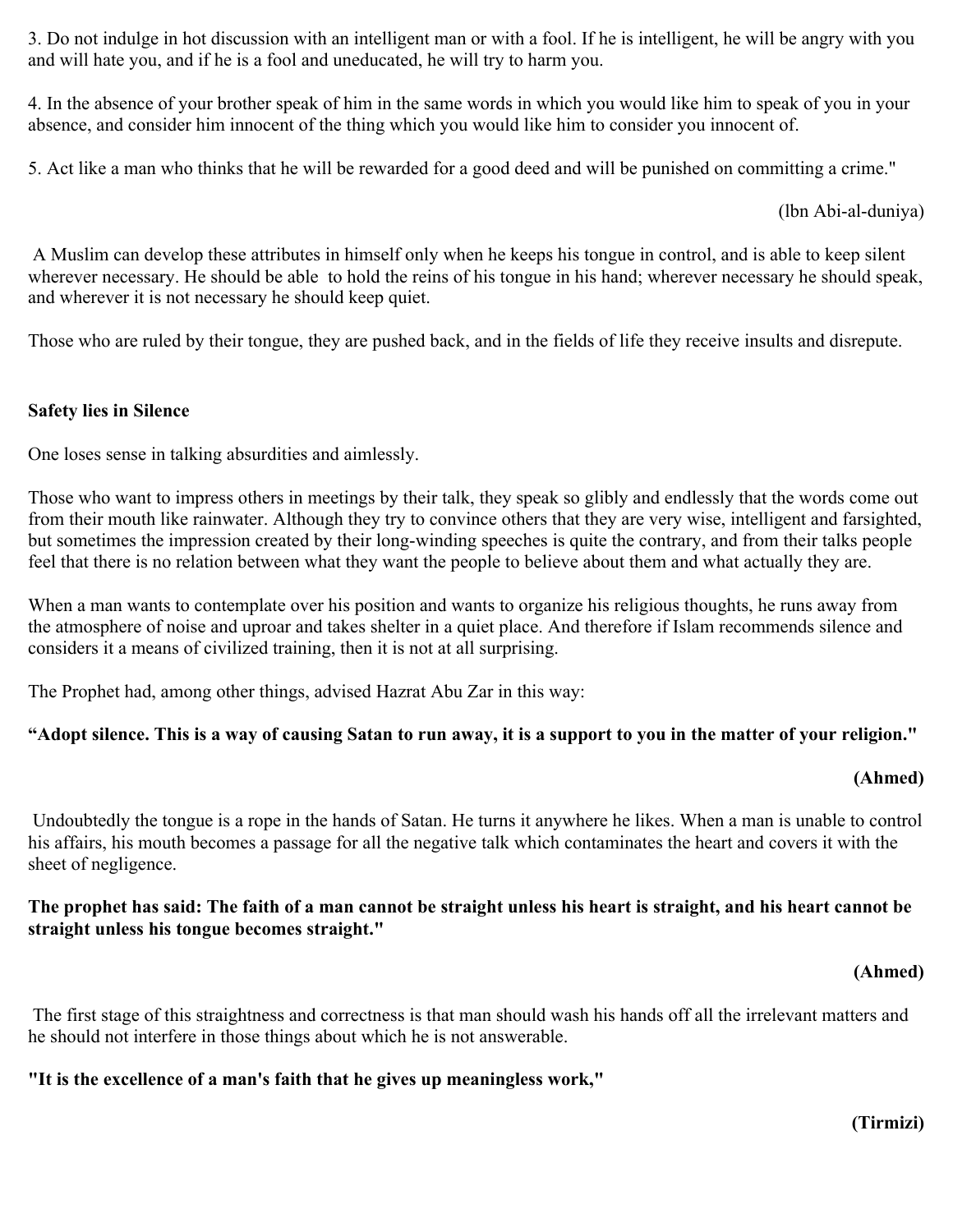## **Avoidance of Nonsense is a Condition of Success**

To avoid irrelevant and nonsensical things is a condition for success and is a proof of perfection. Quran has mentioned it in between two essential duties *(Faraiz)* of Muslims, which gives an idea of its importance :

## *"Successful indeed are the believers who are humble in their prayers, and who shun vain conversation, and who are payers of zakat."*

## *(AI-Muminoon .. 1-4)*

If all the men of the world count their efforts which they make in indulging in vain conversation and acts, they will come to realize that a very large part of the long winding tales and stories, widely circulated news, narratives, speeches and broadcasts comprises of vain, meaningless and useless things, which are eagerly watch ed, and heard, but no benefit is derived from them,

Islam has expressed its disapproval of the meaningless talks and things, because the superficial and useless things have no value in its eyes, It dislikes that man should not busy himself in matters for which he has been created and instead he should waste his life in involving himself in other irrelevant matters.

The more distant a Muslim will be from an absurd and irrelevant thing, the more high will be his rank before Allah

Anas bin Malik says that when a man died another man passed a remark about him in the presence of the Prophet that he would go to Paradise. The Prophet stopped him and said:

## **"Do not you know ? It is likely that he might I have indulged in meaningless conversation or might have been miserly in spending his wealth, although this does not effect any reduction."**

## **(Tirmizi)**

A vain talker, on account of the weak co-ordination between his thought and his tongue, blurts out whatever comes on his tongue. Sometimes he says something which places him in danger, and he ruins his future. It is said that the more one talks, the more one commits mistakes. An Arabic poet has said:

"The youth dies by the fault of his tongue whereas from the faltering of the feet death does not occur."

In the tradition it is stated: "A man says something so that those present may laugh, although on account of it he is thrown to the most distant region between the earth and the sky. The faltering of the feet cause much less harm than the faltering of the tongue."

(Baihaqui)

## **Heart-Warming Speech is a Missionary's Wherewithal**

 When a man has to speak, he should say something good and worthwhile. He should accustom his tongue to indulge in good, decent and respectable conversation, because the best manifestation of the thoughts and feelings of tile heart and mind is the classical literature, with which Allah has blessed the followers of all the religions.

Quran has clearly mentioned that the covenant which Hazrat Moosa had taken from Bani Israil also included the condition that they should indulge in good and worthwhile conversation:

**"***And (recall) when We took a covenant from the Children of Israil, (saying)..* **..** *Worship none save Allah, be good to parents and kindred and orphans and those in need.. and speak aright and kindly to people, and establish salat and pay Zakat."*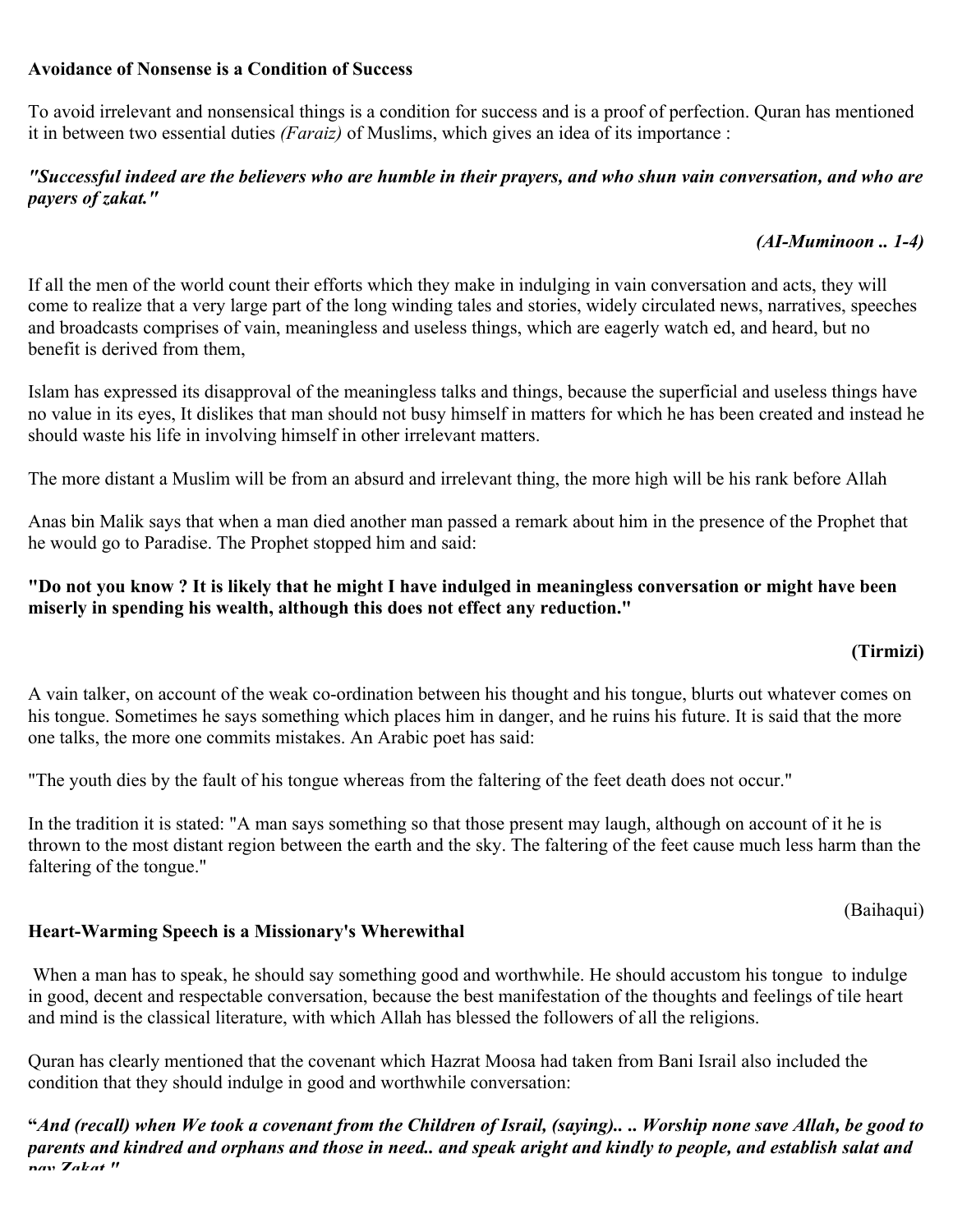Clean and decent conversation impresses both friends and foes, and its sweet fruits can be readily enjoyed. It guards love between friends. It strengthens their friendship and makes it durable and defeats all the tricks of the devil for weakening their relations and for sowing the seeds of discord between them:

## *"Say (0 Prophet!) to my slaves to speak which* **is** *kindlier. Verily, the devil sows discord among them. Verily, the devil is for man an open enemy."*

#### *" Bani Israil..* **53"**

 The devil is hiding in ambush against man. He tries to sow the seeds of discord, enmity and jealousy among them. He wants that the ordinary disputes be converted into big bloody battles, and that no spanner should be thrown in his works by means of good, decent and kindly talk.

If you would talk gracefully with your enemies, their enmity would disappear, and their tempers will be cooled, or at least a distinct difference can be witnessed in their hostile attitude.

## *"The good deed and the evil deed are not alike. Repel the evil deed with one which* **is** *better, then surely, he, between whom and you there was enmity(will become) as though he was a bosom friend."*

## *(Ha-Meem-Sajda:* **34)**

To make Muslims in all conditions well-behaved and of good manners, the Prophet has said: "You will not be able to rule over the people through your wealth, but through good appearance and good manners you can win their hearts." - (AI-Bazzar). In the eyes of Islam not to give a gift to somebody while behaving in a decent way and with good manners is better than giving it in an indecent manner, and by giving him pain.

## *"A kind word with forgiveness is better than charity followed by injury. Allah is Free of All Wants and Most Forbearing."*

#### *(Baqarah:* **263)**

Decent conversation is such a habit that it is counted among the virtues and good attributes, and one who adopts this habit becomes worthy of pleasing Allah and for him is writ eternal bliss,

Anas narrates that one man asked the Prophet teach him such act as would enable him to enter the Paradise.

The Prophet replied:

 **"Feed the poor, practice salutation** *(salaam)* **in the night when people are enjoying sleep, offer prayers, you will enter Paradise with peace."**

#### **(AI-Bazzar)**

Allah has commanded us to adopt decent and serious manners of speaking when we may discuss matters with the followers of other religions. It should not have intensity nor heat and anger. However those who are , aggressive against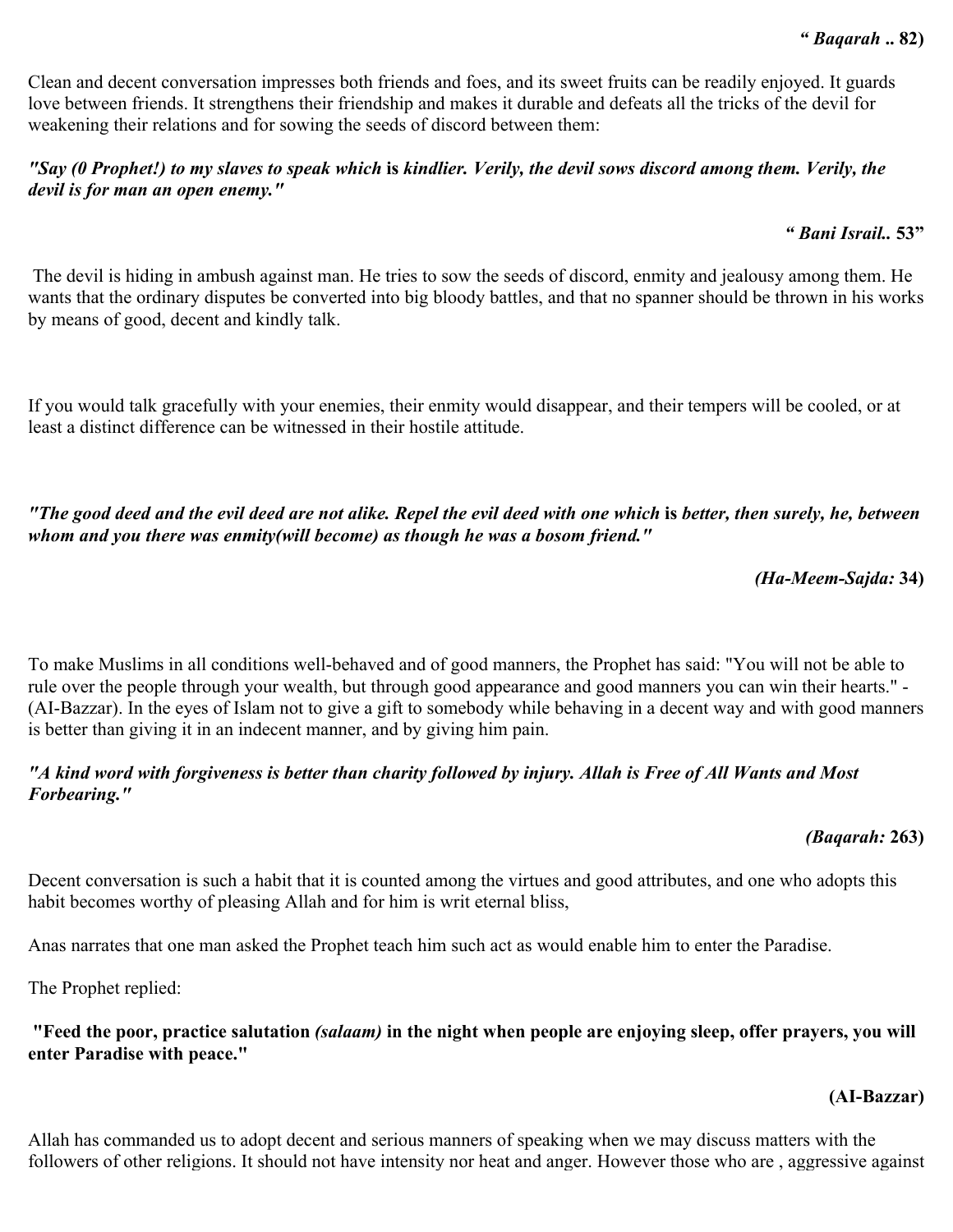**"** *And argue not with the People of the Book unless it be in r away) that is better, save with such of them as do wrong."*

#### *"Ankabut..* **46)**

Great men always take care in all conditions that no extra and useless word comes out of their mouth, and they do not adopt an attitude of pride and foolishness with every specie of creatures.

Malik has reported that Yahya bin Saeed has told him that Hazrat Issa (Christ) one day passed by a pig, and he addressed it: "Pass on peacefully." He was asked: "You talk to a pig in this manner !" He replied: "I am afraid my tongue may not be habituated to rude talk."

## **The Answer to the Uneducated is Silence**

Some people remain ill-mannered. hot-tempered and lewd-talkers for the whole of their lives. Their faith and belief are not at all disturbed by these evils, nor does their morality admonish them on their attitude. They have no hesitation in telling others things which are disagreeable to them. Whenever they find a suitable field to let off their steam, their tongues run away with vulgar and obscene talks like rein less steeds. No cries stop them nor does any voice inhibit them.

The attitude of a gentleman with such people should, be that he should not engage himself in any discussion with them, because any provocation would lead to great disturbance, and it is necessary to seal this source or trouble. For this reason Islam has commanded to ignore the foolish and unwise people.

 Once one of these illiterate persons stood at the door of the Prophet's house with a view to entering it. The kind Prophet treated him very decently and managed to persuade him to go away. There was no other go besides this, for tolerance and forbearance is the cloth by which the uneducated and the fool can be gagged. Had the Prophet allowed him to do whatever he intended to do, then he would have had to hear all the drivel and the rubbish talk from which his ears thus remained safe.

**Hazrat Ayesha says that one man sought the Prophet's permission to enter the house, and the Prophet remarked: "What a bad man is he of his family !" When he came in, the Prophet talked to him pleasantly and softly. After he went away, she asked him 'O Messenger of Allah! You heard this man talking in this way, yet there was no sign of perturbation on your face, on the contrary you talked to him pleasantly ?" The Prophet replied: "O Ayesha ! when did you hear me talking vulgarly? On the Day of Judgment before Allah the worst man would be the one for avoiding whose vulgar talk people stopped meeting him,"**

## **(Bukhari)**

This policy is such that its truth is borne out by our daily experiences, for how can a man like that could tarnish his good manners by hobnobbing with a bad mannered person? If he starts teaching manners to every uneducated and foolish person, then his life will become a bundle of troubles, For this reason, the holy Quran, while listing the qualities of Allah's slaves, has first mentioned *this* tolerance of theirs:

## *"And the slaves of (Allah) Most Gracious are those who walk on the earth in humility, and when the ignorant address them, they say.. 'Salam." {Peace)",*

 *(AI-Furqan..* **63)**

Man swallows his anger once, twice, but later on he bursts.

But a well-behaved Muslim is expected by Islam to tolerate more troubles and adversities, so that consequently the evil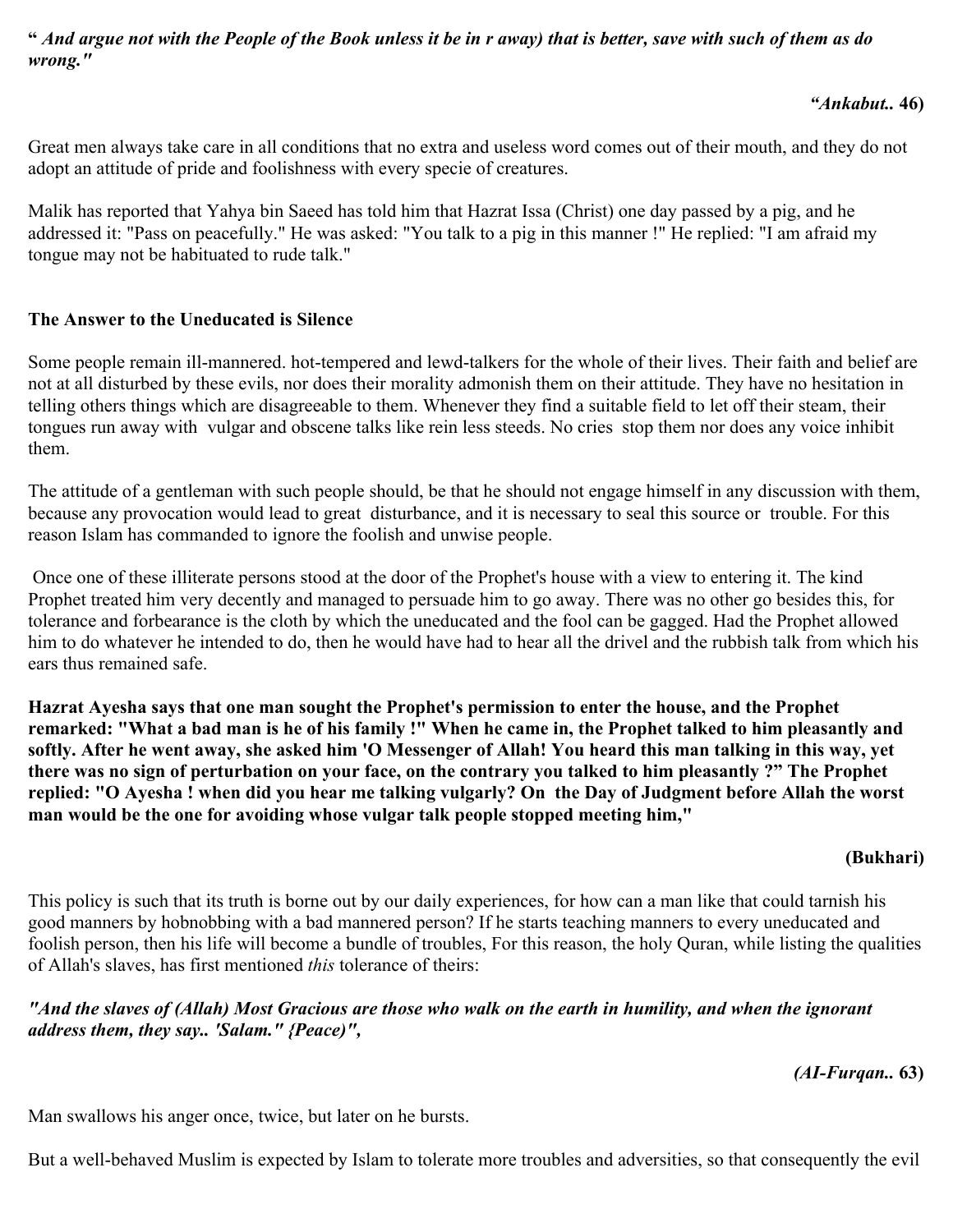Sa'eed bin Musayyeb says: **"When the Prophet was sitting with his companions one person used insulting words against Hazrat Abu Bakr, causing him pain, but Abu Bakr was silent, For the second time also he used the bitter words against him, and still Abu Bakr was silent. When for the third time he hurt him with his tongue, Abu Bakr tried to answer him, The Messenger of Allah got up. Abu Bakr asked him: 'Are you displeased with me, O Messenger of Allah ?' The Prophet replied: 'No, but from the heaven an angel had come down and he was denying that man's talk, and when you started to answer that man, the angel went away and the devil sat down. And I cannot sit where the devil is sitting"**

## **(Abu Daud)**

To pay respect to the foolish and unintelligent people does not mean that their low and superficial acts should also be accepted. In these two conditions there is a very great difference.

The first thing means that man should have control over his self in the presence of folly and unintelligence, and he should not give them a chance to show their true I nature which is the bearer of anger and wrath, and be provoked to take revenge.

While the second aspect has quite the contrary sense.

In that condition it amounts to allow the self to submit to folly, meanness and disrepute, and to accept those low things which no wise and decent man would be ready to accept.

The holy Quran has treated the subject of respect to ! the unintelligent people and the hatred of their low and mean acts in this manner :

*" Allah does not like that evil should be noised t abroad in public speech, except where injustice ha; been done; for Allah is He Who hears and knows all things. Whether you express a good deed or conceal it or cover evil with pardon, verily Allah does blot out (sins) and has power (in the judgment of values)"*

*( An-Nissa.. 148-149)*

## **Avoid Polemic**

The commands that Islam issued to keep the tongue safe from baseless and absurd things is to declare polemical discussion and controversial debating and to shut its doors upon Muslims, irrespective of whether the polemical debating is correct or otherwise.

It is so because here such conditions arise that a man tries to score a point and to overcome his opponent. As he wants to defeat his adversary by his talk, he takes the support of even dubious and unreliable things which can strengthen his argument, and he quotes such statements unhesitatingly which help him in his task. In such a gathering people give more Importance to winning than on expressing truth. This is likely to result in rancor and disturbances, in which clarification and satisfaction have no place.

Islam hates all these conditions and considers them a danger for the religion and morality.

The Prophet has said:

**"He who has given up controversial discussion in senseless and false matters, for him there will be built a house in the lower section of the Paradise; and he who has corrected his morals, for him there will be built a house in the upper section of the Paradise."**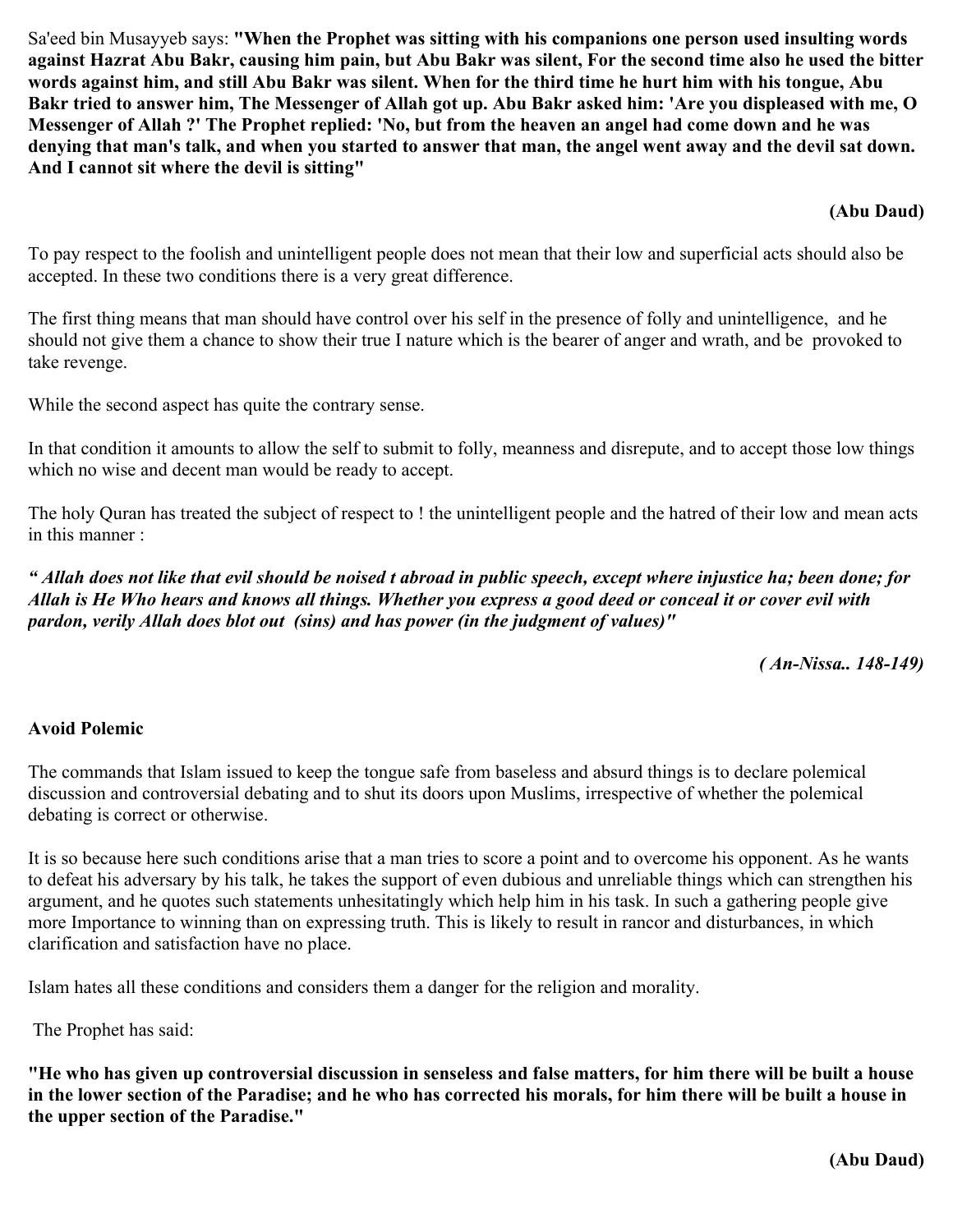There are some people whom Allah has gifted the power of tongue and has made them expert in that line. This prompts them to exercise their expertise over all people, educated or uneducated. It becomes a burning desire in their hearts, and they do not rest content with out satisfying this desire.

When this group makes others a victim of their power of speech and shows their expertise, they hurt their feelings, and when this quality is required to be employed in expressing the religious realities then all the beauty and grandeur of their speech vanishes.

Islam is extremely displeased with non-sense talkers who shout at the top of their voices, and admonish them very severely.

The Prophet has said: **"Before Allah the most hated are the quarrelsome debaters."**

#### **(Bukhari)**

In another tradition it is stated:

**"After receiving guidance no community went astray and did not deviate from the path it was following, except when debaters turned them away from it."**

#### **(Tirmizi)**

On account of the speed of its tongue, this group does not stay within the limits. It goes on talking, feels conceited and struts along. For this group the position of words is of first importance, their meaning takes the second place. As regards the great and clean purpose, many times it is demoted to the last place, \and sometimes in this hullabaloo it does not get any place at all.

It is narrated that once a deceitful man, wearing beautiful clothes, went in the presence of the Prophet and during conversation raised his voice higher than the voice of the Prophet. When he went away, the Prophet said:

## **"Allah does not like people of this type. They work their tongue in the way a cow does when it chews the cud. In the same way Allah will twist their faces and mouths on the Doomsday in the fire of hell."**

#### **(Tibrani)**

 When in the fields of religion, politics and other branches of learning the so called orators and expert writers come forward for indulging in polemics and debates, then the spirit of religion receives a setback. The face of politics, learning and sciences is disfigured. And possibly this helped in hastening the decline of our civilization and culture, in the formation of group of the schools of "Fiqh", division of the Ummah on the sectarian basis and other diseases of disruption. In other matters of religion and worldly affairs also this controversial debating spread its poison.

Controversial debating is worlds away from pure, clean discussion, and sober and pleasant argumentation.

A number of companions of the Prophet have reported that once they were discussing and debating some religious point, when the Prophet arrived; he was terribly angry. He was never seen so angry before. He admonished them and said:

**"Stay put, O Ummah of Muhammed! Nations before you were destroyed by this only. Give up this debating. The portion of good is very little in it. Give up this discussion and argumentation, for this is not a quality of a Momin. Avoid this polemic and disputation, for the loss sustained by one who indulges in it becomes complete. For your being a sinner it is sufficient that you are a debater. Give up this debating, because on the Day of Resurrection there will be none to intercede for the debater. Wash off your hands of this wicked habit, for in Paradise I will lead only to three kinds of houses, its lower floor, middle floor and the upper floor, which will be**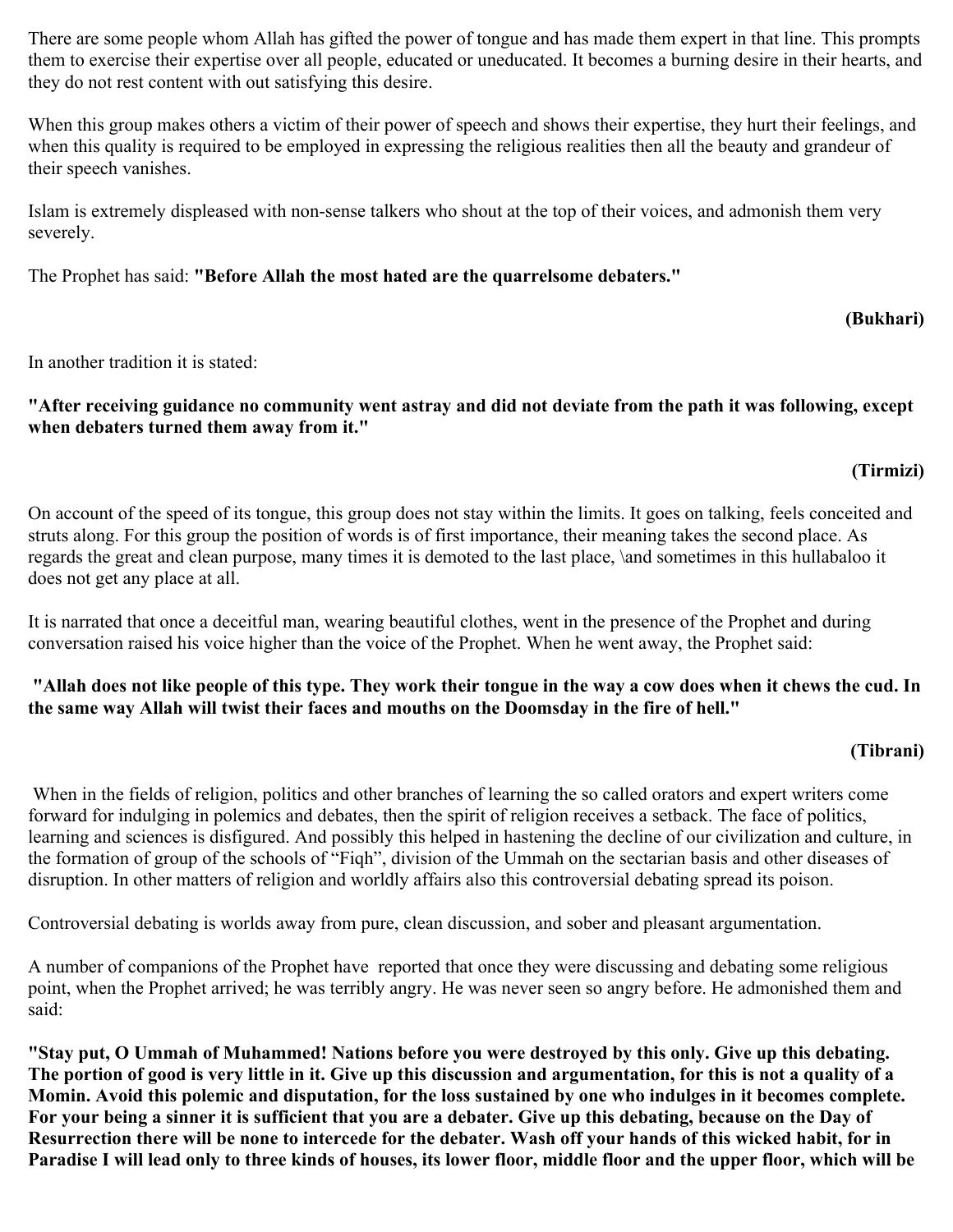**for that man who has given up debating truthfully and with good intention. Keep away from this bad habit because after idolatry, the first thing that my Lord has forbidden is this very debating."**

# **(Tibrani)**

 Such gatherings of men are arranged where novel and attractive talks drive men towards them. Islam dislikes such gatherings, where people sit and waste their time, and where people always lap up news and defects of others. They have wealth in excess under whose shadow they try to have good time. They have no other work beside this that they seek pleasure in the affairs of other people.

*"Woe to every (kind of) scandal-monger and backbiter, who piles up wealth and lays it by, thinking that his wealth would make him last for ever! By no means I He will be sure to be thrown into that which breaks to pieces."*

*(Humaza: 1-4)*

In modern times such gathering in clubs are the order of the day.

This is a calamity that has caused the society to be infected with a number of diseases. This calamity is found in abundance in big towns and small cities, even though there is no religious necessity for this thing.

It is mentioned in the *hadith* :

 **"Avoid sitting on the roads." The people said: "O Messenger of Allah! What would happen to our those gatherings without which there would be no life for us." He said: "If you insist on having gathering, then do due justice to them." People asked: "What is their due, O Messenger of Allah." He answered***: "***To keep your eyes down, to remove harmful things, to give answer to salutation, to command performance of good things and to prevent commitment of evil things."**

**(Muslim)**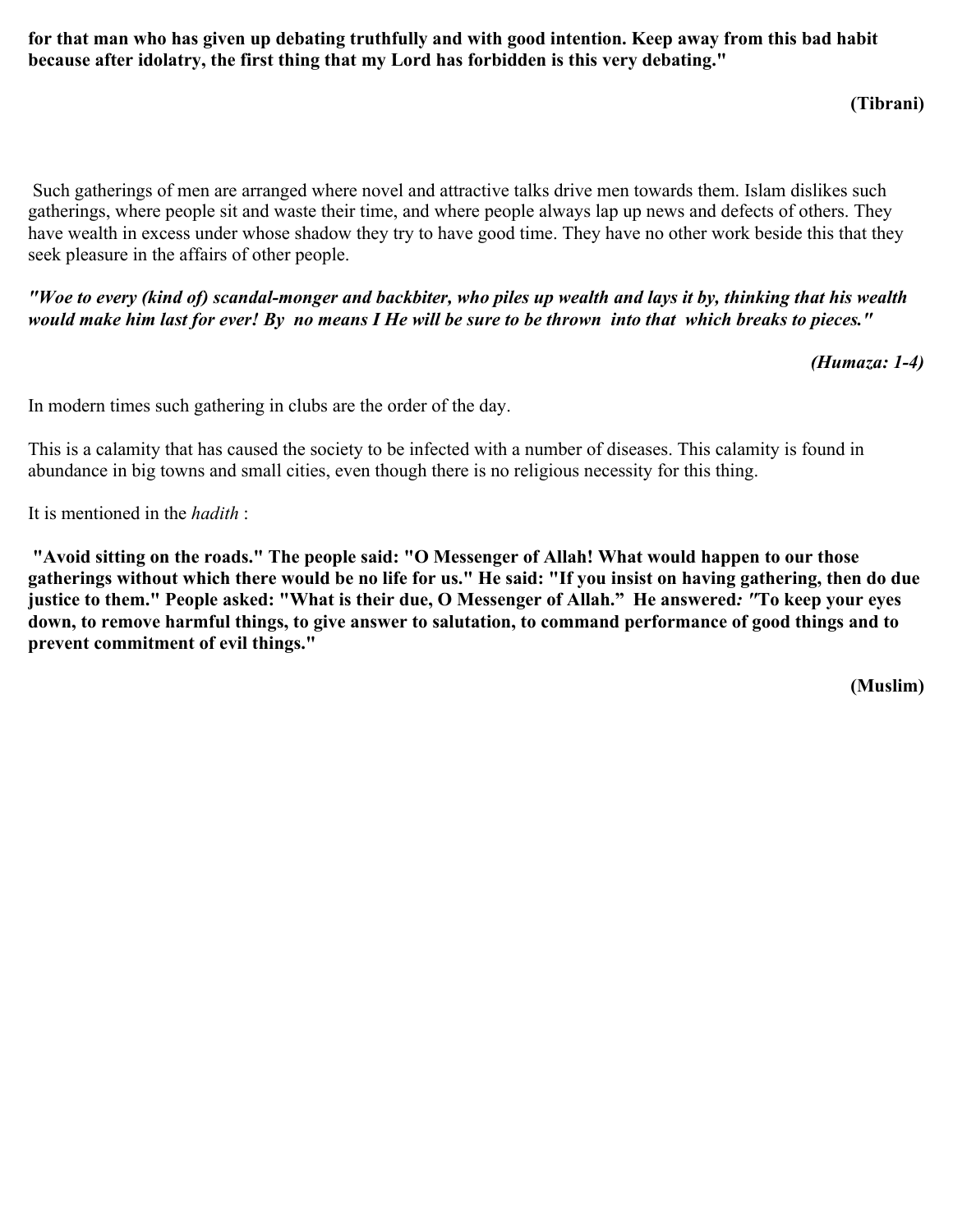# **CHAPTER 12**

# **KEEP YOUR BOSOM FREE FROM RANCOUR AND ENMITY**

## **Recognition of Greatness**

What would be a better way of giving comfort to hearts, of removing sorrow and of providing coolness to the eyes than that man should live the life with a healthy and peaceful heart. His bosom should be free from the disturbances of rancour, jealousy and ill feelings for others. He should be glad to see others enjoying the comforts of life, and should consider it as a favor of Allah and think that all slaves are dependent on Him. He should remember the saying of the Messenger of Allah:

**"O Allah ! The gifts that you have bestowed on me or on any other creatures, it is only on account of your favour, in which none is associated with You. All praises and all thanks are for You."**

#### **(Abu Daud)**

And when a man should find some other person in difficulty, and sorrowful, he should sympathies with him, and pray to Allah to remove his difficulties and to pardon his sins, and he should remember that prayer which the Prophet had made to God:

"O Allah! If you are the Forgiver, then forgive the sins of all creatures. And no slave of Yours should be in difficulty."

A Muslim should live in such a way that he should be a sympathizer of the people and a sharer of the woes of humanity. He should be content and thankful for his life and should be happy with whatever Allah has given him. His self should be free from the feelings of jealousy and rancour. The corruption of heart from rancour and jealousy is a fatal disease, from such a heart faith disappears immediately, like the liquid that flows down from the hole in its container.

Islam pays special attention to heart, for a black heart tarnishes righteous acts, it disfigures its attractiveness, and it stains and mars its brightness.

And if the heart is glowing, then Allah bestows prosperity even on a small act of righteousness, and towards it every good rushes speedily and makes its place in it (heart).

Abdullah bin A'mar narrates:

 **"The Messenger of Allah was asked as to what people were great (in virtue). The Prophet replied: 'One whose heart is neat and clean, and whose tongue is truthful.' He was told: 'We are aware of the truthful tongue but what is the meaning of neat and clean heart.'**

**He replied: 'One that fears God, is free from evils, there is no sin in it, neither insubordination, jealousy nor rancour'."**

#### **(Ibn Majah)**

Therefore, in reality the Muslim society truly is that which is based on mutual love, friendship, brotherhood, the feeling for mutual cooperation and straight dealings. There is no room for an ungrateful person in that society, no place for a person nursing jealousy and rancour in his bosom; on the contrary his condition should be like this: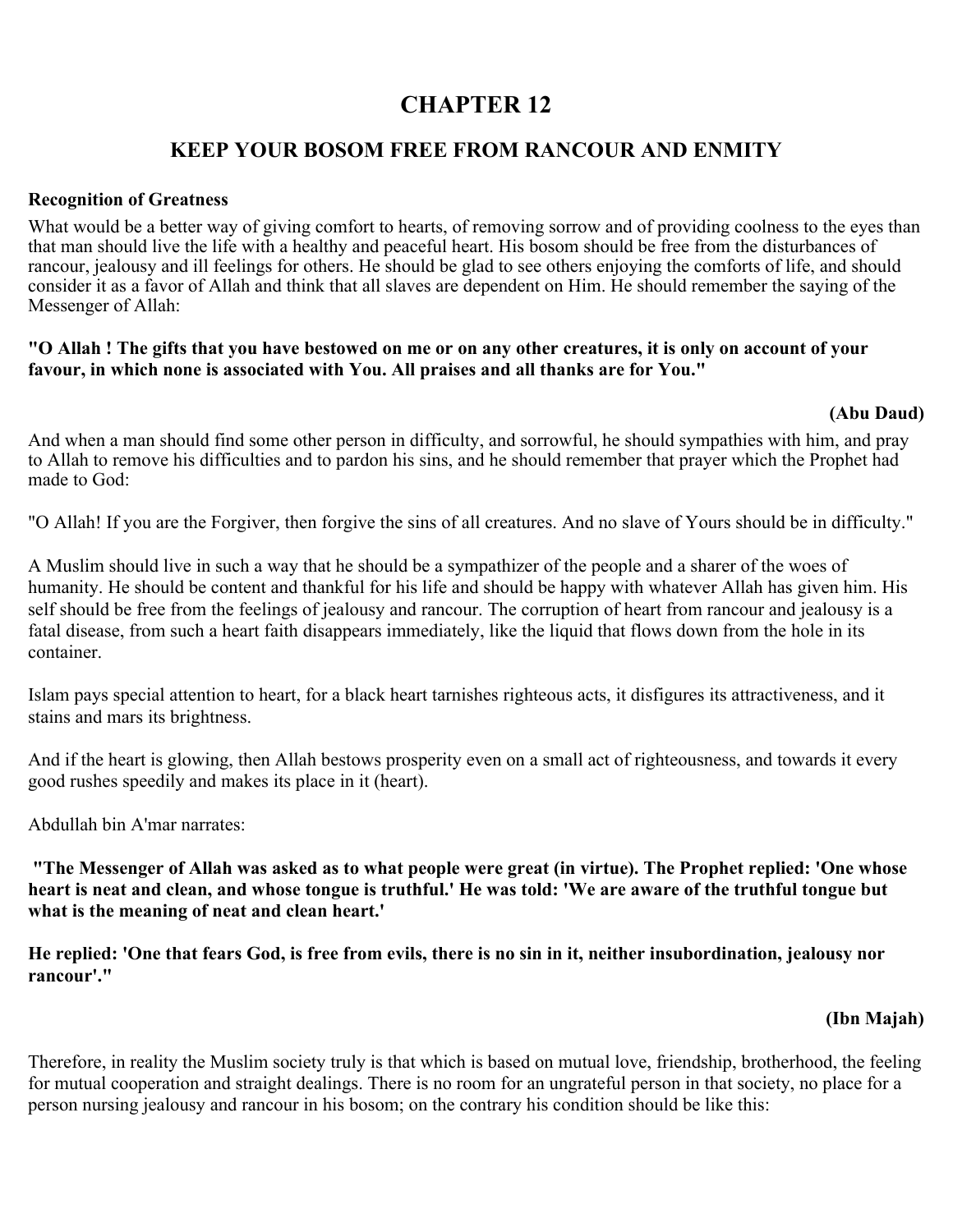## *"And those who came after them say:. 'Our Lord I Forgive us, and our brethren who came before us into the Faith ,and leave not in our hearts rancour (or some injury), against those who have believed Our Lord I You are indeed full of Kindness, Most Merciful'."*

### **Keep away from Mutual Enmity**

When the quarrel intensifies and its roots go deeper, and its thorns become branches and branches increase in number, then the freshness of the fruits of faith is adversely affected. Softness, sympathy, satisfaction and peace which are encouraged by the Islamic teachings receive a setback. Performance of worship loses its righteousness, nor does the self get any benefit from it.

Many times the mutual quarrels perturb the persons who claim to be wise. In this they take a recourse to the lowly and superficial things, and sometimes indulge in such dangerous acts which only increase difficulties and bring troubles. When a man is displeased, his eyes become prejudiced and ignore the camel and object to gnat. Such eyes do not appreciate the beauty of the peacock, for they only see its ugly feet and claws. If a slight defect is present, it turns the molehill into a mountain.

And sometimes the internal rancour and jealousy affect them so badly that no hesitation is felt in inventing imaginary stories. Islam disapproves of all these manifestations of ill-feeling and advises to abstain from them. It declares their avoidance as the most virtuous form or worship.

The Prophet has said:

**"Listen, may I not tell you something more important than salat, fasting and charity." The people requested him to do so. He said: "To keep the mutual relationship on the right footing, because the defect in the mutual relationship is a thing which shaves a thing clean, I do not mean that it shaves the hair, but that it shaves (removes) the religion."**

#### **(Tirmizi)**

Many times Satan is not able to persuade wise men to worship idols, but since he is very keen on misguiding and ruining men, he manages to succeed in driving them away from God, so much so that these wise men become more indifferent in respecting the rights of God than the idolaters themselves. The best method adopted by the devil for this purpose is to sow the seeds of enmity in the hearts of the people. When this enmity develops into a fire and open hostilities result, he enjoys the scene. This fire burns man's present and future into ashes and totally destroys their relationship and virtues.

The Messenger of Allah has said:

## **"The Satan has been disappointed that he would not be worshipped in the Island of Arabia, but he has not been disappointed from kindling the fire of fighting among the people."**

#### **(Muslim)**

It means that when wickedness takes roots in the hearts, and people start hating love and brotherhood and when these are destroyed, people revert *to* cruelty and enmity, and break all those relations and connections for joining which Allah has given command; and thus they spread corruption on this earth.

#### **Do Dot Sever Relations**

Islam is fully alert in respect of the destructive causes of aggression and excesses, and tries to remedy them before they may go beyond the limit. It is common knowledge that men differ from one another in their nature and temperament. If their mutual contact does not result in clashes and estrangement, then inevitably there will appear narrowness and perturbation. For this reason Islam has formulated such principles as may keep the Muslims away from disruption and

#### *(Hashr.. 10)*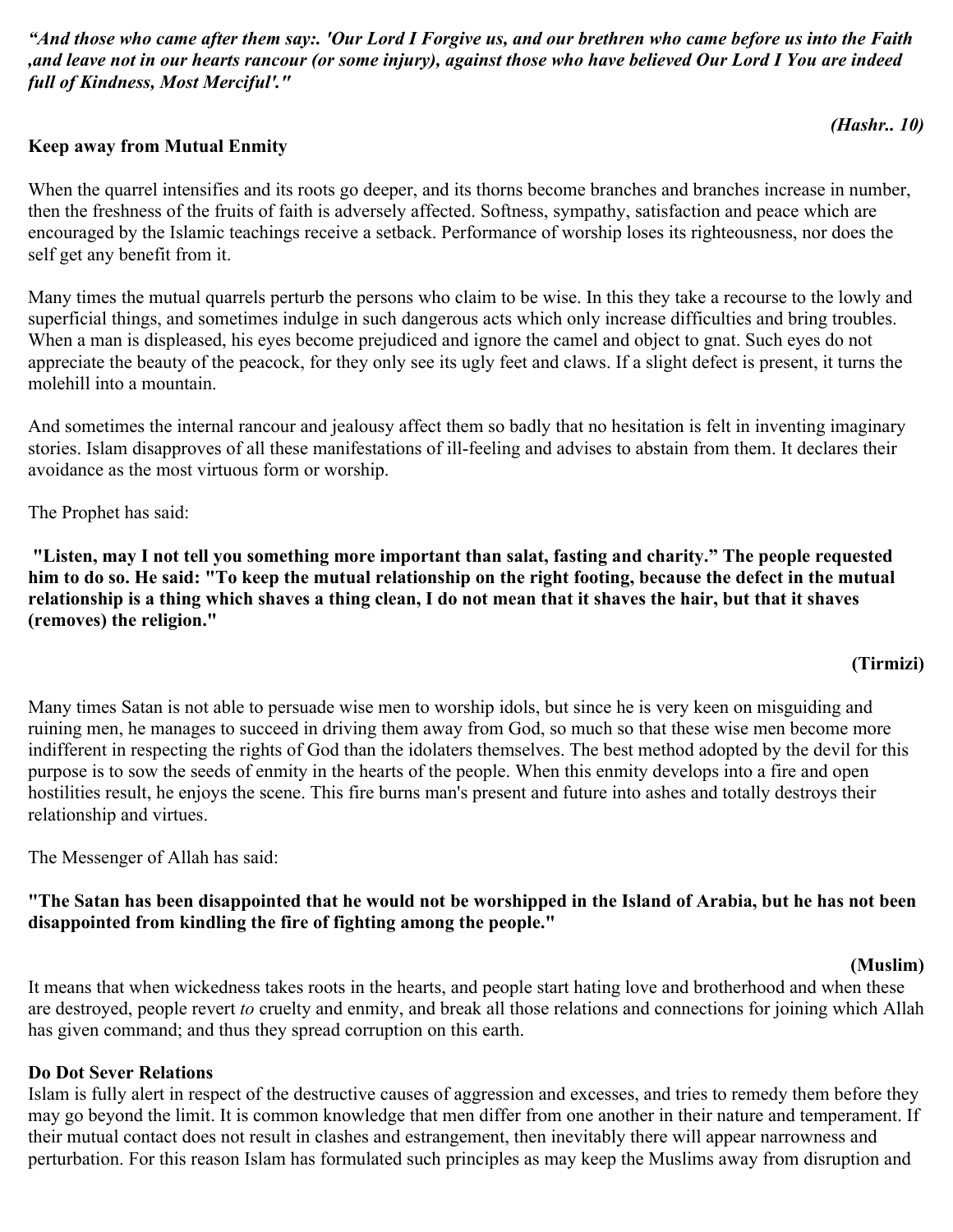mischief, and as may generate in their hearts the feelings of love and friendship. For this purpose Islam has forbidden its followers from severing relations and mutual enmity.

In human life it so happens if the slightest excess is experienced from some other persons, then it gives us pain, and immediately we sever our relations.

But Allah does not like that the mutual relationship among Muslims should be subjected to such adverse consequences. Allah's Messenger has said:

**"Do not sever relation. Do not indulge in mutual enmity. Do not entertain rancour and jealousy against one another, and do not be jealous of others. Be brethren among yourselves and become Allah's slaves It is not permissible for a man to have severed his relations with any of his brethren for more than three days." (Bukhari)**

In another tradition it is mentioned:

**"It is not permissible for a Momin to have no connection with another Momin for more than three days. After three days have elapsed and he happens to meet him, he should salute him. If he answers the salute, then both will share the rewards (Ajr), and if the other person does not answer the salute, the sin will be on him, and the Muslim will be innocent of the sin of severing relations."**

#### **(Abu Daud)**

In this hadith the period of three days is kept so that during this period the intensity of anger will be reduced and his wrath will be cooled. After this it will be the responsibility of every Muslim to restore his relationship with his brethren and to revert to his old routine, as if the severing of relation was a cloud that had gathered due to some causes, till the wind blew and drew away the cloud and cleared the atmosphere.

In every dispute or quarrel, a man is necessarily in one or the other condition, he is either an oppressor or the oppressed. If he is an oppressor, he has usurped the rights of others, and then he should give up this wrong policy and should reform his character. He should understand that his opponent could abandon his hostility and rancour towards him only when he takes a satisfying and pleasant step in this regard. In such a condition Islam has commanded that he should request his opponent to come to a peaceful settlement and he should please him.

The Prophet has said:

 **"He who has harmed his brother's rights or has hurt his honor, then he should please him today, before the day comes when there will be neither** *dirham* **nor** *dinar* **with him. If he would have virtues, then they would be taken in proportion to the aggression that he had committed. If there would be no virtues in his record, then the evil deeds of the oppressed would be thrust into his (oppressor's) account."**

## **(Bukhari)**

 This is Islam's advice for the oppressors, but those who are the oppressed and whose rights have been harmed for them the advice of Islam is that when the oppressor may ask for their pardon and may seek his Lord's forgiveness, then he should pardon him and should show softness. In such circumstances, to reject the re- quest for pardon is a great sin.

It is mentioned in the tradition:

**"A Muslim brother apologizes to another Muslim, and the latter does not accept his apology, then on him will be the same sin as is on the person who collects a tax which is not due'**

**(Ibn Maja)**

**"If a person pleads his innocence to the other, and the other one rejects it, then he will not be brought to the water tank."**

#### **(Tibrani)**

By this clear guidance for the two opposing parties, Islam fights rancour and hatred, and destroys its germs at the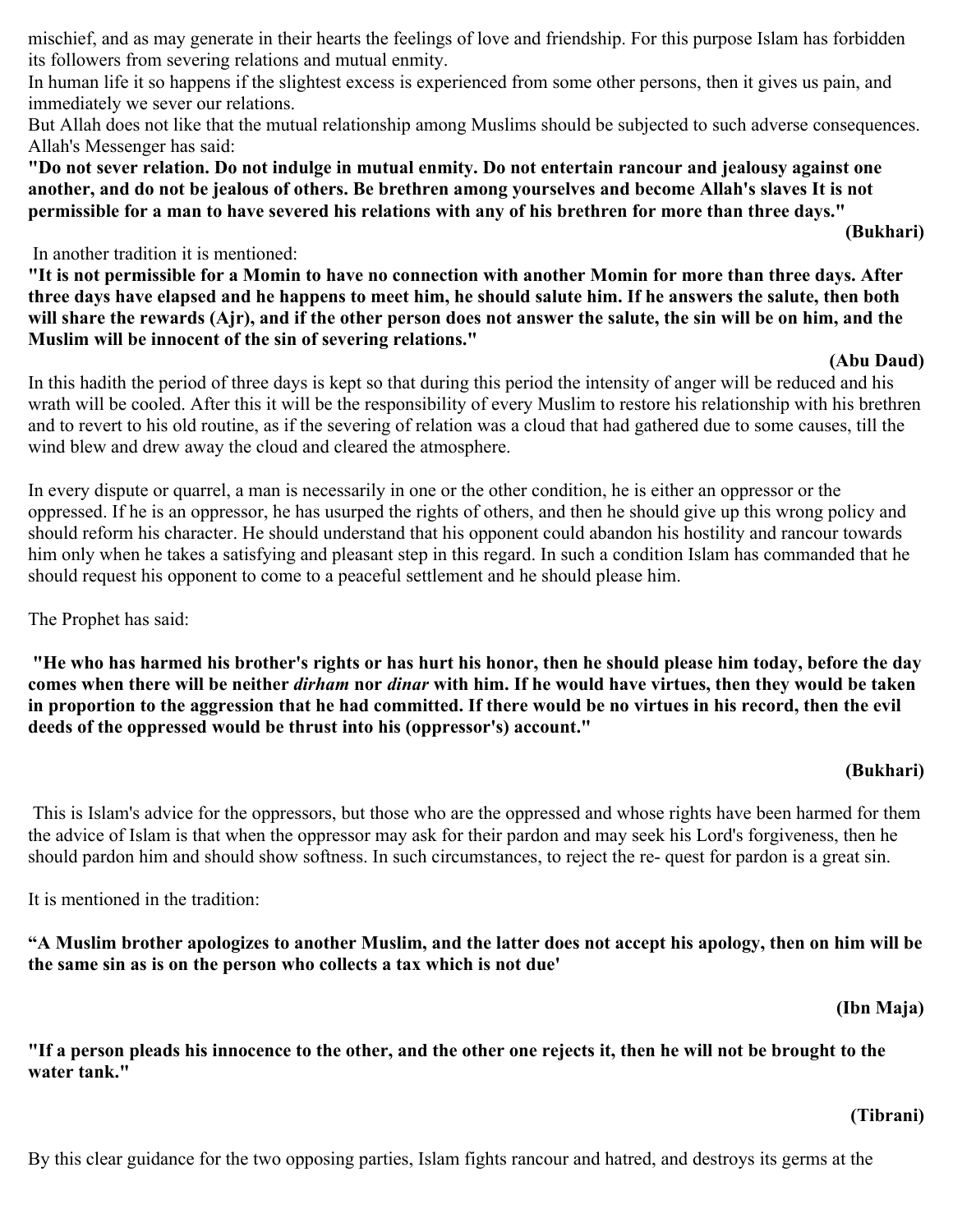Islam considers it a meanness of the human nature and lowliness that the hatred should take roots in the; hearts and may not come out, but continue to burn in. side like a volcano.

Those who nurse rancour and hatred against others in their hearts are always in search of opportunities to vent their inner hatred. They feel satisfied only when they shout in anger at the top of their voices and indulge in abuses. They hurt the feelings of others and spread corrupt and mischief on the earth.

It is narrated by Ibn Abbas:

**"Allah's Messenger has said: May I not show you the sign of the wicked people ?"**

**The people said: "If you are pleased, you may tell us."**

**He said: "The most wicked person among you is he who keeps himself aloof, is harsh on his slave, and does not give any gifts to others. May I not tell you of another person more wicked than this ?"**

**The people said: Definitely, O Messenger of Allah ! If you are pleased."**

**He said: "He who has rancour against the people and the people have rancor against him." Then he asked: "May I not tell you of a more wicked person than this ?"**

**The people said: 'Definitely, O Messenger of Allah ! If you are pleased."**

**He said: "He who does not pardon the errors of others, does not accept their apologies, and does not forgive their crime." Again he asked: "May I not tell you of a more wicked person than this ?"**

**The people said: "Definitely, O Messenger of Allah! If you are pleased."**

**He said: "He from whom no good may be expected, and from whose wickedness there may not be security."**

## **(Tibrani)**

The wicked tendencies covered by this hadith are the different stages of rancour and hatred, which occur in proportion to the defect and disease. This is not a strange thing, because from the olden times the people knew about them. Even in the pre-Islam days (Jahiliyah) rancour was considered to be the lowest stage of the wicked conduct, and decent people always avoided it.

A poet of that period, Antara says:

"People of high position do not have rancour in their heart,

One who has anger in his nature cannot reach high position,"

## **Rancour and Jealousy Source of Evils**

There are many evils in the society about which Islam has warned. If we think seriously, it will not be difficult to find out their source.

In spite of all these evils having different shapes and forms, they revolve round only one basic disease, and that is rancour and enmity,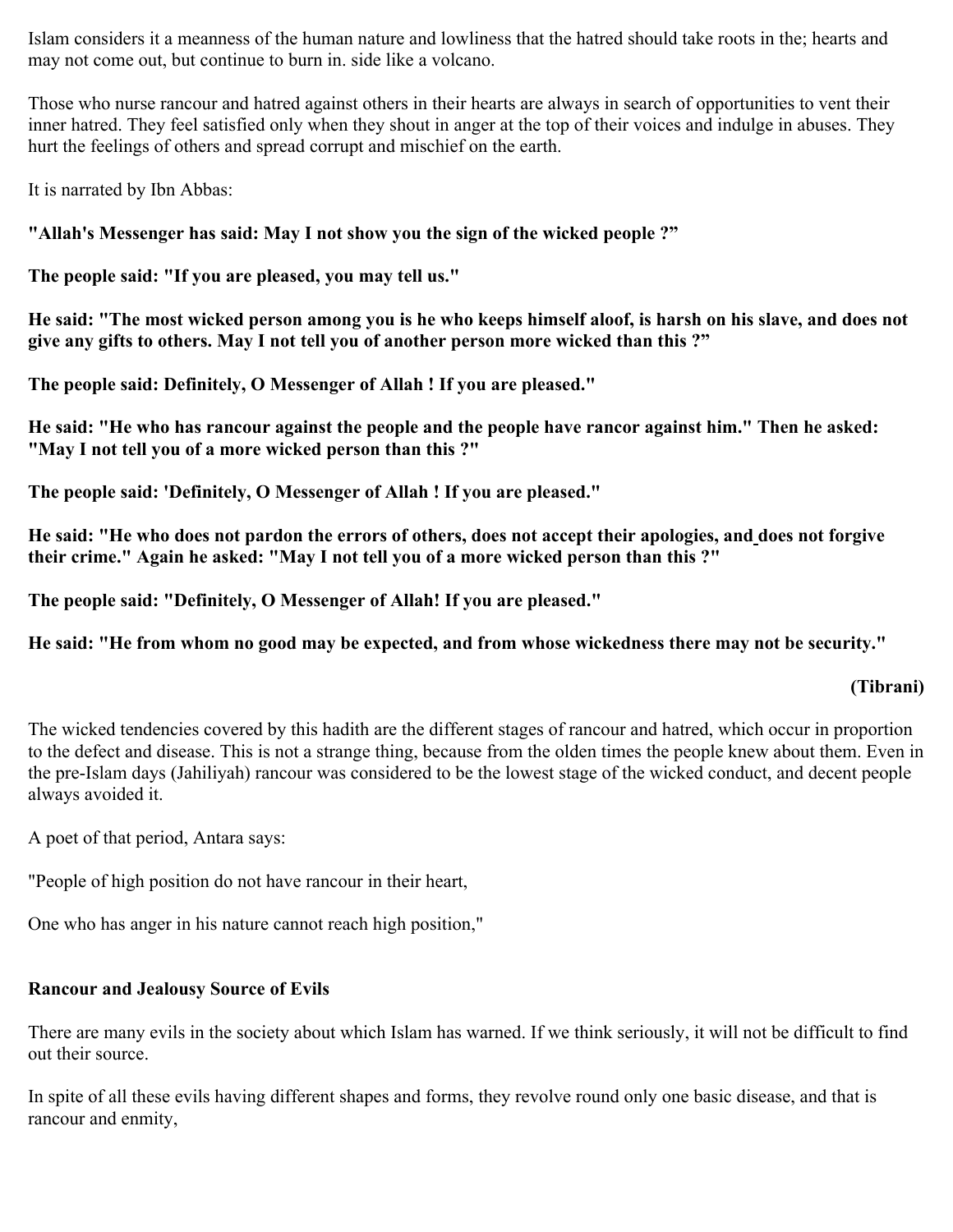False accusation of innocent people is a crime, the real cause of which is ill-feeling and hatred. Since it is extremely effective in mutilating the realities and to condemn the innocent persons, Islam has declared it to be the worst kind of falsehood. Hazrat Ayesha narrates that Allah's Messenger asked his companions:

**"Do you know what is the worst aggression ?"**

**They said: ,. Allah and His Messenger know it better."**

**He said: "Before Allah the worst aggression is to make** *halal* **(permissible) for oneself the honour of another Muslim." Then he recited the following verse of the Quran :**

*"Those who have caused pain to the Momin men and Momin women without any fault of theirs, surely they have earned the (consequences of) false accusation and open sin."*

## *(AI-Ahzab)*

Undoubtedly the tendency to unnecessarily search out defects in other people and to foist it on them is the proof of meanness and wickedness. For being guilty of falsely accusing any person, Islam has decreed punishment in this world also, and it is difficult to imagine the punishment that the perpetrator of this sin will receive in the next world.

Allah's Messenger has said:

**"He who, in order to find fault, says something about a person which was not there, Allah will throw such a man in hell till he tastes fully what he had fabricated."**

## **(Tibrani)**

In another tradition it is mentioned: "If a man spreads a rumor about another person of which he was innocent in order to bring him into disrepute, then it is Allah's task to melt him in fire on the Doomsday till he gets the full taste."

## **Abstain from Backbiting**

The meaning of the cleanness and purity of the bosom is this that if a man does not work for the good of others, then at least he should wish well of others. But if a man who does not see any defects in others, and yet he accuses them of those defects and tries to entangle them in baseless charges, such a man is a liar, a deceiver and shameless. Allah has said:

## *"Those who want that obscenity may spread in the group of those who believe, for them there is very severe punishment in this world and in the next world. Allah knows and you do not know."*

*(Noor:* **19)**

This is a great favor of Allah on His slaves that He approves of covering the defects of the creatures, even if those defects are present. And it is not permissible for a Muslim that he should feel pleased by condemning another Muslim, even if his condemnation may be correct, because men of healthy mentality feel pain when they see others in pain, and they wish for their recovery and welfare. As regards having pleasure from the disgrace suffered by others, from relating others' defects, and from uncovering their evils, this cannot be the course of action of a true Muslim.

Because of this Islam has declared backbiting as horam (forbidden), for in this the latent rancour gets a chance to come out and man is deprived of grace and blessing.

Abu Huraira has narrated that Allah's Messenger has said: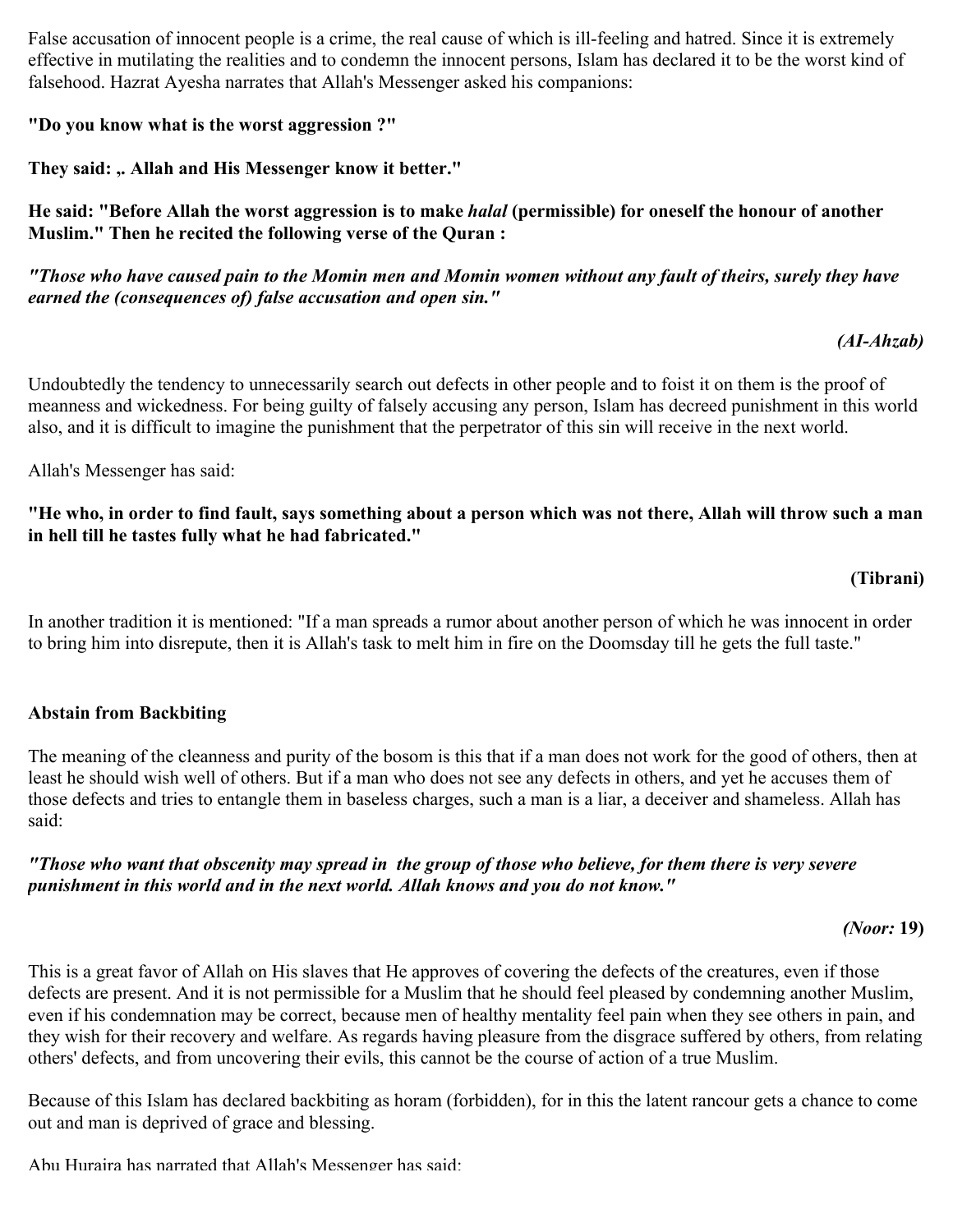**"Do you know what is backbiting ?"**

**The people said: "Allah and His Messenger know better."**

**He said: "You remember your brother in a way that may be disliked by him."**

**He was asked: "If my brother has the defect which I am relating, then is that also backbiting ?"**

## **He replied: "If that defect is in him, then it is backbiting; and if the defect stated by you is not in him, then it is a false accusation."**

## **(Muslim)**

 The etiquette and principles formulated by Islam for the security of friendships and for a safeguard against divisive tendencies includes the forbidding of telling tale (backbiting), because it creates ill-feeling among friends, and it destroys the cleanness of the hearts.

The Prophet used to restrain his companions from saying things which could hurt the feelings of others. He has said: **"None of you should convey to me any hurtful thing about my companions, for I want that as long as I may come to you my bosom should be clean in respect of everyone of you."**

## **(Abu Daud)**

If some one hears a wrong thing about some other person, then he should not widen the hole of the torn cloth by putting his finger in it. Many evil gossips die their own death, if they are left to themselves, and many statements give rise to wars, because large numbers copy them and encourage them. They are like sparks which fly carrying destruction with them.

Allah's Messenger has said:

## **"No tell-tale can enter Paradise."**

#### **(Bukhari)**

In another tradition, the word "Qattat" has been used. Ulema say that 'Qattat' and 'Nammam' have the same meaning. But there is also a contention that Nammam is one who hears some people talking and then goes on quoting them, and Qattat is one who eavesdrop other people talking and then goes on quoting them here and there.

In the *hadith* it is stated:

 **"Telling tales and rancour will go to hell. These two things cannot gather in the heart of a Muslim."**

#### **(Tibrani)**

The essential outcome of enmity and rancour is that man should be under a wrong impression, should be in search of defects of his adversary, should grieve internally on seeing others in good position and well-placed.Islam has severely disapproved of all these things.

The Prophet says:

**"Anyone who knows about the defect of his another Muslim brother and he has concealed it, then Allah will cover (his defects) on the Day of Judgment."**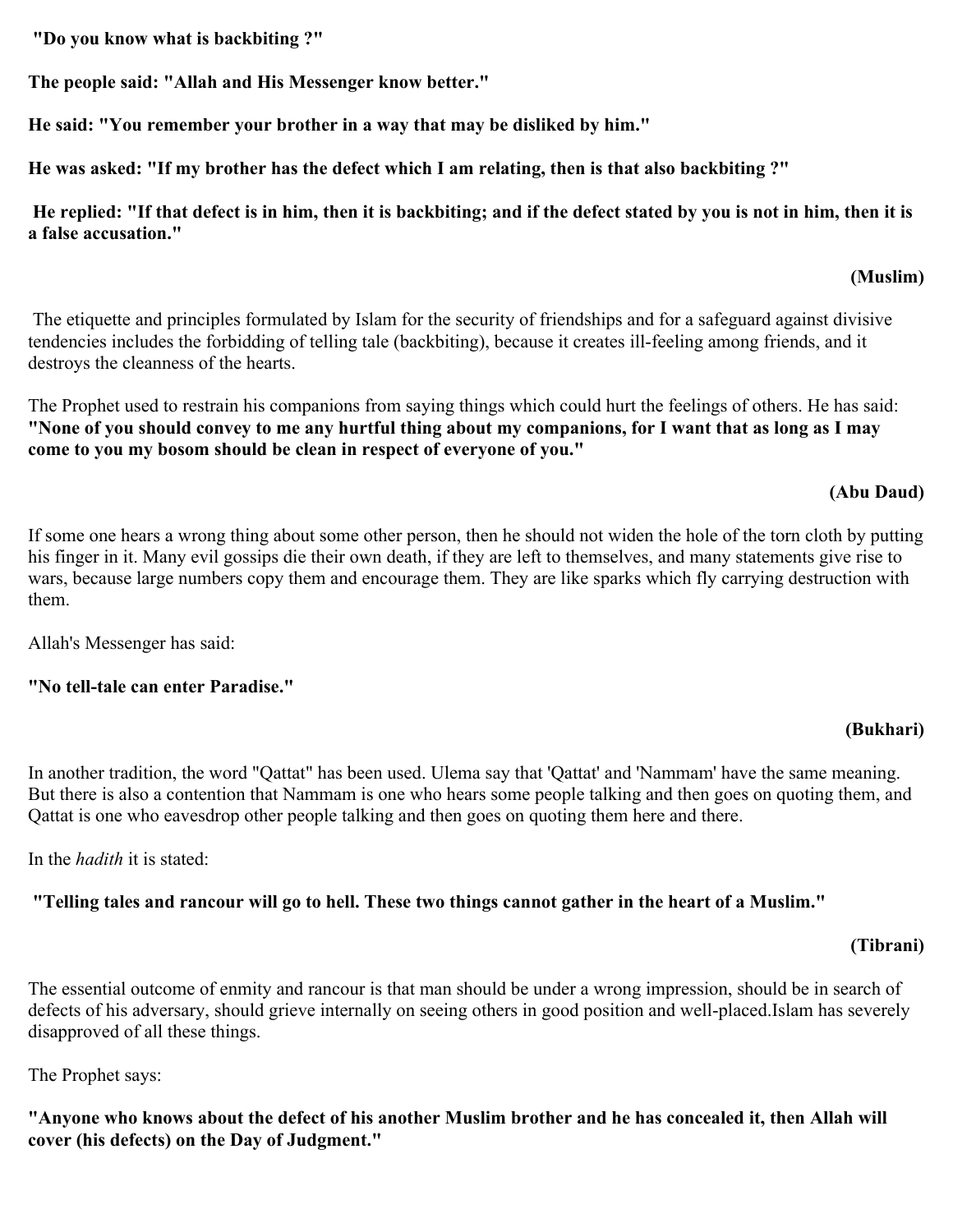In another tradition, it is said:

## **"He who has veiled the defect of a Momin, he has acted as if he, has revived a girl placed in a grave."**

## **(Tibrani)**

The majority of persons who are always in search of the defects of others commit more abominable crimes than those committed by the professional criminals. The hearts of such people are miles away from their Lord.

To be in search of a crime in order to give it publicity is more reprehensible than actually committing that crime. What a great difference is there between these two feelings and attitudes? One feeling is that there is consideration against the things forbidden by Allah and concern for safeguarding it, while on the other side there is rancour against Allah's slaves and wish and desire to disgrace them.

The first feeling may even reach the limit, but it is not so bad as the second feeling, which secures pleasure and satisfaction from the ruin of the fellow-creatures- it waits for their faltering, and laughs in their adversities.

#### **Keep away from Rancour**

The safety of a Muslim's bosom and its purity is such a good gift that does not allow to attach his life to his fate or fortune or his sensibilities to the people, because many times he fails to achieve something, when others succeed. Sometimes he remains among the 'also ran' in the race of life, and others go ahead.

But this would be a very mean and uncivilized thing if a man is overcome by the feeling of selfishness and wishes others to sustain loss and setbacks only because he himself has not been able to forge ahead and derive benefits.

Then a Muslim must be broad-minded, a benefactor of humanity and a sympathizer of the people. He should look at all things from the viewpoint of public good. He should not keep his own selfish gain in view.

Generally people entertain the feelings of rancour and enmity because they see that their wishes and desires are not being satisfied, while others arc having more than their share of the spoils. This is the trouble which

does not allow them to rest awhile.

In the ancient times, the Devil had seen that the rank and position which he himself wanted had gone to the share of Adam; therefore, he decided that he would not allow Adam to enjoy these blessings:

*"Because You have thrown me out of the way, I will lie in wait for them on the straight way;(17) then will I assault them from before them and behind them, from their right and their left, nor will you find in most of them gratitude (for your mercies)."*

*(A'raf: 16-17)*

This Satanic tendency develops in the nature of the spiteful people and destroys their hearts. Islam has severely warned people to keep away from this forbidden tendency, and to give place to tranquility and satisfaction in life.

Anas bin Malik narrates that we were sitting with the Prophet when he said: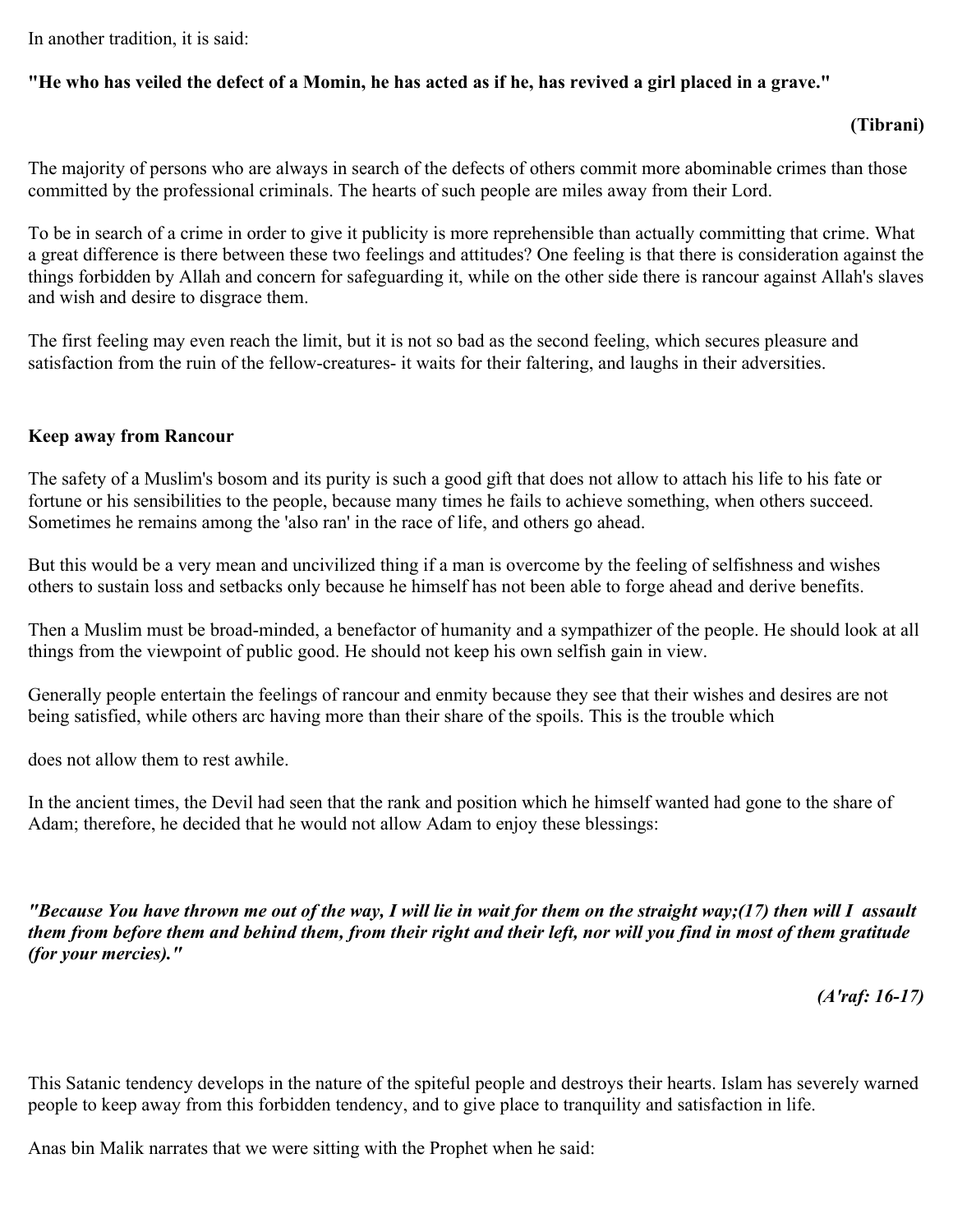**"Just now a man of Paradise is coming to you." Immediately a man from Ansar came there. His beard looked disheveled from the water of ablutions (Wuzu), and he was carrying in his left hand his shoes. On the second day also the Prophet repeated the same words, and the same man again appeared before them, in the same condition. On the third also the Prophet repeated the same thing and the man of Ansar again appeared in the same condition. When the Prophet stood up, Abdullah bin A'mar went after that man, and said to him: "I have had a quarrel with my father, and I have sworn not to go to my house for three days. If you give me shelter, it would be most desirable." He said: "It is all right,"**

**Anas says that Abdullah bin A'mar says that he spent three nights in the company of that man, but he did not find him praying in the night, but whenever he went to bed, he used to remember Allah till he used to get up for the prayer of the morning. But Abdullah bin A'mar says that he did not hear anything from his mouth except words of goodness. Abdullah says:**

**"When three nights passed and in my eyes his conduct did not hold any importance, I told that man: 'O slave of God! I have neither quarreled with my father, nor have I severed relation with him. The fact is that I have heard the Prophet of Allah saying that a man of Paradise is coming before us, three times, and you appeared before us. Then I desired to stay with you and to see what act of yours is that - so that I may follow the same, but I did not see you doing any extraordinary work, What is the reason that the Messenger of Allah has said such a nice thing about you***?*

**He replied: "The reality is what you have seen." When I was returning he called me and said: "The reality is the same that has been witnessed by you; however, I do not keep any spite against any of my Muslim brethren, and if Allah has blessed someone with any good thing, I am not jealous of him. Abdullah bin A'mar said: "This quality of yours must have reached the Prophet of Allah."**

**(Ahmed)**

In another narration the words of the *hadith* are as follows:

**"The thing that you have seen is correct. O my nephew ! I do not pass a night keeping spite against a Muslim."**

**(Bazzar)**

#### **Do not go near Jealousy**

Islam has declared jealousy as *haram* (forbidden). Allah has commanded his Messenger to seek shelter from the mischief of jealous people, because jealousy is a spark that burns inside the bosom and hurts the jealous person as well as others.

The man who wishes that the good things of life should be destroyed; he becomes a source of trouble for the society. His conscience is not satisfied with anything, Allah's Messenger has said:

#### **"in the stomach of a man, the dust flying in the path of Allah and the flames of hell cannot be together, nor can the faith and jealousy dwell together in the stomach of a man,"**

**(Baihaqui)**

In another tradition it is mentioned:

 **"Keep away from jealousy, for jealousy eats up virtues in the same way as fire eats up wood."**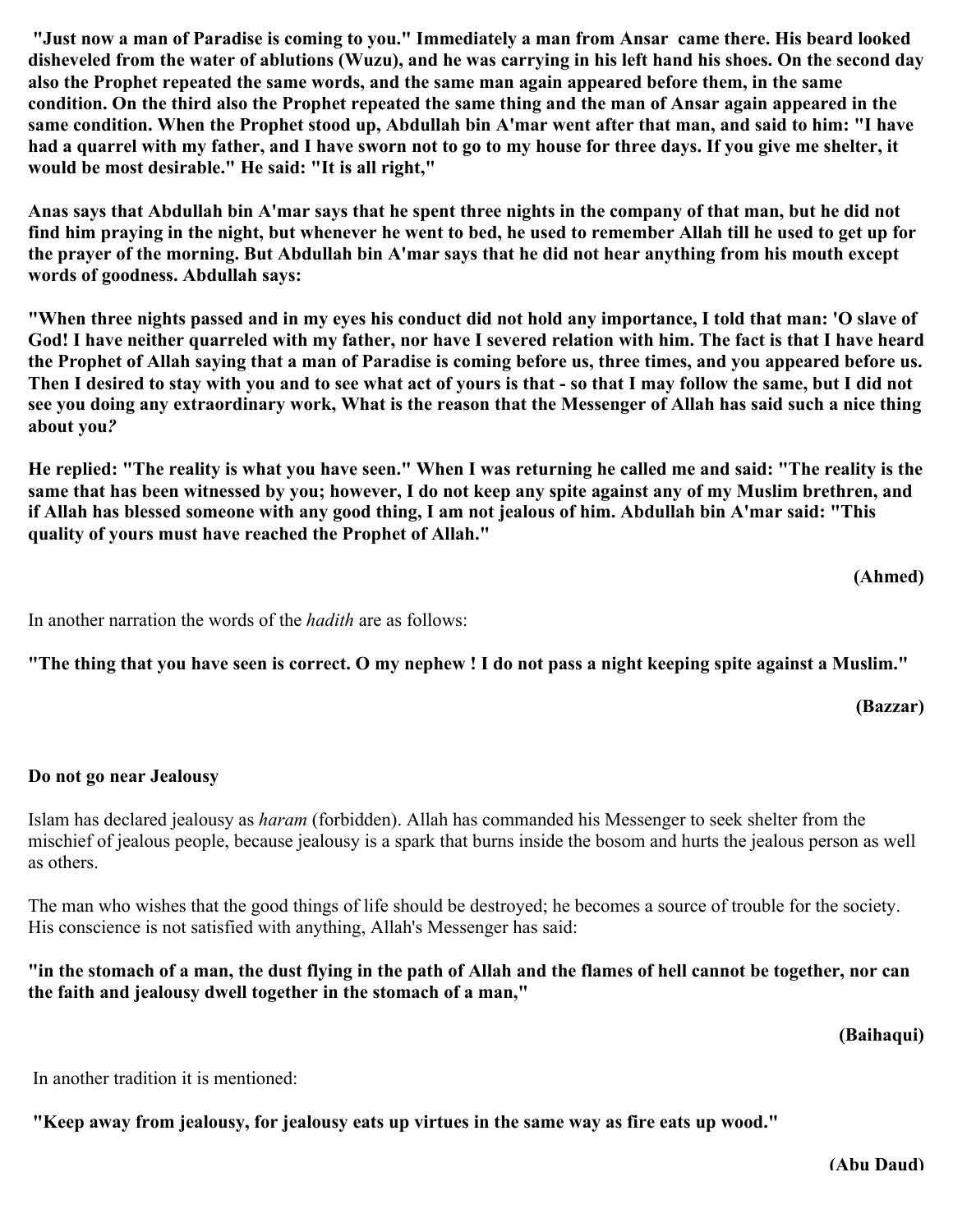The person who hates the rewarded person or the one deserving Allah's favors and wishes that they should have been deprived of those things, for such a man there are a number of causes which repel him from the realities of life.

The first cause is that he is imprisoned by the world and the lure of the wealth of the world. He fights for it, and he sheds tears for not achieving his material goal, and he entertains feeling of jealousy against those who are successful in this world. He is angry with them.

 This is a great misunderstanding about comprehending both the worlds; and the fact is that he has completely ignored the next world and has closed his eyes from the necessity of making preparations for that world.

This negligence on his part has resulted in his reaching this condition. It is necessary that every man should prepare for the next world, and should be sorry for losing opportunities to do so.

## *"0 mankind! there has come to you a direction from your Lord and a healing for the (diseases) in your hearts, and for those who believe, a guidance and a mercy. Say: 'In the bounty of Allah, and In His mercy,-in that let them rejoice,.' that is better than the (wealth) they hoard."*

 *{Yunus.. 57-58}*

The man who is jealous is weak of determination, helpless, forgetful of his Lord, and unaware of his Lord's principles operative in this world. For this reason, when he fails to achieve something, he conspires and schemes against the successful people. As an. Arabic poet says:

"People became jealous of the young man because they could not reach up to his successes. So every one appears to be his enemy and opponent."

The proper thing for him was to turn to his Lord,

to seek His favors because his treasures are not limited to or reserved for any single person. After this he should again strive for his objective. It is quite likely that what he could not achieve in his first attempt could be available in the second. Undoubtedly this is much more desirable than nursing spite and rancour in his bosom.

There is a very big difference between jealousy and high ambition, in jealousy and desire and envy, in jealousy and not desiring any deviation in straight dealing, and in charity and in expressing displeasure against contamination. It is obvious that these two things cannot be placed together.

Ambition is the name of the desire for reaching the high pinnacle and of achieving it, and this is the quality of Allah's faithful slaves. Hazrat Sulaiman prayed to his Lord thus:

## *"My Lord ! Forgive me and bestow on me sovereignty such as shall not belong to any after me. Surely, You are the Bestower."*

*(Sad:* **36)**

A quality of the slaves of the Most Gracious that has been mentioned is that they pray to their Lord thus:

## *"Our Lord ! Vouchsafe us comfort of our wives and of our offspring, and make us patterns (leaders) of the righteous."*

*(Furquan:* **74)**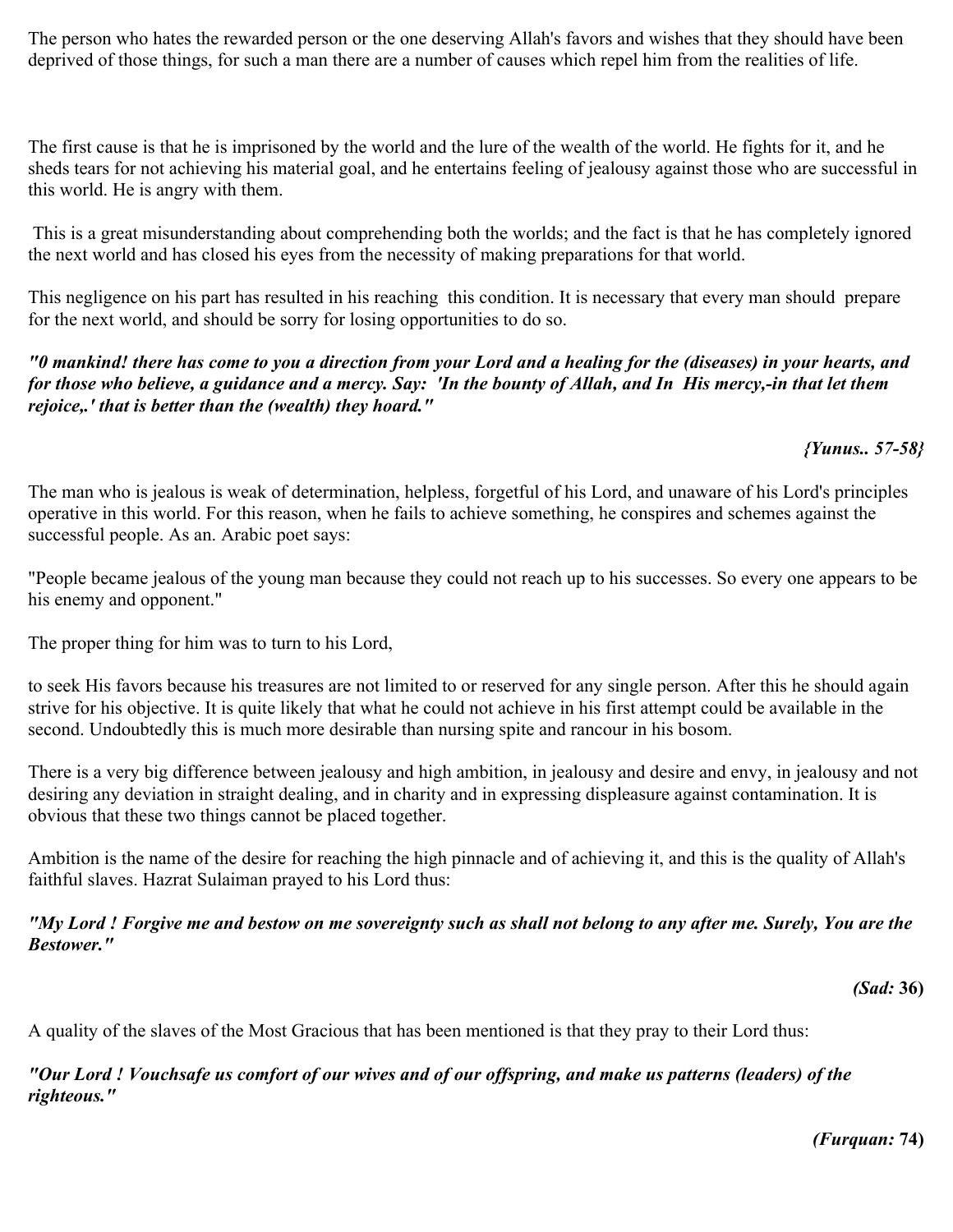internally over another person's. achieving His blessings is an abominable tendency. There is a great difference between these two.

Envy is the name of the desire to have those gifts which Allah has bestowed on others. But since nursing such a desire and envy can also open the gateways of mischief, can encourage the inclination towards wrong desires, and can also incite for achieving that which is apparently beneficial but in the ultimate analysis harmful. Islam has, therefore, fixed the norms for the things for which a man can have desire and for which competition is permissible. Allah's Messenger has said: "Excepting two things, in no other thing jealousy is permissible:

 One-it is permissible to be jealous of the man who has been given wealth by Allah and who is spending it in the cause of truth unhesitatingly,

and second, that man whom Allah has blessed with wisdom, in whose light he a1 takes decisions and imparts education in it to others."

The sense in which the word jealousy has been used in the *hadith* does not include the desire for bringing to in an end the blessing or the favour, but it means the efforts to achieve that blessing and having envy for that blessing has been termed as jealousy.

The idea is that the thing which a man should make his objective should be great and magnificent. It is lack of ambition or courage that a man should desire for small things, and should entertain expectations from them. There are many things which do not yield anything but distress and sorrow, and the spite against other people is generated because they think in an unhealthy hat manner as to way other people have achieved those things from which they are deprived.

About such things Allah says:

## *"In no wise covet those things* **in** *which Allah has bestowed His gifts more freely on some of you than on others, to men* **is** *allotted what they earn. And to women what they earn; but ask Allah of His bounty; for Allah has full knowledge of all things."*

*(Nissa..* **32)**

As regards disliking the untaught dealing in general conditions and matters, this is the rightful demand of justice and assertion. It has nothing to do with despicable jealousy.

If we feel angry that some person has earned a lot of benefits from a little labor, or has obtained a high ranking position, then such an anger is understandable and praiseworthy. This is a kind of public welfare which has nothing to do with jealousy.

Islam has been hearing and watching individuals at intervals, so that it may clean them of the impurities of spite and enmity, and may nourish in the hearts of the general people clean and pure feelings for their good, and for itself also. Every day, every week and every year arrangements are made for the cleaning of the individuals, so that their dirt and filth may be removed, defects may be done away with, and even the slightest trace of spite and rancor may not be found in the faithful heart.

About the daily *Farz salat* (compulsory prayer) it has been clarified that its reward will not be given to a Muslim unless his heart is not found free from ill will against others, and is not bereft of all disputes, quarrel enmity and rancor against the people.

Allah's Messenger has said:

**"There are three persons whose prayer does not rise even a fist above their heads. One is that man who leads the prayers of others who do not like it. Second is that woman who spends her night in such a way that her husband is displeased with her. And third are those two brothers who have severed their relations with each other."**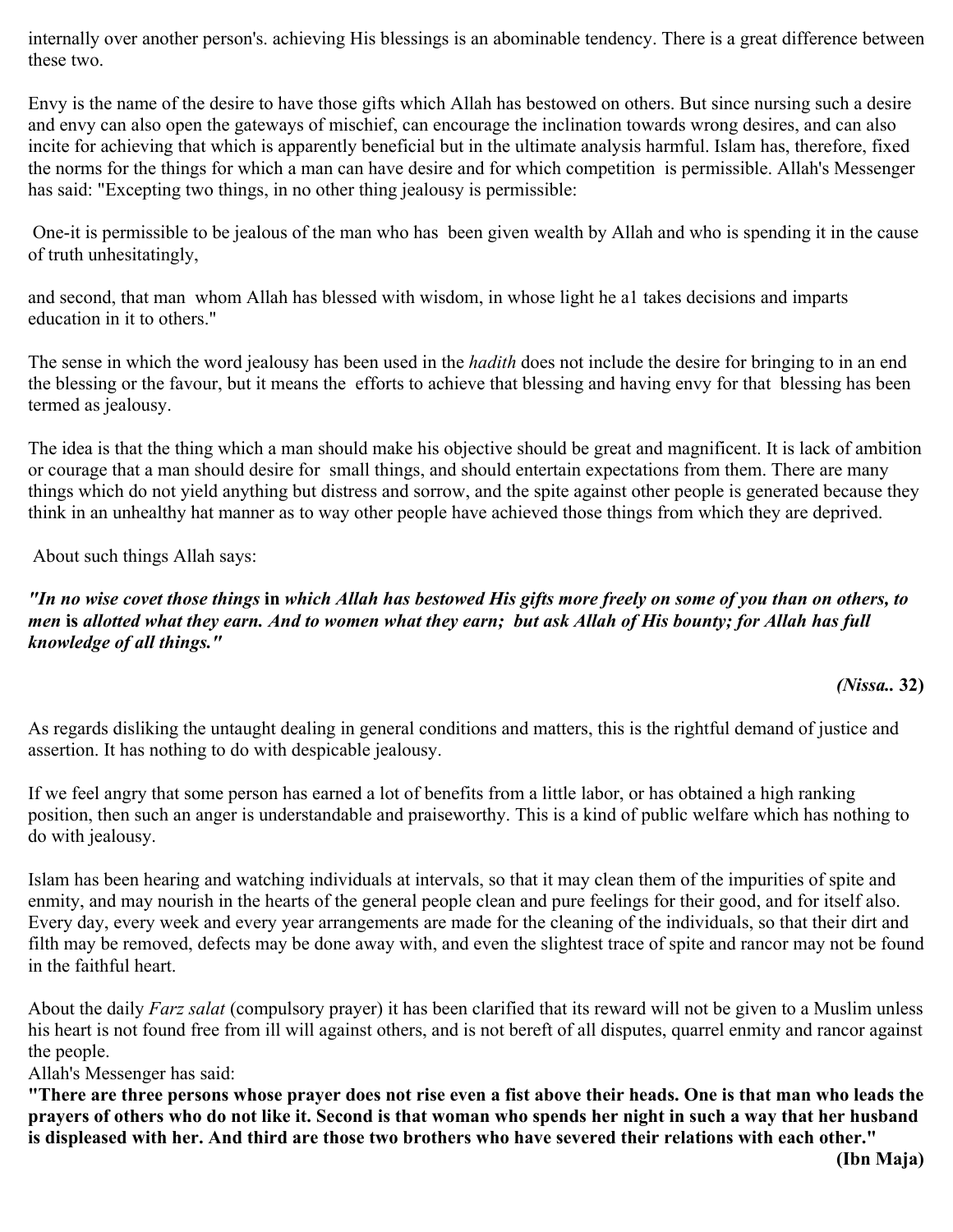Every week the acts of Muslims are evaluated. Allah sees every week what a Muslim has collected for the next world, and what feelings are hidden in his heart. If his bosom is free from spite and rancor, then he is saved from destruction, and if it is filled with the feeling of displeasure, jealousy and ill will then he remains backward in the field of action. Allah's Messenger has said:

 **"Every Monday and Thursday men's acts are placed before Allah. On these days Allah forgives the sins of everybody, except the polytheists. However, if there is a person who has spite and rancor against his brother, He says about them: "Leave these two alone in their condition till they come to a settlement."**

#### **(Muslim)**

It is not correct for a Muslim that the days an nights may pass off and he should be shackled for the whole year in the chains of enmity and spite, and tied with the handcuffs of rancor and ill-will. Allah grant gifts to those who are sincere and broad-minded. In the *hadith* it is mentioned:

## **"In the night of the 15th of Sha'ban, Allah acquaints himself of the conditions of His slaves. So He forgives those who seek His pardon, bestows mercy on those seeking mercy, and leaves the spiteful people alone."**

#### **(Baihaqui)**

 Even after this much cleansing if a man leaves this world carrying the dirt and filth of spite, rancor and jealousy, then he deserves to be burnt in the fire of hell.

The man whose cleansing has not been possible by the , Shariah, the fire of hell will reach him and it will not be helpless in burning his sins and his enmity.

Spite and jealousy and the diseases which were created by them have been condemned by Islam, and they have developed and progressed because man is a prisoner of the world and the desires to achieve it, and the longing to enjoy the pleasures and luxuries of life to the utmost keep him in trouble.

But if some one is hated for Allah, if a man gets angry in the cause of truth, or if tumultuous enthusiasm and liking is displayed to achieve righteousness and virtue, then this is quite a different matter.

It is no sin for a Muslim if he severs his relation till the end of his life with such persons as disobey the commands of Allah, or who cross the limits of Shariah. If he hates such persons or declares his enmity towards them, then he cannot be blamed for that; on the contrary it is a sign of his perfect faith, selflessness and sincerity.

Allah has commanded us that we should keep away from His enemies, even if they may be our relatives:

#### *"0 you who believe! Choose not your fathers nor your brethren for friends if they take pleasure*

#### *in disbelief rather than faith. Whosoever of you takes them for friends, such are wrongdoers."*

 One whose company is bad, who has the habits meanness and of talking glibly and endlessly, to keep away from such a one is necessary.

 And one who has committed a wrong against Allah to punish such a one there is nothing wrong if that on is boycotted for a fixed period, because the Prophet had severed his relation with some of his wives for a period of forty days and Abdullah bin Umar did not have an relation with one of his sons till his death, because he had rejected one command of the Messenger of Allah.

His father, Abdullah bin Umar narrated a *hadith'* which women were allowed to go to the mosques, but his son had rejected this *hadith.*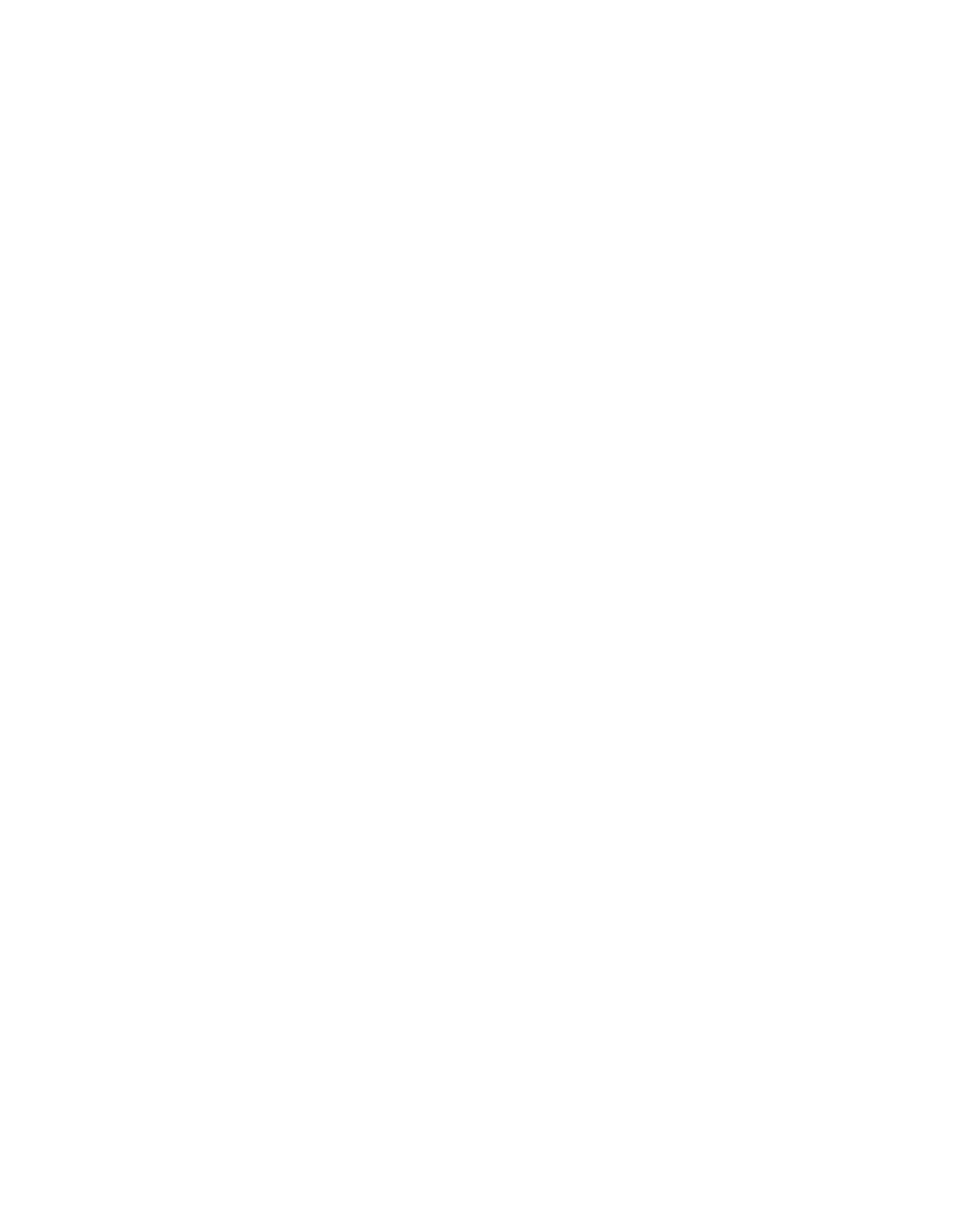# **CHAPTER 13**

## **STRENGTH**

#### **Faith-A Revolutionary Strength**

A firm and strong faith is such a never-drying spring, from which flow the strength for the desired activities, coveted courage and forbearance to tolerate adversities and to face dangers. It creates in man such a restless feeling and deep attachment to his ideal that if he is unable to achieve his coveted objective, he does *not* hesitate to partake of the drink of death.

When faith finds a place in a man's heart and takes deep roots in it, it brings out these results only. It fills a man's heart and mind with such power and strength that cover and influence all his dealings. Accordingly, when he opens his mouth, he talks with confidence and certainty. When he undertakes a work, he attends to it with full interest and sincerity. When he starts on a journey, his destination is before his eyes. If he enjoys the wealth of the correct end firm thinking, the world of the heart too is inhabited by the enthusiasm and restless courage. Hesitation and ambivalence do not find a place in his heart, and high-velocity winds do not move him from his path or make him deviate from his objective. It will not be surprising if he says to every one, in the words of an Urdu poet:

"Come here O tyrant! we will try our art,

"You try your arrow, and I will try my liver (courage)."

And he may challenge the people around him thus:

## *"You work in your manner, I too am acting. Soon you will know who will get disgraceful punishment, and who will get the everlasting punishment."*

## *(Zumar : 39-40)*

This challenging accent, this independent spirit in action and deeds, this self-confidence in understanding truth and tradition are the qualities which make him a distinguished personality in life. He deals with the people in the light of the facts seen and experienced by him. If he finds the people on a policy which is right f and truthful, he extends his hand for co-operation; and if he finds them committing errors, he withdraws himself, ,and leaves his conscience alive and wakeful.

Allah's Messenger has said:

**"Everyone of you should desist from walking with every traveler. He should not say that he is with the people, and that if people would do good deed, he would also do the good deeds; and that if they would do wicked deeds then he would co-operate with them. You should prepare yourself to co-operate with them if they do righteous deeds and to keep away if they do wicked deeds."**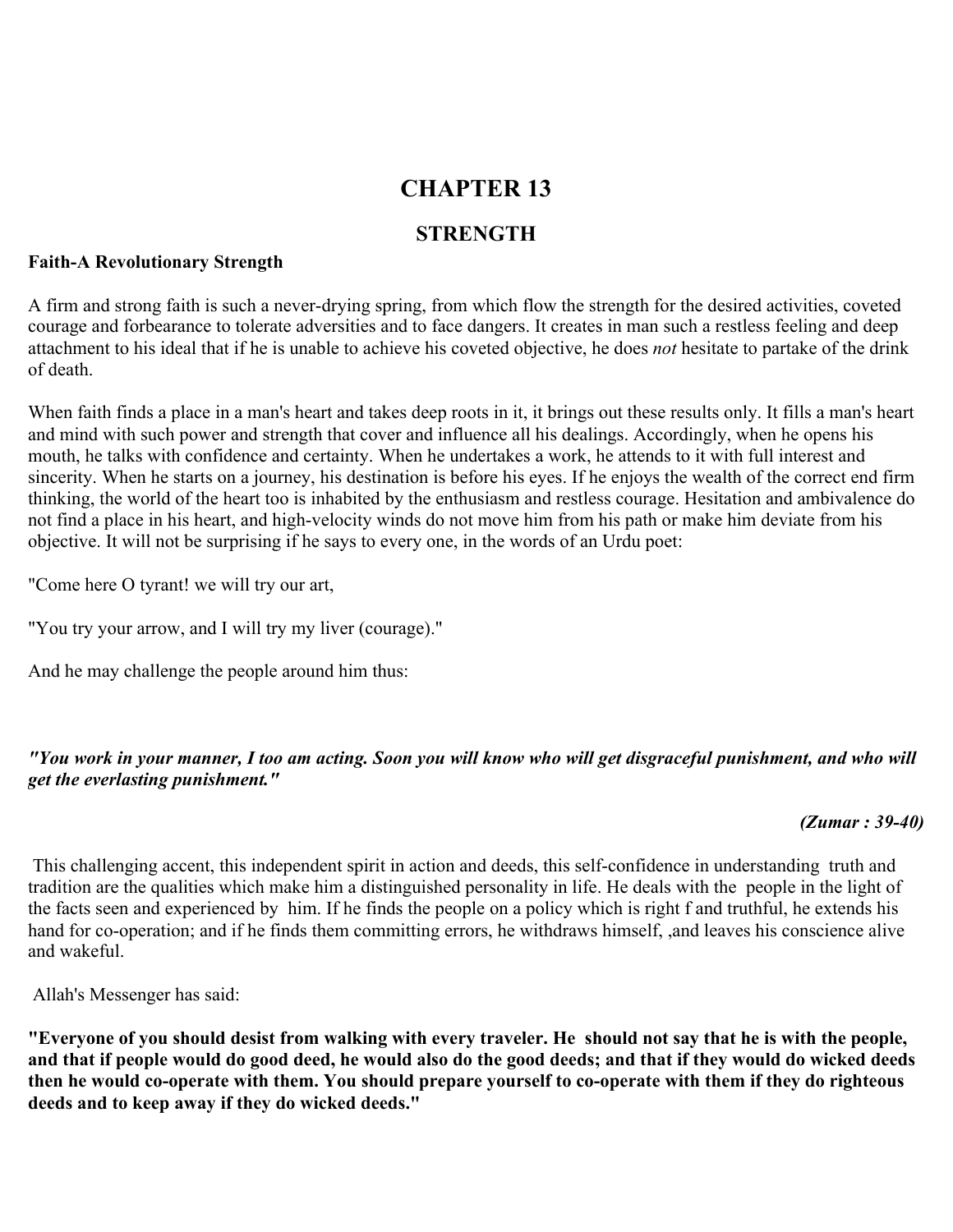But one who is weak, the current customs and habits make one their slave. On such a man's conduct rule the things which are current in the society. If these customs and practices are wrong and destructive, then he carries the burden of the troubles of this world as well as of the next.

Among the people, various kinds of innovations have become customary on the occasions of celebrations and mourning. They pay more attention to performing these innovative acts than on the realities of the religion.

But a straight-going Momin does not take any interest in these things, for which there is no supportive proof in religion. He is confronted with opposition and experiences difficulties in opposing the popular and customary rituals, but it is obvious that he need not care for any condemnation from anybody in the affairs of Allah. He has to achieve his ideal. No weapon of criticism and fault-finding and no injuries from tongue can obstruct his way.

Falsehood which sometimes is successful is subsequently ruled by powerful individuals. They then destroy its position and rank. This also cannot stay for a long time with the help and support of its allies, because many enemies who are today with it, having been deceived by falsehood, tomorrow they would become the supporters of the other enemies; they approve of their aims and objects after knowing their character and pledge their support after severe hostility and spite.

Ibn Abbas has narrated that Allah's Messenger has said:

**"He who has displeased Allah for seeking the pleasure of the people, Allah is displeased with him and those people are also displeased for pleasing whom he had earned Allah's displeasure. And he who pleases Allah by displeasing the people, Allah is also pleased with him and also those people whom he had displeased for pleasing Allah, so much so that He made him splendid and his speech and acts in the eyes of others beautiful."**

#### **(Tibrani)**

A Muslim should stick to what he believes to be true, and he should ignore all the insults, fun-making, and difficulties with which he is confronted. He should adopt for himself such a policy through following which he should always try to get rewards *(sawab)* from Allah. If those, who believe in superstitions and absurd things, make fun of the faithful people and laugh at them, then it is necessary for a Momin to be strong and to stand his ground with firmness.

#### *"When they see you, (0 Muhammed !) they treat you only as a jest (saying): Is this he whom Allah sends as a messenger? He would have led us far away from our gods if we had not been staunch to them. They will know, when they behold the doom, who is more astray as to the road."*

#### *(Furqan : 42-43)*

No doubt, a Muslim must feel in his personality the strength of belief and in his heart the pressure and awe of faith. If the things around him do not influence him, then he is like a rock which is not moved by the lashing of the waves of the sea. What harm these men can inflict on a man who feels in his heart the strength of faith and belief, and on account of his relation with his Lord and steadfastness in his religion feels in himself a new determination and a fresh courage ? If all these rush and attack, they will not be able to harm him a bit.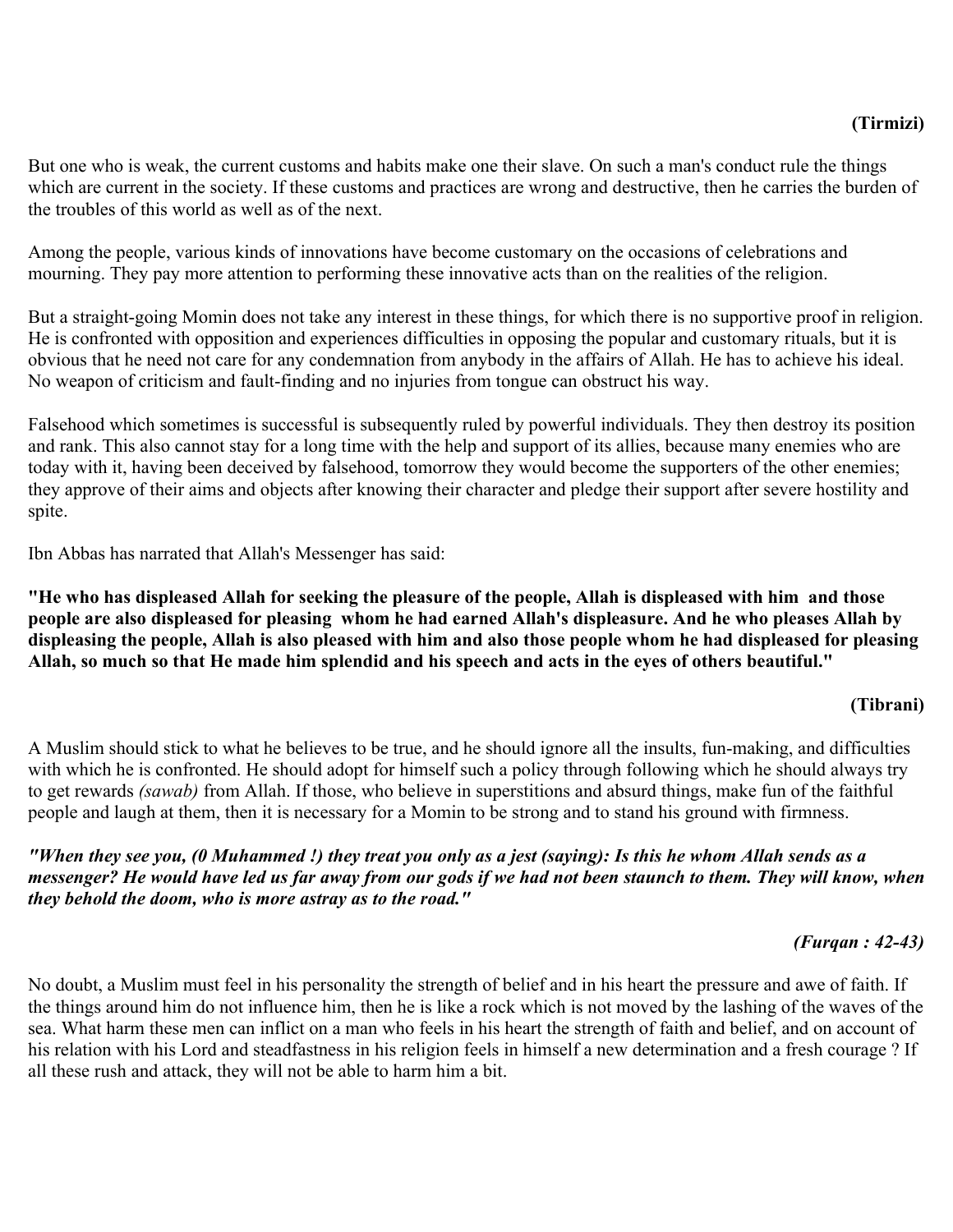Ibn Abbas says that he was sitting on a mount be- hind the Prophet. The Prophet said:

**"O child! remember Allah, He will take care of you. Remember Allah, you will find Him everywhere. Recognize Allah's rights in your prosperity, He will recognize you in your adversity. If you want to ask anything, ask from Allah. If you need help, seek help from Allah, for if all the men together decide to help, they will not be able to do so, if Allah has not written that for you and they have no control over it. And if all of them decide to inflict some harm on you which Allah has not meant for you, they cannot harm you a bit. The ink of the pen has been dried and the sheets have been collected."**

The fact is that in a Muslim the basis of strength and power is the belief in the oneness of Allah. Similarly other virtues prevent him from accepting any disgrace and insult in this world, because a Muslim is most honored and of high rank on account of his relationship with the heavens. In his own sphere of faith he has the power to become a whole community. These are Allah's words, speaking for him:

**"Say: 'Shall I choose for a protecting friend other than Allah, the Originator of the heavens and the earth, who feeds and is never fed?' Say: 'I am ordered to be the first to surrender (to Him). And be not you (0 Muhammed !) of the idolaters'.'"**

**(An'am: 14).**

### **Determination and Trust-the best Manifestation of Strength**

Islam has declared achievement of strength and power essential. Its one characteristic and manifestation is that you make a firm determination and a strong resolve to achieve, with the help of your nearest available means and resources, your objective. Try your utmost in achieving your goal. You should leave no stone unturned and no room for chance, and thereafter leave the outcome in the hands of destiny. There are many individuals who take Allah's shelter in order to cover their objectionable defects reprehensible negligence, inability and laziness, and grumble against luck. Islam has disapproved of this tendency.

Auf bin Malik says that Allah's Messenger once gave a decision in a dispute of two people. When the man against whom the Prophet's decision was given was returning, said:

## **"For me Allah is sufficient, and He is the best support." The Prophet said: "Allah sends curses on helplessness and weakness. You should give proof of your wisdom. When you are overpowered in any matter say: 'For me Allah is sufficient, and He is the best support'."**

#### **(Abu Daud)**

It is the duty of everybody that he should make full efforts and try to the best of his ability to overcome his difficulty, till the time he achieves his objective. If he overpowers his difficulties then he has fulfilled his responsibility.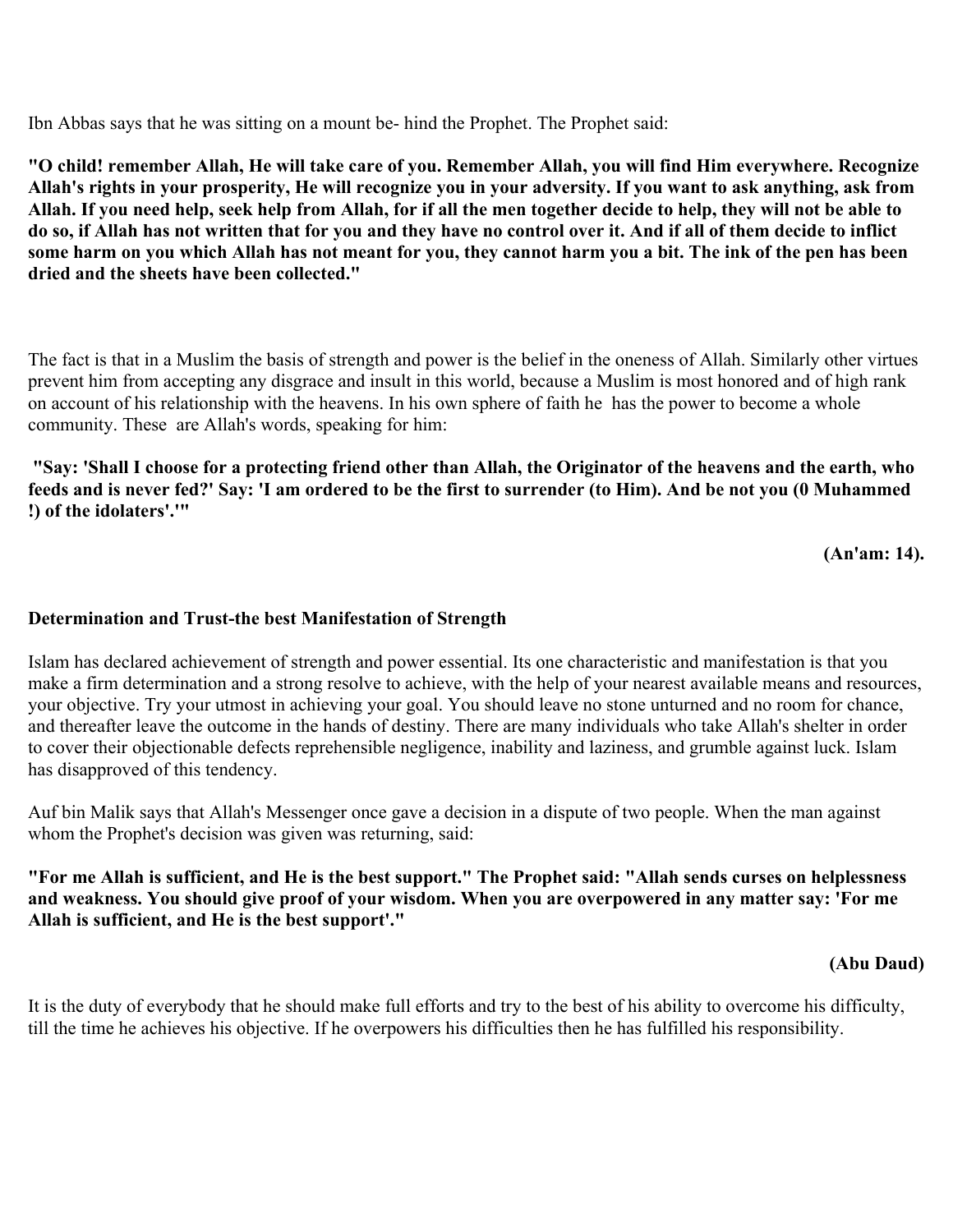However, if after making all the efforts he fails, then at such a time the support of Allah is the best shelter for him, which would help him to overcome the sense of defeatism and frustration. In both the states he is strong and powerful. First by making efforts and working, and in the second case by relying on God he receives strength.

Islam does not like that in your affairs you should be a prey to vagueness and hesitation, You should not be undecided in the matter of selecting the advantageous alternative. Your head should not be filled up with doubts and misgivings, resulting in an atmosphere of indetermination and indecision, making it difficult for you to come to a decision. It does not like that due to your weakness you may not be able to strongly hold the advantageous things in your firm grip, and they should slip through your fingers and may be wasted. This restlessness and indecision does not become a Muslim.

Allah's Prophet has said:

**" A strong Momin is better than a weak Momin and is more liked by Allah, and there is good ill each one. Desire profitable things and seek Allah's help and be humble. If you are harmed then do not say that had you done in this way the result would have been different, but say Allah is Controller, whatever He likes He may decide, because the botheration of ifs and buts opens the door of the devil's workshop."**

What is the work of Satan? To remind of the troubles and the difficulties of the past, which would create a sense of heart-breaking disappointment and de-privation. Man thinks about the prospects of his present and future. As regards shedding tears on the defeats of the past, to bring back the memory of the past sadness, to think of old enmities and to be entangled in the net of ifs and buts, are inclinations which do not suit the conduct of a Muslim. Quran has listed them with sorrow and frustration in those manifestations which are generated in the hearts of the infidels:

*"0 you who believe ! Be not as those who disbelieved and said of their brethren who went abroad in the land or were fighting in the field : If they had been (here) with us they would not have died or been killed; that Allah may make it anguish in their hearts. Allah gives life and causes death and Allah is Observer of what you do."*

*( Ale Imran .. 156)*

One *hadith* has it:

## **"One who wants to be strong among men, should rely on Allah."**

Trust in Allah which makes a man powerful is a kind of confidence in Allah, which saves a man from destruction at a time when he is surrounded on all sides by harrowing difficulties, and when he is unable to get help from anyone else, nor is there any hope of getting it from elsewhere.

Accordingly he becomes a mountain of strength at the time of confrontation with the enemy. If the reliance is on Allah, then in spite of the shortage of weapons and war equipment and insufficient number of supporters, he feels that he has a strong support. From this trust in Allah he receives encouragement and support to be steadfast. He sticks to his job till in the dark and frightening atmosphere the glad tidings of victory are heard by him. The holy Quran says that trust is

**<sup>(</sup>Muslim)**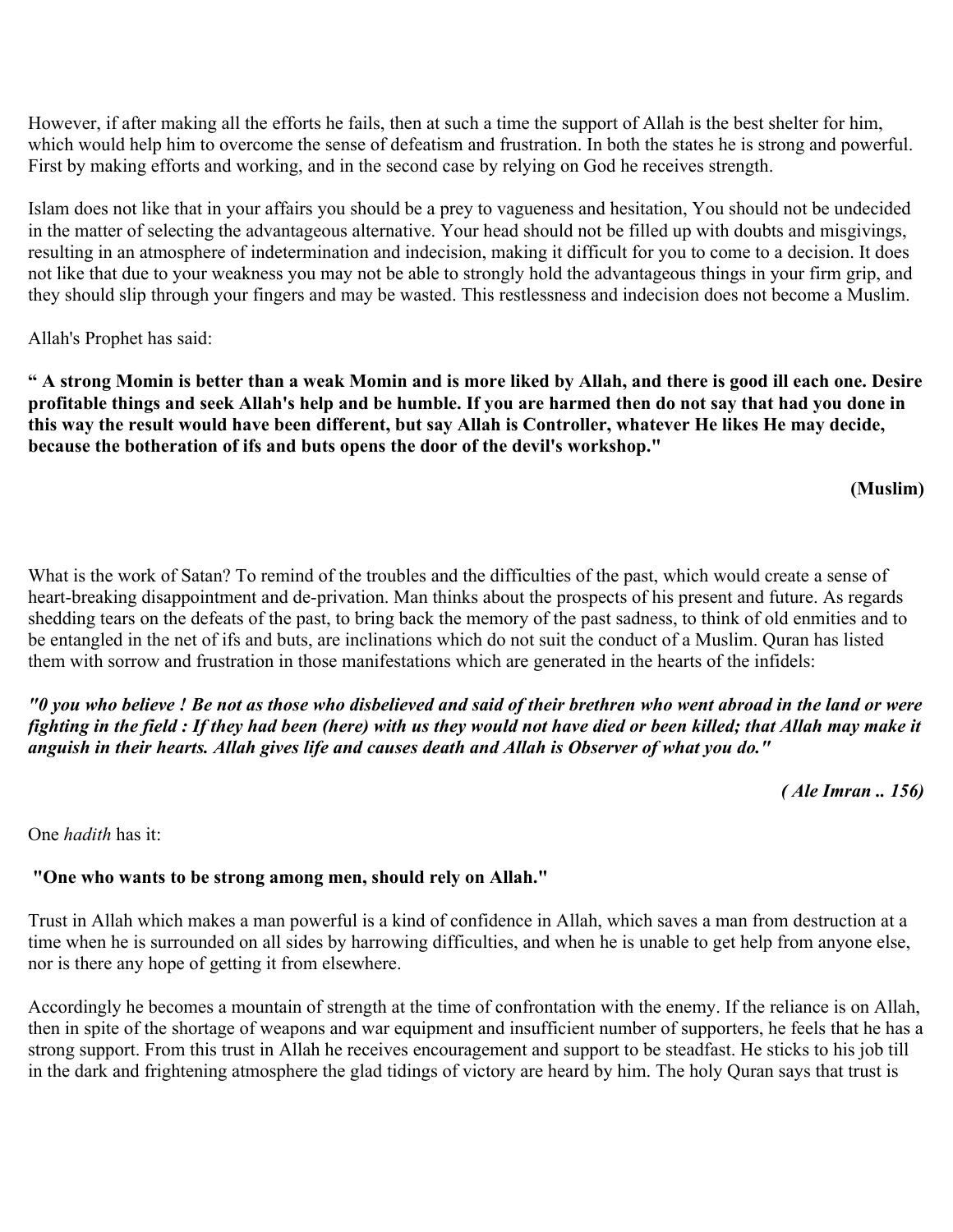such an eternal food for war that with its help prophets and their followers have bravely and successfully faced the tyrants of their time:

## *"How should we not put our trust in Allah when He has shown US our ways? We surely will endure that hurt you do us. In Allah let the trusting put their trust"*

#### *(Ibrahim: 12)*

The faithful and their supporters stand their ground, sticking to their mandate. They have expectations of well-being in the future. They have full confidence that their present weakness will be converted into a powerful victorious force, but the wicked and evil rulers and their disciples term this determination and trust of the faithful as their pride and madness:

#### *"When the hypocrites and those in whose hearts is a disease said: 'Their religion has deluded these. Whosoever puts his trust in Allah (will find that) surely, Allah is Mighty, Wise."*

## *(AI-Anfal: 49)*

The correct and true trust is that which accompanies profitable striving and firm determination. From these things trust became deprived when the face of Islam was disfigured and religion was made a plaything For becoming strong and powerful a Muslim should take care that he keeps away from the life of wickedness and evil, loves the policy of cleanness and steadfastness. A man who is ill mannered, and bereft of decency and consideration, cannot attain strength. He should put on the hide of the beasts and walk in the wake of the kings as a servant.

Allah informed the nation of Hud, that was tyrant and rebellious against Allah, the correct and profitable causes of strength:

### *"Ask forgiveness of your Lord, then turn to Him repentant ; He will cause the sky to rain abundance on you and will add to you strength to your strength. Turn not away, guilty."*

#### *(Hud: 52)*

The kind Prophet wanted to present the worship to the people in a beautiful form and to persuade them to perform it. When a man performs a righteous deed, he opposes the Satan and tries to rise towards the angels. At that time how great becomes his sanctity and magnificence! To focus attention on this the Prophet has explained it by giving an example:

**"When Allah created the earth, it tilted and was unsteady. Accordingly Allah put the stakes , (nails) of mountains in it, and it became steady, and stood in one position. The angels were amazed by the strength of the mountains. They asked the Creator: 'Our Lord! Have you created anything harder than the mountains ?' He replied: 'Yes, Iron is harder than this.' The angels again asked: "Is anything harder than iron ?' He said: 'Yes, Fire has more power,' They asked: 'Is there any- thing more powerful created by you than fire ? He said: 'Yes. Water is more powerful than this.' The angels asked: 'Does anything among your created things exist more powerful than water ? He said: 'Yes, air has more power than this.' They asked: : 'Have you created anything more powerful than air ?' He said: 'Yes. Adam's son is more powerful, provided he gives charity from his right hand without letting his left hand know it."**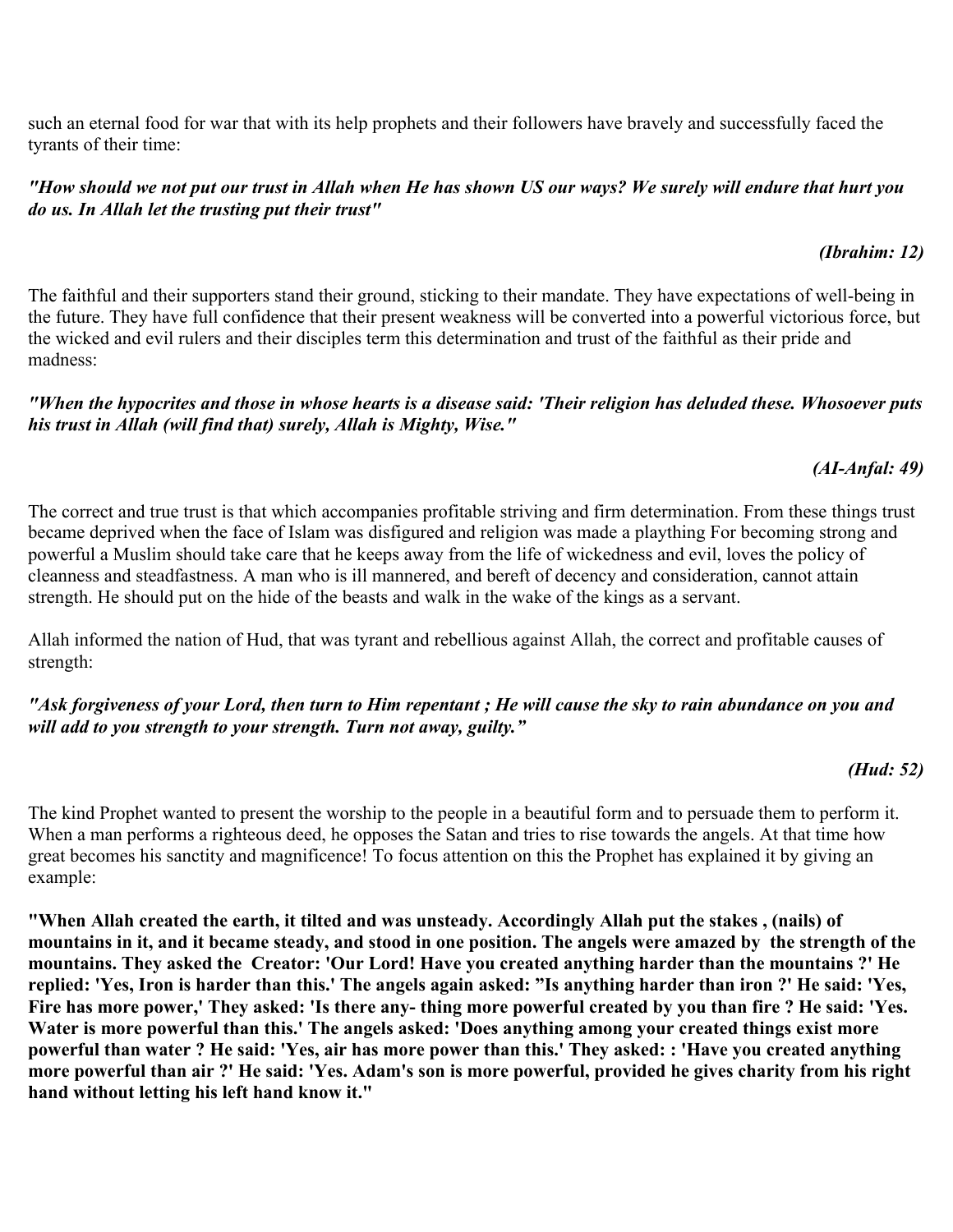Man is the strangest creature of the universe. The day his personality attains greatness and excellence of moral character he becomes the hunter of the universe. He brings under his control the hardest and the most powerful things of the universe, and derives benefit from it. But the day when his personality declines, he earns the curses of the inhabitants of the heavens and the earth, and the particles of dust carry him with them in their flight.

In the *hadith* quoted above the value and importance of such a virtuous man has been mentioned who tries to forge ahead in the field of righteousness and who tries to touch the heights of excellence and decency.

One factor of strength is that a Muslim should be in the habit of stating the truth unhesitatingly. He should meet people with an open heart, and on the basis of righteous values and principles. He should not compromise in the matter of truth, so that his decency and his companions' character may not be tarnished.

He should consider his strength a direct outcome of his belief which he represents and for which he is alive. He should never waver in unhesitatingly and courageously proving a reality.

It is reported that when the Prophet's son Ibrahim died, the sun went into an eclipse. The people said that the eclipse was due to the death of Ibrahim. Allah's Messenger gave a sermon to the people, and said:

**"The eclipse of the sun and the moon are not on account of the death or life of some person, but they both are the signs of Allah, which He shows to His slaves. So when you see the eclipse of the sun or the moon, you run for offering salat."**

## **(Bukhari)**

A man who breathes in the atmosphere of realities, does not compromise with falsehood and absurdities. He is always indifferent to such things, and his uncompromising words point to the vast treasure of greatness and nobility, whose owner does not derive any benefit from deception and his character, stands on the rock of excellent moral character.

The performance of the duty of ordering the righteous thing and preventing the commitment of the forbidden thing comes from the personal excellence, because it results from the courageous talk of the sincere people who want to earn Allah's reward by ending their own egoist leanings.

 In our other books we have explained the social and political objectives which is related to the performance of the righteous and the forbidding of the forbidden. (Author's Arabic book)

Here what we want to emphasize is that a Muslim must necessarily straight away criticize the general evils, should be courageous in attacking them. neither the fear of a big man nor the consideration for a relative should prevent him from doing the right thing, and in the path of Allah no condemnation from any source should block his away.

Islam has disliked that a man should feel weak in the presence of wicked and evil persons, and should address them in a respectable way. Allah's Messenger has said: "When a man addresses a hypocrite as 'Ya Sayyedi' (My master), he makes Allah very wrathful."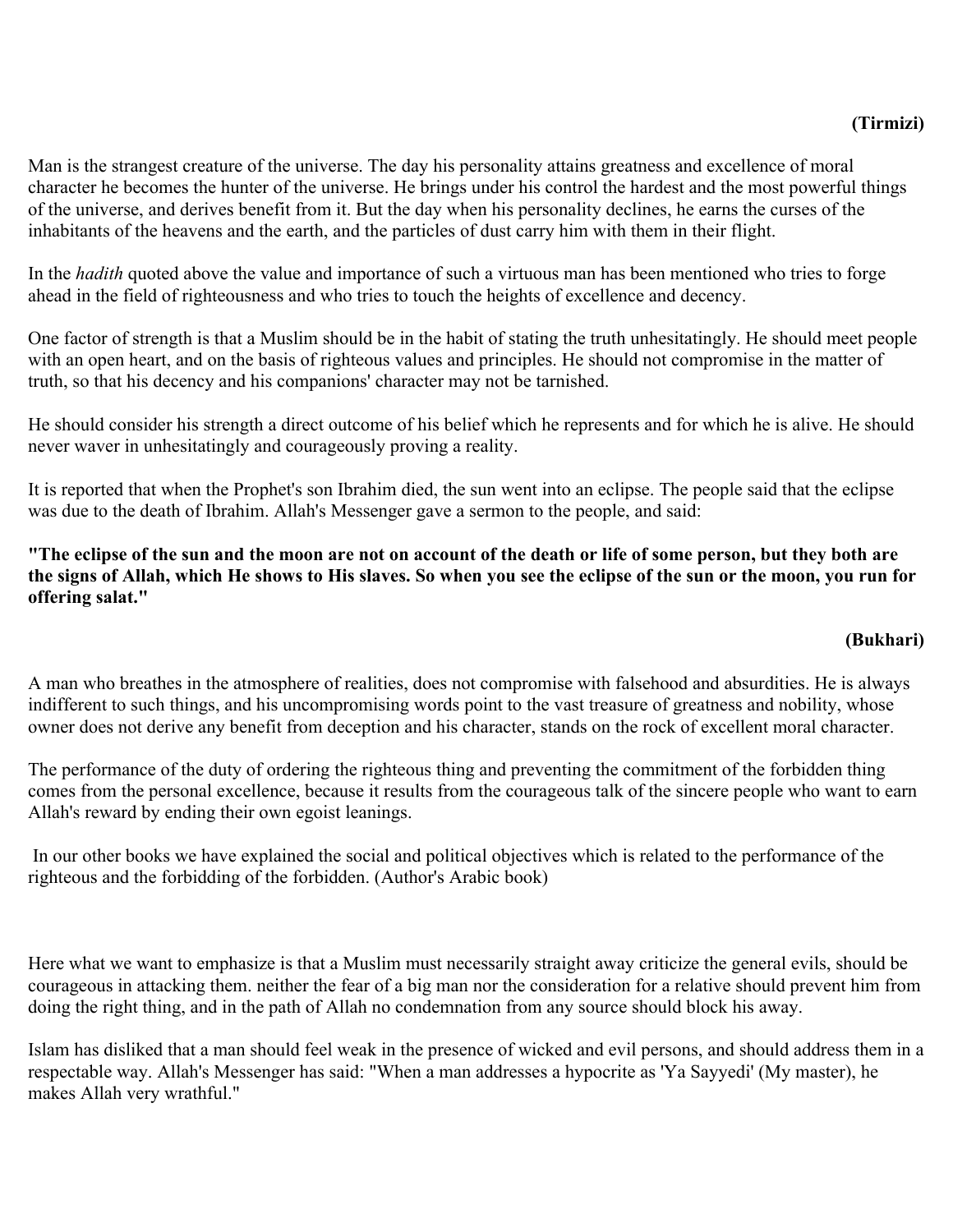This is a double crime that a man should not respect the Allah's commands about forbidden things, and then he should only listen to those who think him respectable and should not care for those who consider him mean and humble:

### *"He whom Allah scorns. there is none to give him honor. Surely, Allah does what He will."*

### *(Hajj: 18)*

Islam has declared backbiting as *haram,* so that man's life may continue and the factors of strength may remain in it, for the man who states the defects of a person in his absence and derives satisfaction from it, is undoubtedly very mean and low.

But the man who has the strength to respond to the motivation and call of truth, he stops those whom he likes, in whatever manner and words he thinks proper he criticizes them. He does not keep anything hidden in his heart for condemning anybody behind the scene.

However it does not mean that we may address anybody whom we like in an insulting way. If we find any defects in persons, we may fix up certain] norms about dealing with them.

If his defect is limited to his own person or if it is not in consonance with his position, then it would be foolish to castigate him in his presence or in his absence.

And if his steps are slipping towards a sin, and he does not seem to be in a mood to give it up like a horse who flounders and falls on his face then to defame such a person among the people is meanness.

However, if he is a blatant sinner, and he openly breaks the rights of Allah and usurps the rights of his fellow men, then it is necessary that he should be opposed with the words of truth and without caring for anybody he should be properly warned.

Since this dialogue has to be straight, it is necessary that curses and abuses should be avoided and physical hurt should be averted. The purpose should be to change the bad habit and to reform the individual and the society. It does not mean that his mention before his enemies should be in demeaning words, so that you may get closer to their hearts, or may derive some benefits or may claim yourself to be innocent of those sins. Allah's Messenger has said:

**"He who has eaten food in exchange for the honor of a Muslim, Allah will feed him fire of hell in compensation on the Doomsday; and he who put on clothes in exchange for dishonoring a Muslim, Allah will clothe him in compensation with the cloth of hell fire; and if he who earned respect and fame by playing with the chastity of a Muslim, Allah will make him taste fully for this on the Doomsday."**

#### **(Abu Daud)**

 Backbiting is the policy of the weak persons, and "only those people try to indulge in backbiting who are unable to strive for themselves."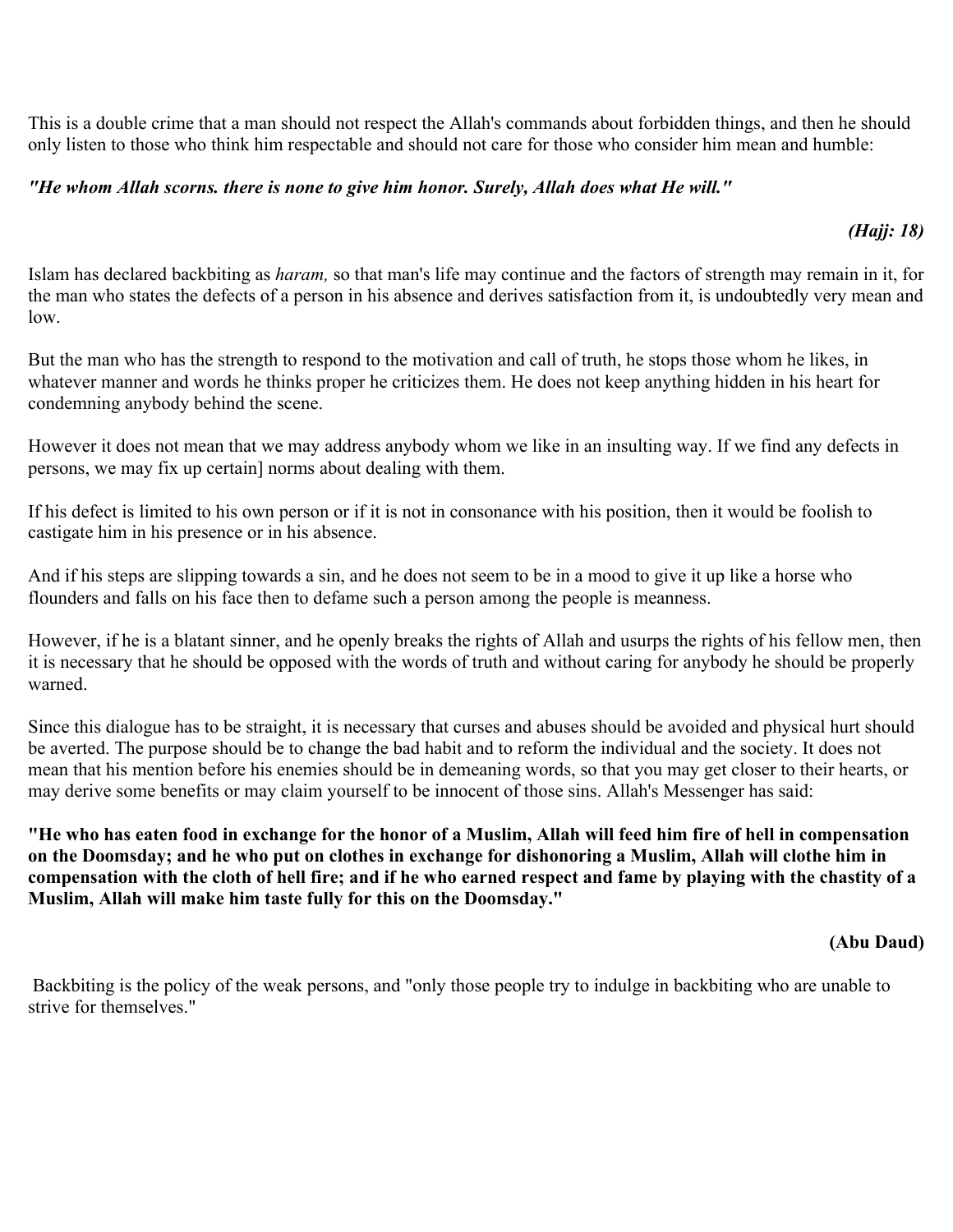### **Sycophants are Disliked by Islam**

Islam dislikes those persons who become merely a supplement of other people, those persons who live on the charity of others, those who want to live like foxes that is content with eating the remnants of a Lion's prey.

A Muslim is much above this kind of living, to maintain himself in this superficial way on the support of others. It is necessary that he should shun all places or situations of insults and ignominy, and should go to the end of the world in search of a life of honor and dignity.

Allah's Messenger has talked of the people of the Paradise and their companions, and the people of the hell and their companions. Accordingly he has mentioned in the first group the good qualities and advantages of strength, decency and morality, while in the other group he has mentioned the infamy, ignominy, helplessness and immoral enjoyments.

"People of paradise will be of three kinds. First that powerful man who was just and balanced in his dealings, who popularized the practice of charity and virtue, and adopted the attitude of softness and rightness. Second will be that person who was kind, who was soft hearted for every relative and every Muslim. Third will be that person who having a wife and children, yet was able to save himself from the forbidden things. In the people of the hell will be that dishonest person whose greed will not be discernible, but he would be indulging in misappropriation, that man who may deceive you every morning and evening in connection with your property and your family. And the Prophet talked about miserliness, falsehood, speaker of vulgarity and ill-mannered person, and said:

**"Allah has inspired me to say that you should be humble and none should feel proud, nor should anyone oppress others."**

#### **(Muslim)**

Although many occasions come when a Muslim is caught in dilemmas and sometimes he feels mean in his own eyes, if he is bound by these melancholic handcuffs. Accordingly the fear of individual infamy and social ignominy sometimes compel a man to be inactive.

He thinks on wrong lines and considers these misfortunes as bad omen. His productivity in the field of life reduces considerably. But it is the responsibility of a Muslim that he should break all these chains of sorrow and adversities and should strive fully to extricate himself from these crippling curbs.

The last Prophet of Allah used to pray for shelter under his Lord from all these adversities:

### **"O Allah! I seek shelter through you from sorrow and hardship. I seek shelter from humility and laziness, and through you seek shelter from cowardice and miserliness, from the defeat of the religion and from the cruelty and tyranny of the oppressors."**

#### **(Abu Daud)**

Patience and hope are the weapons of the present and the future. In their company man is able to bear the severest of the hardships and is not disgraced, and all sides of his life become more safe from evils, and he rises above the mischief and trials, because he is a Momin a faithful slave who begs and supplicates in humbles before Allah only.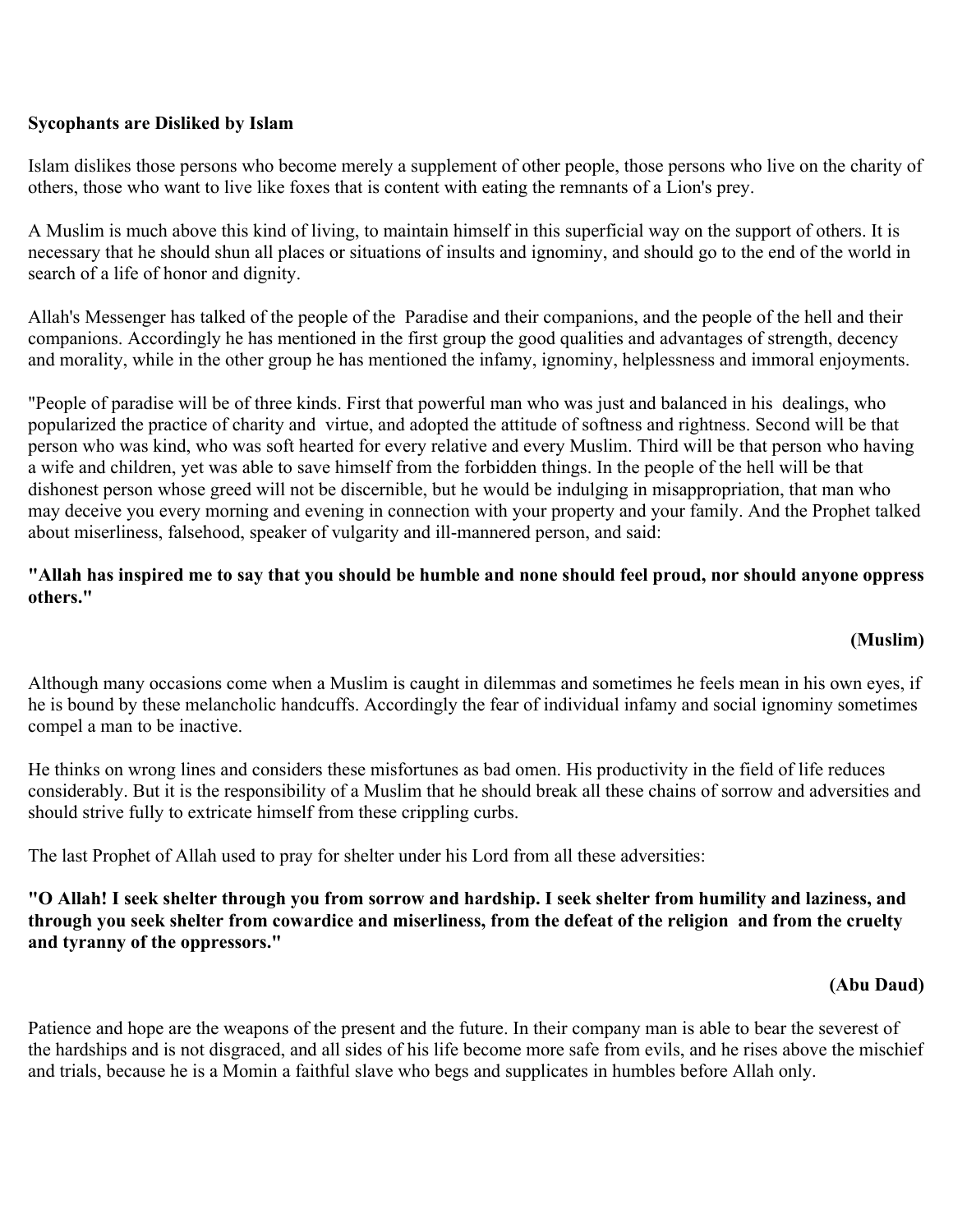# **CHAPTER 14**

## **TOLERANCE AND PARDON**

### **Tolerance and Forbearance**

People react differently to the motivations and the occasions that generate feelings of sorrow and pain.

Some people are provoked by ordinary things, and they become unmindful of every thing and in haste take a very unwise step. But there are also such persons as pass through various hardships and adversities and yet do not forget to behave with seriousness, wisely, with tolerance and good manners.

It is true that the original nature of a man and his natural temperament playa very big part in a man's being hottempered or softhearted, serious or hasty, righteous or wicked. But there is a very deep relation between a man's selfconfidence and his solemn behavior with others and in forgiving the errors of others. In reality, the more good mannered and perfect a big man is, in the same proportion his heart will be big and the circle of his tolerance and forbearance will be wide. He will try to find the extenuating circumstances for the errors of others and will accept their apologies when offered. If anybody may attack him with the intention of injuring him, he will look at him as a philosopher looks at the children playing marbles on the roads, and will ignore him.

We have seen that anger makes a man mad. A man is disgraced in his own sight, when he feels that he has been put to great humiliation, and feels that this blot cannot be removed without shedding blood.

Can a man who has high moral character take such a step merely because he has to pass through sorrow and pain? Never. Those who indulge in inflicting insults on others are disgraced in their own eyes before insulting others.

This is what we understand from the tolerance and forbearance shown by Hud. He invited his nation to accept the belief of oneness of Allah. His nation greeted him with abuses, curses and accusations which he tolerated peacefully. The people of his nation said:

## *"Indeed, we see you in foolishness, and surely, we deem you of the liars. He said.. 'O my people!*

## *There is no foolishness in me, but I am a messenger from the Lord of the Worlds. I convey to you the message of my Lord and am for you a true adviser'." ,*

## *(AI-A'raf.. 66-68)*

The abusing and the curses of the Nation of Hud did not provoke him, because there is a lot of difference between the two groups. On the one side is a man whom God has selected to be His Messenger. He is a representative of goodness and righteousness. On the other side are persons who are imbedded in ignorance and foolishness, and vying with each other in worshipping stones. On account of their foolishness they think that the stone idols are the masters of their destiny. How can a great teacher be disheartened by the misbehavior of such a flock ?.

How Allah's Messenger imbibed the qualities of tolerance and forbearance to his companions can be understood from the following tradition, which shows the foolishness of an Arab and the love and serenity of the Prophet.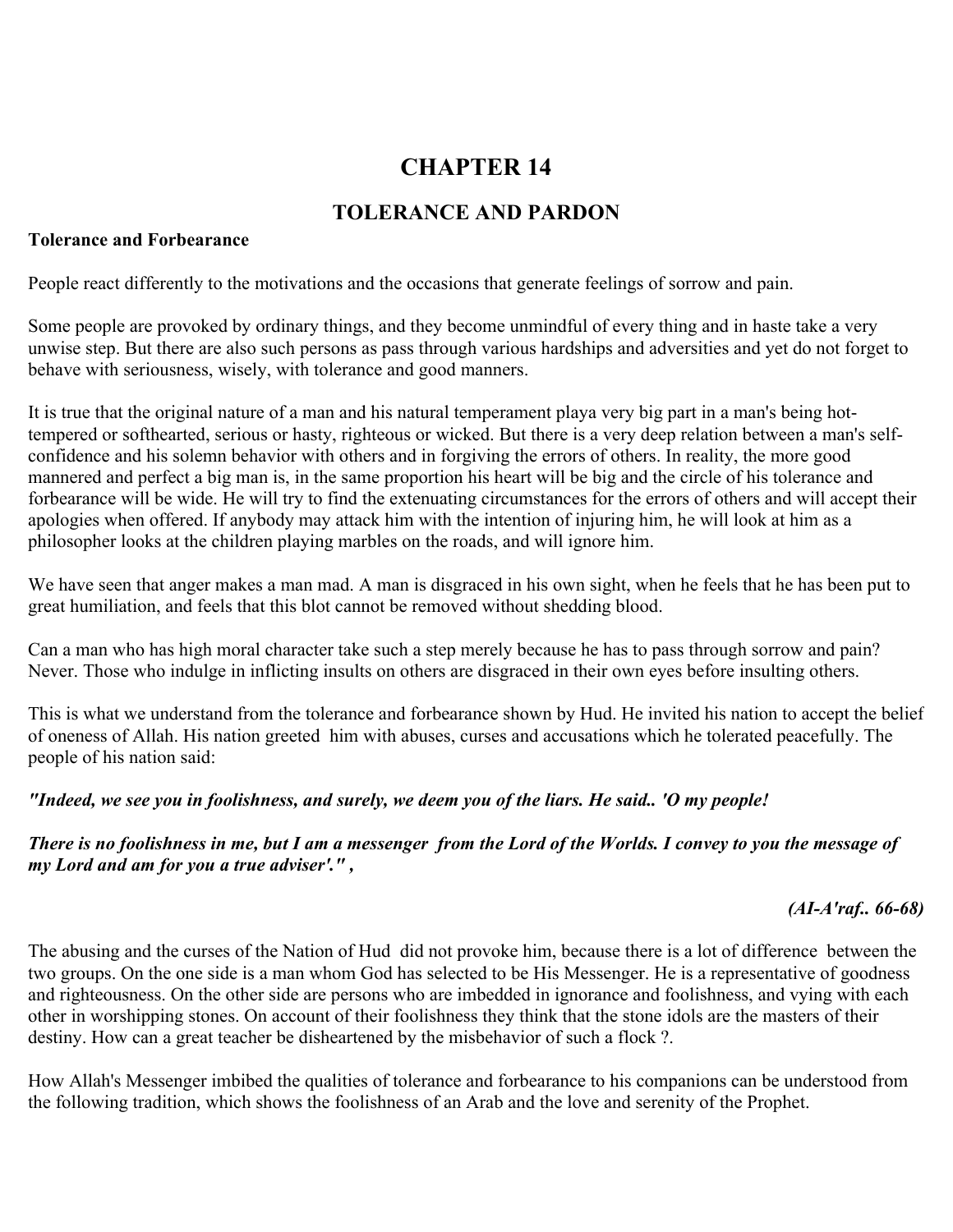It is reported that a Bedouin came to the Prophet and asked for something, and the Prophet gave him something, and asked: "Did I treat you well 1" The Bedouin replied: "No, you have not treated me well." Hearing this, the Muslims got angry and advanced towards him. The Prophet made a sign to stop them. Then he got up and went to his house and gave him some more gift, and again asked: "Did I treat you well ?" He replied: "Yes, may Allah grant prosperity to your family." The Prophet said to him: "Whatever you have said to me, is alright in its place, but my companions are angry in regard to you, if you like you may repeat before them whatever you have said to me so that the anger from their heart may be removed." He said that it was agreeable to him. When the morning came, he came again, and the Prophet pointed towards him and said: "On what this Arab had said, I gave him something more, and now he says that he is happy and pleased. Is that so ?" The Bedouin replied: "Yes, May Allah grant prosperity to your family."

 Then Allah's Messenger said: "My example and that of this man is like that of a man whose she-camel bas been lost and the people ran after her to catch her, but the animal was more startled; so that man told his companions: 'Leave me and my she-camel alone, I know her ways more and I can bring her to the right path,' Accordingly he lifted some grass from the ground in his two hands and showed it to the she-camel. it returned and sat near his feet, He tied the 'kajawa' on her back and rode her,"

"If I were to leave you when he was using foul language, you would have killed him and he would have been sent to hell,"

The kind Prophet was not provoked in the beginning from the misbehavior of the bedouin, He understood his nature and temperament, which was like that of the illiterates who are habituated to wild and foul language, if such people are summarily punished, then they will be destroyed and it would be unjust.

But the great reformers do not allow the errors of people reach such a sad end. They try to remove the. ignorance and emotionalism of the people by their tolerance and forbearance, so persistently that they have to turn to rigorous things, and they become all praise for them.

The wisest of the wise intellectual and the wealthiest man cannot reach his destination, however charitable and generous he may be. Of what use is that charity which is meant for making people indebted to the giver?

It is not unlikely that the bedouin whose satisfaction was bought by giving him money might have become a wealthy man himself subsequently and he might have performed a great deed by giving his life willingly. In reality the wealth given by such great reformers is meant for such needy people, or in other words such a wealth is like the grass growing on the ground which is lifted in the hands and shown to the startled she-camel, and by means of it and by a little display of love the astray mounts are called near so that they may be used for traveling great distances.

The holy Prophet sometimes used to get angry, but he never crossed the limits of decency and the stage of pardon and forgiveness. How bright is this aspect of his character that he never took revenge for his own person, but he never hesitated in taking revenge from the man who violated the sanctity of Allah's laws.

Once when he was distributing the booty, one rough bedouin insulted him by saying: "Deal with justice," because in the distribution of this booty only Allah's pleasure was sought. The Prophet did not say anything more than this: "Fie on you. If I will not deal justly then who else will? If I did not do like this, then I failed, and I sustained a loss." With these words he gave an answer to his ignorance and also stopped his companions from killing the bedouin, which they otherwise would have done.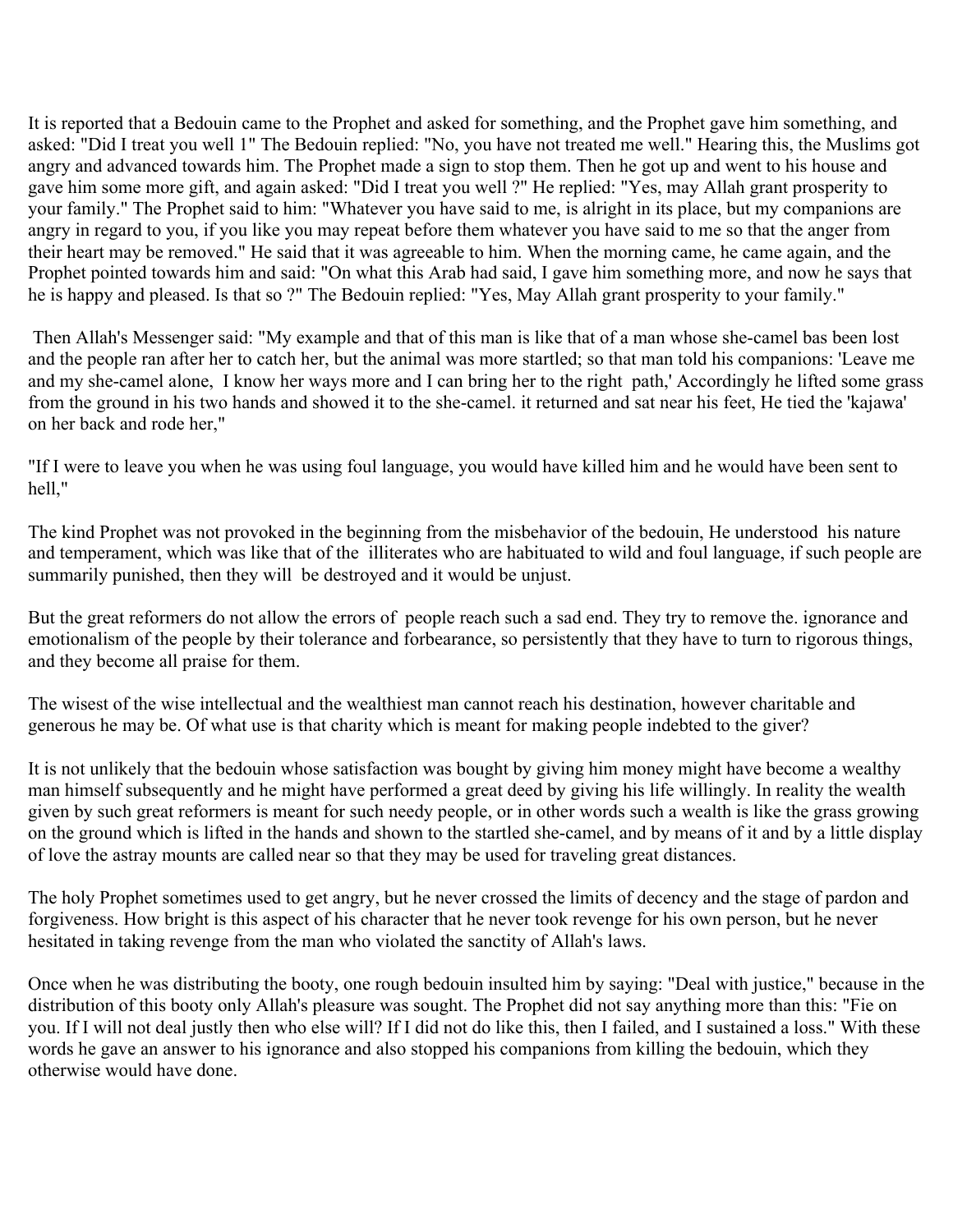#### **Pardon and Forgiveness**

Once at the time of *Asr,* (Middle prayer) in his speech to the people he said:

**"Adam's sons have been created of different types. There are some who get angry late and very soon return to normal. Some people become wrathful soon and soon they return to normal, and some people become angry late and are also late in returning to normal, that is the return to normalcy is according to the speed of getting angry. Be careful. Some people get angry soon and they return to normal late. Listen, the best people among these are those who get angry late and immediately repent, and the worst among these are those who get angry soon, but are very late in coming to normal. Listen, among these there are some who repay the loan in a better way, and also demand in a good way. Some people are lazy in repaying, but good in demanding. Some demand in a bad way and repay in a good way, i.e. they have one good quality and one bad quality. Some people prove to be bad in demanding and in repaying too. Listen carefully, the best among these are those who are good in demanding and also good in repaying, and the worst are those who are bad in both the things.**

**"Keep in mind, anger becomes a spark in the heart of Adam's son. Do you not see that at the time of anger a man's eyes become red, and his , nostrils become enlarged. If anyone sees these signs in a man, he should be glued to the earth."**

**(Tirmizi)**

That is, he should sit in his place, he should not move so that the mater may not get worsened.

Because the flames of anger and wrath burn all matters. Intelligence and consciousness disappear from It, and man is imprisoned in the magic of passions. Then these affairs do not improve.

The above quoted *hodith* explains the kinds of men and their achievements and value in greatness and morality. Wherever necessary, a faithful bends himself.

An angry man indulges into various kinds of foolishness. Sometimes he abuses the door if it does not open immediately for him. In his anger he breaks whatever machine or its part may be in his hand, and abuses the animal that is not brought under control.

A man's sheet was flown away by the wind and he cursed it. Allah's Messenger said:

#### **"Do not curse it, because it is bound by the commands of God and it is under His control. He who curses a thing which did not deserve it then the curse returns on him."**

**(Tirmizi)**

There are many evils of anger, and their results are more devastating. It is therefore said that to keep the self in control at the time of anger is the proof of the praise-worthy power of control and the noble strength of toleration.

Ibn Masood has narrated that Allah's Messenger had asked: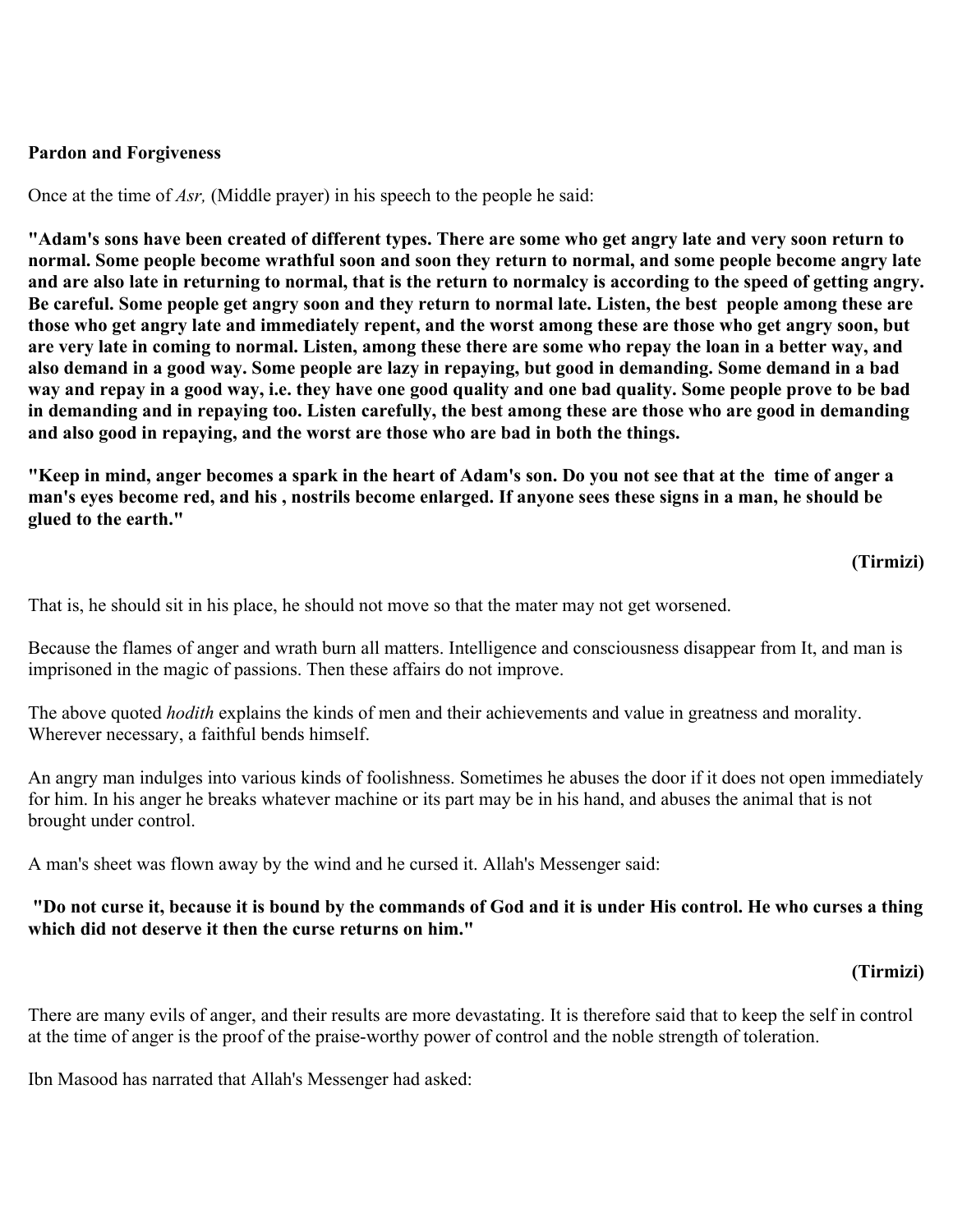**"Whom do you call a sandow " People replied: "One who is not knocked down by anybody is called a sandow among us." He said: "No, sandow is one who controls his self in his anger."**

**(Muslim)**

One man requested the Prophet:

**"Give me some but not such a lengthy one that I may forget."**

**The Prophet said: "Do not be angry."**

**(Malik).**

What reply could be better and shorter than this one?

Allah's Messenger always gave Importance to the temperament and the environment of the individuals and groups in giving them instructions and training. He used to lengthen or shorten his speech according to the demands of the occasion.

The efforts which were made to remove the *jahiliya* had two foundations:

One was ignorance against learning and the second against tolerance. The first ignorance he removed with the help of knowledge, understanding, sermons and advice, while the second was removed with the help of suppressing the rebellious desires and preventing mischief, etc. The Arabs of the pre-Islamic days were proud of their ignorance and wickedness. As an Arab Poet of the time says:

"Beware! None should show any ignorance and wickedness before us, else we would prove to be more ignorant and wicked than all"

When Islam came, it removed this intensity of feeling and emotionalism, and introduced the practice of pardon and forgiveness in the society. If one could not pardon, then one was given the command to act justly. This objective could be achieved only when anger and wrath could be kept under the control of the intellect. There are a number of sayings in which the Prophet has given directions to the Arabs leading them to this ideal, so much so that the manifestations of tyranny, aggression, anger and wrath have been declared out of the circle of Islam. The things which unite a group and do not allow it to be disturbed, abuse, etc., has been declared to be the agent which breaks this unity :-

**"Abusing by a Muslim is wickedness, and his quarrelling and fighting is infidelity."**

**(Bukhari**)

**"When two Muslims meet, a curtain from Allah is hung between them. When one of the two says obscene things to the other he tears this curtain of Allah."**

**(Baihaqui)**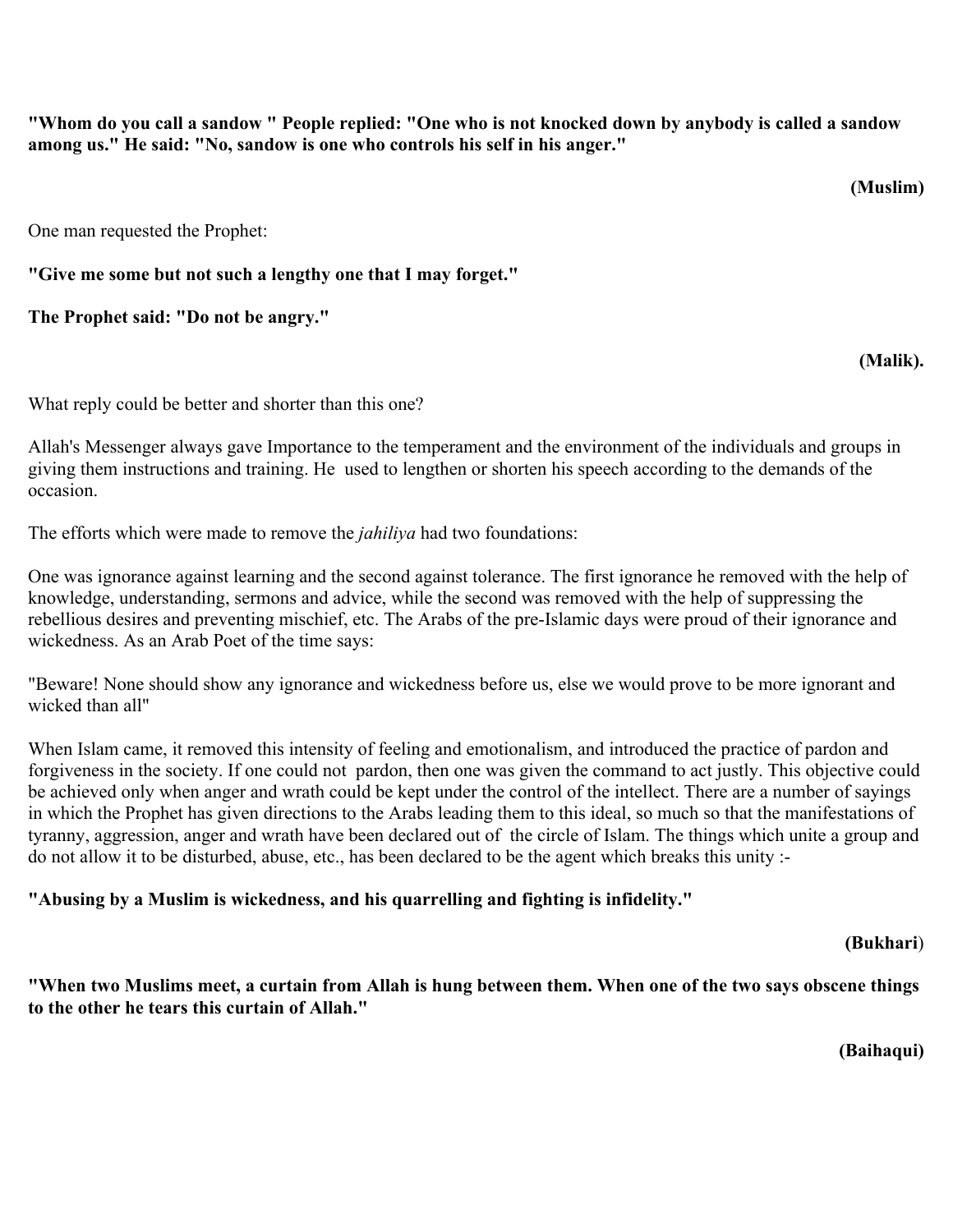One Arab came to the Prophet to learn the teachings of Islam. Before this he had neither seen the Prophet nor did he know about his message. His name was Jabir bin Salim. He narrates:

**"I saw a man whose opinions are being copied by the people. If he says anything, people convey it to others. I asked them who this man was. They said that he is Allah's Messenger. I said to him: 'On you be peace (Alaikas-Salam) O Messenger of Allah!' He said: 'Do not salute like this. This is the salute of the dead; but say Peace be on you (As-Salamu Alaik)'."**

**That Arab says: "I asked: 'Are you Allah's Messenger?' He replied: 'I am the messenger of that Being whom you call in adversities, and he removes your adversities, and if famine catches you and you call Him. He grows grass for you; and if you lose your mount in the arid ground, then you call Him and He causes your mount to be returned to you."**

**He says that I told him: "Advise me." The Prophet said: "Do not abuse anybody." Accordingly, thereafter I did not abuse any free man, slave, camel, goat. Then he said: 'Do not consider any virtue as mean, even if it is your brother's talking to you with a smile. This is also a virtuous act.' Then he said: 'If somebody reproaches you and makes you feel ashamed on any of your defects, do not make him feel ashamed on any of his defects, because this act of his will prove troublesome for him."**

**(Abu Daud)**

#### **Rebuking and Reproaching is a Sign of Meanness**

There are also some people whose anger does not cool down. They are always in a turmoil, and this wrathfulness imprints a stamp of stone-heartedness and harshness on their face. If anybody clashes with them they spit fire like an oven. Anger, wrath, squeezing of the nostrils and reddening of the eyes, and then there starts a series of abusing and cursing. Islam is innocent of all these dirty qualities.

Allah's Messenger has said:

## **"A Momin does not taunt, does not curse and reproach, does not indulge in obscene talking and obscene acts."**

## **(Tirmizi)**

Cursing and reproaching are the signs of meanness, and it is a quality of lowliness. Those who curse others for ordinary things, they put themselves to great ruin. It is the duty of a man that he should avoid this unseemly act, even if he is harmed considerably by his opponent. As faith will be nourished in the heart, along with it will grow generosity, broadmindedness, tolerance and forbearance, and there will grow hatred of anger for the usurpers of our rights and dislike for the desire for their destruction.

The Prophet was requested to invoke God's wrath against the polytheists and to curse them. He said:

## **"I have been sent as a blessing (Rehmat). I have not been sent as a rebuker and reproacher ."**

**(Muslim)**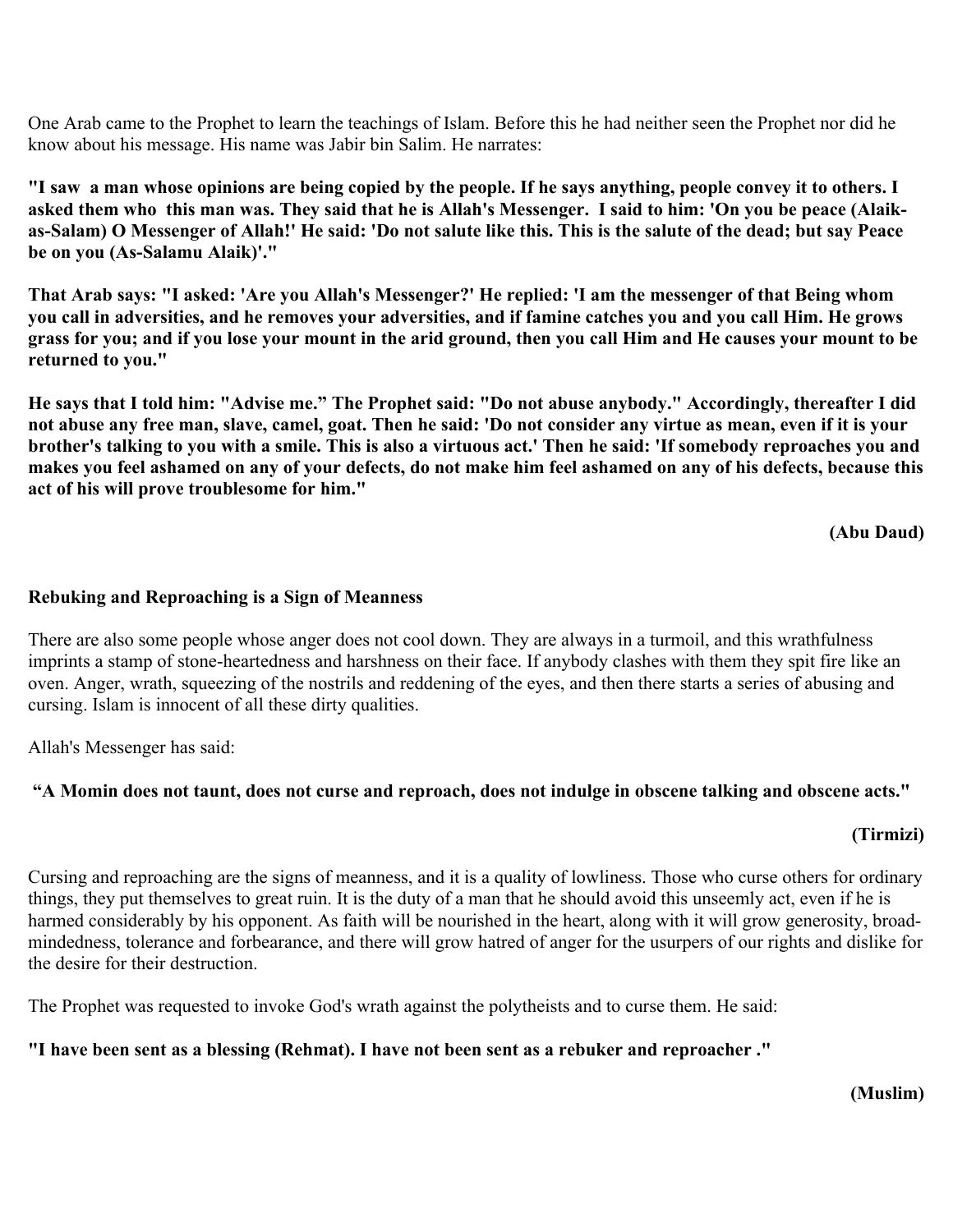A Muslim however much he would control his self, however much he would control his anger, would pardon others' errors, and however much would sympathies with others on their mistakes, in the same proportion his rank will be raised before Allah.

For this reason, the Prophet disapproved of Hazrat Abu Bakr when he cursed his slave, and said:

## **"How can it be proper for a truthful man that he should rebuke and reproach."**

**(Muslim)**

In another tradition it is mentioned that the Prophet has said:

**"It is not possible that you indulge in rebuking and reproaching and at the same time remain** *siddique* **(truthful) and straight."**

#### **(Hakim)**

Hazrat Abu Bakr, to atone for his error, freed his slave and went to the Prophet for apologizing and said that he would not. do such a thing again.

The reason for this is that rebuking and reproaching is such an evil as is more expressive of one's blind rage than the idea of punishing others. It is not at all proper to insult others by yelling at them.

Allah's Messenger has said:

**"When a man curses somebody, then that curse rises up to the sky, but finds the gates of the sky shut. Then it turns to the earth. Here also the gates are found shut. Therefore it wanders to the right and to the left, and if it does not find a proper place it goes to the man who was cursed. If he deserved it, well and good, otherwise it returns to the man who cursed."**

## **(Abu Daud)**

## **Cursing and Abusing is Haram**

Islam has declared cursing and abusing, exchange of vulgar and obscene words and acts as *haram* (forbidden).

Many clashes occur in which people's honor is attacked and a series of exchange of accusations and fault-finding ensues. The reputation of the relatives, and the female folk of the household is damaged and attempts are made to rake up the dust of centuries. There is only one cause of all this dirty sinning, and that is man is overcome by anger and he washes his hands off all decency and good manners.

The entire responsibility for committing this low and mean type of sin goes to the head of the man who first put the spark to the combustible material. It is written in the *hadith* :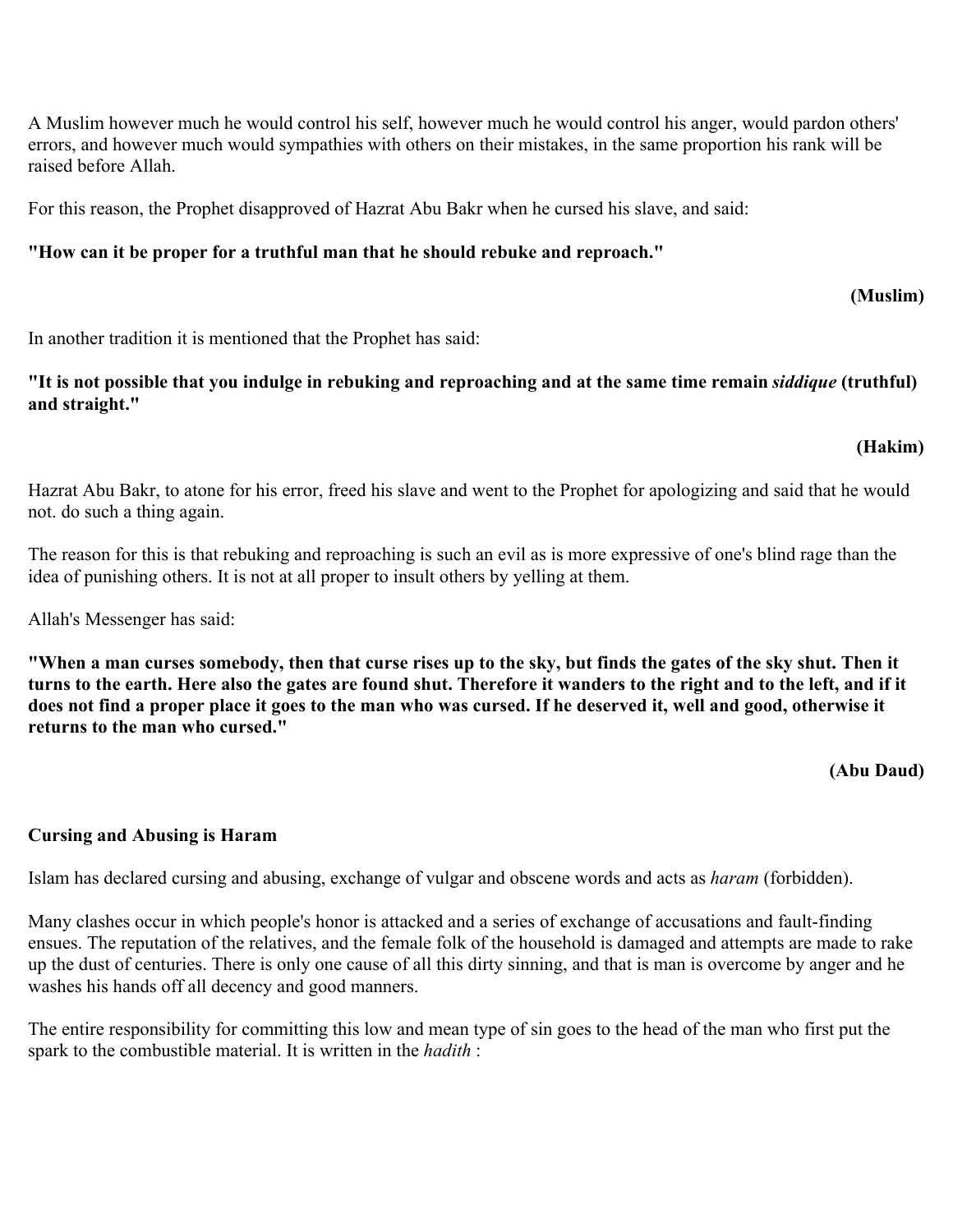#### "**The entire sin for mutual abusing and cursing will be on the man who first started it, except when the oppressed crosses the limit."**

#### **(Muslim)**

 There is only one way of escaping these intense passions, and that is that tolerance and forbearance may be allowed to have an upper hand over anger and rage, and pardon and forgiveness may be allowed to rule over the passion of taking revenge.

There is no doubt that when a man's own personality or that of his relative or friends is attacked and when he is made to suffer, and he has the means and resources for taking revenge, then he wants to avenge himself immediately and does not rest till he satisfies his passion for revenge.

## **Hardness be Replied with Softness**

But in such cases another policy can be adopted which is much nobler and is liked by Allah, which shows a man's greatness and his regard for relationship and that is that he should control his anger, and should not indulge in abusing and cursing. He should restrain himself and should not be bent on taking revenge. He should consider the overlooking of the errors of the wrongdoers as a kind of gratitude to Allah, who has given him such a position that whenever he may want he may take back his right.

Ibn Abbas narrates that when Ainia bin Hasn came, he stayed in the house of his nephew Hur bin Qais, who was greatly respected by Hazrat Umar, because the readers of the Quran were the members of the Consultative Committee of Hazrat Umar, whether they were old or young.

The uncle asked the nephew to take him to the Amir-ul-Mumineen, Umar bill A1-Khattab. Accordingly permission was sought, and when both of them went in the presence of Umar, he very harshly said to the Khalifa :

" A pity on you, O son of Khattab ! because you neither give us gifts nor do you deal with us justly." Hazrat Umar was enraged on this and wanted to punish him.

The nephew, Hur, immediately intervened and said: " Amirul Mumineeen ! Allah says to his Prophet: I Adopt the method of softness and forgiveness, advise for doing righteous deeds and do not clash with uneducated. This man is uneducated, he may be forgiven.'

Accordingly, the Amir of the Faithful forgave him and did not deviate slightly from the teachings of those verses when it were recited before him and he was the true follower of the Book of Allah."

(Bukhari)

Hazrat Umar was enraged because that Arab had come merely to provoke him. The idea of punishing him came to his mind because he bad not gone there with the intention of giving right advice or reform. The only purpose of his going there was to rebuke the Amirul Mumineen and to receive rich gifts without working for them. But when he was told that the man was uneducated, be controlled his anger and allowed him to go free.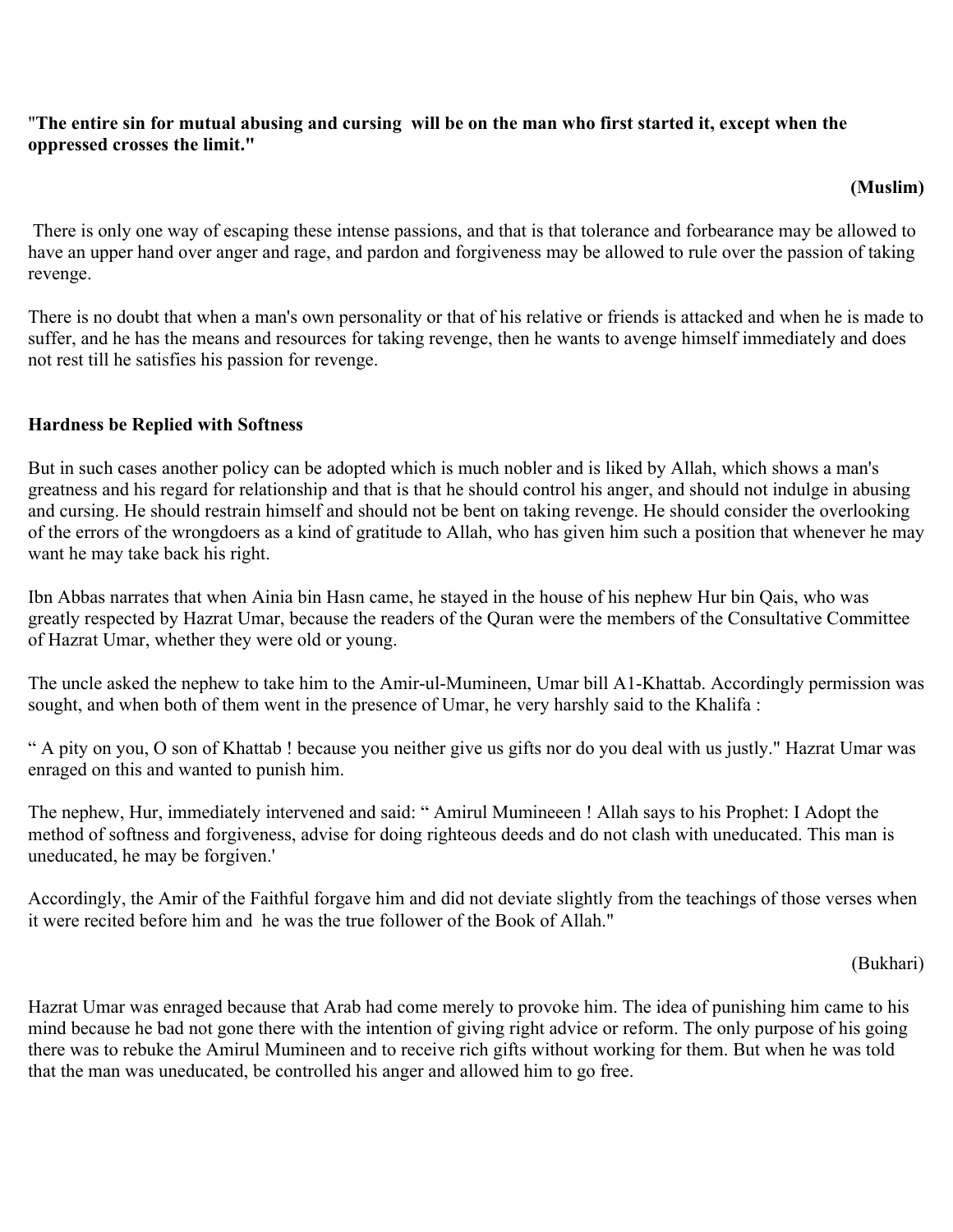It is written in a *hadith* :

**"He who controls his anger though he had the power to act on it, Allah will call him first of all on the Day of Judgment and will give him the authority to select whatever Hourie he likes."**

**(Abu Daud)**

Ibada bin Samit says that the Prophet has said:

**"May I not tell you those qualities for which Allah will give you tall buildings in the Paradise and He may raise your rank ?" The people said: "Certainly, tell us O Messenger of Allah !" He said: "He who behaves with you in the manner of an uneducated person, you behave with him with tolerance, forgive the oppressors, and give to those who deprive you, and he who cuts away from you, try to join him. "**

**(Tibrani)**

Quran has declared these decent habits and qualities as the path of welfare by which a man can enter the Paradise.

*"Be quick in the race for forgiveness from your Lord, and for a Paradise whose width is that (of the whole) of the heavens and of the earth, prepared for the righteous,-those who spend (freely) whether in prosperity or in adversity; who restrain anger, and pardon (all) men ;for Allah loves those who do good."*

*(AI-i-Imran.. 133-134)*

## **The Excellent Example**

The way in which the Prophet ignored Abdullah bin Ubai, the leniency which he showed him, and the manner in which he overlooked his crimes, are instances whose example cannot be found in the entire human history. Abdullah bin Ubai was the worst enemy of the Muslims. He used to be always in search for finding out ways of inflicting injuries and damages to Muslims and he was in league with the devil against the Muslims. He never let slip any opportunity of harming Muslims, of defeating them and spreading a network of conspiracies against them. He cast aspersions on the chastity of the Mother of the Faithful, Hazrat Ayesha, and he incited some people to indulge in the whispering campaign against her and thus weaken the foundation of the Islamic society, as from the ancient times the eastern traditions had given a very high position of decency and nobility to women.

For this reason the Messenger of Allah and his dear companions were terribly distressed and were in great mental anguish. They were in a great dilemma on account of this blatant false accusation, till at last the verses of Surah Noor were revealed which refuted the charges of the hypocrites, vouchsafed the chastity and purity of Hazrat Ayesha and exposed the machinations of the enemies:

*"Those who brought forward the lie are a body among yourselves* **,.** *think it not to be an evil to you* **"** *on the contrary it is good for you.. to every man among them (will/ come the punishment) of the sin that he earned and to him who took on himself the lead among them, will be penalty grievous."*

*(Hoor..* **11)**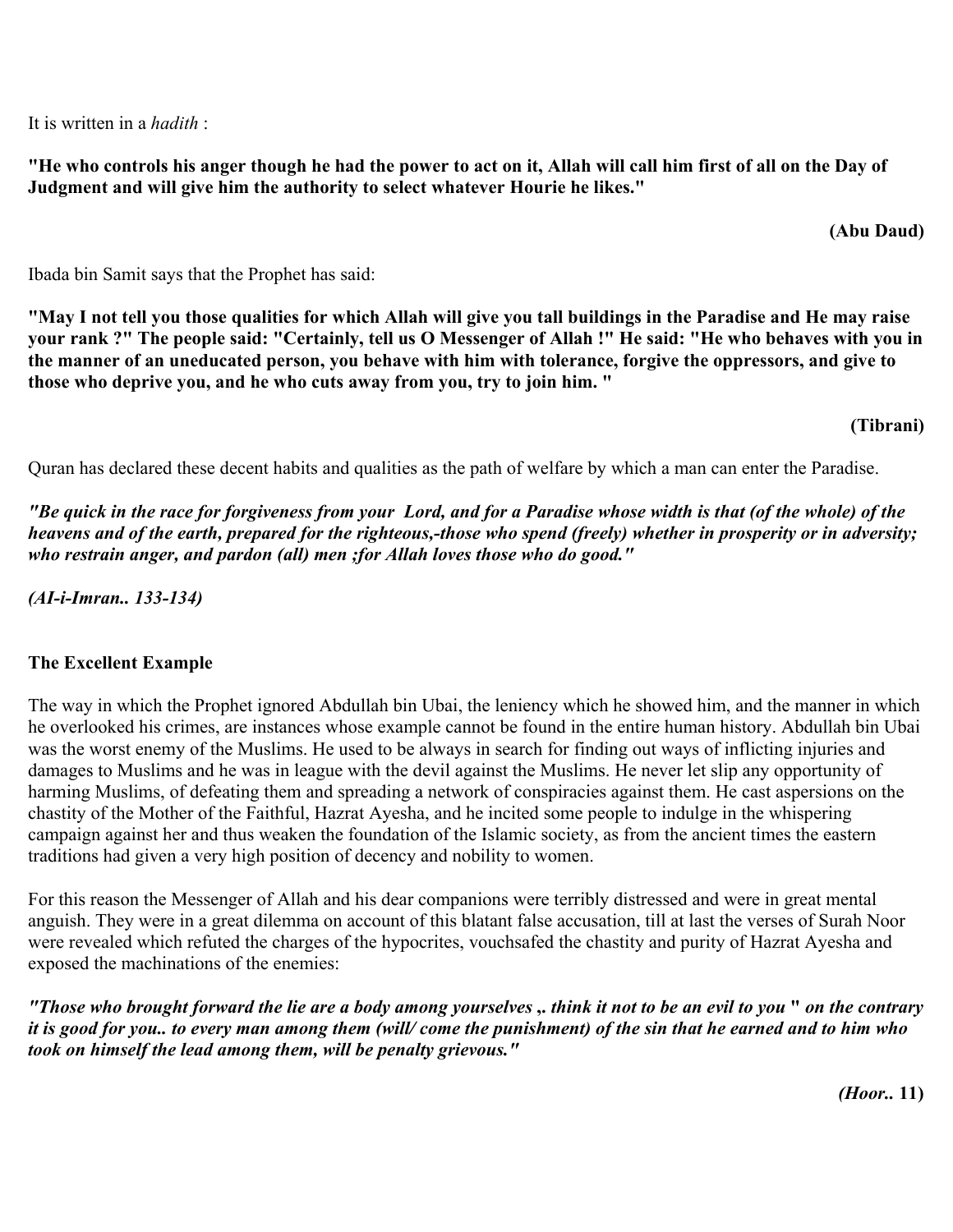In this tragedy, those who had openly accused the Ummul Mumineen were punished, but the germ which bad spread this disease was not touched, so that he might further go on with his nefarious activities of harming Muslims.

Allah blesses His Prophet and his armies with victory and glory. Islam refined the disorderly government of the centuries and reformed the corrupt society. The enemies of Islam were then found within the limits of the Islamic society, Abdullah bin Ubai was pining within himself till he fell ill and died, after leaving the bad and deadly odour of disruption behind him. His sons went to Prophet seeking his pardon for their father. He forgave him. Then the son requested for the Prophet's shirt for the shroud of his father. He gave it to them. Then they requested him to lead his funeral prayer and to pray for their father. The gracious Prophet did not refuse even this request of theirs. He stood up to pray for the salvation of the person who in the past had attacked his honor and reputation.

But Allah denied to grant all these concessions, and this verse was revealed:

## *"Whether you ask for their forgiveness or not, (their sin is unforgivable).. if you ask seventy times for their forgiveness, Allah will not forgive them.. because they have rejected Allah and His Prophet.. and Allah guides not those who are perversely rebellious."*

*(Tauba.. 80)*

In this tragic event of false accusation was also involved a near relative of Hazrat Abu Bakr, who was living on his help, This man did not hesitate to falsely accuse the pure and chaste lady, whose father was giving him help and was sustaining him. He forgot the right of Islam, and did not care for the relationship, and tore to pieces the old custom, Hazrat Abu Bakr was deeply stirred and he swore that he would not give anything to this near relative of his and would not show any kindness to him as in the past. Thereupon the following command from Allah was revealed:

*"Let not those among you who are endued with grace and amplitude of means resolve by oath against helping their kinsmen, those in want, and those who have left their homes in Allah's cause; let them forgive and overlook; do you not wish that Allah should Forgive you? For Allah is Oft-Forgiving, Most Merciful."*

## *(Noor:* **22)**

Accordingly, Abu Bakr restarted helping his relative saying: "I like that Allah may pardon me,"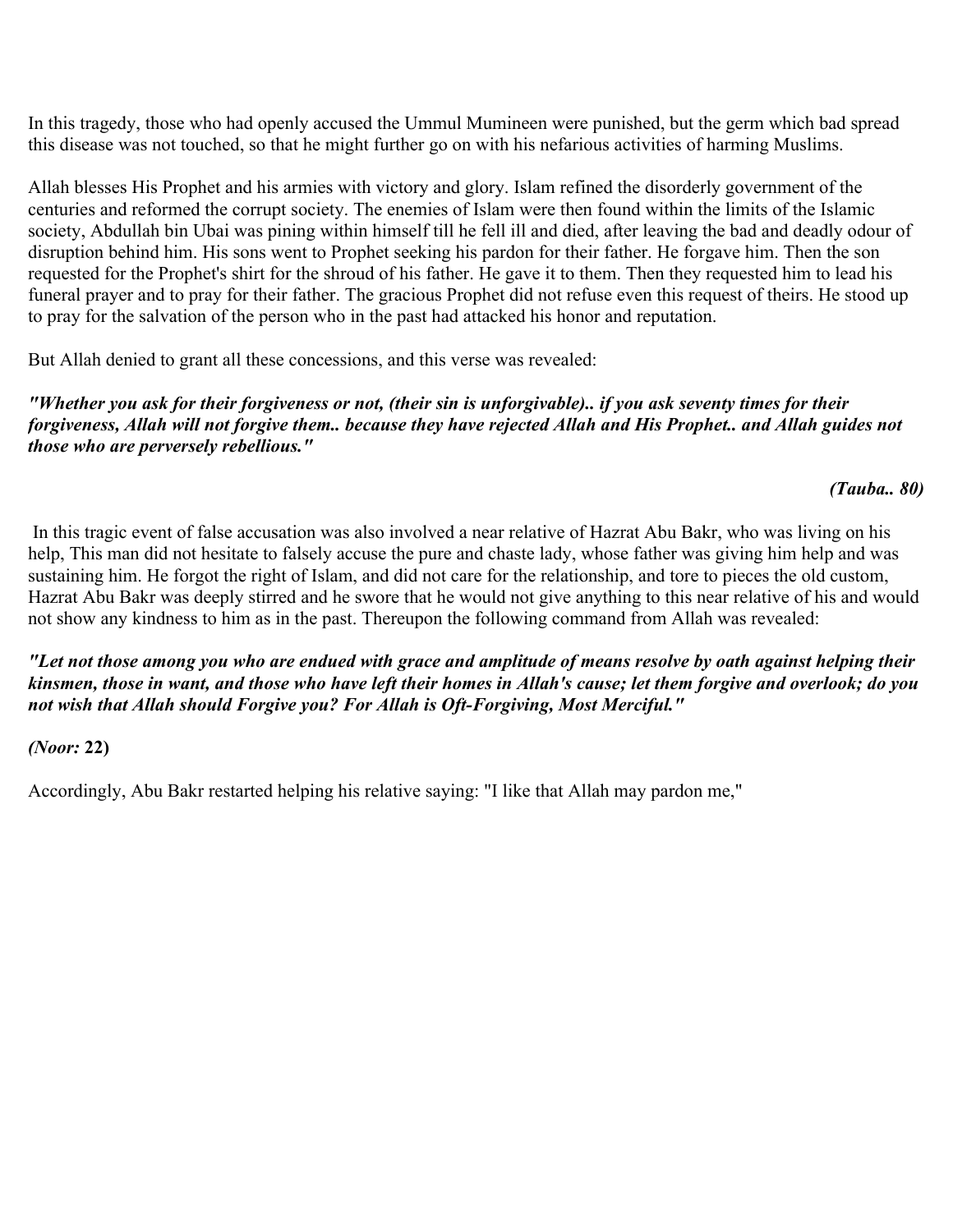# **CHAPTER 15**

## **PHILANTHROPY AND BENEVOLENCE**

#### **Generosity-An Essential Part of a Muslim's Conduct**

Islam is a religion whose foundation has been kept on charity, generosity, and philanthropy. Narrow mindedness, greed and miserliness are evils that shake its edifice. Therefore Islam likes that its followers should be generous and charitable. It has advised them to treat others kindly, to act righteously, to help their kinsmen and to do all kinds of good and virtuous deeds. It has stressed on its followers to make righteous living a permanent policy:

#### *"Those who spend (in charity) their wealth by night and by day; in secret and in public, have their reward with their Lord " there is no fear for them, nor shall they grieve.*

*( Baqarah: 274)*

 It is the responsibility of every Muslim that in meeting his needs he should act in a balanced way, so that he may not spend all his wealth on his personal needs only, but that it is his duty that he should let others also partake of the blessings which Allah has bestowed on him, and that he should allot a part of his wealth for the help and assistance of the poor and needy persons. Allah's Messenger has said:

 **"O Adam's son ! Spend your wealth, it is good for you. And do not block it, it is bad for you, and the wealth according to the need cannot be reproached. Spend first for your family and dependents, and the raised hand is better than the lowered hand."**

#### **(Muslim)**

Quran has very clearly hinted at this subject when it has commanded the Muslims to spend for their kinsmen and the needy persons and prevented wasteful spending. A spendthrift wastes his wealth and indulges in foolishness. He spends his excess wealth for his personal pleasures, then what can remain with him for payment of the rights of others and the necessary assistance to the needy persons?

Allah has commanded:

*"And render to the kindred their due rights, as ( also) to those in want. and to the wayfarer.. but squander not (your wealth) in the ,manner of a spendthrift. Verily, spendthrifts are the brothers of Satans, and the Satan is to his Lord ungrateful."*

*(Bani Israil: 26, 27)*

And after this, advice is given to be mindful of the sentiments of the needy and the people in want, and their feelings should not be hurt. If there is nothing that can be given to them, they should be refused softly and in a decent way: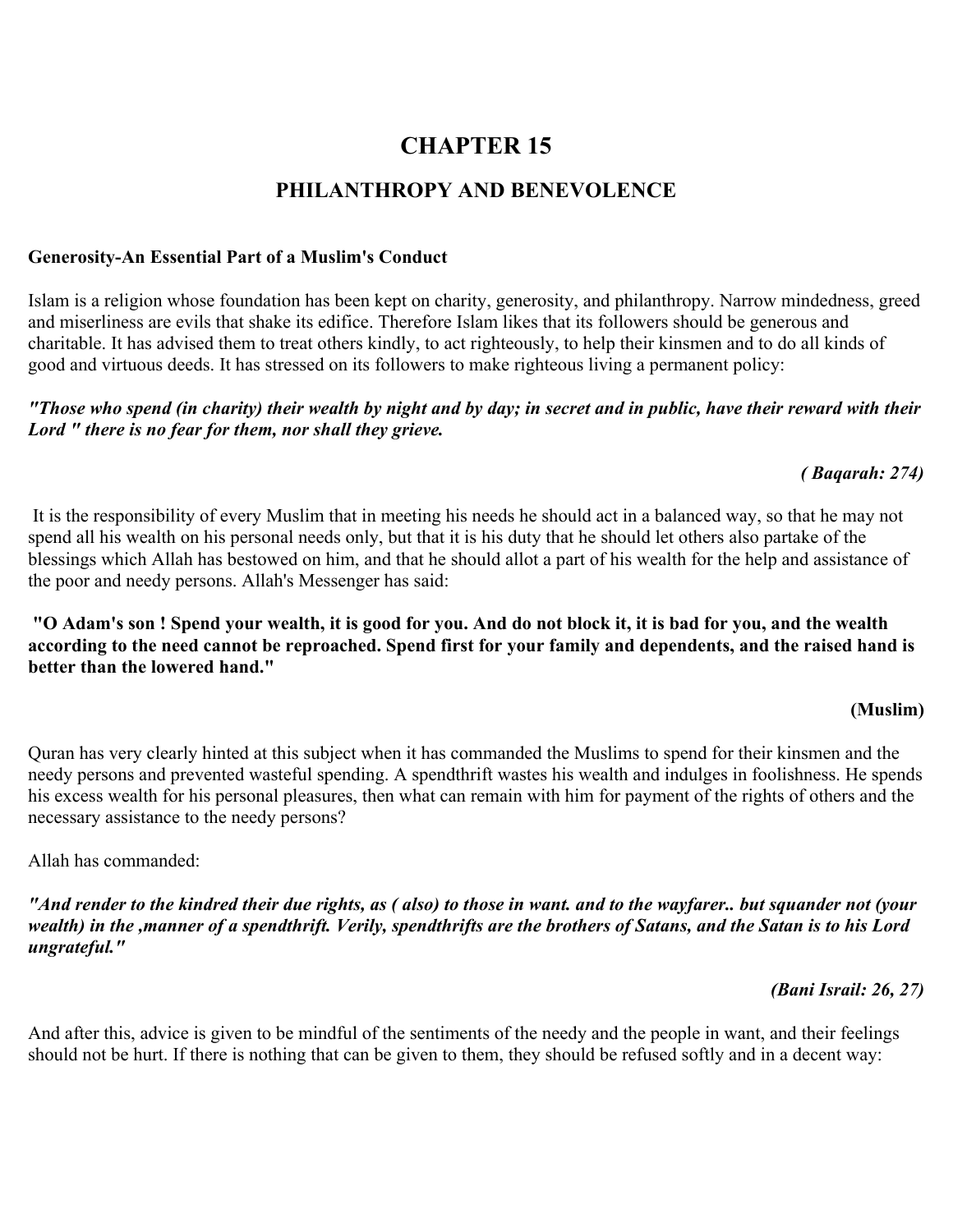## *"And even if you have to turn away from them in pursuit of the Mercy of your Lord which you do expect, speak to them a word of easy kindness."*

*( Bani Israil: 28)*

Islam's call to its followers to spend in the cause of Allah and for charity is famous and well known. Similarly its war against miserliness, greed and narrow-mindedness is as clear as the day.

One *hadith* has it :

 **" A giver of charity is near to Allah, is near to humans, and is near to Paradise and away from hell. And a miser is away from Allah, is away from humans, away from the Paradise and is near to hell. An uneducated giver of charity is liked more by Allah than a miserly worshipper."**

## **(Tirmizi)**

There does not exist any system in this world, and there is also no possibility of its existence, in which all the people may be indifferent to and not in need of mutual co-operation. As long as there are power and weakness, wealth and poverty side by side in the human society, it is necessary for achieving peace and satisfaction and for ensuring the success and security of the society that the strong should be kind to the weak, and that wealthy should favor the poor and needy with gifts and donations.

If wealth and property are amassed as a result of the capabilities and striving of the people, then some people amass lot of riches and some people get only the bare necessities. And this cannot be objected to. The question regarding misfortune and ungratefulness arise when these people live a life away from the society, when they are concerned only with meeting their own personal needs and for providing for their own pleasures and luxuries, when Allah has caused the people to live together, and has declared this togetherness of theirs, instead of differences in their circumstances, a severe trial for them. This provides a test for their faith and an opportunity for proving their worth.

## **"** *We have made some of you as trials for others. Will you have patience? For Allah is One Who see" (all things)."*

## *(Furqan* **..** *20)*

A community can be successful in this field of life only when the relationship among its individuals is strong and firm. No individual of the community should be so deprived that he may be facing a life of starvation and no wealthy man of the community should be so greedy that he may be spending his wealth only for his own personal pleasures and luxuries.

To achieve this high objectives Islam has framed very strong laws. Peoples' hearts have been prepared to indulge in righteous and virtuous deeds, and they have been tempted to co-operate with each other, help each other and act righteously. It explained to them that the benefit of spending in the cause of Allah is not only derived by the poor and needy persons but the givers of charity also achieve the invaluable riches of peace and satisfaction; their hearts are protected from the earthquakes of rancor and jealousy, and they are saved from the adverse consequences of selfishness and narrow- mindedness :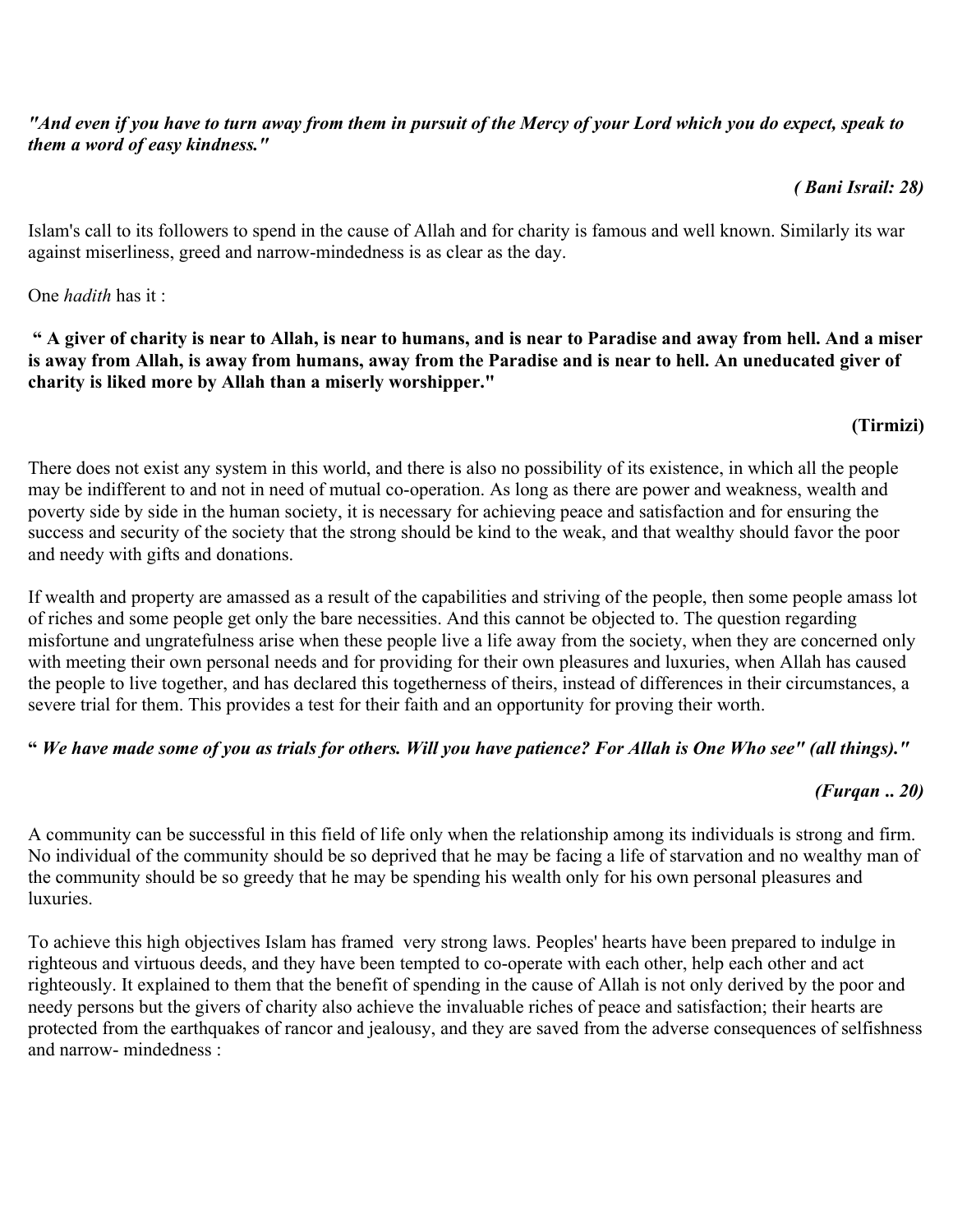**"** *Behold, you are those invited to spend in the way of Allah.. but among you are some that are niggardly. But any who are niggardly are so at the expense of their own souls. But Allah is free of all wants, and it is you that are needy."*

*(Muhammed:* **38)**

## **Poverty destroys all Charm**

Poverty and want is a condition which causes a lot of trouble for men. It throws him down from the position which Allah had given him, and there is always a lurking fear that it may deprive him from that nobleness for which Allah has declared him the best of all the creatures.

Human nature does not like to see any person in dirty, torn and tattered clothes, that would expose a man's defects; there should be no footwear to cover his feet, or his heels and fingers are dragging on the road, or he is hungry for a number of days; he may be looking greedily at tasty and luscious food and be unable to taste it.

Those who see such sad and sorrowful scenes and are not moved by them at alt, they are not humans; they are not Muslims. To feel disturbed and sorry by seeing the plight of the unhappy men is common human nature. One who is bereft of this basic quality is not a human; he is a stone. As an Urdu poet says:

"Man was created for sympathy (by Allah), Otherwise there was no dearth of angles for worshipping Him."

The question before faith is that it should frighten men from their Lord in relation to the condition of such helpless and poor people.

Once the Prophet of Islam saw such a scene. The tears rolled out from his eyes, and he was very much perturbed. He gathered all the Muslims and delivered a very effective speech. He reminded them of the rights of men on men and their duties. He warned them of the punishment from Allah and the consequences in the Hereafter. His speech was so effective that the people who were present there, freely donated whatever they could, with the result that so much money was collected that the man whose condition had so moved the Prophet became a wealthy man from this spontaneous help from the companions of the Prophet, and all his defects were covered. '

Jarir has narrated: "We were in the company of the Prophet in the morning. Some people came in his presence. They were ill-clad. Their sheets were torn from various places. Many of them belonged to the tribe of Bani Madhar. When the Prophet saw their starving condition. his face changed color. He went into his house and then came out and asked Bilal to give Azan. He called the faithful to prayer and the Prophet led the prayer. Then he delivered a speech, and said:

 *"O People! Fear your Lord, who created you from a single person, created, of like nature, his mate; and from them twain scattered (like seeds) countless men and women ; fear Allah through Whom you demand your (rights) of one another, and to towards the womb (that bore you). Verily, Allah ever watches over you."*

*(An-Nisa: 1)*

*"O People who believe! fear Allah, and every person should see what he has prepared for his future."*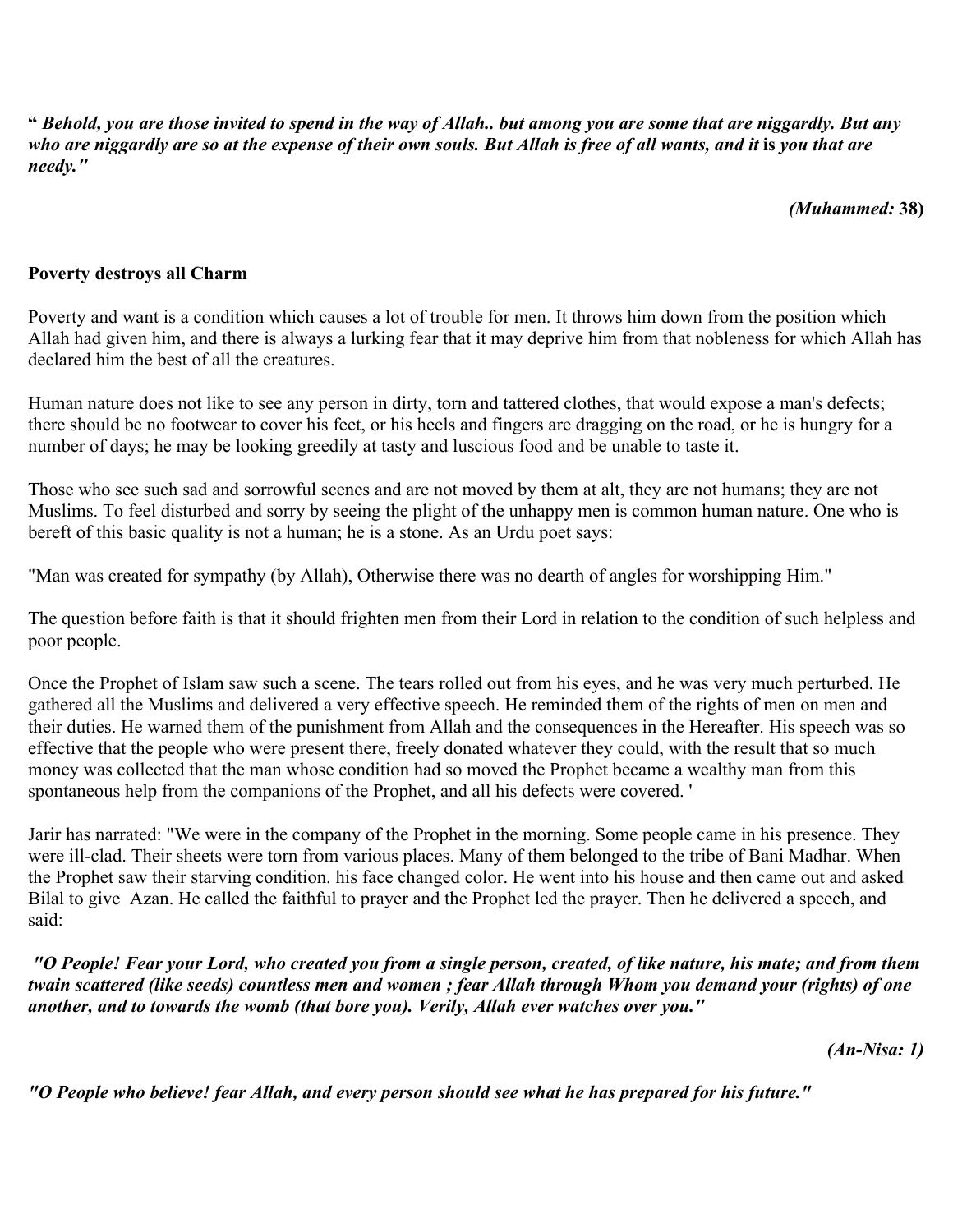Then the Prophet said:

 **"Everyone should give in charity dinar, dirham, cloth, dates, wheat, etc." He went on till he urged: "Give, even' if it is a stone of a date."**

The narrator says that after this a man from Ansar brought a bag so full that it was slipping from his hand and it fell to the ground before he reached the Prophet. Other people also brought things to be given in charity, till there were two big heaps of eatable goods and clothes. At that time I saw that the face of the Prophet glowed with joy as if it was gold. Then he said:

**"Anybody who inducted a good Sunnah in Islam, he will get its reward** *(sawab)* **and then also the reward of others acting on it, without there being any reduction in the reward of these who act on that Sunnah.**

### **And anybody who inducted a bad system in Islam, he will get the punishment for it and also the punishment of all those who will act on it, without there being any reduction in the punishment of those who act on it."**

#### **(Muslim)**

These eloquent words invite us to compete in matters of righteousness and we should try to vie with each other in performing virtuous deeds, e.g. social welfare work during inclement weather, or relief work after natural calamities, etc., etc.

On the other hand these words warn those who introduce bad practices in the society, and by this they increase the problems and complications of the society, and they leave their successors to face the ill consequences of their acts.

## **Charity A Guarantee for the Success in the World and Salvation in the Hereafter**

It is human nature to love wealth and to be greedy to get it. For this a man travels long. distances and bears various kinds of troubles. The disease of selfishness and a tendency of giving preference to his own benefits over all other things are there in a man from the first day. He thinks about himself more and cares little for others.

If he is given the entire wealth of the earth, nay, even if he gets the treasures of the blessings of his Lord, he will not be prepared to spend from it willingly, and different kinds of diseases of selfishness will tie his hands.

#### *"Say (O Prophet !) If you get the treasures of my Lord in your possession, you would have blocked it from fear of its being spent. Verily, man is narrow- minded."*

## *(Bani Israil: 100)*

Islam has considered this kind of thinking and mentality as very cheap and mean, and it is to be resisted vehemently. It is to be counted with alertness and cleverness. Islam has very clearly stated that only that man can be successful in achieving the rewards in this and the next world who removes the motivations of narrow- mindedness and niggardliness and nourishes charity and generosity: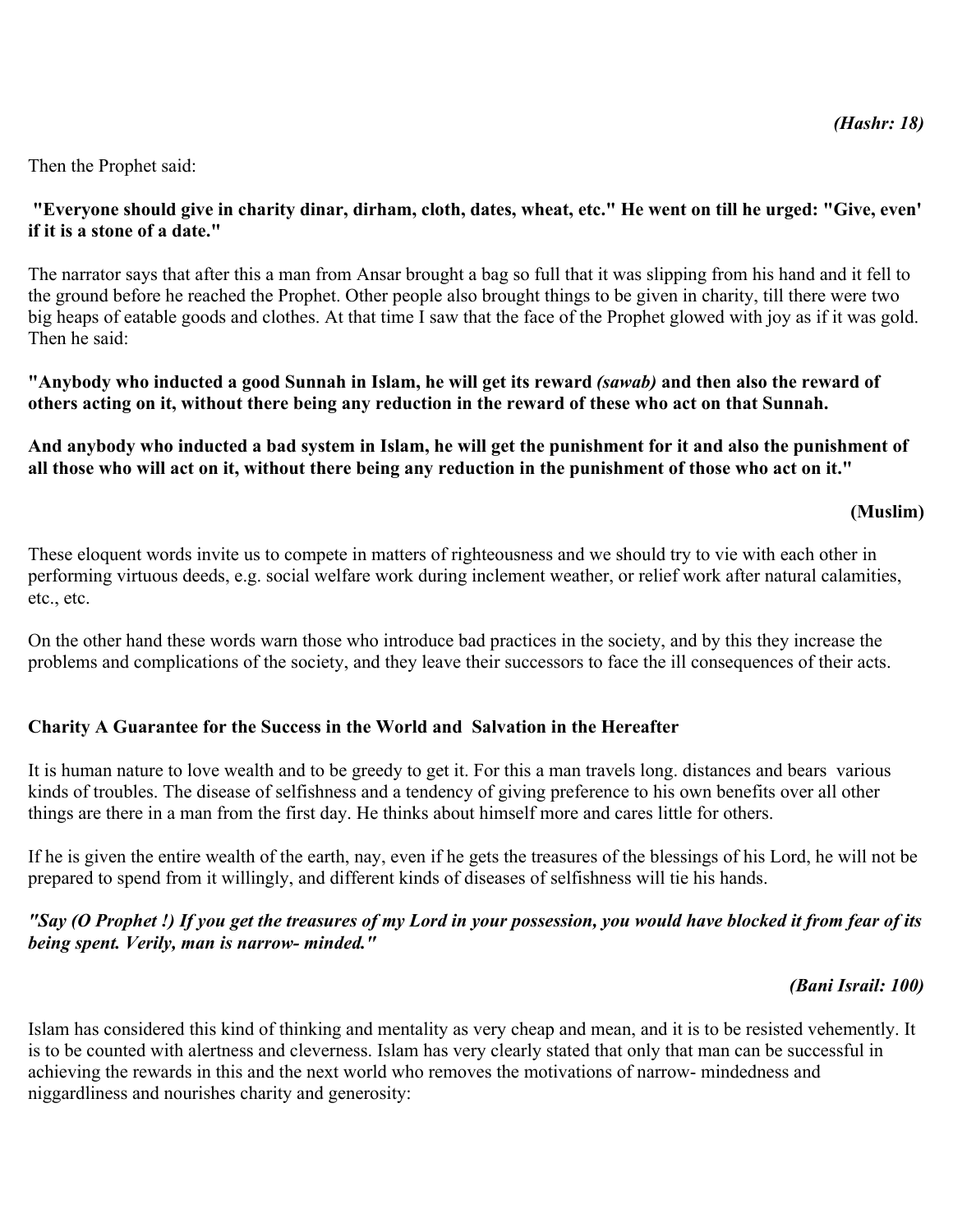*"So fear Allah as much as you can.. listen and obey.. and spend in charity for the benefit of your own souls.. and those saved from the covetousness of their own souls,-they are the ones that achieve prosperity."*

*(Taghabun:* **16)**

Heaps of silver and gold from which the rights of poor and needy persons are not met become the causes of their owner's punishment and disgrace in this world and in the next. Such wealth is like the snakes which are hiding in their holes and arc waiting to bite men. Islam has clarified that this wealth will be turned into living snakes on the Doomsday, and this snake will be chasing for attacking and biting its owner.

**"The wealthy man who has not paid the rights of others from his wealth, his treasure will become a snake on the Doomsday, which will chase him with open mouth, then a voice will be heard: 'Catch hold of your wealth which you had concealed, and I am unconcerned with this. When he will see that there is no escape, he will put his hand in its mouth, and it will bite him as a bull eats the grass."**

**(Bukhari)**

Islam explains to the man that his love for wealth leads him near destruction, and that if he ponders over the reality of wealth and its consequences he will realize that charity is better than selfishness and that gift is nobler than miserliness.

**"Man will say : my wealth, my wealth, although his wealth was of three kinds: whatever he ate, drank and finished it; or had spent un clothes and they were torn; or he gave to others and stored for the Hereafter, and what was other than this has been finished or has been left for the people."**

**(Muslim)**

It is strange that what a man leaves for others, he expresses harshness in that. If he will not use his wealth for bettering his own economic condition and for the welfare in the Hereafter, then from what else will he try to derive benefit?

The holy Prophet disclosed this reality, when he said:

**"Who is there among you that likes the wealth of his inheritor more than his own wealth ?" The Companions replied: "O Messenger of Allah! We like our own wealth." The Prophet then said: "The wealth of each one of you is what he has sent to God, and the wealth of the inheritor is what each one of you leaves behind." .**

#### **(Bukhan)**

In spite of this when the Prophet declared that he would collect the Zakat, he treated leniently and with softness the greed of men to hoard money and tackled them with great dexterity. He said:

**"Soon to you will come the collectors of Zakat. When they come, welcome them. Give them full liberty to collect whatever they want. If they act justly, they will do good to themselves. And if they are unjust, its evil will be on them. Keep them pleased, for the payment of your zakat will be completed by their pleasure, and they should pray in your favor."**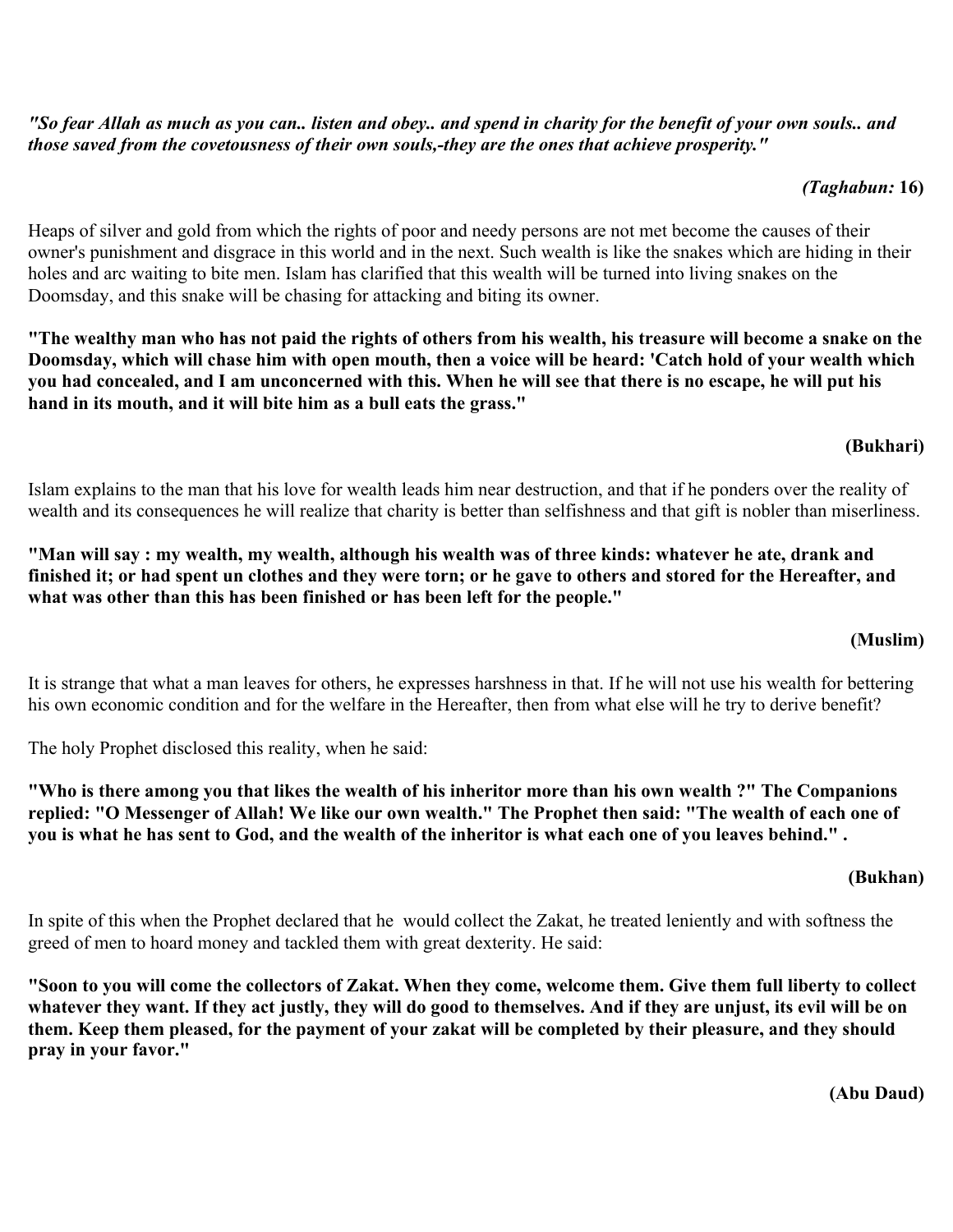If a man is successful in removing the obstructions that miserliness and narrow-mindedness place in the path of righteous feelings, then it is a perfect achievement in the eyes of Islam. Ordinarily a man is hopeful about life, and his relationship with it is strong and firm, provided he is healthy and energetic and courageous about future. At such a time man spends his money moderately and he is always thinking of increasing his wealth, so that he may be reassured about his future and that of his children. If in these circumstance~ a man controls all the factors, and keeps his hands open, spends his money open-heartedly and generously, he neither worries about poverty or want, nor is he afraid about his ruin, then such a man performs the act of great good. One man went to the Prophet and asked him:

**"O Messenger of Allah! What charity is the best reward-winning ?" The Prophet said: "That you give in charity, although you may be healthy and in need of money; you may be afraid of getting poor so also you may be hopeful of getting wealth and being free from want. Let it not happen that you should go on postponing to give in charity, till your last breath, then you start making a will to give this much in charity to this man and that much to that man."**

**(Bukhari)**

 *"If you give charity openly even so it is good, but if you give it secretly to the needy, it is much better for you, and He will/ remove some of your ill- deeds. And Allah is well aware of what you do."*

*( Baqarah : 271)*

*"If you loan to Allah a beautiful loan* **,** *He will double it to your (credit), and He* **will** *grant forgiveness* **;** *for Allah is most Ready to appreciate (service), Most Forbearing,-Knower of what is hidden and what is open, Exalted in Might, Full of Wisdom."*

*(Taghabun* **: 17, 18)**

When a man commits a sin and he realizes that there has arisen distance between him and his Lord, then the thing that brings back cleanness, light and gets him a shelter under the benevolence and pleasure of his Lord is spending his most loved wealth and property in the cause of Allah, and he should gladden the hearts of the poor and the needy with its help, and should try to achieve rank before the Most Gracious Being. Hazrat Abu Zar has narrated that the Prophet has said:

**"There was a worshipper in the Bani Israil, who had worshipped Allah in a monastery for sixty years. One day there was rainfall and the whole area became green. When he saw from his hillside-monastery he felt-would it that he went down in the valley and recited Allah's praises and collected more virtue. Then he went down from the monastery. He had one or two loaves. In the meanwhile he met a woman, and talked to her and the woman also enjoyed, and suddenly he covered the woman and then slumber overtook him.**

**Then he came for taking a bath to a lake, and a beggar asked him for alms. The monk then gave him both the loaves, and then he suddenly died. ! His sixty years' worshipping was weighed against the act of illegal sex, then the scale of the sin was heavier. Then in the scale of his virtue the two loaves were put, then the scale of the virtue became heavier, and he achieved salvation."**

**(Ibn Habban)**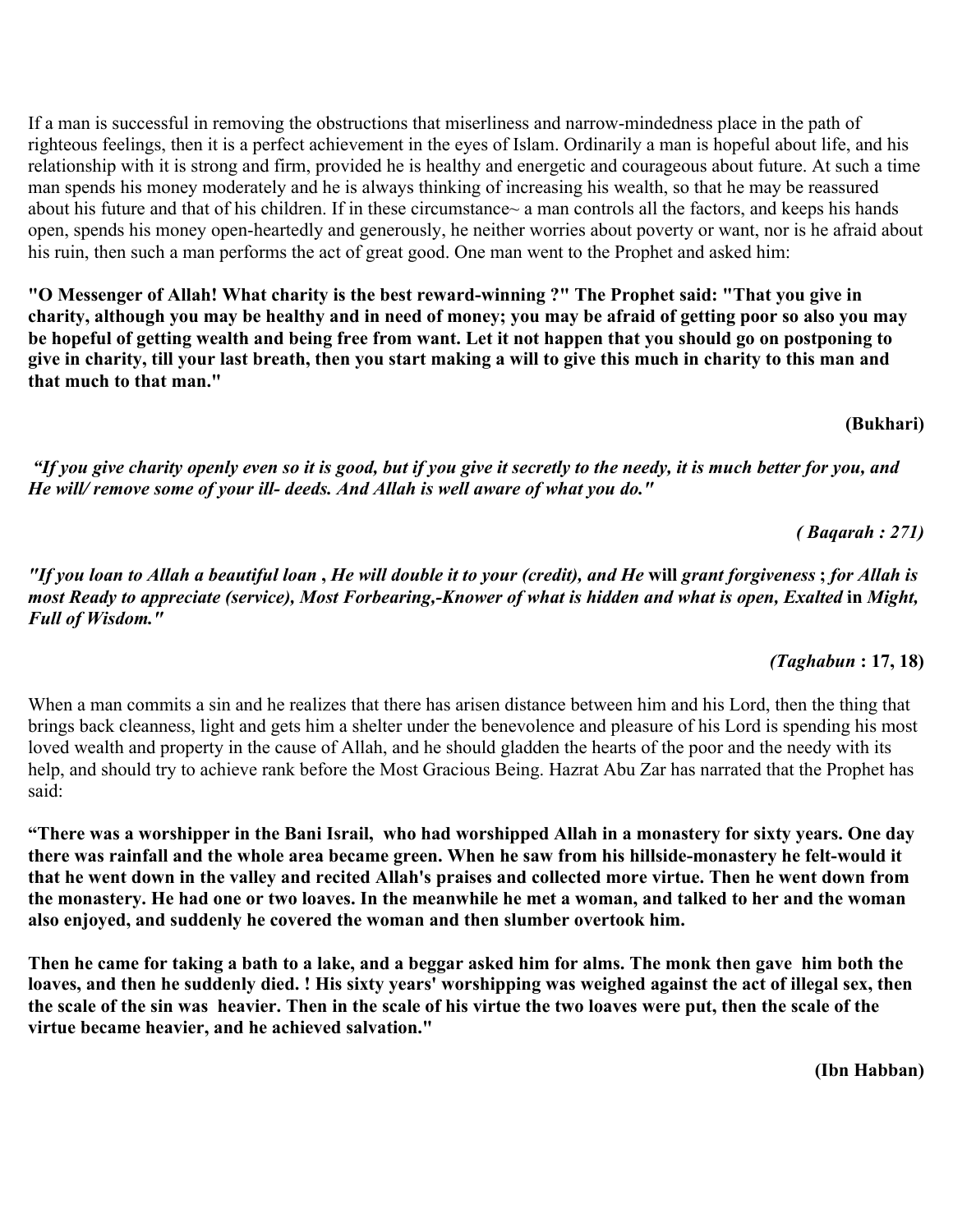The effect of and the role that charity and generosity play in salvation and deliverance can be found in the best example that Allah taught to His Prophet so that he may convey it to his followers:

**"I command you to give charity. Its example is like that of a man who has been held by his enemies, his hands have been tied to his neck, and he has been drawn near with the intention of being beheaded; suddenly he inquires of the possibility of saving his life by giving money. Then he began giving whatever valuable things-of little or more value- that he had,till he was able to get himself free."**

#### **(Hakim)**

Zakat, charity and other generous acts are of great importance in this life and in the Hereafter. On its basis alone a Muslim's relationship with his religion either becomes strong or weak!. There is nothing more depriving than miserliness in paying others' dues and nursing misgivings against God. And there is nothing more helpful for success and glory than confidence in Allah's favors and a man's charity and generosity.

Allah's Messenger has said:

**"The acts of righteousness and virtue save a man from the adverse consequences of the wicked acts. The charity that is given unobtrusively cools down Allah's anger, and kindness to kinsmen increases a man's age."**

**(Tibrani)**

Another tradition has it :

**"Arrange for the cleanness by taking zakat out of your wealth. Arrange for the treatment of your sick by giving in charity, and fight the waves of adversity by praying to God meekly and humbly."**

#### **(Abu Daud)**

 The heaviest blow to Satan, the most successful method to counter his tricks and the greatest shield against his distrusts is that man should give his wealth in charity, and spend his money in the cause of Allah. For this reason the devil inspires man to be weak and narrow-minded so that he may be prevented from giving generously and be involved in the entanglements of the material world:

*"The devil threatens you with poverty and bids you to lewd conduct. Al/ah promises you His forgive- ness and bounties. And Allah is AI/-Embracing, AI/. Knowing."*

*(Baqarah..* **268)**

It is mentioned in the *hadith* :

**"When a man decides to give something in charity, a group of seventy devils clings to him and tries to put him off it."**

**(Ahmed)**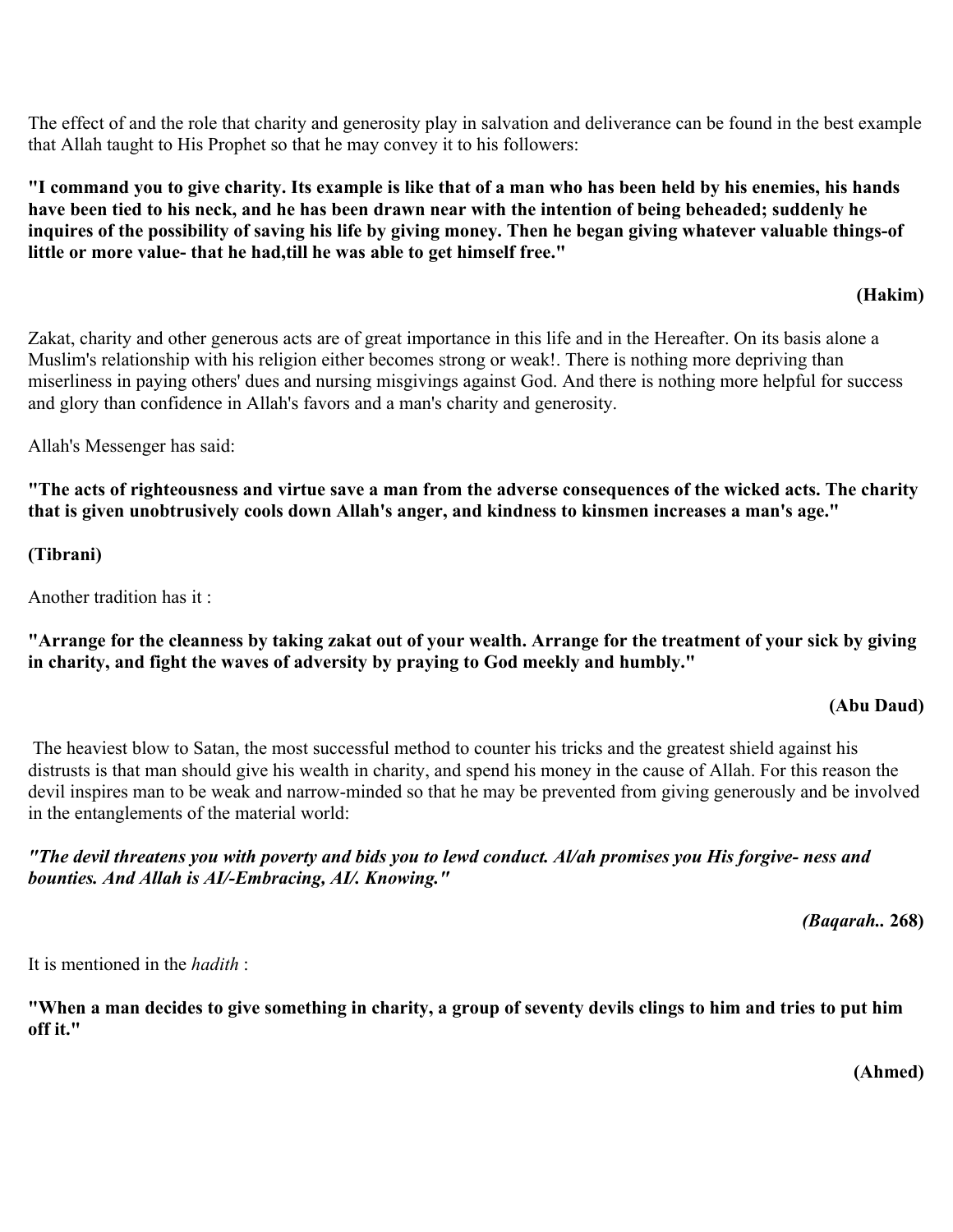When a man distributes his salary or allots it to different items of expenditure, be allots its major portion to such items as are perishable. He thinks of them as if they are the dues from which there is no escape. Islam has informed that a man may consider the expenditure on his food and medicine as on perishable items, but the wealth which he spends in the cause of Allah is such that never perishes.

Hazrat Ayesha narrates that they slaughtered a goat, and the Prophet asked:

## "**How much of its flesh has remained ?" They replied: "Nothing remained except the shoulder piece." The Prophet said: "Everything has remained except the shoulder piece."**

**(Tirmizi)**

This *hadith* is in accord with these words of Allah: *"Whatever is with you is perishable, and whatever is with Allah is permanent."*

*(Nahl.. 96)*

In a *hadith-Qudsi* it is written:

**"O son of Adam! Spend your treasure in the cause of Allah. With me there is no fear of its getting burnt, drowned or stolen. In its place whatever you would need, I will give it to you."**

#### **Philanthropy-means to Increase wealth**

Sometimes a thought enters the mind that charity reduces the wealth, and brings a man nearer to poverty, and takes away from him that peace and re-assurance that is available to him under the shadow of wealth.

Such a thought is generated by Satan, who puts it into the minds of the hoarders of low and mean nature.

The fact is that charity is the means of nourishment and development. Donation of wealth is a long and wide road. A man who spends the gifts of Allah generously with his two hands, his hands are always full with the gifts of Allah. He is always surrounded by the! favors and blessings of Allah.

In a *hadilh* it is mentioned:

**"There are three men about whom I can take an oath. No man's wealth can be reduced by charity. Any man who shows patience in the face of oppression, Allah honors him. And a man who opens the door to begging, Allah opens on him the door of poverty and want."**

**(Ibn Majah)**

**(Baihaqui)**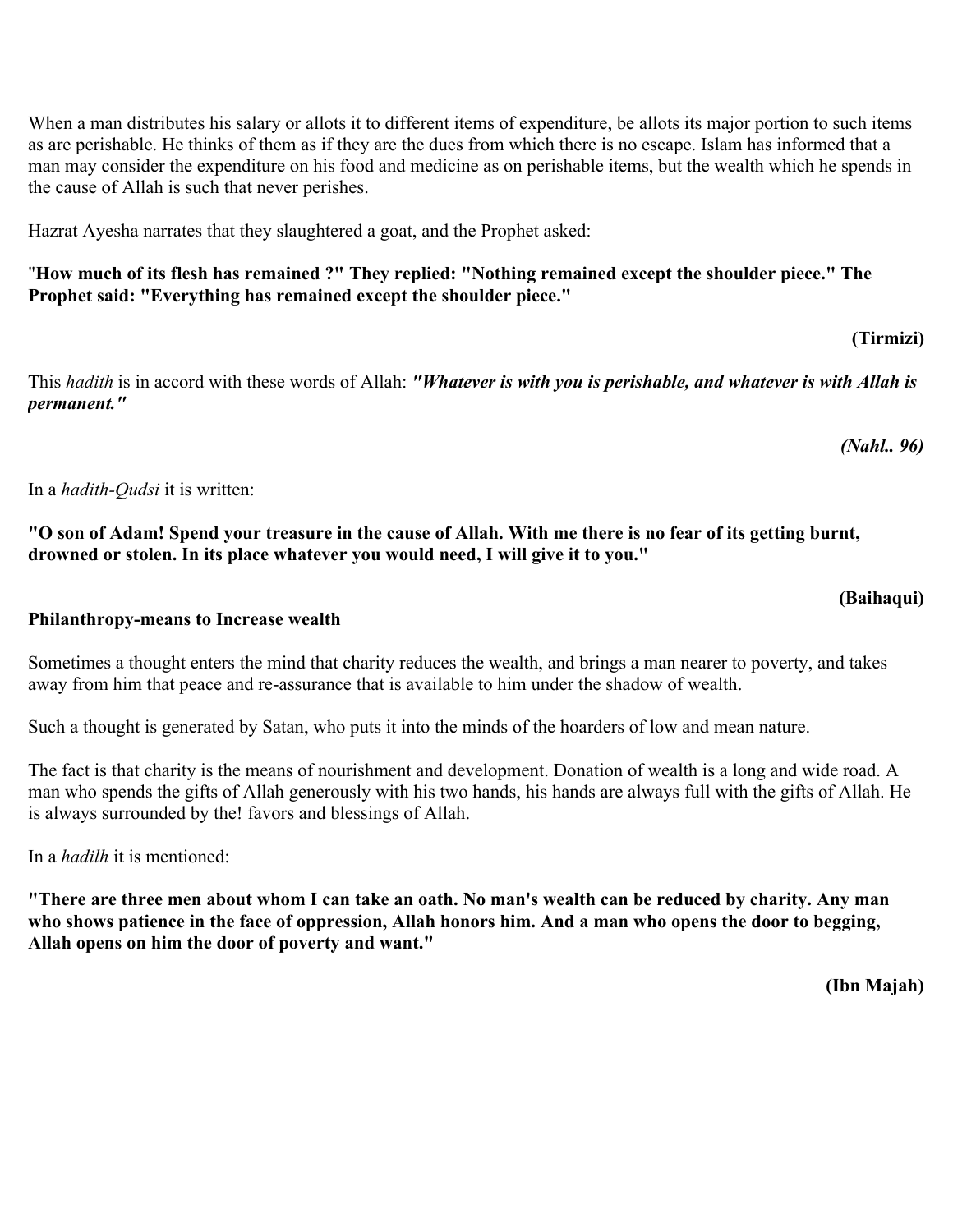Man should display charity and generosity and should try to fill up the gaps found in society. Those poor and needy persons who may come to him for succors should not be returned by him disappointed, but instead he should satisfy them and should deal with them in such a way that he himself reaps rich benefits for the next world.

If today a little is spent in charity, tomorrow or day-after-tomorrow great advantages will accrue from that.

Allah has termed this generosity or donation as "excellent loan,' which will be repaid in increased quantities, not two or three times-but many more times. He has encouraged His slaves to spend money in His cause and has very clearly informed them that this spending in the cause of Allah enables them to deservingly get limitless favors and blessings of Allah, which are everlasting.

It is mentioned in a *hadith Qudsi:*

**"O My slave! spend, spend, it is your duty to spend. Allah's hand is full. The charity of the day and night cannot reduce it. What do you think, how much has He spent since He created the earth and the heavens ? He never closed His hands, when His throne was on the water, in His hands was the balance which went down and went up."**

**(Bukhari)**

Allah says:

*"And whatever you spend (for good) He replaces it. And He is the Best of Providers."*

*(Saba:* **39)**

 Spenders in the cause of Allah remain in his sight and in his shelter in both the states of plenty and adversity. The angel sent *Darud* on them, and wish for increase in their wealth. As regards those who hoard money very miserly, they wish their loss and ruin. And will they remain with their wealth or will the wealth remain with them for all time? The wealth has come to us from others, and will again go to others. Then why this pride and conceit about it? And for this reason, why should one forget his position and manners?

The things with which man is attached in this world, will be left by him for the real inheritor of those things, and he will appear before his Lord in such a condition that he would have no wealth nor would he enjoy any rank or position. He will be totally empty-handed, as he had first come to the world. The wealth and property about which he had acted miserly will become a load in his neck on the Day of Judgment. And it is not surprising because Allah will take revenge on such persons who forgot these realities and lived in this world unmindful of their duties. The only thought that troubled them was that whether a thing was beneficial for them or not. They were thoroughly self-centered and in their selfishness they forgot what was really good for them.

Allah's Messenger says:

**"Every morning two angels come down to earth. One of them says: 'O Allah! Give full recompense to the spender (for good cause).' The other one says: 'O Allah! Ruin and destroy the miser', "**

**(Muslim)**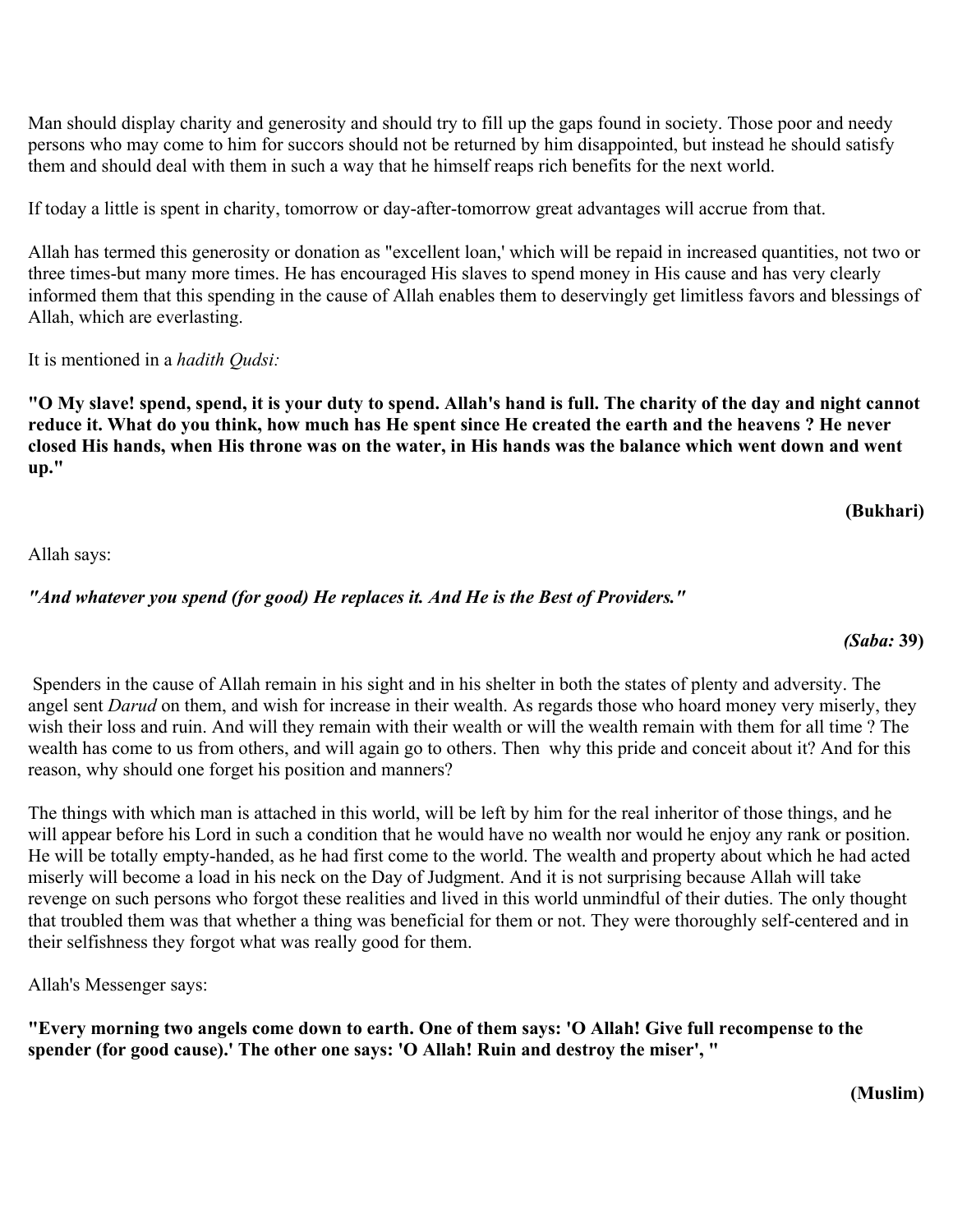#### **Remove Poverty Movement**

A man is greedy for wealth because he wants that he should leave behind him plenty of wealth and property for his children, so that they may be safe and secure after him. This is a good and virtuous intention. Islam considers it a duty of a Muslim that he should take care of his family and dependents, and keep them away from want and penury. If Islam wants you to be helpful in removing poverty and want from the homes of other, it also dislikes you to bring poverty and want in your homes.

It is mentioned in the *hadith* :

**"To leave your inheritors rich and wealthy is much better than leaving them poor and needy, and being forced to beg before other."**

#### **(Bukhari)**

Provision for the children and a guarantee for their future are duties of accepted importance. But how can it be proper if a man stakes his religion and character after these things It is sheer foolishness if a man sacrifices his position, decency and Allah's pleasure only for the purpose of leaving his income for his children.

Islam shows that like all other good things a man's wealth and children are a trial for him. If he is entangled in their love and forgets his duties and does not offer the expected sacrifices, then these good things and gifts become a trouble for him, nay, they become more dangerous and destructive.

*"0 you who believe ! Truly, among your wives and your children are (some that are) enemies to yourselves* **:** *so beware of them! But if you forgive and overlook, and cover up (their faults), verily, Allah is Oft-Forgiving, Most Merciful. Your riches and your children may be but a trial: but in the presence of Allah, is the highest reward."*

## *(Taghabun:* **14, 15)**

Yea, the man who does not go to *jihad,* because he likes the proximity of his wife, or the man who restrains his band from giving in charity because he wants to save his wealth for saving more and more for his children, be is showing ungratefulness to Allah for the good things of life that He has provided, and he thinks that they are really 'gifts' while actually they are a trial for him.

Khaula Bint Hakim says:

## **"One day the Prophet came out carrying his grandchild, and he was saying: 'You (children) become the means of miserliness, cowardice, ignorance and foolishness. And you are also the fragrance of Allah."**

## **(Tirmizi)**

It means that the person who preferred to be a miser, coward and fool on account of his child, he was in a loss, and a person who paid the dues of Allah and His slaves, he became successful.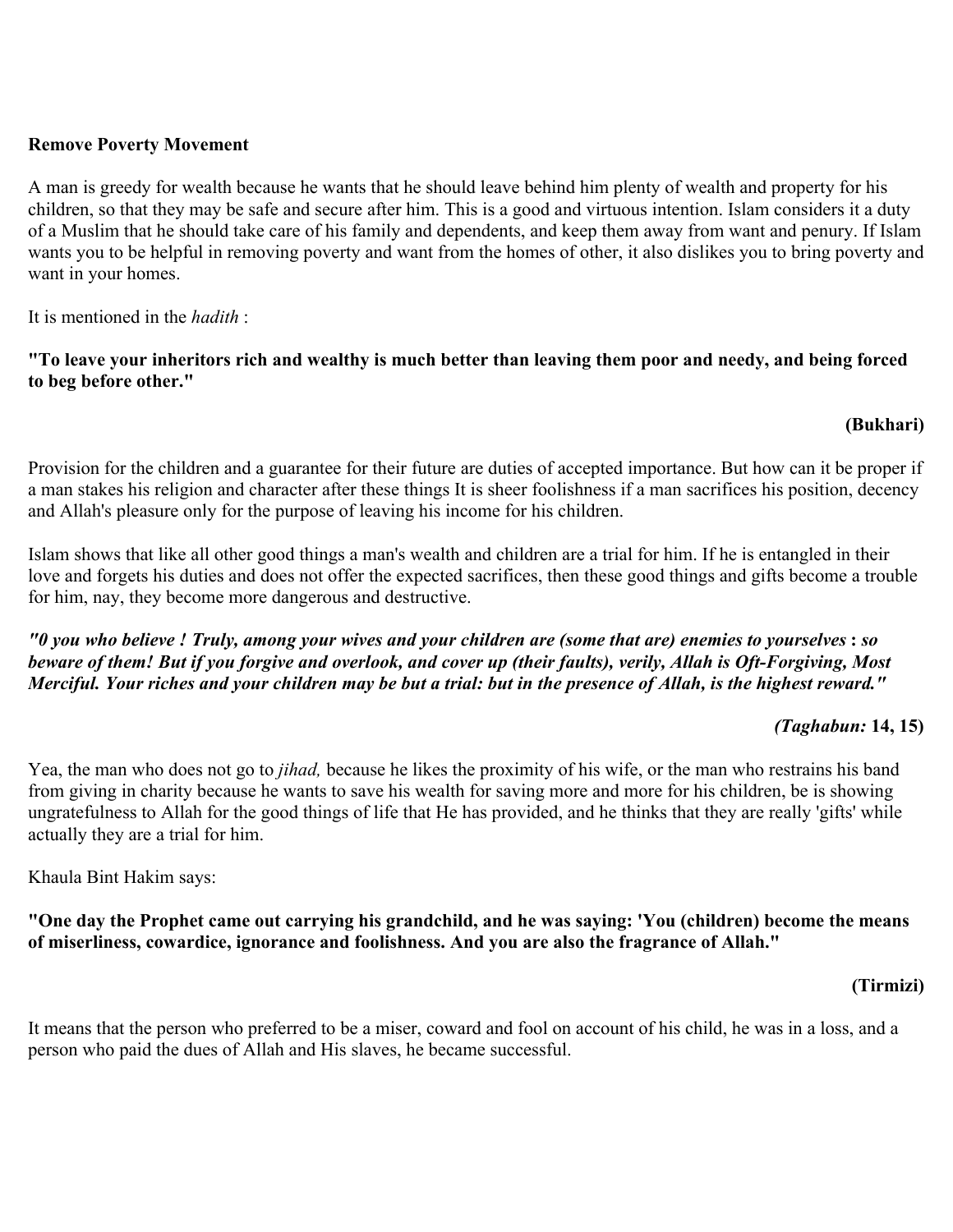However, being niggardly in paying the dues and for hoarding for the children, a man's poverty and need do not end, it also does not guarantee his becoming a wealthy person; and such a man will not be able to proffer any excuse which will be acceptable.

Abdullah bin Masood narrates that the Prophet PBUH said:

**"Allah has blessed two types of persons with plenty of wealth, property, and children. He will ask the persons of one of these groups: 'O Such and Such man I' He will reply: 'We are present, O our Lord! we are present.' He will ask: 'What have you done with the wealth and property with which I had blessed you ?' The slave will reply: 'That I have left for my sons, for 1 was afraid of his poverty'. The Lord will say: 'If you know the reality you will laugh less and cry more. The thing which you fear, I have sent it down on them."**

**He will ask another person : 'O Such and such man I' He will reply: 'I am present, O My Lord! I am present.' He will ask: 'Had I not blessed you with plenty of wealth and property ?' The slave will reply: 'Certainly, my Lord!' He will ask: 'What have you done with those blessings ?' He will reply: 'I spent it in the path of your obedience, and I left my children to your Mercy, Kindness and Benevolence.' Then God will say: 'Listen, If you know the reality, you will laugh more and cry less. The things on which you relied, I provided him with them'. "**

#### **(Tibrani)**

Islam advises that man should first be kind to himself, then with his home people, then with his relatives and with all humans.

A man's being kind with his self means that he should meet all his permissible and proper needs by *halal* or permissible means, and should avoid *haram* or forbidden means. He should keep himself safe from the manifestations of poverty and starvation, for a man loses his dignity because of these conditions. The necessary standard of Muslim's honour is not maintained. But all these things should be done in between miserliness and wasteful spending. Muslims are allowed to keep so much wealth with them that it may suffice to meet their needs, and if they have not these means then they are poor and needy.

Abu Saeed Khudri narrates: .

**" A man in a poor condition entered the** *Masjid-i-Naba,'* **(Prophet's Mosque). At that time the Prophet was commanding the people to give charity. When the people collected the donations, he gave two items of clothing to that man in poor condition. When for the second time the Prophet advised the people to give in charity, that seedy looking man threw one item of clothing. The Prophet said in anger: 'See this shabby-looking man, I had given him two pieces of clothing, and when I again advised people to give in charity, he threw his one piece.' The Prophet reproached him considerably."**

#### **(Abu Daud)**

The holy Prophet wanted to remove poverty, penury and want and obscenity from society, while some people did not care whether they were moving about without clothes or without footwear. If the people of this kind consider their such appearance as a manifestation of religious teachings, then it is not correct, because Islam makes it a duty for every Muslim to strive for so much wealth as may make him able to raise his head with dignity in society.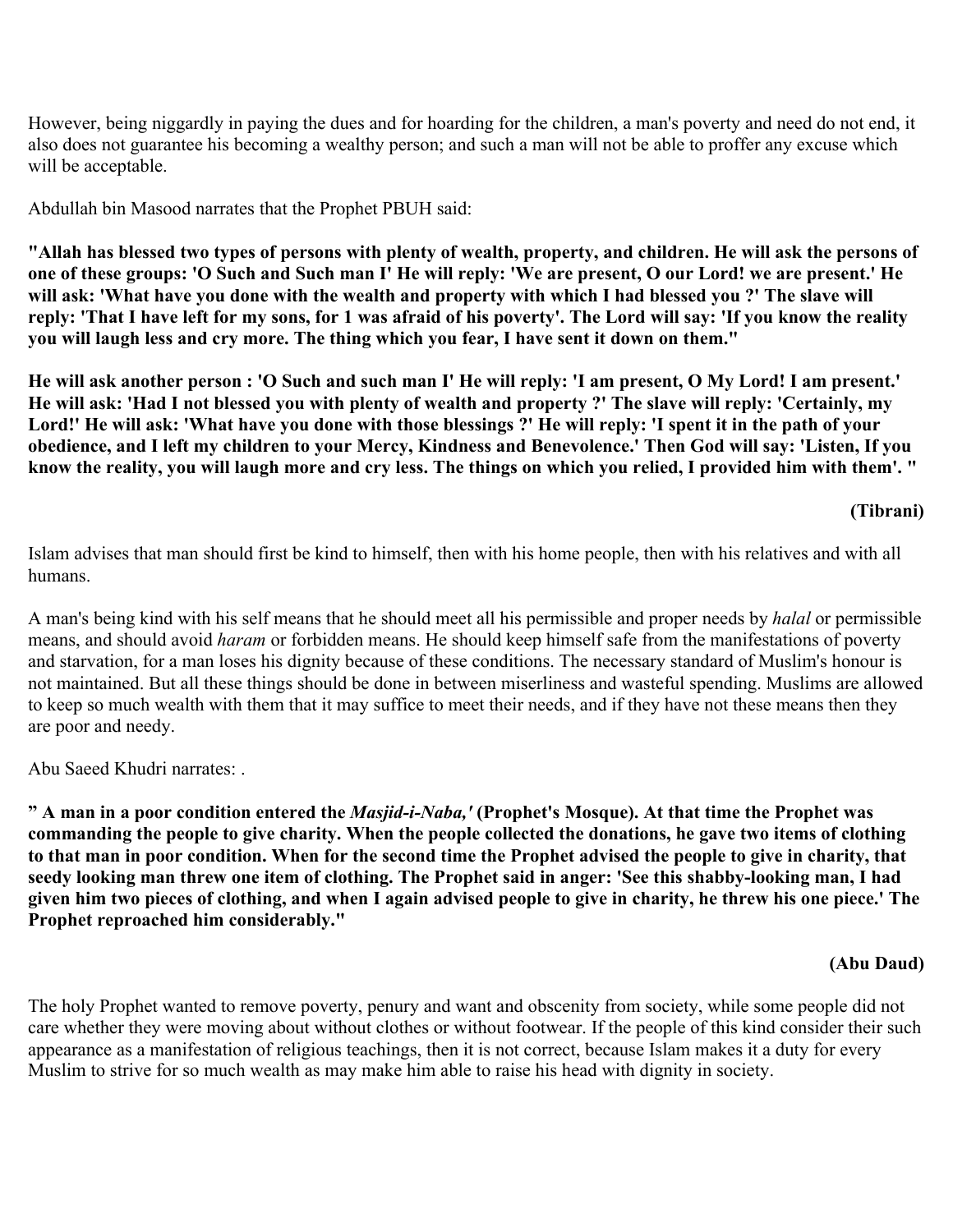Jabir has reported:

**A man came to the Prophet with a piece of gold with him and said to the Prophet that he got it from a mine and requested him to accept it ; that it was in charity and that he had nothing else which he could give in charity. The Prophet turned his face a away. So he came from the right side, and again requested. This time also the Prophet turned his face away. So he came from the left side and pleaded. This time also the Prophet did not pay any attention. So he came from behind and repeated his request. The Prophet took it and threw it towards him so forceful that had it touched him it would have been painful**

**Then he said: 'Some of you come to give the entire property in charity. After this they go on begging before others, and the best charity is that which comes from a wealthy person'."**

#### **Who deserve First to Partake of your Wealth?**

It is the duty of the Head of the family to find out what are the reasonable needs of his household. people, and he should meet them with generosity. It is not religiousness that a man should let his wife and children suffer for want of means and should spend his wealth for other purposes, however important they may be. Family relationships deserve more attention and preferable treatment over others.

The Prophet has said:

**"One dinar is that which you spend in the cause of Allah, and one dinar is that which you spend for freeing a slave; and one dinar is that which you spend on your family. But of all these, the greatest reward will be given for the dinar which has been spent on the family."**

**(Muslim)**

In the discussion on Sincerity this *hadith* had been quoted :

#### **"What a Muslim spends on his family, for seeking the pleasure of Allah, is also counted as charity."**

#### **(Bukhari)**

By this clear guidance Islam wants that the allotment of the expenditure should be in proportion to the benefits to society, for family is the foundation of a great society and the first brick. of its edifice. Therefore, it is necessary to pay attention to it first and to pay its dues fully.

In this teaching there is a warning for those who spend heartily and squander money carelessly outside their homes among their friends while at home they become a picture of poverty and helplessness.

The people who deserve more to be benefited from the excess wealth of a person are his relatives and kinsmen. It is their right that when the hand should be raised for giving in charity it should first be extended towards them. It also appeals to a sound intellect that when there are needy and poor persons in the vicinity of a person, then where is the sense in leaving them uncared for and extending the helping hand towards others?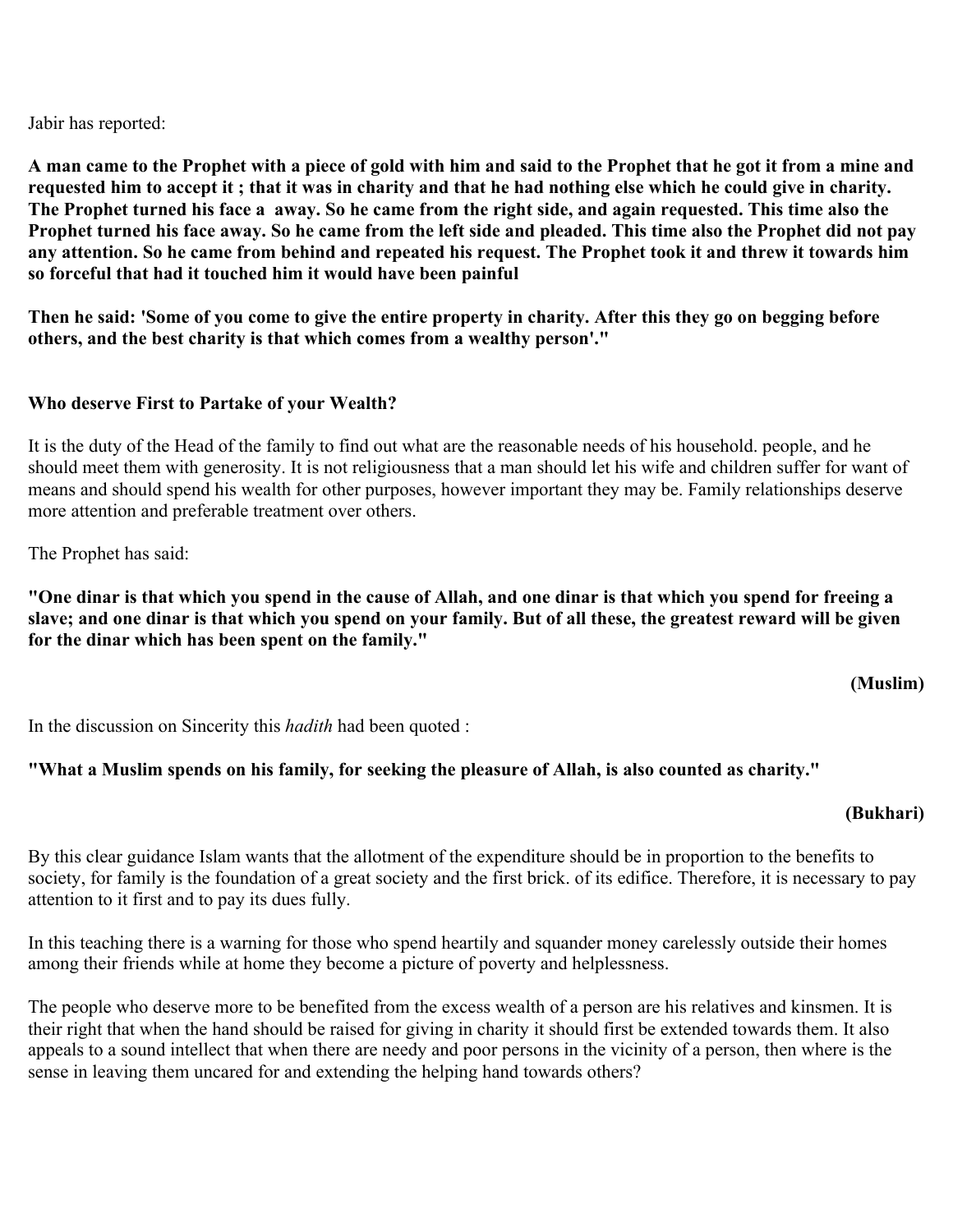Such an action might generate a feeling of hatred and rancor in the hearts of the deprived persons, and they may feel that the ignorance shown in their respect is with a view to harming them and putting them to great loss. And if giving of pain and dissatisfaction is done consciously, then this kind of charity becomes troublesome for the giver.

A *haditlt* has it:

 **"O Community of Muhammed! By the Being Who has sent me with Truth, Allah cannot accept the charity of those persons whose relatives are in want of his kindness and help, and he is distributing it among others, leaving them. By the Being in Whose power is my life, on the Day of Judgment Allah will not look at such a man."**

**(Tibrani)**

The wife of Hazrat Abdullah bin Masood, Zainab Saqafiah says: .. Allah's Messenger bas said :

**'O Group of ladies Give in charity, even if you have to sell ornaments." She says : 'I went to Abdullah bin Masood and told him: 'You are a poor man and the Prophet has asked us to give in charity. You go to the Prophet and ask him whether this thing can be an alternative for charity, if so it is well, otherwise I will give in charity to others instead of to you.' Abdullah bin Masood said: 'You go and ask him.'**

**She says that on her way to see the Prophet, she met a woman from Ansar, who was also troubled with the same thoughts. They went together. As a precautionary measure they had to stop outside his room. When Hazrat Bilal came out of the room, she said to him: 'Go and ask the Prophet and tell him that two women have come to ask you whether looking after the husbands and nourishing their children can be an alternative to charity or not? And do not tell him who the women are.'**

**She says that Bilal went in the presence of the Prophet and asked him about her problem. The Prophet asked who the women were. He answered that one was a woman from the Ansar and another was Zainab. The Prophet asked: 'Which Zainab ?' He replied: 'The wife of Abdullah bin Masood.' The Prophet said: 'These two will get the reward of the relationship and also the reward for the charity.'**

**(Bukbari)**

Allah's Messenger has said:

**"To spend on the poor is charity, and to spend on the relative gets the reward for double charity, one is charity itself, I and another for kindness to relatives." '**

**(Tinnizi)**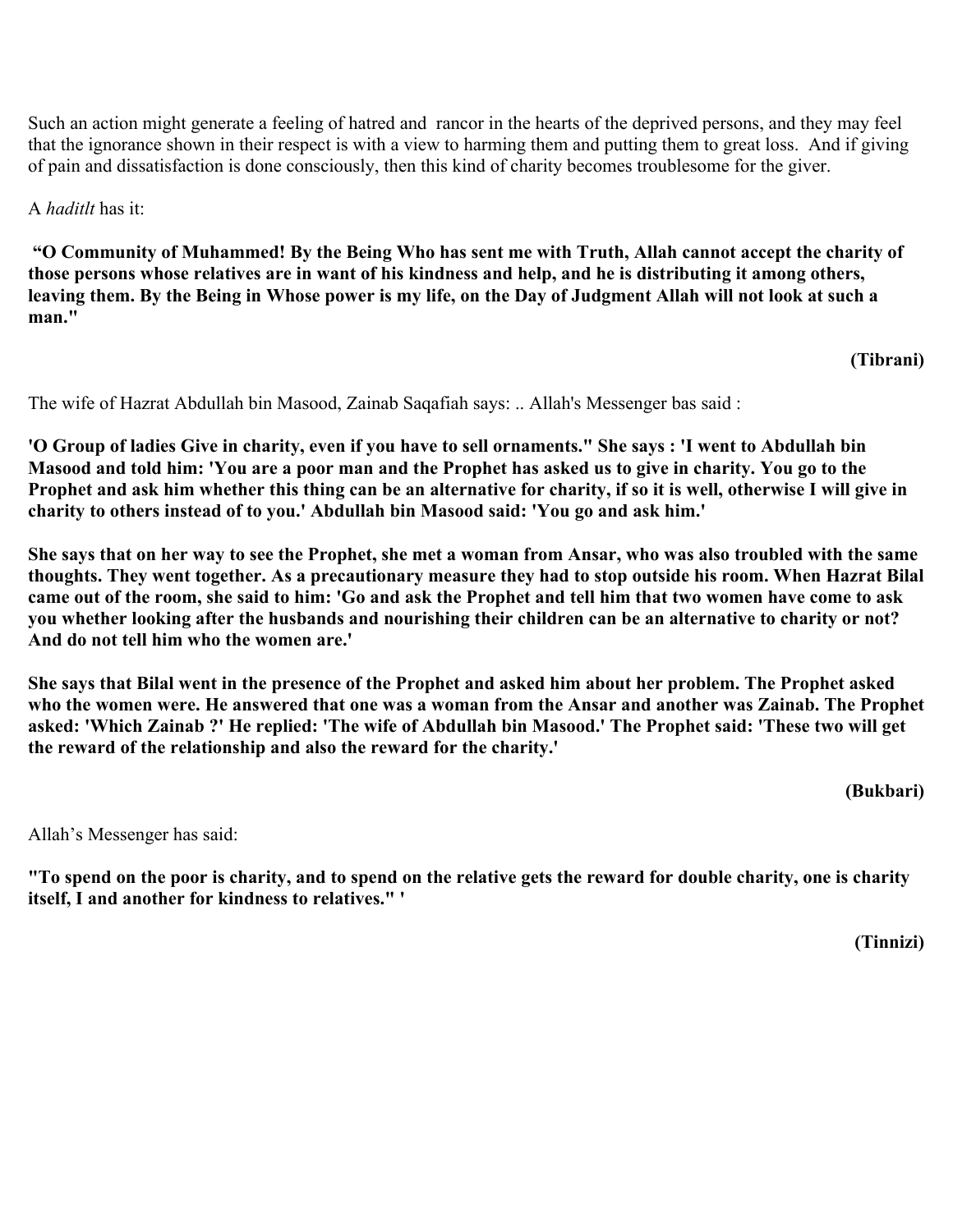# **CHAPTER 16**

## **PATIENCE**

## **Patience is Tower of Light**

## **"Patience is a light." (Muslim)**

In the intricate paths of life when difficulties and hardships confront a man, and the darkness of adversities and suffering becomes long, it is patience only that acts like a light for a Muslim, that keeps him safe from wandering here and there, and saves him from the muddy mire of disappointment, desperation and frustration. Patience is such a basic quality that a Muslim needs it to shape his life in this world and in the next. On this basis only he should attend to all his work. He should make it a torchlight for guiding his way, else he will be defeated in the field of life. He should prepare his self to tolerate the hardships and difficulties, and should not holler or raise hell. He should not sit waiting for the results, however late that may take. He should not run away from responsibilities, whatever they may be. No doubts and misgivings, no hardship of trouble should prompt his intellect to indulge in violence. He should have plenty of self-confidence. He should not be frightened by the dark clouds appearing on the horizon of life, even if they may be appearing continually, nay, he should be fully sure that these clouds of adversities and hardships will disappear, and the clear and bright atmosphere of success and glory will appear again. Therefore, the demand of wisdom and farsightedness is that its coming should be awaited with patience, peace and conviction.

The Almighty God has stressed this point sufficiently that no man can escape tests and trials, so that man may be alert and ready at the time when these hardship and difficulties descend on him, and he should not be frightened by these heavenly and earthly tribulations, and need not be disappointed and disheartened.

## *"And verily We shall try you ill till We know those of you who still hard (in the cause of Allah) and the steadfast, and till We test your record."*

*(Muhammed:* **31)**

The poet has expressed the same idea in these words:

"We had anticipated the hardships of the night before their coming. So when they descended, there was no addition to our knowledge."

Undoubtedly if accidents and debacles are faced with a clear sight and full preparations, it will prove advantageous for man and this will help in stabilizing and consolidating his position.

#### **The two Pillars of Patience**

Patience relies on two important realities. The first reality is concerned with the nature of this worldly life. Its details are: Allah has not made this world a house of peace and satisfaction or of rewards and recompense, but He has made it a house of trials. The time that a man spends in this world is really a time for unending experiences. He comes out of one trial in order to undergo another trial which is harder and different from the one through which he has already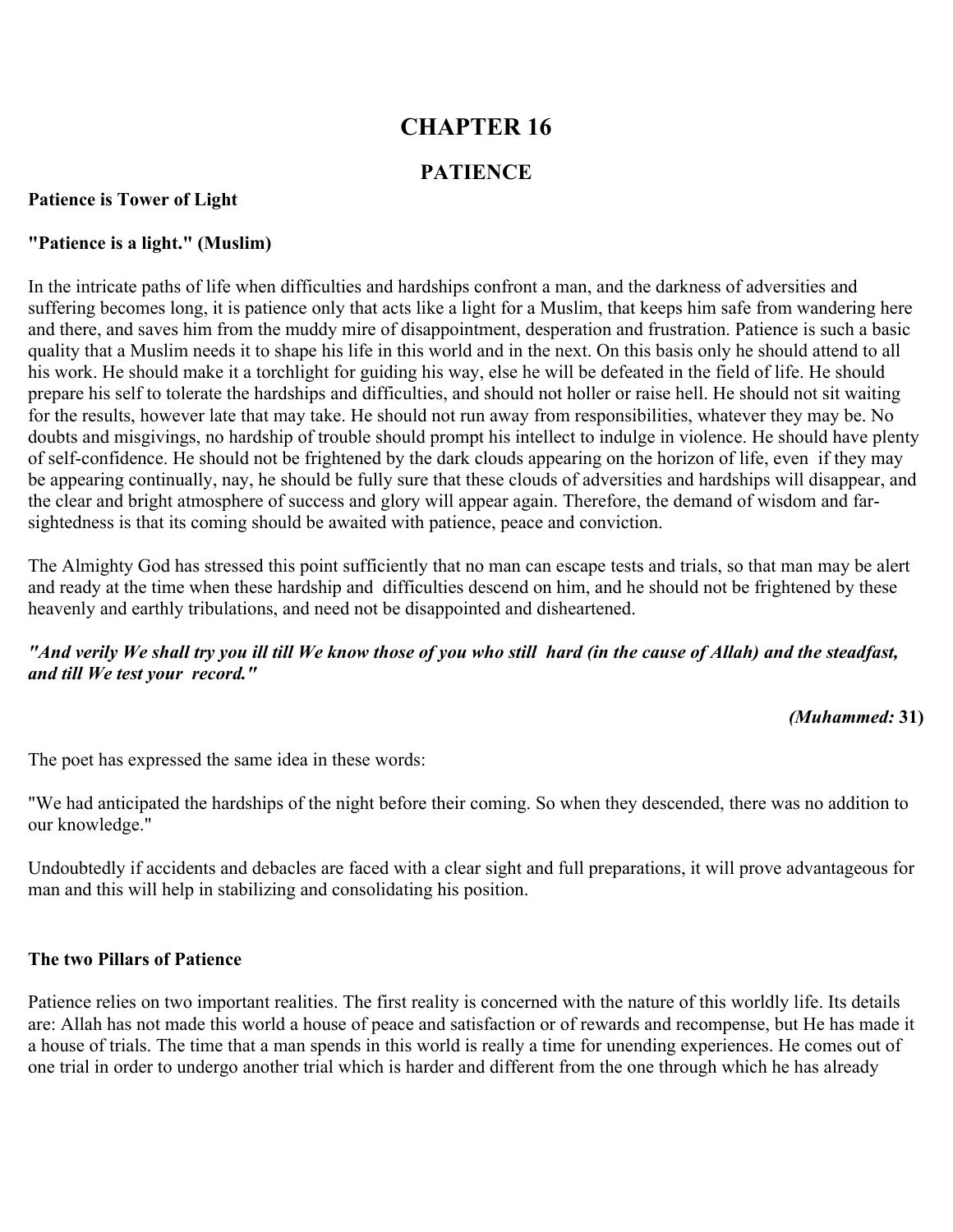passed, that is man is tested once by one thing and again by its opposite, as iron is first heated in the fire and then it is put in the water. Similarly man is tested by favorable as well as opposing means.

When Allah blessed Hazrat Sulaiman with a grand and magnificent empire, he knew about these natural laws of the world. He had said:

## *"This is of the bounty of my Lord, that He may try me whether I give thanks or am ungrateful. Whoever gives thanks, he only gives thanks for (the good of) his Own soul,' and whoever is ungrateful (is ungrateful only to his own soul's hurt). For surely, my Lord is Absolute in independence, Bountiful."*

#### *(Nahl: 40)*

 The causes of trial through sadness and hardships are vague and unfixed. However, we can understand them properly by the example of the soldiers fighting in the battlefield. In the battlefield some groups are made to fight till they have to lose their valuable lives, so that the lives of other groups may be saved. The security of other sections is dependent on the remaining groups being made to fight in new battles. This strategy is followed in the wider interest of the country and for- greater advantages, by the great leadership of the army In this fighting the life of a man has no importance, because the problem is much wider.

Same is the position of luck or fate. A certain man is put to different kinds of trials, till he falls down defeated, as there is no other way for him, except that he should greet the hardship that has arrived with patience and submission. Since this life is a testing ground, we should strive hard for success in it.

What is the trial or examination of life? It is not words that they can be written, or talks to which attention may be paid. The questions of the examination are these hardships and difficulties which confront a man, and which open before him the path of fright, terror, and frustration. Examination is the name of the anti-reality defects which prompt a man to be jealous and nourisher of rancor against his sincere friend; examination is the name of the tyrannies for which a nation occupies the place of god and the other people offer their blood as sacrifice for retrieving their usurped rights.

The history of life on this earth from the first day tin today is very sorrowful. The right thing is that man should himself make his own way in this life, and he should be sure that the way to his destination is fun of thorns and filth.

The second reality is concerned with the nature and temperament of faith.

Faith is the name of the relationship between man and his Lord. As in the relationship of men, the true friendship and sincerity can only be judged when it is confronted with unfavorable and bitter conditions, when they have to deal with the hardships brought about by the vagaries of time, and when they are surrounded by various kinds of problems. At such a time a man's real worth and sincerity is known. Exactly similar is the case of faith. To find out the truth and sincerity about faith it is necessary that a Muslim be tried, he should be put in the crucible of fire to see whether he comes out glowing like the gold or whether he will be burnt away with the impurities.

**"Do** *men imagine that they will be left (at ease) because they say, We believe, and will not be tested with affliction? Verily, We tested those who were before you. Thus Allah* **knows** *those who are sincere, and* **knows** *those who feign.*

*(Ankabut..* **2, 3)**